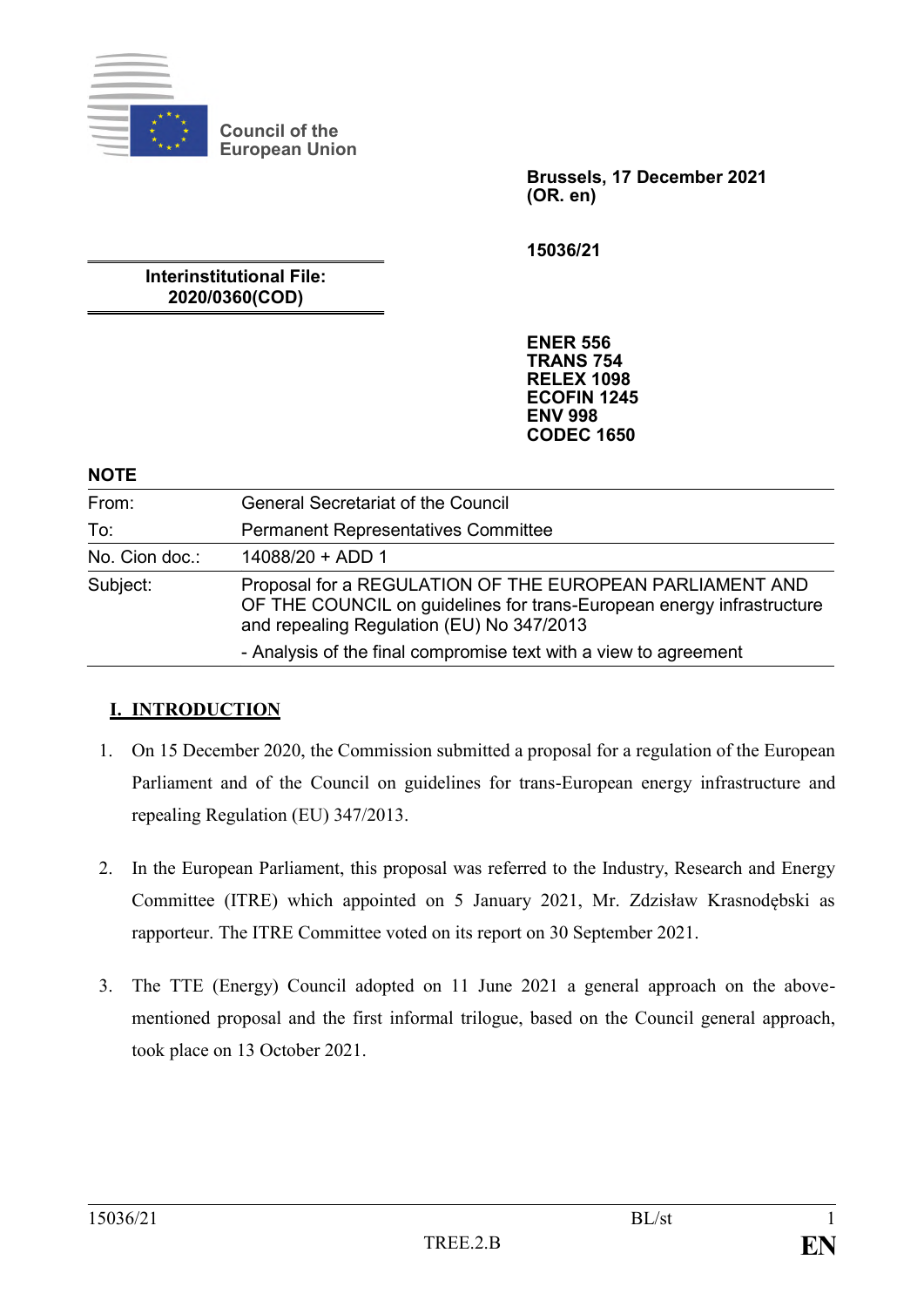- 4. Between October and beginning of December, the Presidency held technical meetings and 4 political trilogues with the European Parliament and the Commission. In view of those meetings, the Permanent Representatives Committee approved a revised Council mandate, on 19 November.
- 5. The fourth and final trilogue on the Regulation was held on 14 December 2021, and following 12 hours of negotiations a provisional agreement was reached on the basis of the text as reflected in the Annex.

# **II.MAIN ELEMENTS OF THE COMPROMISE**

- 6. **On governance** (Articles 11-13):
	- the stakeholder consultation was strengthened, without creating a stakeholder Committee.
	- the ENTSOs will be asked to submit to the Commission and the Agency a 'progressively integrated model' (instead of interlinked), such model will need to include 'consistent' cost-benefit methodologies. This wording was devised for consistency reasons and to underline the possible future goal of a fully 'integrated model'.
	- ACER will have a stronger involvement in the preparations of methodologies, will provide opinions which will be fully taken into account by the ENTSOs when amending the methodologies. The approval remains with the Commission.
	- The co-legislators also agreed to allow the EU Scientific Advisory Board on Climate Change (the Advisory Board), on its own initiative to provide opinions on draft methodologies, and on the compatibility of scenarios with climate objectives.
- 7. **Offshore grid planning** (Articles 8.6, 14) the Council preserved all of its red lines. Member States will plan their offshore grids based on national policies and plans, agreement under this chapter will be voluntary and non-binding. National competent authorities will decide to jointly designate a unique point of contact per project of common interest for project promoters. Such points of contact will be responsible for facilitating exchange of information aiming at facilitating the permitting process of the project. The ENTSO for Electricity will develop and publish, as a separate report but as a part of the Union-wide TYNDP, high-level strategic integrated offshore network development plans, for each sea basin.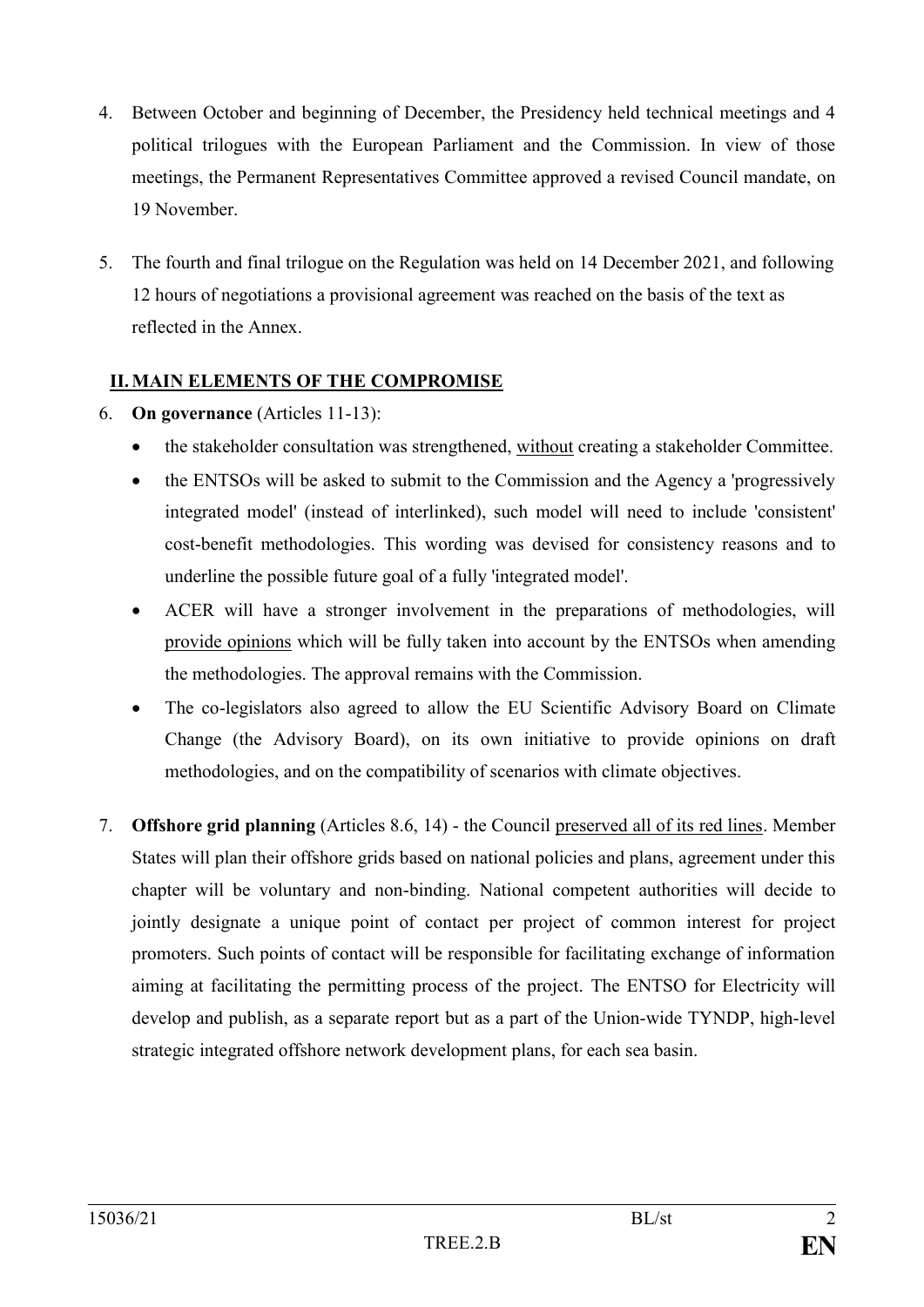- 8. Within **projects of mutual interest (PMIs)** (Articles 2, 4 and related), key Council prerogatives were maintained. PMIs will need to demonstrate that they bring significant benefits either directly or indirectly (via interconnection with a third country) at the Union level. PMI's should not hinder the capacity of the third country to phase out fossil fuel generation assets for its domestic consumption. Moreover, the third country or countries involved will need to demonstrate legal enforcement mechanisms to support the overall policy objectives of the Union. Limited Union financing for third countries will be possible in accordance with the provisions of the CEF regulation (article 5(2)).
- 9. In respect to the **smart gas grids** (Articles 2, 4 and related) the Council preserved the language on plurality of low-carbon and particularly renewable gases. The TEN-E framework will support the uptake of innovative and digital solutions. Physical upgrades will be allowed if they are indispensable to the functioning of the equipment and installations for integration of low carbon and particularly renewable gases.
- 10. The text of **blending** provisions (Article 24a) was preserved closely to Council's General Approach. During a transitional period, dedicated hydrogen assets converted from natural gas assets will be able to be used for transport or storage of a pre-defined blend of hydrogen with natural gas or biomethane. The transitional period will end on 31 December 2029, whereas any eligibility for Union financial assistance will end on 31 December 2027.
- 11. On **grandfathering of natural gas** projects (Articles 5, 30), the article as proposed by the Parliament was not preserved. However, the issue was solved in articles 5 and 30. First of all, a project which is no longer on the Union list but for which an application file has been accepted for examination by the competent authority shall maintain the rights and obligations arising from Chapter III (permitting), unless it does not comply with Union law. Secondly, projects that were included in the fifth Union list and for which an application file has been accepted for examination by the competent authority will benefit from the rights and obligations arising from Chapter III of this Regulation for a period of 4 years after the entry into force of this Regulation.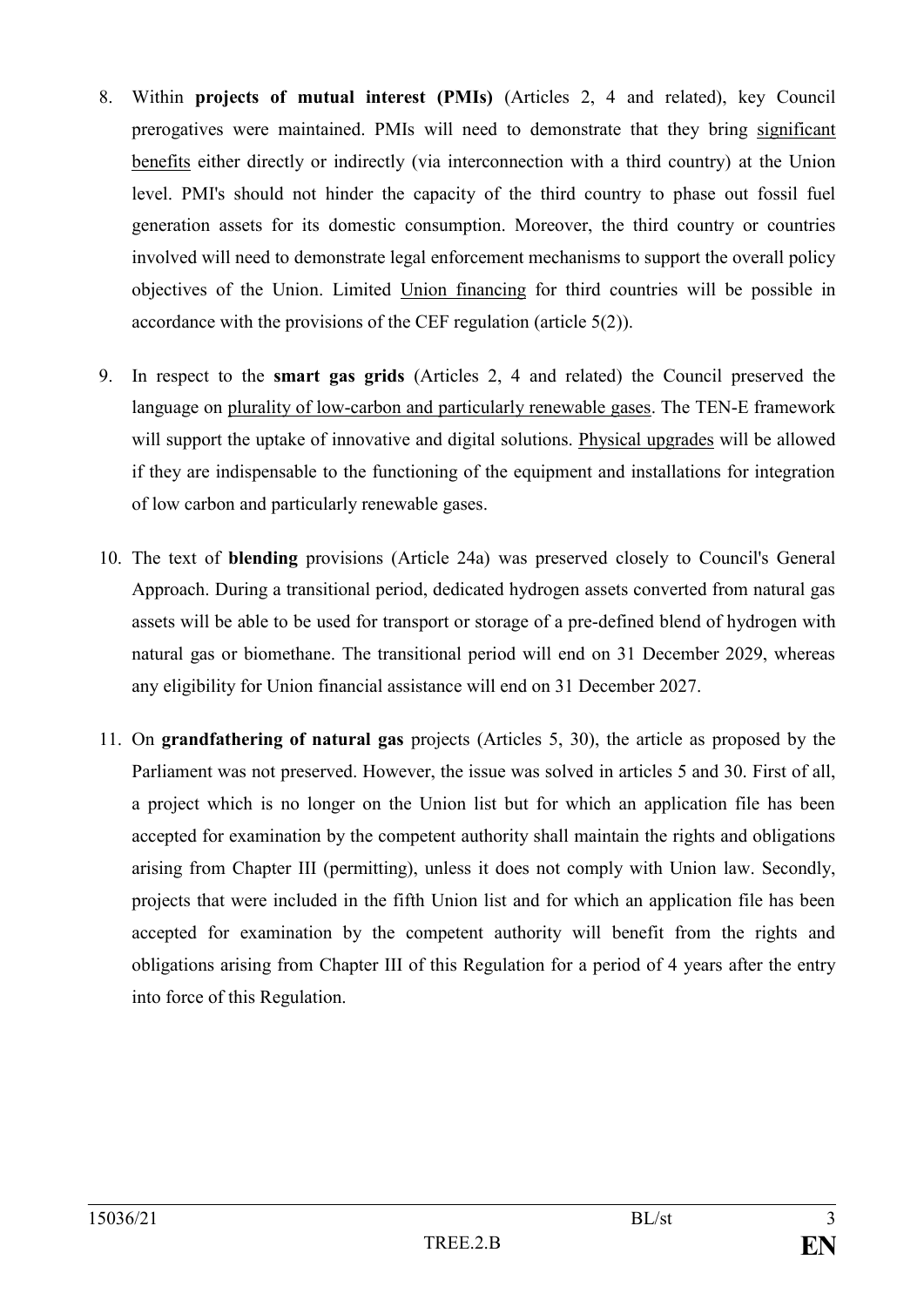- 12. In the **CO2** (Article 4, Annex II) category storage was included, where CO2 storage projects can be eligible for funding only if they are linked to cross border transport of CO2. Moreover, financing will be possible for fixed facilities for liquefaction, buffer storage and converters of carbon dioxide in view of its further transportation through pipelines and in dedicated modes of transport such as ship, barge, truck, and train.
- 13. Parliament's additions regarding the new category of **district heating and cooling** (Articles 2, 4 and related) were not preserved. However, associations of heating and cooling stakeholders were added to the stakeholders consultation process.
- 14. On **electrolysers** (Annex IV), the threshold was lowered to 50 MW, provided by a single electrolyser or by a set of electrolysers that form a single, coordinated project. The wording that life-cycle GHG emission must include indirect emissions was preserved. Electrolyser projects will not be eligible for grant for works.
- 15. The co-legislators agreed horizontally to use throughout the text the words **'renewable or low carbon',** as appropriate, in the various articles.
- 16. **Radial connections** (Annex IV) will be able to apply for PCI status and financing, however, only if the project will be designed to transfer electricity from offshore generation sites with capacity of at least 500 MW. In addition, the project will need to be developed in the areas with low penetration of offshore renewable electricity and shall demonstrate a significant positive impact on the EU energy and climate targets, and contribute significantly to the sustainability of the energy system and market integration while not hindering the crossborder capacities and flows.
- 17. Decision-making in the **Regional Groups** (Article 3, Annex III) will be based on consensus of the Member States and the Commission. The Union list of projects will be composed of the regional lists adopted by the Regional Groups. The Commission will adopt the Union list by combining the regional lists.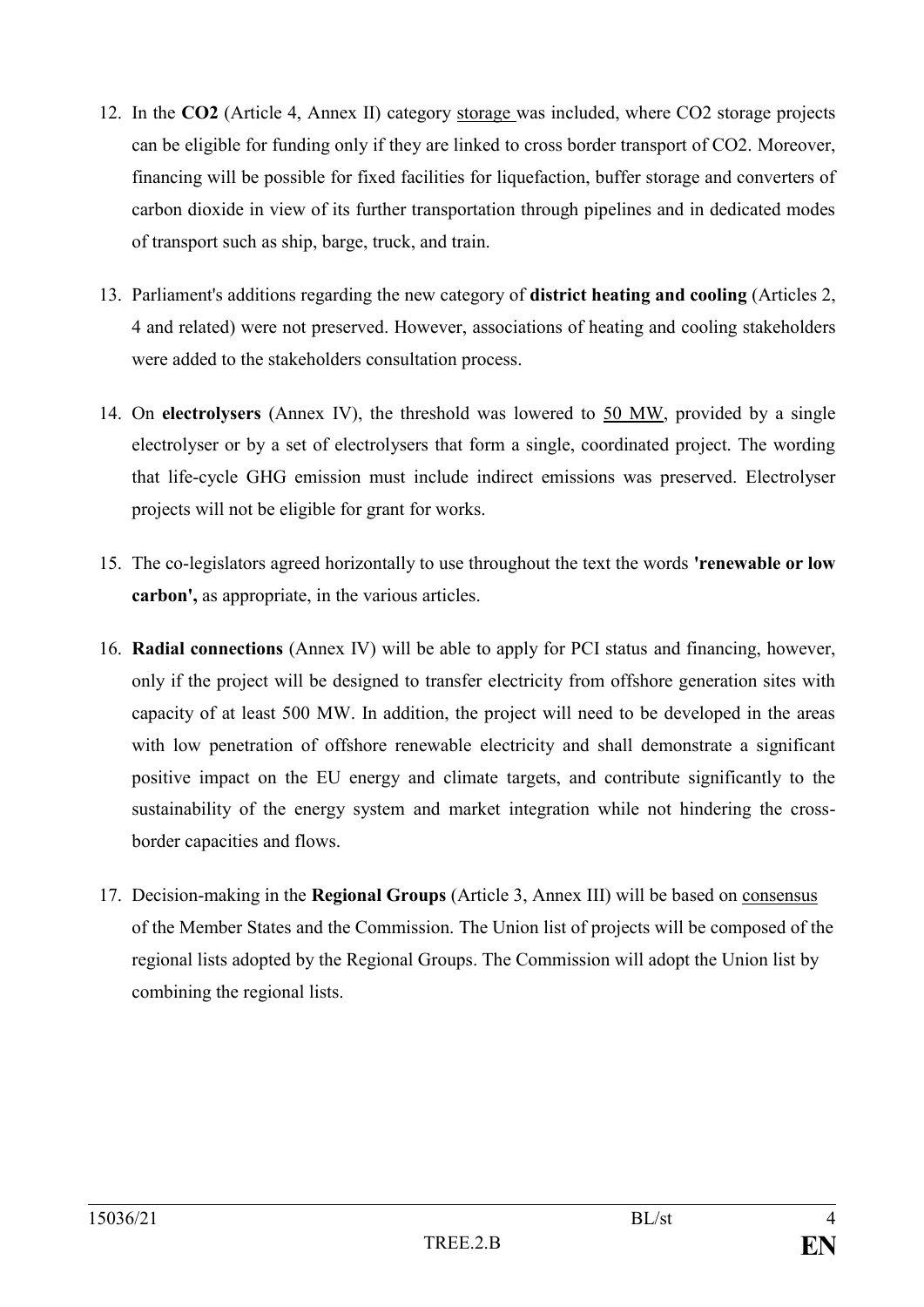- 18. Regarding eligibility of projects in **islands** (Article 2, Annex I, II, IV), the wording was adjusted to reflect the overall structure of the Regulation, and the eligibility was limited to electricity, hydrogen, electrolysers, and smart electricity grids.
- 19. **Derogation for Malta and Cyprus** (Article 25a) was kept, however, additional safeguards were added. Cyprus and Malta will be derogated from certain articles of this regulation till they are interconnected to the trans-European gas network with one interconnection per Member State. The project promoters will be obliged to demonstrate how those interconnections will allow access to new energy markets, including hydrogen, in line with the climate objectives of the Union. The projects will need to demonstrate in a roadmap and a timeline, how the asset could become a dedicated hydrogen asset by 2036 if market conditions allow. The derogation will apply until each of the Member States is directly interconnected to the trans-European gas network but not later than 31 December 2029. Any eligibility for Union financing will end on 31 December 2027.
- 20. A general clause was added regarding **protection of Union finances** (Recital 48c). Projects of common interest will not receive funding if the project promotors, operators or investors are in one of the situations of exclusion referred to in Article 136 of the Financial Regulation, such as in case of conviction for fraud, corruption or conduct related to a criminal organisation. A project of common interest may be removed from the Union list if its inclusion in that list was based on incorrect information which was a determining factor for that inclusion, or the project does not comply with Union law. In addition, in respect to their derogation, Malta and Cyprus should ensure that the PCI projects do not benefit directly or indirectly persons or entities that are in one of the situation of exclusion as referred to in Article 136 of the Financial Regulation.
- 21. Finally, the co-legislators agreed that by 30 June 2027, the Commission is asked to carry out a **review** (Article 22a) of this Regulation.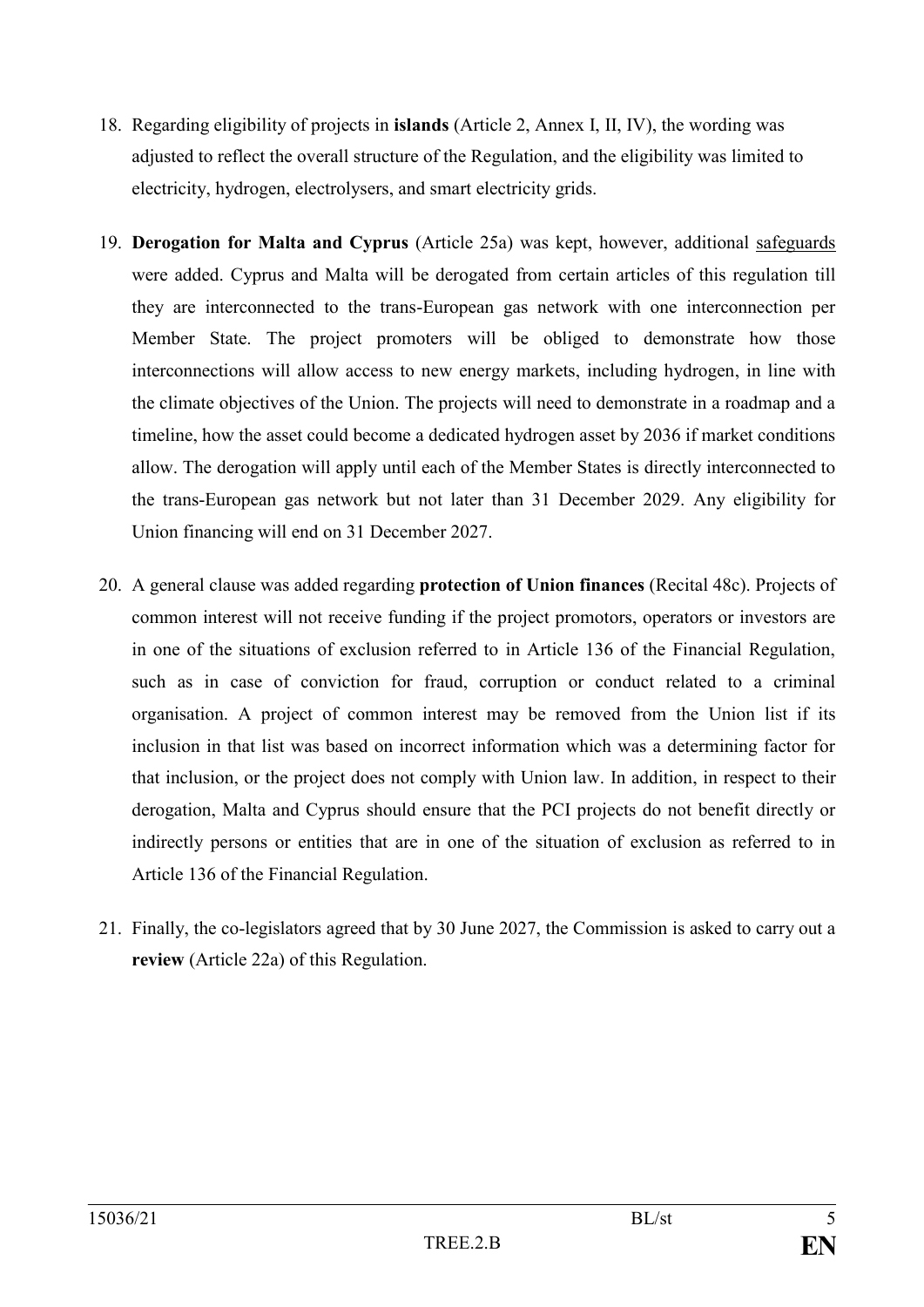# **III. CONCLUSION**

- 22. The Permanent Representatives Committee is thus invited to:
	- endorse the annexed compromise text as agreed in the trilogue, and
	- mandate the Presidency to inform the European Parliament that, should the European Parliament adopt its position at first reading, in accordance with Article 294 paragraph 3 of the Treaty, in the form set out in the compromise package contained in the Annex to this document (subject to revision by the legal linguists of both institutions), the Council would, in accordance with Article 294, paragraph 4 of the Treaty, approve the European Parliament's position and the act shall be adopted in the wording which corresponds to the European Parliament's position.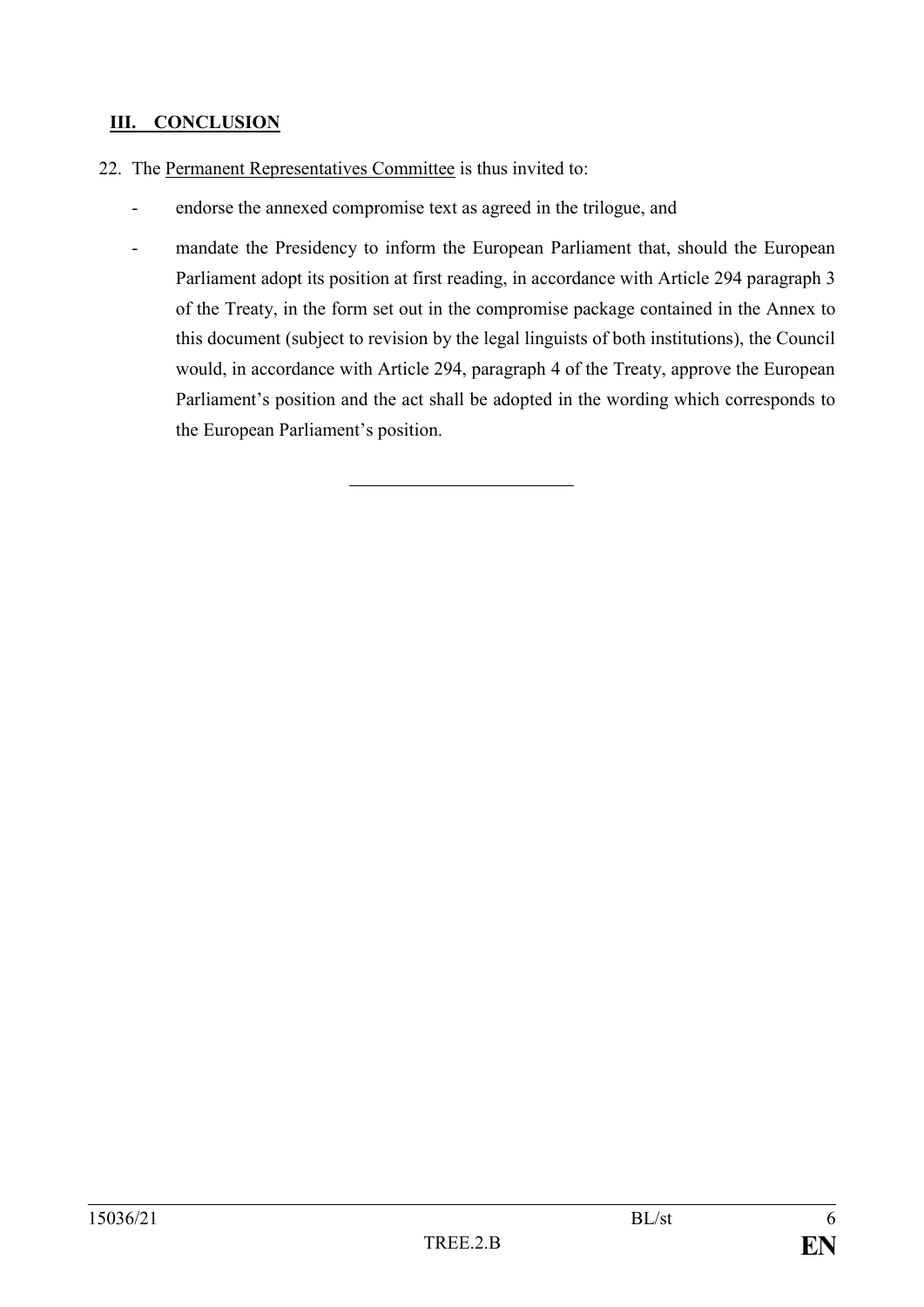## Proposal for a

## **REGULATION OF THE EUROPEAN PARLIAMENT AND OF THE COUNCIL**

### **on guidelines for trans-European energy infrastructure and repealing Regulation (EU) No 347/2013**

## THE EUROPEAN PARLIAMENT AND THE COUNCIL OF THE EUROPEAN UNION,

Having regard to the Treaty on the Functioning of the European Union, and in particular Article 172 thereof,

Having regard to the proposal from the European Commission,

After transmission of the draft legislative act to the national parliaments,

Having regard to the opinion of the European Economic and Social Committee**<sup>1</sup>** ,

Having regard to the opinion of the Committee of the Regions**<sup>2</sup>** ,

Acting in accordance with the ordinary legislative procedure,

Whereas:

(1) The Commission has set out, in its Communication of 11 December 2019 entitled 'The European Green Deal'**<sup>3</sup>** , a new growth strategy that aims to transform the Union into a fair and prosperous society, with a modern, resource-efficient and competitive economy, where [ ] **the climate neutrality objective is met at the latest by** 2050 and where economic growth is decoupled from resource use. The Commission's communication on the Climate Target Plan**<sup>4</sup>** proposing to increase the greenhouse gas emissions' reduction level to at least 55 % by 2030 - an ambition that was endorsed by the European Council on 11 December 2020 - and its underlying impact assessment confirms that the energy mix of the future will be very different from the one of today and underpins the necessity to review and if necessary to revise the energy legislation. The current energy infrastructure investments are clearly insufficient to transform and build the energy infrastructure of the future. That also means infrastructure needs to be in place to support the European energy transition, including rapid electrification, scaling up of renewable **and fossil free** electricity generation, the increased use of renewable and low-carbon gases, energy system integration and a higher uptake of innovative solutions.

<u>.</u>

 $^{1}$  OJ C , , p. .

 $2$  OJ C, , p. .

**<sup>3</sup>** Commission Communication - The European Green Deal, COM(2019) 640 final of 11 December 2019.

**<sup>4</sup>** Commission Communication - Stepping up Europe's 2030 climate ambition, Investing in a climate-neutral future for the benefit of our people, COM(2020) 562 final of 17 September 2020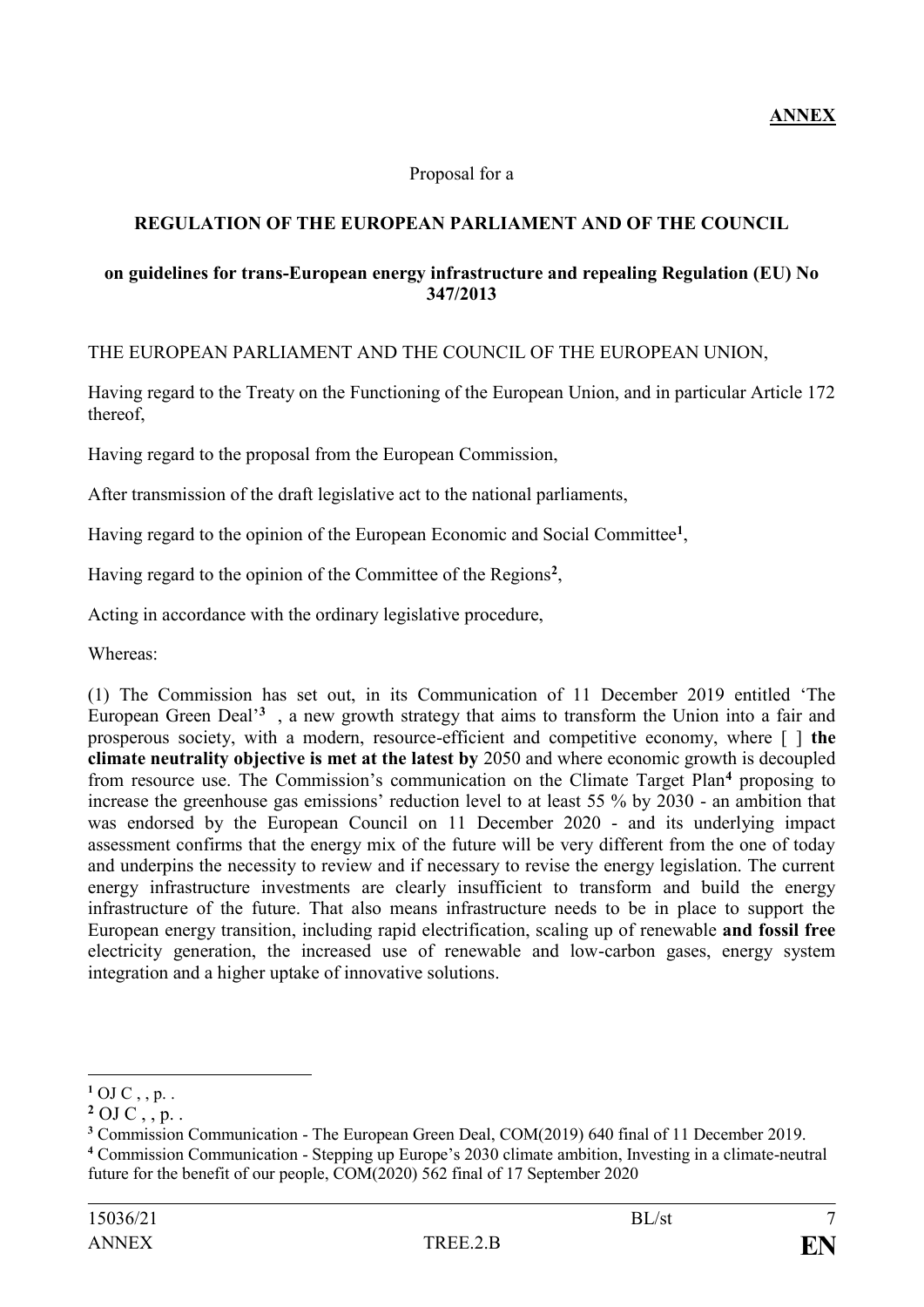(2) **The current** binding Union level target for renewable energy for 2030 of at least 32 % of final energy consumption and a headline Union level target for energy efficiency of at least 32,5 % **will be revised as part of the Union's increased ambition enshrined in the Regulation (EU) 2021/1119 of the European Parliament and the Council** 5 **and the European Green Deal strategy.**

(3) The 2015 Paris Agreement on climate change following the 21st Conference of the Parties to the United Nations Framework Convention on Climate Change (the 'Paris Agreement') sets out a longterm goal to keep the global temperature increase to well below 2 °C above pre-industrial levels and to pursue efforts to keep it to 1.5 °C above pre-industrial levels, and stresses the importance of adapting to the adverse impacts of climate change and making finance flows consistent with a pathway towards low greenhouse gas emissions and climate-resilient development. On 12 December 2019, the European Council endorsed the objective of achieving a climate-neutral European Union by 2050, in line with the objectives of the Paris Agreement.

(4) Regulation (EU) No 347/2013 of the European Parliament and of the Council**<sup>6</sup>** , the current TEN-E Regulation, lays down rules for the timely development and interoperability of trans-European energy networks in order to achieve the energy policy objectives of the Treaty on the Functioning of the European Union to ensure the functioning of the internal energy market, security of supply and competitive energy markets in the Union, to promote energy efficiency and energy saving and the development of new and renewable forms of energy, and to promote the interconnection of energy networks. Regulation (EU) No 347/2013 puts in place a framework for Member States and relevant stakeholders to work together in a regional setting to develop better-connected energy networks with the aim to connect regions currently isolated from European energy markets, strengthen existing **and promote new** cross-border interconnections, and help integrate renewable energy. By pursuing those objectives, Regulation (EU) No 347/2013 contributes to smart, sustainable and inclusive growth and brings benefits to the entire Union in terms of competitiveness and economic, social and territorial cohesion.

(5) The evaluation of Regulation (EU) No 347/2013 has clearly shown that the framework has effectively improved the integration of Member States' networks, stimulated energy trade and hence contributed to the competitiveness of the Union. Projects of common interest in electricity and gas have strongly contributed to security of supply. For gas, the infrastructure is now **better** [ ] connected and supply resilience has improved substantially since 2013. Regional cooperation in Regional Groups and through cross-border cost allocation is an important enabler for project implementation. However, in many cases the cross-border cost allocation did not result in reducing the financing gap of the project, as intended. While the majority of permitting procedures have been shortened, in some cases the process is still long. The financial assistance from the Connecting Europe Facility (CEF) has been an important factor as grants for studies have helped projects to reduce risks in the early stages of development, while grants for works have supported projects addressing key bottlenecks that market finance could not sufficiently address.

<u>.</u>

**<sup>5</sup>** Regulation (EU) 2021/1119 of the European Parliament and of the Council of 30 June 2021 establishing the framework for achieving climate neutrality and amending Regulations (EC) No 401/2009 and (EU) 2018/1999 ('European Climate Law') (OJ L 243, 9.7.2021, p. 1.).

**<sup>6</sup>** Regulation (EU) No 347/2013 of the European Parliament and of the Council of 17 April 2013 on guidelines for trans-European energy infrastructure and repealing Decision No 1364/2006/EC and amending Regulations (EC) No 713/2009, (EC) No 714/2009 and (EC) No 715/2009, OJ L 115, 25.4.2013, p. 39–75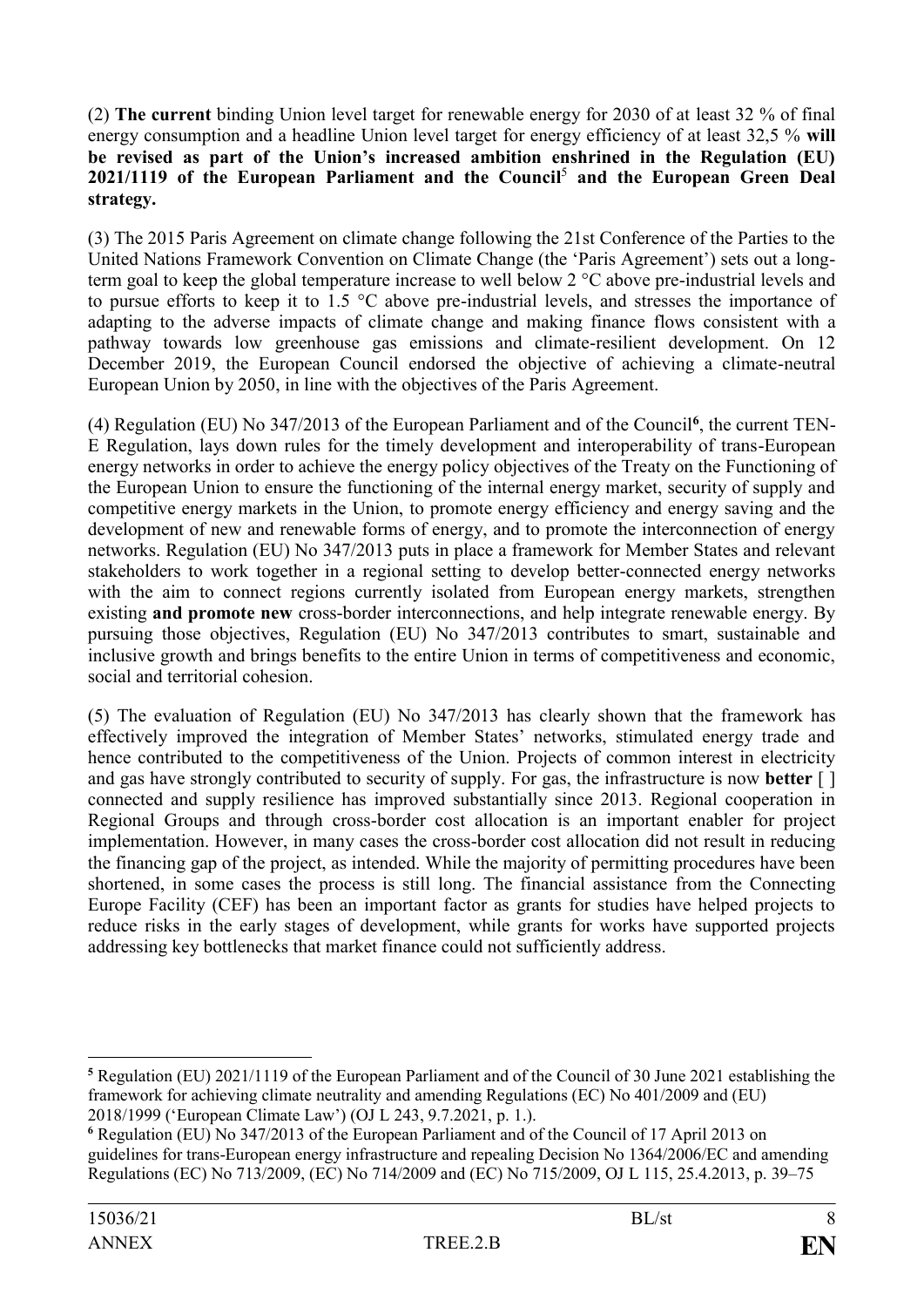**(5a) In its resolution of 10 July 2020 on the revision of the guidelines for trans-European energy infrastructure, the European Parliament called for a revision of the Regulation (EU) No 347/2013, taking into account, in particular, the Union's energy and climate targets for 2030, the Union's climate neutrality objective and the 'energy efficiency first' principle.**

(6) The TEN-E policy is a central instrument in the development of an internal energy market and necessary to achieve the European Green Deal objectives. To achieve climate neutrality by 2050 **at the latest** and higher levels of greenhouse gas emission reductions by 2030, Europe will need a more integrated energy system, relying on higher levels of electrification based on **additional** renewable **and low carbon** sources and the decarbonisation of the gas sector. The TEN-E policy can ensure that the Union energy infrastructure development supports the required energy transition to climate neutrality in line with the energy efficiency first principle **and technological neutrality while considering the respective potential for emission reduction in the end use. It can also ensure interconnections, energy security, market and system integration, and competition for all Member States, as well as energy at an affordable price for households and companies.**

(7) While the objectives of Regulation (EU) No 347/2013 remain largely valid, the current TEN-E framework does not yet fully reflect the expected changes to the energy system that will result from the new political context and in particular the upgraded 2030 targets and the 2050 climate neutrality objective under the European Green Deal. **Therefore, among other aspects, both climate mitigation and climate adaptation objectives need to be adequately reflected in the revised TEN-E framework.** Besides the new political context and objectives, technological development has been rapid in the past decade. That development should be taken into account in the infrastructure categories covered by this Regulation, the projects of common interest selection criteria as well as the priority corridors and thematic areas. **At the same time, the provisions of this Regulation should not affect a Member State's right to determine the conditions for exploiting its energy resources, its choice between different energy sources and the general structure of its energy supply, in accordance with Article 194 TFEU.**

(8) Directives (EU) 2019/944**<sup>7</sup>** and 2009/73/EC of the European Parliament and of the Council**<sup>8</sup>** provide for an energy internal market. While there has been very significant progress in the completion of the internal energy market, there is still room for improvement by a better utilisation of existing energy infrastructure, the integration of the increasing amounts of renewable energy and system integration.

<sup>1</sup> **<sup>7</sup>** Directive (EU) 2019/944 of the European Parliament and of the Council of 5 June 2019 on common rules for the internal market for electricity and amending Directive 2012/27/EU OJ L 158, 14.6.2019, p. 125.

**<sup>8</sup>** Directive 2009/73/EC of the European Parliament and of the Council of 13 July 2009 concerning common rules for the internal market in natural gas and repealing Directive 2003/55/EC (OJ L 211, 14.8.2009, p. 94).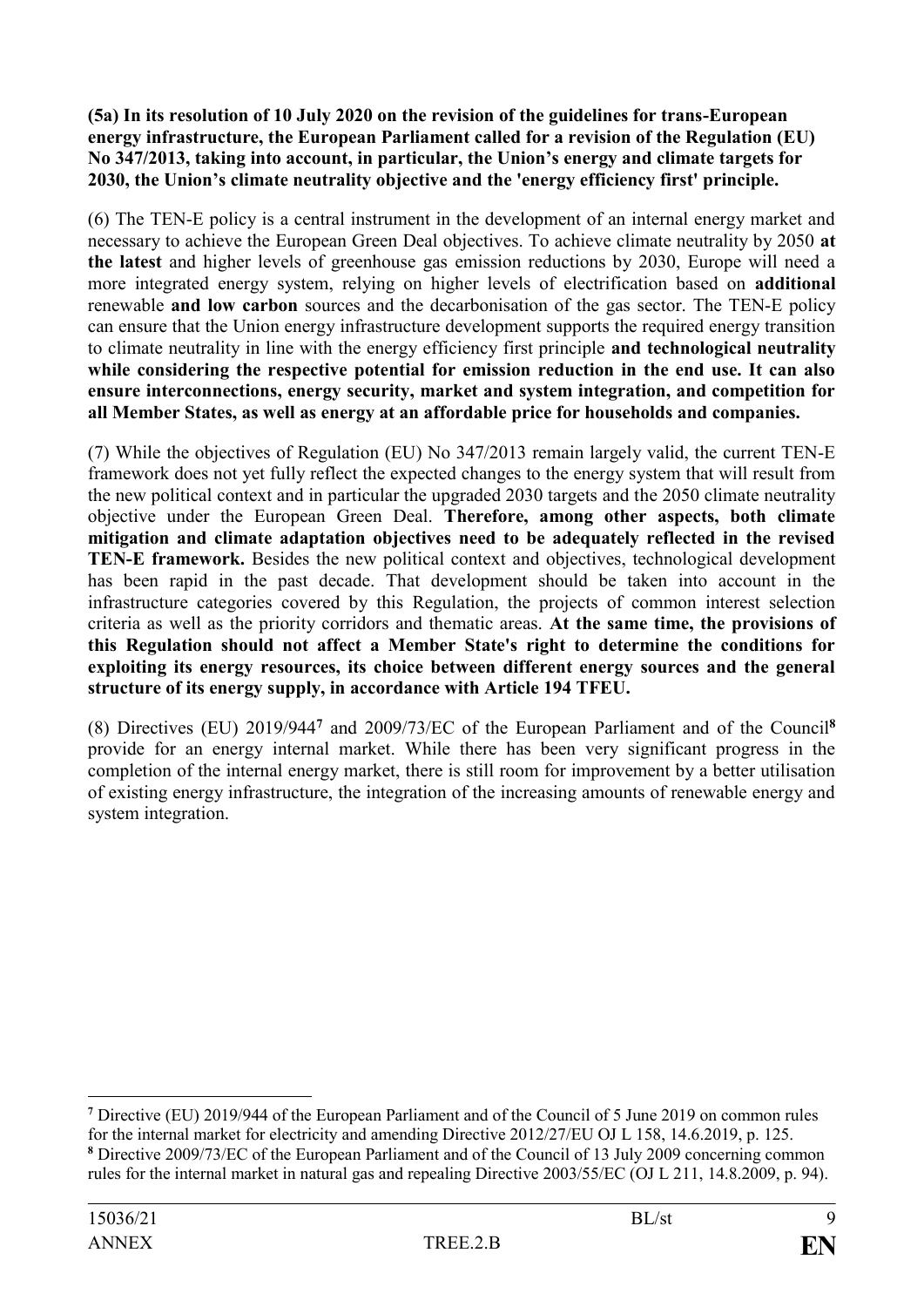(9) The Union's energy infrastructure should be upgraded in order to prevent technical failure and to increase its resilience against such failure, natural or man-made disasters, adverse effects of climate change and threats to its security, in particular as regards European critical infrastructures pursuant to Council Directive 2008/114/EC**<sup>9</sup>** .

(10) The Union's energy infrastructure should be resilient to the unavoidable impacts that climate change is estimated to create in Europe in spite of the mitigation efforts. Hence, strengthening the efforts on climate adaptation **and mitigation**, resilience building, disaster prevention and preparedness is crucial.

#### **(10a) The development of trans-European energy infrastructure should take into account, where technically possible and most efficient, the possibility for repurposing of existing infrastructure and equipment;**

(11) Security of supply, as one main driver behind Regulation (EU) No 347/2013, has been significantly improved through projects of common interest. Moreover, the Commission's climate target impact assessment**<sup>10</sup>** expects the consumption of natural gas to be reduced significantly because its non-abated use is not compatible with carbon-neutrality. On the other hand, the consumption of biogas, renewable and low-carbon hydrogen and synthetic gaseous fuels will increase significantly towards 2050. **For gas, the infrastructure is now better connected and supply resilience has improved substantially since 2013**. The planning of energy infrastructure should reflect this changing gas landscape. However, **not all Member States are yet connected sufficiently to the European gas network and particularly island Member States continue to face significant challenges in terms of security of supply and energy isolation. Although 78 % of gas projects that are projects of common interest (gas PCIs) are expected to be commissioned by the end of 2025, a number of them are experiencing significant delays, including due to permitting problems. The revision of Regulation (EU) No 347/2013 should, therefore, not affect negatively uncompleted projects of common interest. Therefore, by way of derogation, projects of common interest included in the fifth Union list of projects of common interest established pursuant to Regulation (EU) No 347/2013, if already within the permitting procedure provided by Regulation (EU) No 347/2013, should be able to maintain their rights and obligations as regards permitting for a period of four years.**

1

**<sup>9</sup>** OJ L 345, 23.12.2008, p. 75. **<sup>10</sup>** SWD(2020) 176 final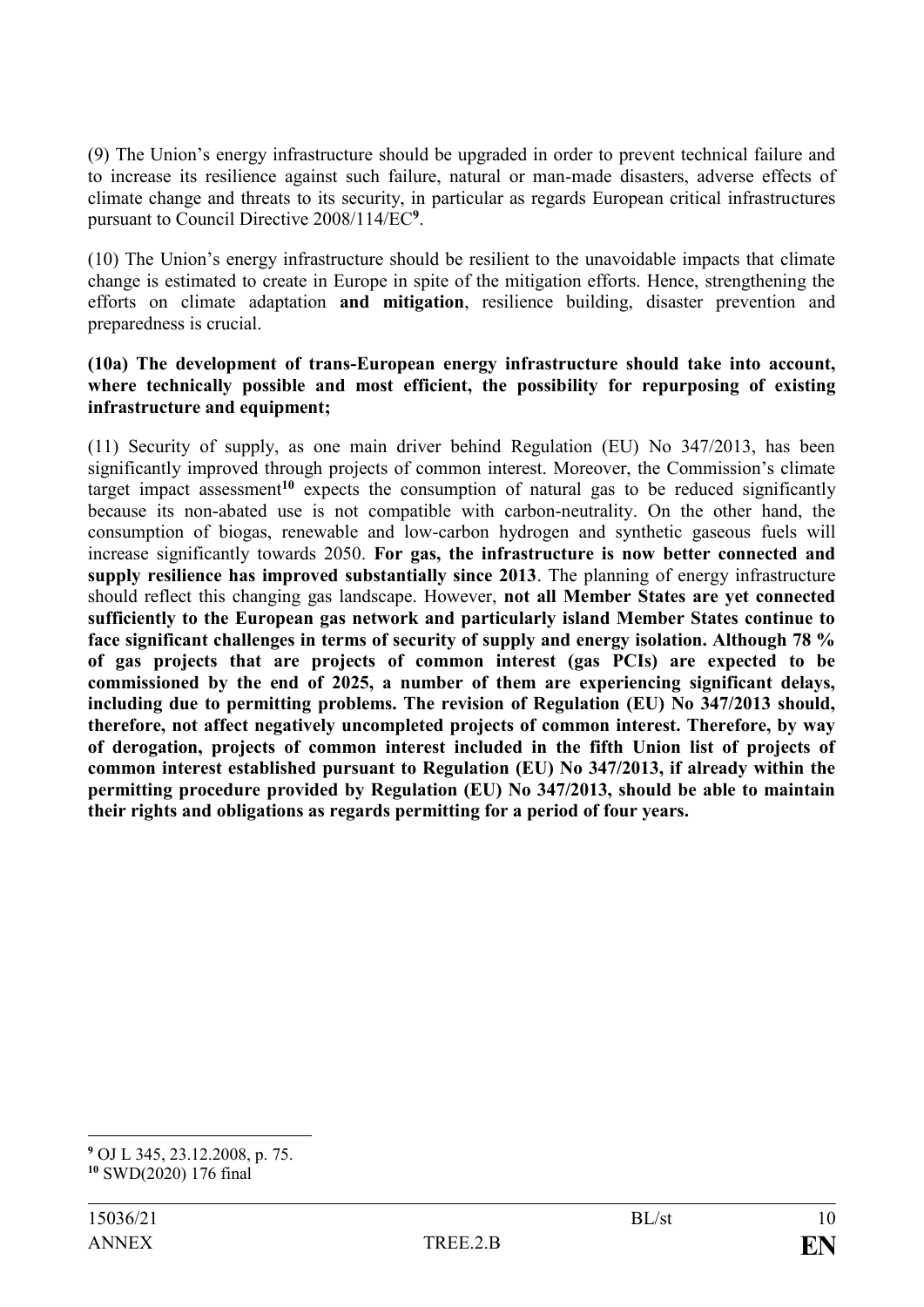(12) The importance of smart electricity grids, **which may not in all cases include the crossing of a physical border**, in achieving the Union's energy and climate policy objectives has been acknowledged in the communication from the Commission on energy system integration**<sup>11</sup>**. The criteria for the category should **be simplified and** include technological developments regarding innovation, digital aspects **and enable energy system integration**. Furthermore, the role of projects promoters should be clarified. Given the expected significant increase in power demand from the transport sector, in particular for electric vehicles along highways and in urban areas, smart grid technologies should also help to improve energy network related support for cross border high capacity recharging to support the decarbonisation of the transport sector.

(13) The Commission's communication on energy system integration underlines the need for integrated energy infrastructure planning across energy carriers, infrastructures, and consumption sectors. Such system integration starts from the point of departure of applying the energy efficiency first principle and taking a holistic approach **in policy and** beyond individual sectors. It also addresses the decarbonisation needs of the hard to abate sectors, such as parts of industry or certain modes of transport, where direct electrification is, currently, technically or economically challenging. Such investments include hydrogen and electrolysers, which are progressing towards commercial large-scale deployment. The Commission's Hydrogen Strategy gives priority to hydrogen production from renewable electricity, which is the cleanest solution and is most compatible with the EU climate neutrality objective. In a transitional phase however, other forms of low-carbon hydrogen are needed to more rapidly **decarbonise** existing hydrogen **production focusing on a diverse range of clean technologies and to** kick-start an economy of scale.

(14) Moreover, the Commission's Hydrogen Strategy**<sup>12</sup>** concluded that for the required deployment of hydrogen a large-scale infrastructure network is an important element that only the Union and the single market can offer. There is currently very limited dedicated infrastructure in place to transport and trade hydrogen across borders, **and to create hydrogen valleys.** Such should consist of a significant extent of assets converted from natural gas, complemented by new assets dedicated to hydrogen. Furthermore, the Hydrogen Strategy sets a strategic goal to increase installed electrolyser capacity to 40 GW by 2030 in order to scale up the production of renewable hydrogen and facilitate the decarbonisation of fossil-fuel dependent sectors, such as industry or transport. Therefore, the TEN-E policy should include new and repurposed hydrogen transmission infrastructure and storage as well as electrolyser facilities. Hydrogen transmission and storage infrastructure should also be included in the Union-wide ten-year network development plan so as to allow a comprehensive and consistent assessment of their costs and benefits for the energy system, including their contribution to sector integration and decarbonisation, with the aim of creating a hydrogen backbone for the Union.

(15) Moreover, a new infrastructure category should be created for smart gas grids to support investments which integrate **a plurality of low-carbon and particularly** renewable gases such as biogas, biomethane, and hydrogen, in the **gas** network and help manage a resulting more complex system, building on innovative digital technologies.

1

**<sup>11</sup>** COM(2020) 299 final

**<sup>12</sup>** A hydrogen strategy for a climate-neutral Europe, COM(2020) 301 final.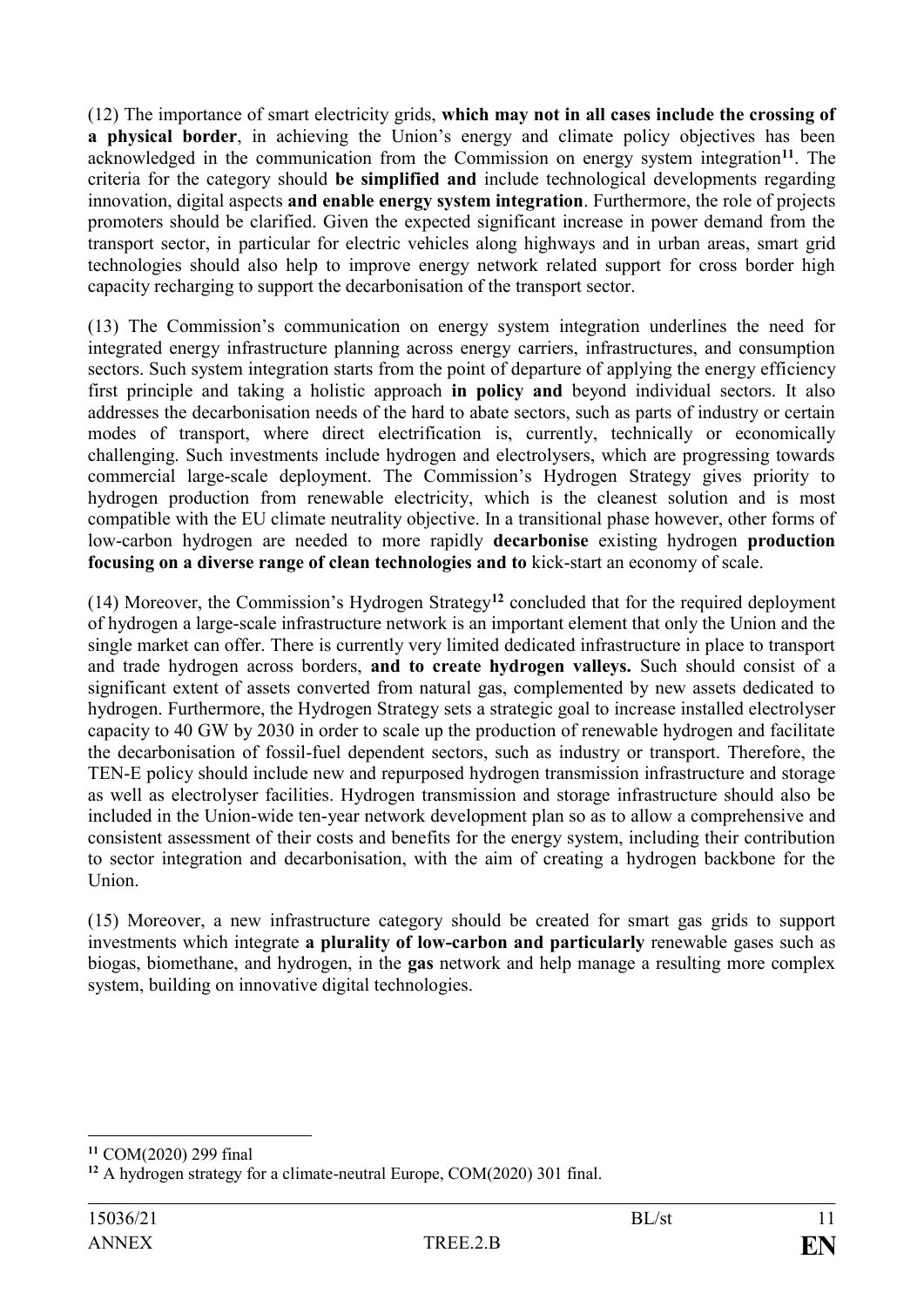**(15a) Achieving climate neutrality by 2050 at the latest assumes that there will still be industrial processes that emit carbon dioxide (CO2). Such CO2 is considered to be unavoidable, when its production cannot be avoided despite optimisation, for example through energy efficiency or electrification integrating renewables.** 

#### **The development of CO2 infrastructure should lead to a significant net reduction of otherwise unavoidable emissions in the absence of reasonable alternatives. CO2 capture is covered by Directive 2010/75/EU for CO2 streams originating from the installations covered by this Directive, and for the purposes of geological storage pursuant to Directive 2009/31/EC.**

(16) Regulation (EU) No 347/2013 requires a candidate project of common interest to prove a significant contribution to at least one criterion from a set of criteria in the process for the elaboration of the Union list, which may, but does not need to, include sustainability. That requirement, in line with the specific needs of the internal energy market at the time, enabled development of projects of common interest which addressed only security of supply risks even if they did not demonstrate benefits in terms of sustainability. However, given the evolution of the Union infrastructure needs and the decarbonisation goals, the Conclusions of the 2020 July European Council, according to which "Union expenditure should be consistent with Paris Agreement objectives and the "do no harm" principle of the European Green Deal, sustainability in terms of the integration of renewable energy sources into the grid or the reduction of greenhouse gas emissions, as relevant, should be assessed in order to ensure that TEN-E policy is coherent with energy and climate policy objectives of the Union **taking into account the specificities of each Member State in reaching the climate neutrality objective**. The sustainability of CO2 transport networks is addressed by **total expected project life-cycle greenhouse gas reductions and the absence of alternative technological solutions to achieve the same level of CO2 reduction.**

(17) The Union should facilitate infrastructure projects linking the Union's networks with thirdcountry networks that are mutually beneficial and necessary for the energy transition and the achievement of the climate targets, and which also meet the specific criteria of the relevant infrastructure categories pursuant to this Regulation, in particular with neighbouring countries and with countries with which the Union has established specific energy cooperation. Therefore, this Regulation should include in its scope projects of mutual interest where they are sustainable and able to demonstrate significant net socio-economic benefits **at Union level** and at least one third country. Such projects would be eligible for inclusion in the Union list upon conditions of high level of convergence of the policy framework that should be supported also by **enforcement mechanisms thereof** and upon demonstrating a contribution to the Union's and the third countries' overall energy and climate objectives in terms of security of supply and decarbonisation. Such high level of convergence of the policy framework should be presumed for the European Economic Area or Energy Community Contracting Parties **or can be demonstrated in the case of other third countries through bilateral agreements that include relevant provisions on climate and energy policy objectives on decarbonisation and further assessed by the appropriate Regional Group with the support of the Commission**. In addition, the third country with which the Union cooperates in the development of projects of mutual interest should facilitate a similar timeline for accelerated implementation and other policy support measures, as stipulated in this Regulation. Therefore, in this Regulation, projects of mutual interest should be considered in the same manner as projects of common interest with all provisions relative to projects of common interest applying also to projects of mutual interest, unless otherwise specified. **Significant net socio-economic benefits at Union level should be understood as improving interoperability and the functioning of the internal market, going beyond one Member State.**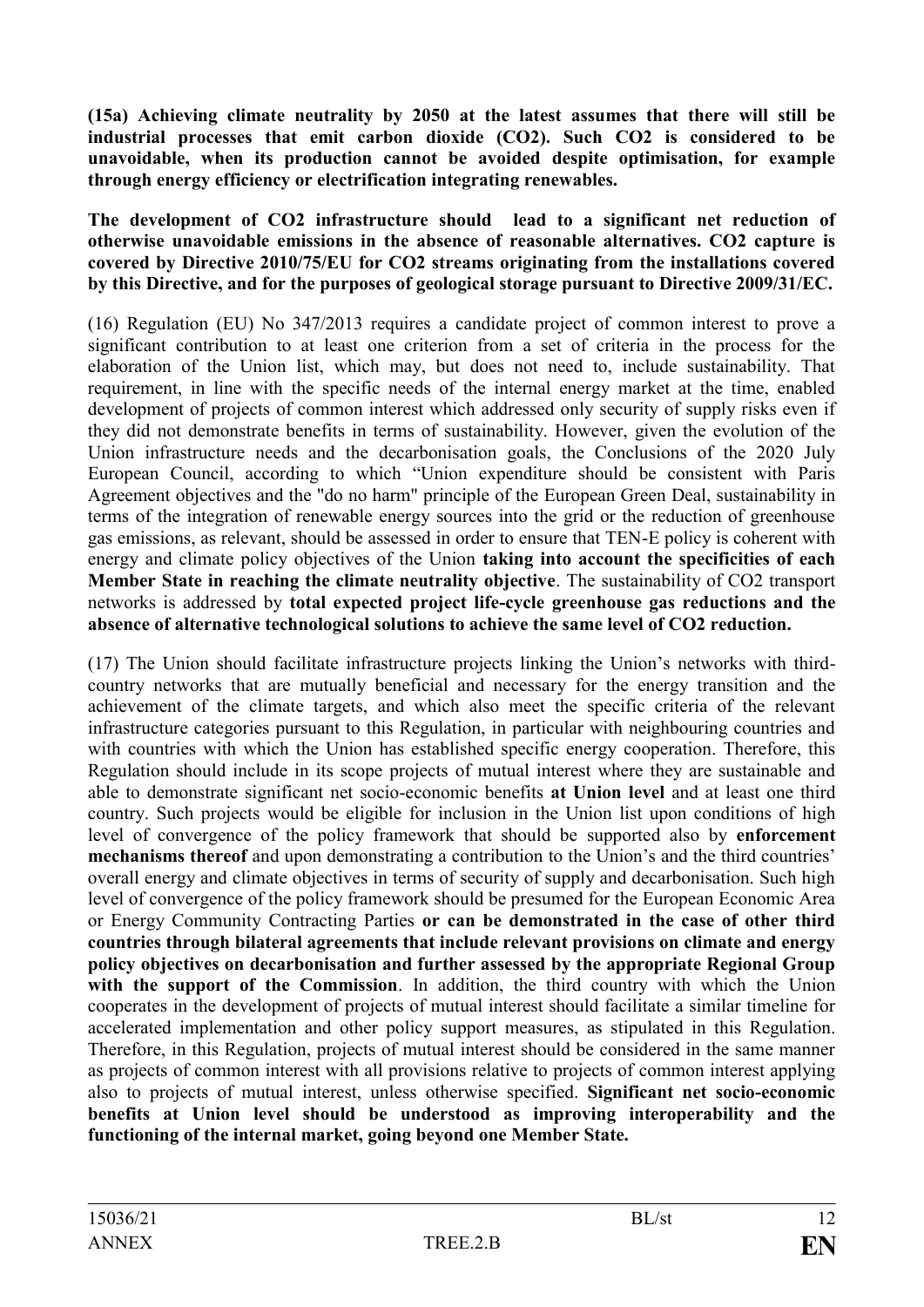**As regards projects regarding storage of carbon dioxide, only projects necessary to allow the cross-border transport and storage of CO2 are included and only as long as standards and safeguards preventing any leaks and concerning climate, human health and ecosystems as regards the safety and effectiveness of the permanent storage at least at the same level as in the EU are ensured. EEA countries would be presumed to meet these standards and safeguards.**

(**17a) Projects of mutual interest should be considered as an additional tool to expand the scope of the Regulation to third countries beyond those Projects of common interest that contribute to implementing priority corridor, or area. Therefore, where a project with a third country contributes to implementing an energy infrastructure priority corridor or area, it should be eligible to apply for the status of a project of common interest under this Regulation. By the same principle, electricity interconnection projects with third countries that had attained the status of project of common interest under Regulation (EU) No 347/2013, may be selected as projects of common interest provided that they undergo the selection process and that they fulfil the criteria for projects of common interest.**

(18) Furthermore, to achieve the Union's 2030 and 2050 climate and energy targets and climate neutrality objective, Europe needs to significantly scale up renewable electricity generation. The existing infrastructure categories for electricity transmission and storage are crucial for the integration of the significant increase in renewable electricity generation in the power grid. In addition, that requires stepping up investment in offshore renewable energy**<sup>13</sup> aiming to reach at least 300 GW of offshore wind generation installed in line with the Commission's Offshore Renewable Energy Strategy**. **That includes radial links connecting new offshore wind capacities, as well as hybrid integrated projects.** Coordinating long-term planning and development of offshore and onshore electricity grids should also be addressed. In particular, offshore infrastructure planning should move away from the project-by-project approach towards a coordinated comprehensive approach ensuring the sustainable development of integrated offshore grids in line with the offshore renewable potential of each sea basin, environmental protection and other uses of the sea. **An approach based on voluntary cooperation between Member States should be supported. Member States should remain responsible for approving the projects of common interest which are related to their territory and the related costs, and to should be able to independently determine their energy mix in accordance with the Article 194 TFEU.**

(19) Relevant Member States should be able to assess the benefits and costs of the **priority offshore grid corridors** for renewable energy and carry out a preliminary cost sharing analysis at **priority offshore grid corridor level** to underpin joint political commitments for offshore renewable energy development. The Commission **together with the Member States and the relevant TSO's and NRA's** should develop **guidance** for a **specific** cost-benefit and cost-sharing for the deployment of the integrated offshore network development plans which should enable Member States to carry out an adequate assessment.

<sup>1</sup> **<sup>13</sup>** Offshore Strategy Communication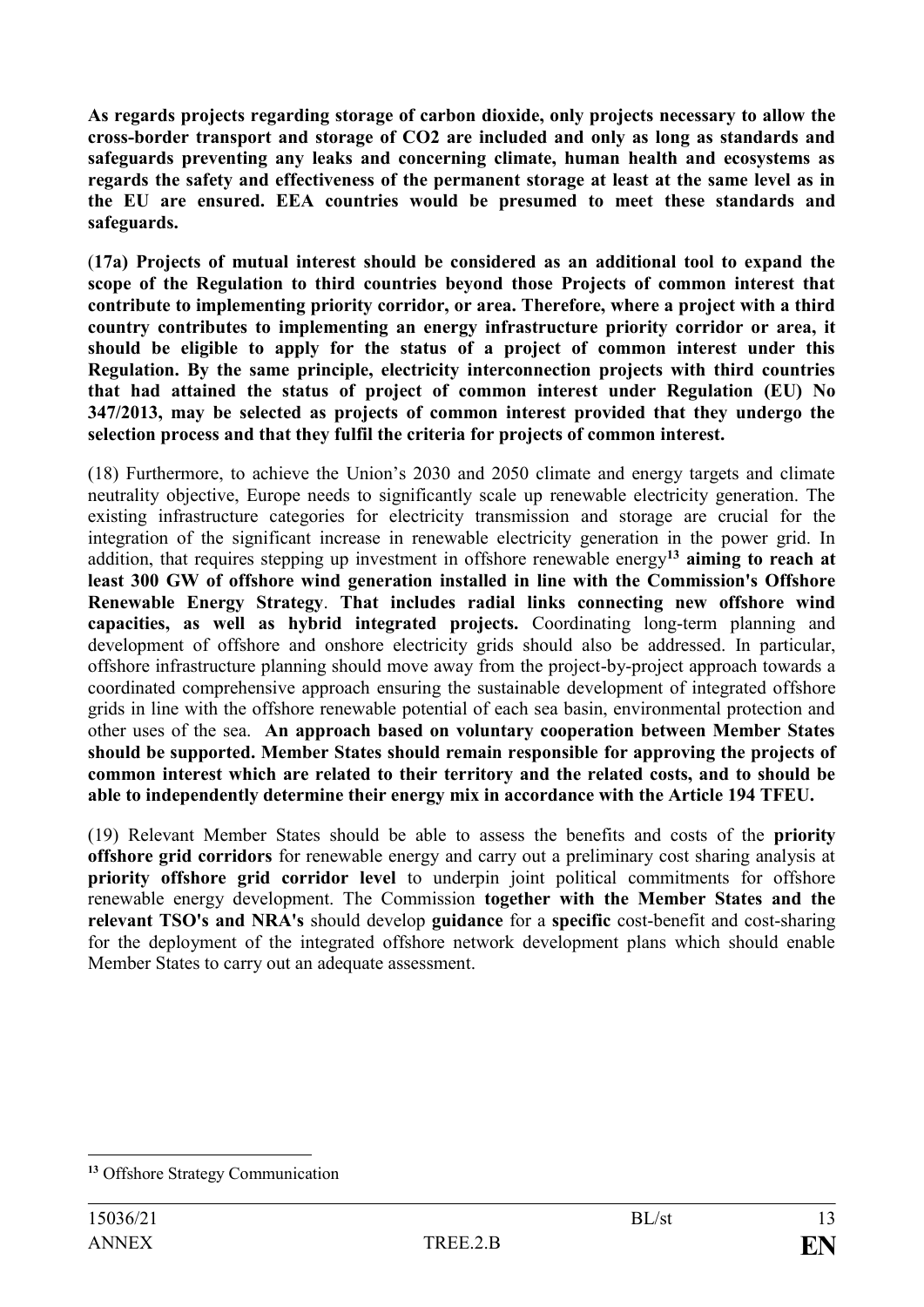(20) The Union-wide ten-year network development plan process as basis for the identification of projects of common interest in the categories of electricity and gas has proven to be effective. However, while the European Network of Transmission System Operators for Electricity and for Gas (ENTSOs) and transmission system operators have an important role to play in the process, more scrutiny is required, in particular as regards defining the scenarios for the future, identifying long-term infrastructure gaps and bottlenecks and assessing individual projects, to enhance trust in the process. Therefore, due to the need for independent validation, the Agency for the Cooperation of Energy Regulators ('the Agency') and the Commission should have an increased role in the process, including in the process for drawing up the Union-wide ten-year network development plan pursuant to Regulation (EU) 2019/943 of the European Parliament and of the Council**<sup>14</sup>** and Regulation (EC) No 715/2009 of the European Parliament and of the Council**<sup>15</sup>** . **The Union-wide ten-year network development plan process should benefit from the objective, science-based input from an independent scientific body such as the European Scientific Advisory Board on Climate Change (the 'Advisory Board'). That process should be organised in the most effective manner to avoid duplication.**

**(20ab) In carrying out their tasks preceding to the adoption of the Union-wide ten-year network development plan, the ENTSO for Electricity and ENTSO for gas should conduct an extensive consultation process involving all relevant stakeholders. The consultation should be open, transparent and organized in a timely manner to allow for stakeholders' feedback in the preparation of key phases of the Union-wide ten-year network development plan, such as the scenario development, infrastructure gaps identification and the cost-benefit analysis methodology for project assessment. ENTSOs should give due consideration to the input received from stakeholders during consultations and justify how it was taken into account.**

**(20a) In line with the conclusions of the 2020 Energy Infrastructure Forum, it is necessary to ensure that all relevant sectors, such as gas, electricity, and transport, are considered in an integrated perspective in the planning processes of all onshore and offshore, transmission and distribution infrastructure. In order to comply with the Paris Agreement and to achieve Union's 2030 climate objectives, the 2040 offshore energy development objectives and in line with the target of climate neutrality at the latest by 2050, TEN-E framework should rely on a smarter, more integrated, long-term and optimized "one energy system" view through deployment of a framework that enables greater coordination of infrastructure planning across different sectors and creates opportunity to optimally integrate various coupling solutions involving different network elements between various infrastructures. This should be secured by developing a progressively integrated model that will enable consistency between single sector methodologies based on common assumptions and will reflect interdependencies.**

1

**<sup>14</sup>** Regulation (EU) 2019/943 of the European Parliament and of the Council of 5 June 2019 on the internal market for electricity (OJ L 158, 14.6.2019, p. 54).

**<sup>15</sup>** Regulation (EC) No 715/2009 of the European Parliament and of the Council of 13 July 2009 on conditions for access to the natural gas transmission networks and repealing Regulation (EC) No 1775/2005 (OJ L 211, 14.8.2009, p. 36).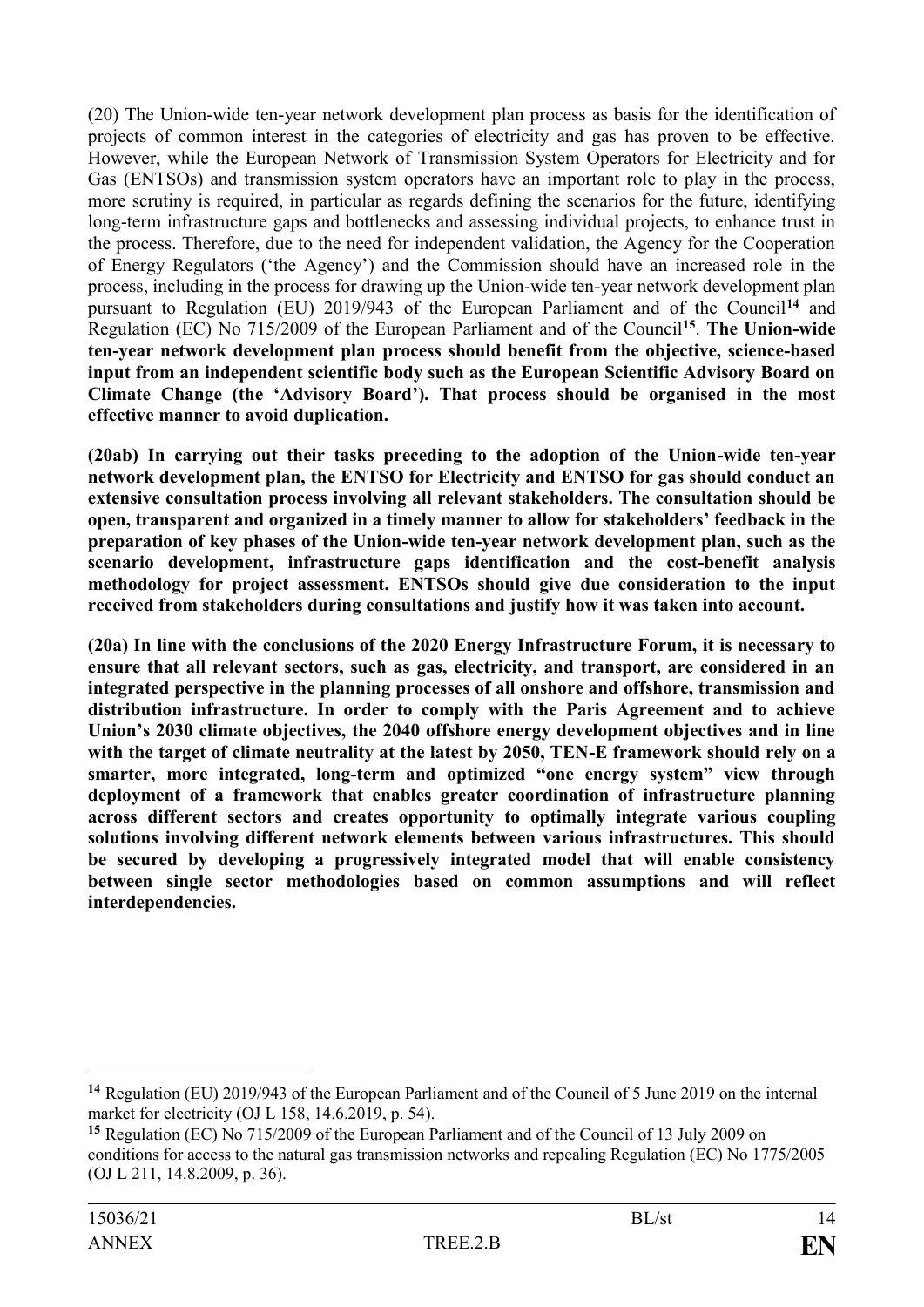(21) It is important to ensure that only infrastructure projects for which no reasonable alternative solutions exist may receive the status of project of common interest. **To that end, the 'energy efficiency first' principle, as elaborated in the revised Energy Efficiency Directive and 'The 'energy efficiency first' principle - practical implementation guidelines for decision makers" published by the Commission, should be taken into account in the** infrastructure gaps identification **report developed in line with this Regualtion and the work of the regional groups in establishing the regional lists of proposed projects of common interest and projects of mutual interest. In line with** 'energy efficiency first' principle all relevant **alternatives to new infrastructure for ensuring the future infrastructure needs that could contribute** to address the **infrastructure gap identification should be considered**. **The Regional Groups, assisted by the national regulatory authorities, should consider the assumptions and outcomes of the infrastructure gaps assessment developed in line with this Regulation and ensure that the 'energy efficiency first' principle is fully reflected in the PCI selection process.** In addition, during project implementation, project promoters should report on the compliance with environmental legislation and demonstrate that projects do no significant harm to the environment in accordance with Article 17 of Regulation (EC) 2020/852**<sup>16</sup>**. For existing projects of common interest having reached sufficient maturity, this will be taken into account during project selection for subsequent Union list by the regional groups.

(22) To ensure voltage and frequency stability, particular attention should be given to the stability of the European electricity network under the changing conditions, especially in view of the growing share of **flexibility options, such as sustainable energy storage, and** renewable electricity. **Efforts to maintain and guarantee a satisfactory level of planned low-carbon energy production, in order to ensure security of supply for citizens and businesses, should be given particular priority.**

(23) Following close consultations with all Member States and stakeholders, the Commission has identified **14** trans-European energy infrastructure priorities, the implementation of which is essential for the achievement of the Union's 2030 and 2050 energy and climate policy targets. Those priorities cover different geographic regions or thematic areas in the field of electricity transmission and storage, offshore grids for renewable energy, hydrogen transmission and storage, electrolysers, smart gas grids, smart electricity grids, and carbon dioxide transport **and storage**.

(24) Projects of common interest should comply with common, transparent and objective criteria in view of their contribution to the energy policy objectives. In order to be eligible for inclusion in the Union lists, electricity, and hydrogen projects should be part of the latest available Union-wide tenyear network development plan. As hydrogen infrastructure is not currently included in the Unionwide ten-year network development plan, this requirement for hydrogen projects should only apply as of 1 January 2024 for the purposes of the second Union list drawn pursuant to this Regulation.

1

**<sup>16</sup>** Regulation (EU) 2020/852 on the establishment of a framework to facilitate sustainable investment, and amending Regulation (EU) 2019/2088, OJ L 198, 22.6.2020, p. 13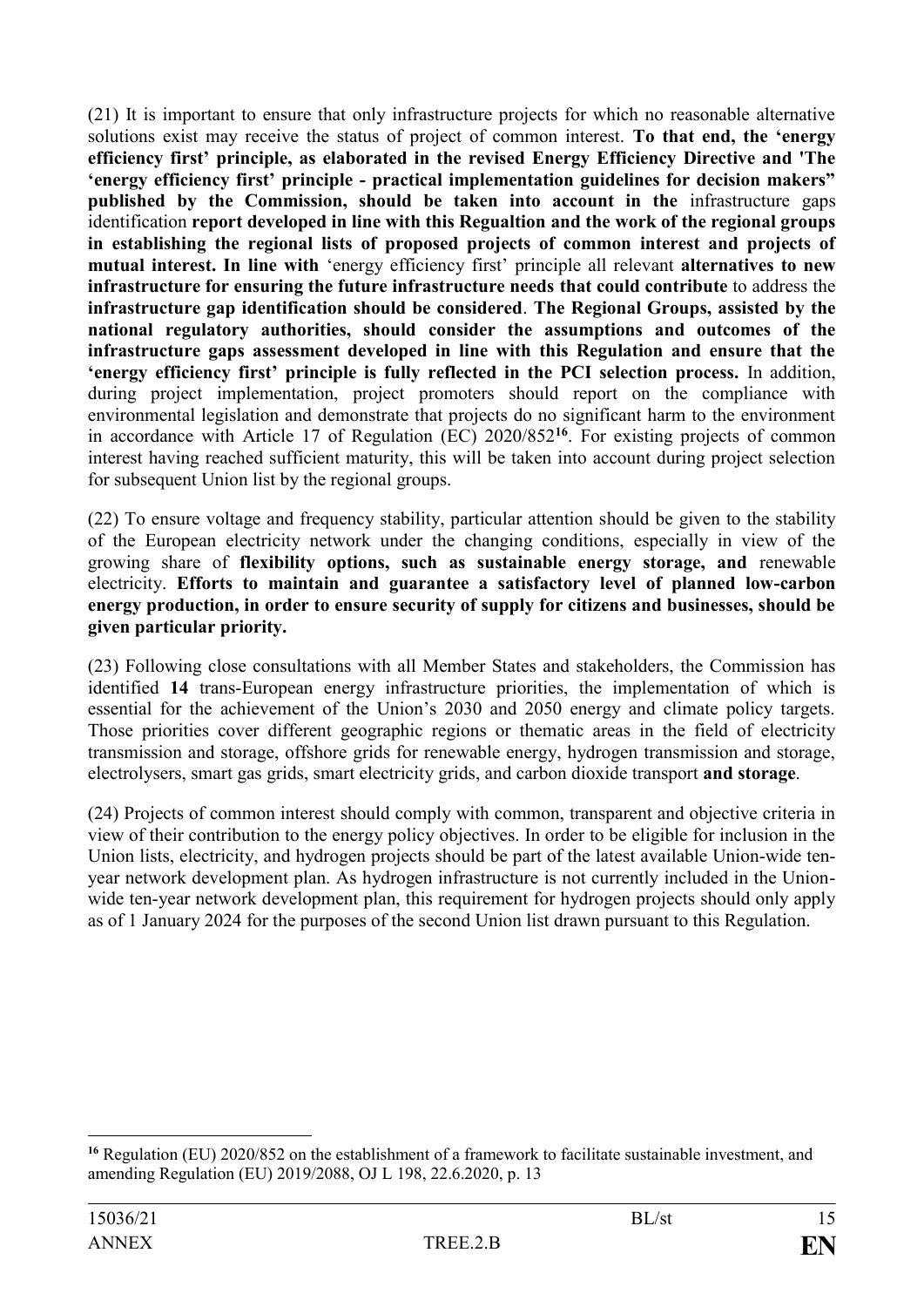(25) Regional groups should be established for the purpose of proposing and reviewing projects of common interest, leading to the establishment of regional lists of projects of common interest. In order to ensure broad consensus, those regional groups should ensure close cooperation between Member States, national regulatory authorities, project promoters and relevant stakeholders. In the context of that cooperation, national regulatory authorities should, where necessary, advise the regional groups, inter alia on the feasibility of the regulatory aspects of proposed projects and on the feasibility of the proposed timetable for regulatory approval.

#### **(25a) In order to increase efficiency of the process, the cooperation between the regional groups should be strengthened and further encouraged. It is necessary that the Commission plays an important role in facilitating that cooperation with a view to addressing possible impacts of projects on other regional groups.**

(26) A new Union list of project of common interest ('Union list') should be established every two years. Projects of common interest that are completed or that no longer fulfil the relevant criteria and requirements as set out in this Regulation should not appear on the next Union list. For that reason, existing projects of common interest that are to be included in the next Union list should be subject to the same selection process for the establishment of regional lists and for the establishment of the Union list applied to proposed projects. However the resulting administrative burden should be reduced as much as possible, for example by using to the extent possible information submitted previously, and by taking account of the annual reports of the project promoters. To that end, existing projects of common interest that have made significant progress should benefit from a streamlined inclusion process in the Union-wide ten-year network development plan.

(27) Projects of common interest should be implemented, **while duly respecting the requirements for stakeholder participation and environmental legislation**, as quickly as possible and should be closely monitored and evaluated, while  $\lceil \ \rceil$  keeping the administrative burden for project promoters to a minimum. The Commission should nominate European coordinators for projects facing particular difficulties **or delays**. The progress in the implementation of the specific projects as well as the fulfilment of the obligations pertaining to this Regulation should be taken into account in the selection process for subsequent Union lists for the respective projects.

(28) The process of permit granting should neither lead to administrative burdens which are disproportionate to the size or complexity of a project, nor create barriers to the development of the trans-European networks and market access.

(29) The planning and implementation of Union projects of common interest in the areas of energy, transport and telecommunication infrastructure should be coordinated to generate synergies whenever it is feasible from an overall economic, technical, environmental, climate or spatial planning point of view and with due regard to the relevant safety aspects. Thus, during the planning of the various European networks, it should be possible to give preference to integrating transport, communication and energy networks in order to ensure that as little land as possible is taken up. **A common vision on the networks is necessary for energy system integration in the different sectors**, whilst ensuring, where possible, that existing or disused routes are reused, in order to reduce to a minimum any negative social, economic, environmental, climate and financial impact.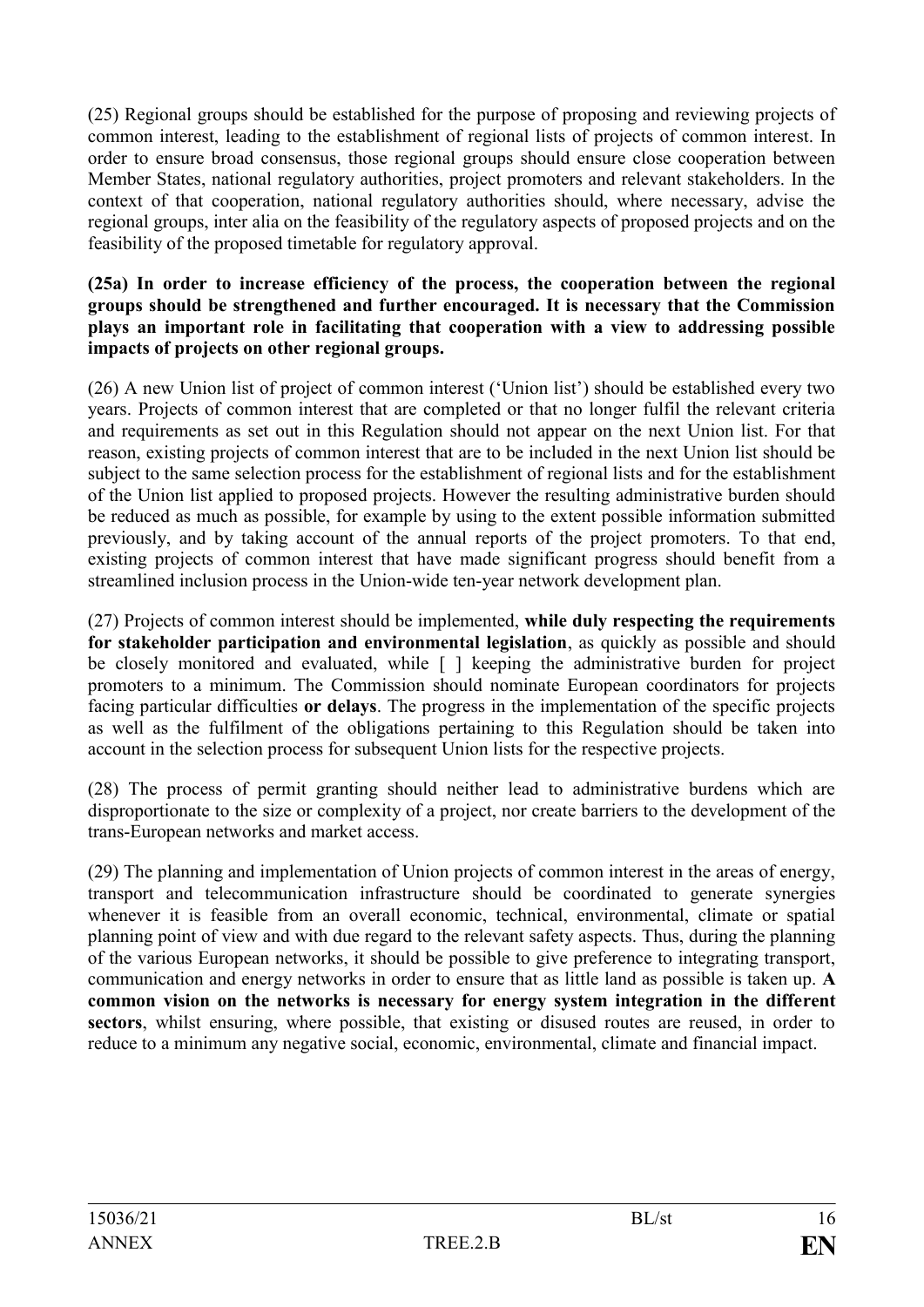(30) Projects of common interest should be given 'priority status' at national level to ensure rapid administrative treatment and should be considered by competent authorities as being in the public interest. For reasons of overriding public interest, projects which have an adverse impact on the environment should be authorised where all the conditions set out in Council Directive 92/43/EEC**<sup>17</sup>** and Directive 2000/60/EC of the European Parliament and of the Council**<sup>18</sup>** are met.

(31) Projects of common interest should also be given 'priority status' at national level to ensure urgent treatment in all judicial and dispute resolution procedures relating to them.

### **(31a) It is essential that stakeholders, including civil society, are provided with information and consulted, in order to ensure the success of projects and to limit objections against them.**

(32) In order to reduce complexity, increase efficiency and transparency and help enhance cooperation among Member States there should be a competent authority or authorities integrating or coordinating all permit granting processes ('one-stop shop').

(33) In order to simplify and expedite the permitting process for offshore **networks** for renewable energy, unique points of contact should be designated for cross-border offshore projects of common interest and projects of mutual interest **reducing administrative burden for project developers, and** the **unique points of contact** should reduce complexity, increase efficiency and speed up the permitting process of offshore transmission assets often crossing many jurisdictions.

(34) Despite the existence of established standards ensuring the participation of the public in environmental decision-making procedures, which apply fully to projects of common interest, additional measures are still required under this Regulation to ensure the highest possible standards of transparency and public participation in all relevant issues in the permit granting process for projects of common interest. Where already covered by national rules under the same or higher standards as in this Regulation, the pre-consultation ahead of the permitting procedure should become optional and avoid duplication of legal requirements.

1

**<sup>17</sup>** Council Directive 92/43/EEC of 21 May 1992 on the conservation of natural habitats and of wild fauna and flora (OJ L 206, 22.7.1992, p. 7).

**<sup>18</sup>** Directive 2000/60/EC of the European Parliament and of the Council of 23 October 2000 establishing a framework for Union action in the field of water policy (OJ L 327, 22.12.2000, p. 1).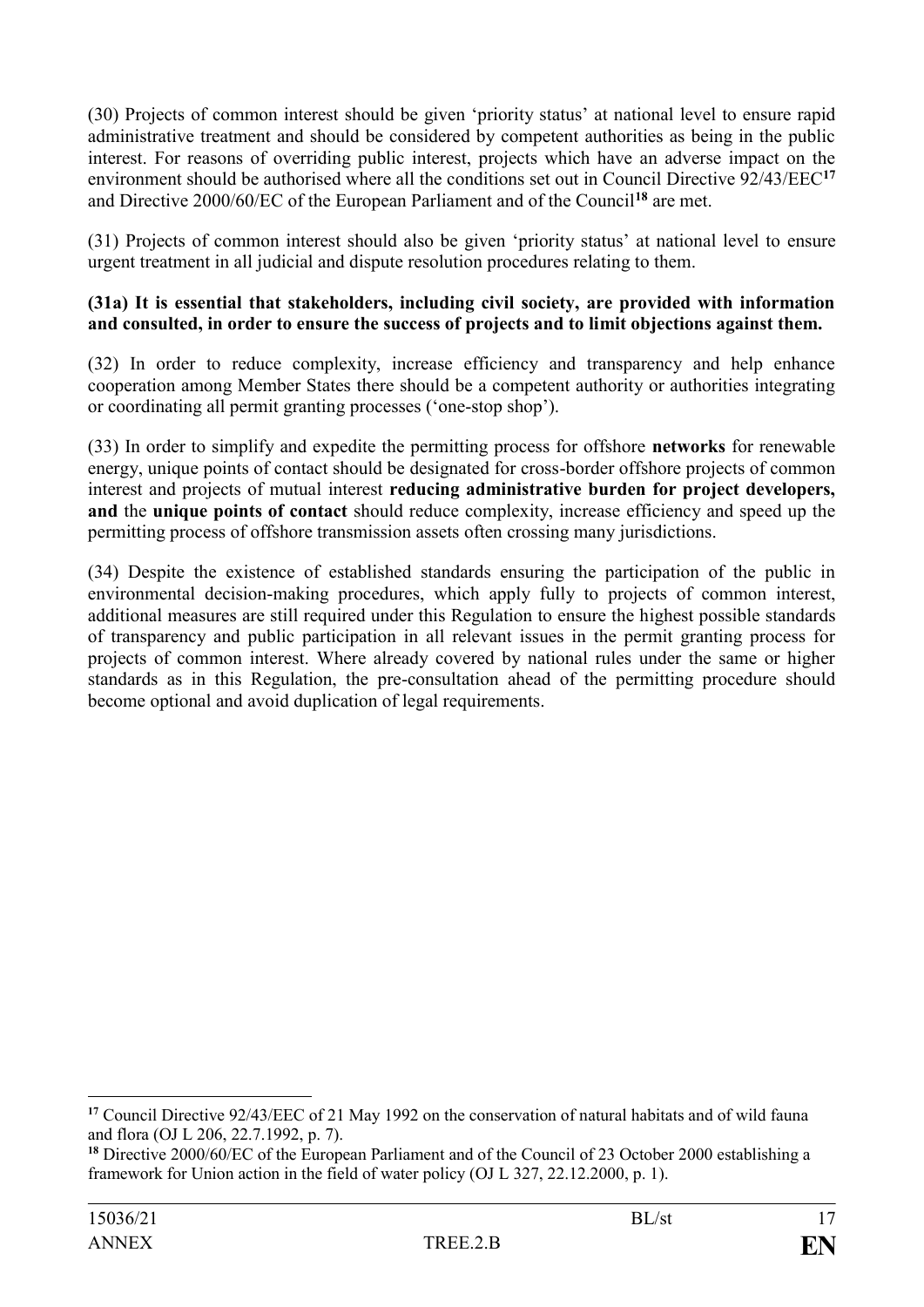(35) The correct and coordinated implementation of Directives 2011/92/EU**<sup>19</sup>** and 2001/42/EC of the European Parliament and of the Council**<sup>20</sup>** and where applicable, of the Convention on access to information, public participation in decision-making and access to justice in environmental matters, signed in Aarhus on 25 June 1998**<sup>21</sup>** (the 'Aarhus Convention'), and of the Espoo Convention on environmental impact assessment in a transboundary context (the 'Espoo Convention') should ensure the harmonisation of the main principles for the assessment of environmental and climate effects, including in a cross-border context. The Commission has issued guidance to support Member States in defining adequate legislative and non-legislative measures to streamline the environmental assessment procedures for energy infrastructure and to ensure the coherent application of environmental assessment procedures required under Union law for projects of common interest**<sup>22</sup>**. Member States should coordinate their assessments for projects of common interest, and provide for joint assessments, where possible. Member States should be encouraged to exchange best practice and administrative capacity-building in the permit granting processes.

(36) It is important to streamline and improve the process of permit granting, while respecting to the extent possible with due regard to the principle of subsidiarity, national competences and procedures for the construction of new infrastructure. Given the urgency of developing energy infrastructures, the simplification of the process of permit granting should set out a clear time limit for the decision of the respective authorities regarding the construction of the project. That time limit should stimulate a more efficient definition and handling of procedures, and should under no circumstances compromise the high standards for the protection of the environment in line with environmental legislation and public participation. This Regulation should establish maximum time limits, however Member States can strive to achieve shorter time limits where feasible and, in particular, as regards projects like smart grids, which may not require a complex permitting processes as that for transmission infrastructure. The competent authorities should be responsible for ensuring compliance with the time limits.

(37) Member States can include in comprehensive decisions, where appropriate, decisions taken in the context of negotiations with individual landowners to grant access to, ownership of, or a right to occupy property, spatial planning which determines the general land use of a defined region, including other developments such as highways, railways, buildings and nature protection areas, which is not undertaken for the specific purpose of the planned project and granting of operational permits. In the context of the permit granting process, a project of common interest can include related infrastructure to the extent that it is essential for the construction or functioning of the project. This Regulation, in particular the provisions on permit granting, public participation and the implementation of projects of common interest, should apply without prejudice to international and Union law, including provisions to protect the environment and human health, and provisions adopted under the Common Fisheries and Maritime Policy, in particular Directive 2014/89/EU of the European Parliament and of the Council**<sup>23</sup>** .

<sup>&</sup>lt;u>.</u> **<sup>19</sup>** Directive 2011/92/EU of the European Parliament and of the Council of 13 December 2011 on the assessment of the effects of certain public and private projects on the environment (OJ L 26, 28.1.2012, p. 1). <sup>20</sup> Directive 2001/42/EC of the European Parliament and of the Council of 27 June 2001 on the assessment of the effects of certain plans and programmes on the environment (OJ L 197, 21.7.2001, p. 30). **<sup>21</sup>** OJ L 124, 17.5.2005, p. 4.

<sup>&</sup>lt;sup>22</sup> Guidance Document "Streamlining environmental assessment procedures for energy infrastructure 'Projects of Common Interest' (PCIs)", https://ec.europa.eu/environment/eia/pdf/PCI\_guidance.pdf.

**<sup>23</sup>** Directive 2014/89/EU of the European Parliament and of the Council of 23 July 2014 establishing a framework for maritime spatial planning, OJ L 257, 28.8.2014, p. 135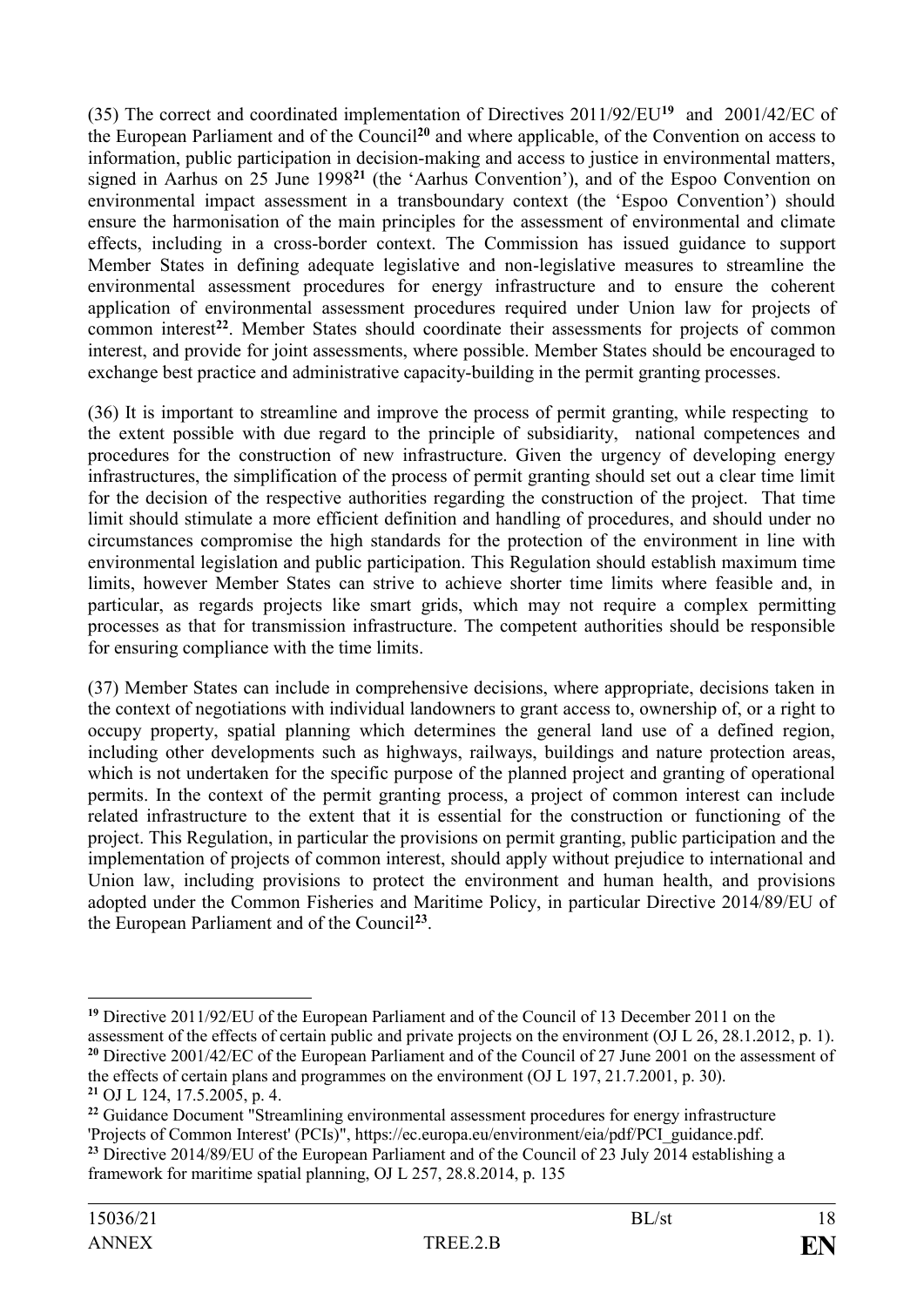(38) The costs for the development, construction, operation and maintenance of projects of common interest should in general be fully borne by the users of the infrastructure. **The cost allocation should ensure that end-users are not disproportionately burdened, especially if that could lead to energy poverty**. Projects of common interest should be eligible for cross-border cost allocation where an assessment of market demand or of the expected effects on the tariffs indicate that costs cannot be expected to be recovered by the tariffs paid by the infrastructure users.

(39) The discussion on the appropriate allocation of costs should be based on the analysis of the costs and benefits of an infrastructure project carried out on the basis of a harmonised methodology for energy-system-wide analysis, using **all relevant scenarios established** in the framework of the Union-wide ten-year network development plans prepared by the European Networks of Transmission System Operators pursuant to Regulation (EU) 2019/943 and (EC) No 715/2009, and reviewed by the Agency **and other scenarios for network development planning, allowing a robust analysis of the contribution of the project of common interest to the Union energy policy of decarbonisation, market integration, competition, sustainability and security of supply**. That analysis can take into consideration indicators and corresponding reference values for the comparison of unit investment costs. **Where additional scenarios are used, those should be consistent with the Union energy and climate policy goals and targets and the climate neutrality objective and undergo a comprehensive consultation and scrutiny process.**

(40) In an increasingly integrated internal energy market, clear and transparent rules for cost allocation across borders are necessary in order to accelerate investment in cross-border infrastructure **and projects with cross-border impacts**. It is essential to ensure a stable financing framework for the development of projects of common interest while minimising the need for financial support**, and at the same time to encourage interested investors, with appropriate incentives and financial mechanisms**. In deciding on cross-border cost allocation, national regulatory authorities should allocate **efficiently incurred investment costs, as relevant in view of their national approaches and methodologies for similar infrastructure**, across borders in their entirety and include them in the national tariffs, and, afterwards, **if relevant**, determine whether their impact on national tariffs could represent a disproportionate burden for consumers **in their respective Member States**. The national regulatory authorities should avoid the risks of double support for projects by taking into account actual or estimated charges and revenues. Those charges and revenues should be taken into account only insofar as they relate to the projects and designed to cover the costs concerned.

**(40a) There is a need for cross-border projects that have a positive effect on the Union's power grid, such as smart electricity grids or electrolysers, without involving a physical common border.**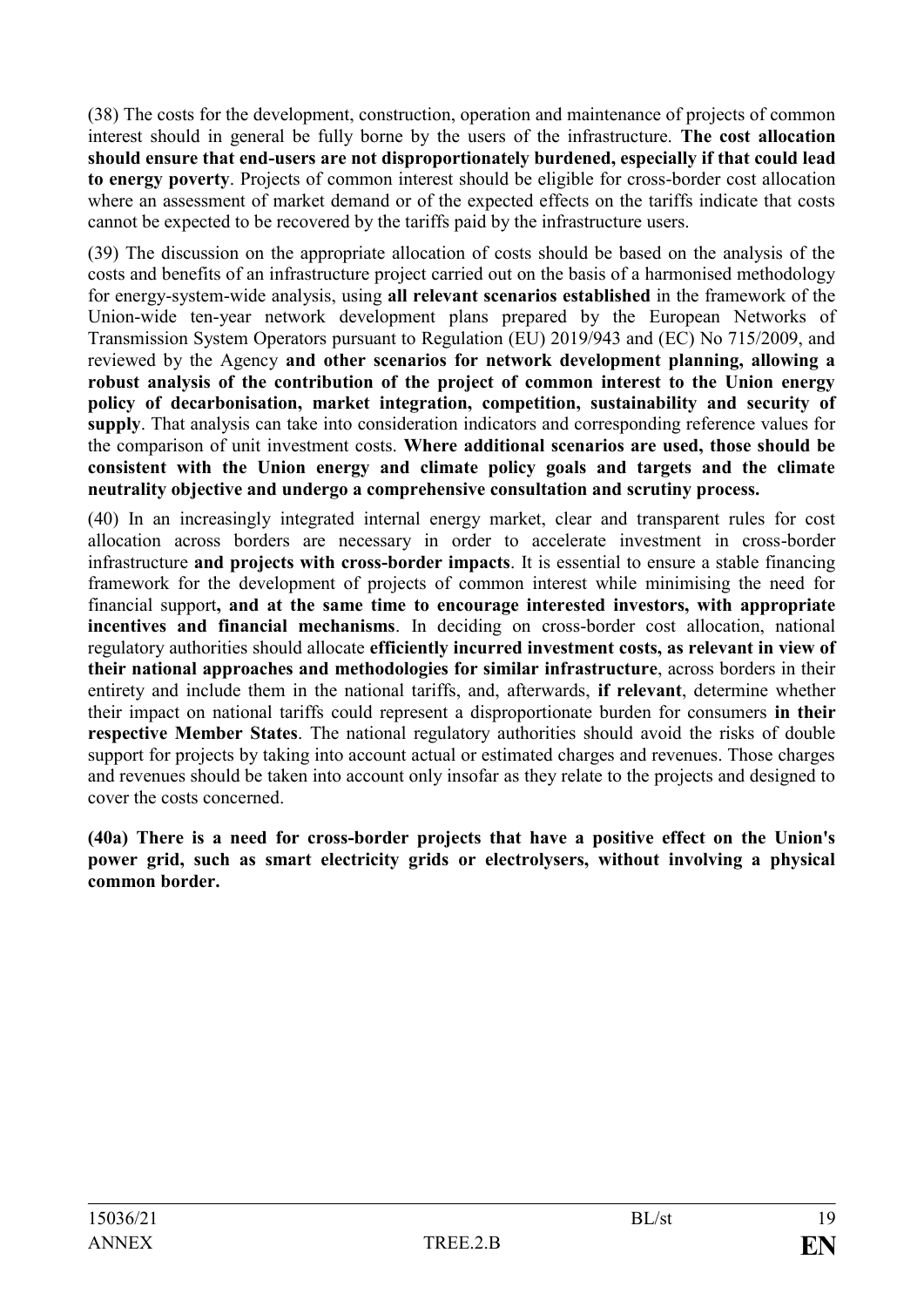(41) The internal energy market legislation requires that tariffs for access to networks provide appropriate incentives for investment. However, several types of projects of common interest are likely to bring externalities that can possibly not be fully captured in and recovered through the regular tariff system. In applying the internal energy market legislation, national regulatory authorities should ensure a stable and predictable regulatory and financial framework with incentives for projects of common interest, including long-term incentives, that are commensurate with the level of specific risk of the project. That should apply in particular to cross-border projects, innovative transmission technologies for electricity allowing for large scale integration of renewable energy, of distributed energy resources or of demand response in interconnected networks, and energy technology and digitalisation projects which are likely to incur higher risks than similar projects located within one Member State, or, promise higher benefits for the Union. Moreover, projects with high operational expenditure should also have access to appropriate incentives for investment. In particular, offshore grids for renewable energy which serve the dual functionality of electricity interconnectors and connecting renewable offshore generation projects, are likely to incur higher risks than comparable onshore infrastructure projects, due to their intrinsic connection to generation assets which brings regulatory risks, financing risks such as the need for anticipatory investments, market risks and risks pertaining to the use of new innovative technologies.

(42) This Regulation should apply only to the granting of permits for projects of common interest, public participation therein and their regulatory treatment. Member States can nevertheless adopt national provisions to apply the same or similar rules to other projects that do not have the status of projects of common interest within the scope of this Regulation. As regards the regulatory incentives, Member States can adopt national provision to apply the same or similar rules to projects of common interest falling under the category of electricity storage.

(43) Member States that currently do not attribute the highest national significance possible to energy infrastructure projects as regards the process of permit granting, should be encouraged to consider introducing such a high national significance, in particular by evaluating whether that would lead to a quicker permit granting process.

(44) Member States that do not currently have in place accelerated or urgent judicial procedures applicable to energy infrastructure projects should be encouraged to consider introducing such procedures, in particular by evaluating whether that would lead to a quicker implementation of such projects.

(45) Regulation (EU) No 347/2013 has demonstrated the added value of leveraging private funding through significant Union financial assistance to allow the implementation of projects of European significance. In the light of the economic and financial situation, and budgetary constraints, targeted support, through grants and financial instruments, should continue under the multiannual financial framework, in order **to maximise the benefits to Union citizens and to** attract new investors into the energy infrastructure priority corridors and areas, while keeping the budgetary contribution of the Union to a minimum.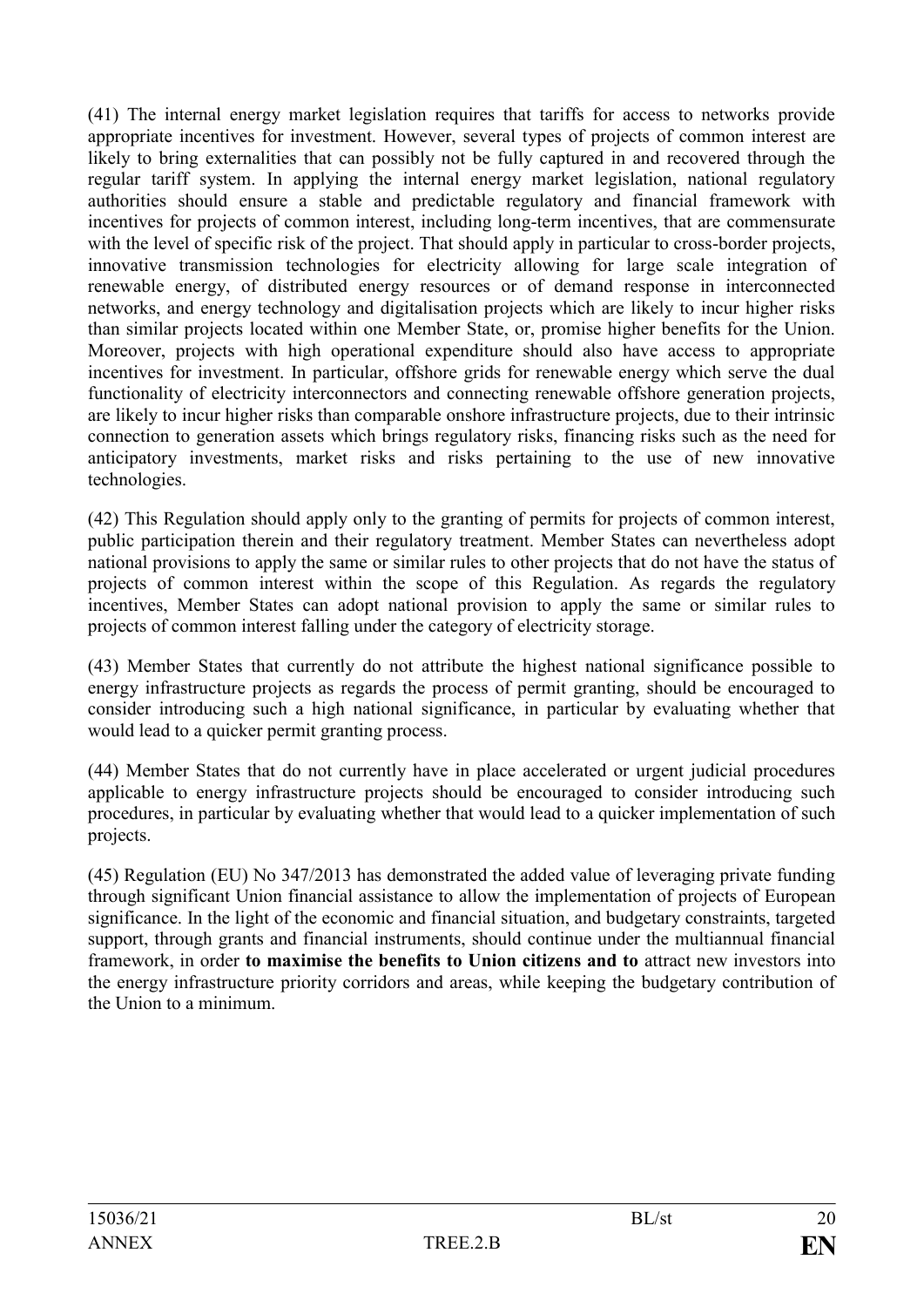(46) Projects of common interest should be eligible to receive Union financial assistance for studies and, under certain conditions, for works pursuant to Regulation (EU)… [on a Connecting Europe Facility as proposed by COM(2018)438] in the form of grants or in the form of innovative financial instruments to ensure that tailor-made support can be provided to those projects of common interest which are not viable under the existing regulatory framework and market conditions. It is important to avoid any distortion of competition, in particular between projects contributing to the achievement of the same Union priority corridor. Such financial assistance should ensure the necessary synergies with the Structural Funds, in order to finance smart energy distribution networks and with the Union renewable energy financing mechanism pursuant to Commission Implementing Regulation (EU) 2020/1294**<sup>24</sup>**. A three-step logic should apply to investments in projects of common interest. First, the market should have the priority to invest. Second, if investments are not made by the market, regulatory solutions should be explored, if necessary the relevant regulatory framework should be adjusted, and the correct application of the relevant regulatory framework should be ensured. Third, where the first two steps are not sufficient to deliver the necessary investments in projects of common interest, it should be possible to grant Union financial assistance where the project of common interest fulfils the applicable eligibility criteria. Projects of common interest may also be eligible under the InvestEU programme, which is complementary to grant financing.

**(46a) The Union should facilitate energy projects in disadvantaged, less connected, peripheral, outermost or isolated regions so as to enable access to the Trans-European energy networks in order to accelerate the decarbonisation process and reduce dependency on fossil fuels.**

**46b). Where there is no TSO in a Member State, the references to TSOs throughout this regualtion apply** *mutatis mutandis* **to DSOs.**

(47) Grants for works related to projects of mutual interest should be available **under the same conditions as for other categories where they contribute to the overall energy and climate policy objective of the Union and where the third country has decarbonisation objectives consistent with the Paris Agreement.**

(48) Regulations (EC) No 715/2009, (EU) 2019/942**<sup>25</sup>**, and (EU) 2019/943 of the European Parliament and of the Council<sup>26</sup> and Directives 2009/73/EC and (EU) 2019/944 of the European Parliament and of the Council should therefore be amended accordingly.

<sup>&</sup>lt;u>.</u> **<sup>24</sup>** Commission Implementing Regulation (EU) 2020/1294 of 15 September 2020 on the Union renewable energy financing mechanism (OJ L 303, 17.9.2020, p. 1).

<sup>&</sup>lt;sup>25</sup> Regulation (EU) 2019/942 of the European Parliament and of the Council of 5 June 2019 establishing a European Union Agency for the Cooperation of Energy Regulators (OJ L 158, 14.6.2019, p. 22).

**<sup>26</sup>** Regulation (EU) 2019/943 of the European Parliament and of the Council of 5 June 2019 on the internal market for electricity, OJ L 158, 14.6.2019, p. 54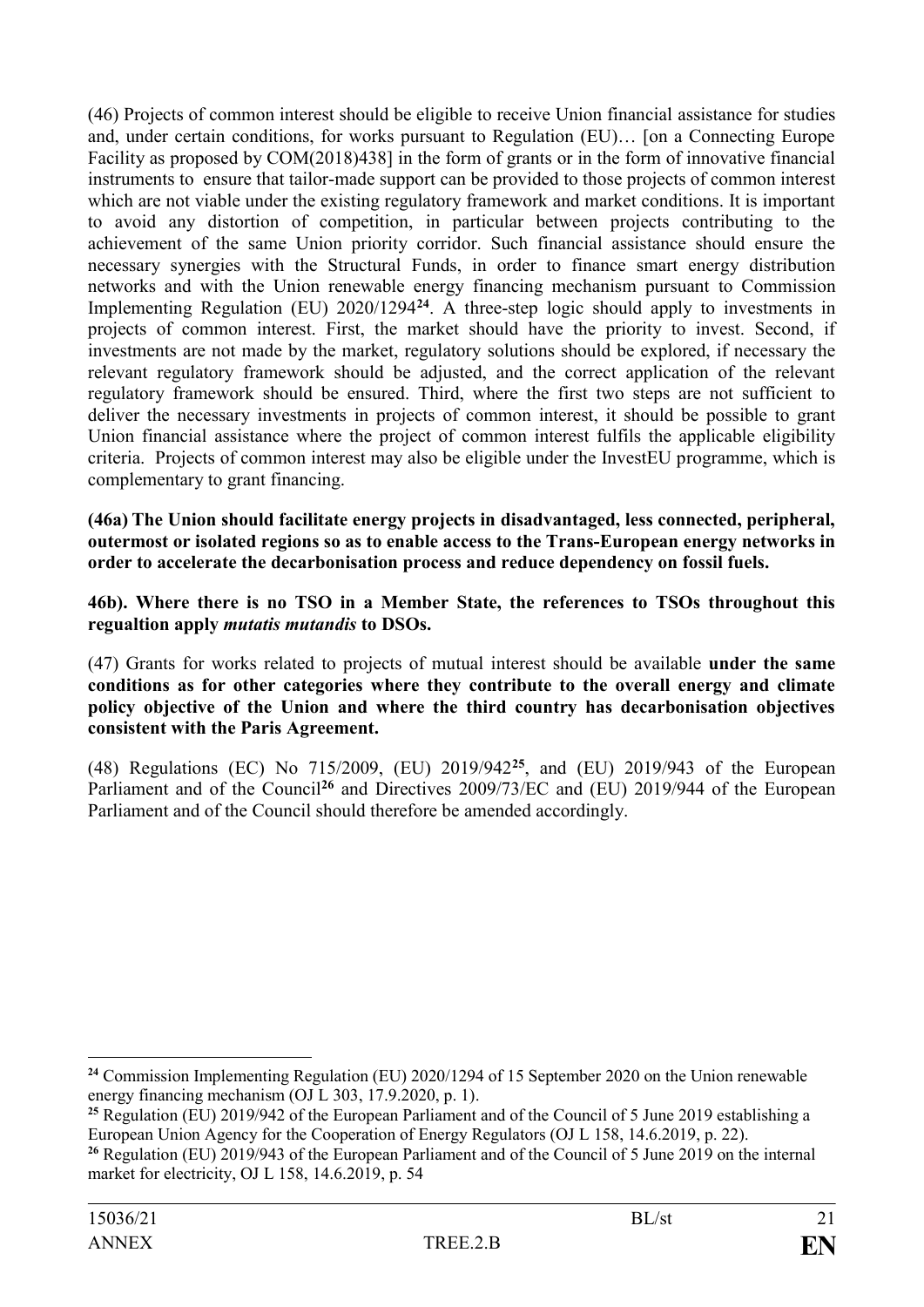**(48a) Whereas the repurposing of the natural gas infrastructure aims to decarbonise the gas networks, allowing dedicated use of pure hydrogen, a transitional period could allow for transport or storage of a pre-defined blend of hydrogen with natural gas or biomethane. Blending of hydrogen with natural gas or biomethane could be used in scaling up the hydrogen production capacity and facilitating transport of hydrogen. To ensure the transition, the project promoter should demonstrate including through commercial contracts how, by the end of this transitional period, the natural gas assets will become dedicated hydrogen assets, as well as the increased use of hydrogen enabled during the transitional period. In the context of the monitoring exercise the Agency should verify the timely transition of the project to a dedicated hydrogen asset.** 

**Should the project receive any financing from the Connecting Europe Facility during this transitional period, the respective grant agreement should include a condition obliging to the repayment of the financing should there be a doubt of the timely transition of the project to a dedicated hydrogen asset and adequate provisions allowing for the enforcement of this condition.** 

**(48b)In line with the European Council conclusions of 4 February 2011, that "no EU Member State should remain isolated from the European gas and electricity networks after 2015 or see its energy security jeopardized by lack of the appropriate connections", this Regulation aims to ensure access to the trans-European energy networks by ending the energy isolation of Cyprus and Malta, that are still not interconnected to the trans-European gas network. This objective should be attained by allowing projects under development or planning, that have been granted the Project of Common Interest status under Regulation (EU) 347/2013, to maintain their Project of Common Interest status until Cyprus and Malta are interconnected to the trans-European gas network. Apart from contributing to the development of the renewable energy market, the flexibility and resilience of the energy system, and the security of energy supply, these projects will ensure access to future energy markets, including hydrogen, and contribute to achieving the Union's decarbonisation and climate targets.**

**(48c) Projects of common interest should not be eligible for Union financial assistance where the project promoters, operators or investors are in one of the situations of exclusion referred to in Article 136 of the Financial Regulation, such as in case of conviction for fraud, corruption or conduct related to a criminal organisation.**

**A project of common interest may be removed from the Union list in accordance with the procedure set out in Article 3(4) if its inclusion in that list was based on incorrect information which was a determining factor for that inclusion, or the project does not comply with Union law.**

**For a project of common interest located in the Member States benefiting from a derogation under Article 25a, those Member States should ensure, when supporting any applications for financing from the Connecting Europe Facility for such projects, that the projects do not benefit directly or indirectly persons or entities that are in one of the situation of exclusion as referred to in Article 136 of the Financial Regulation.**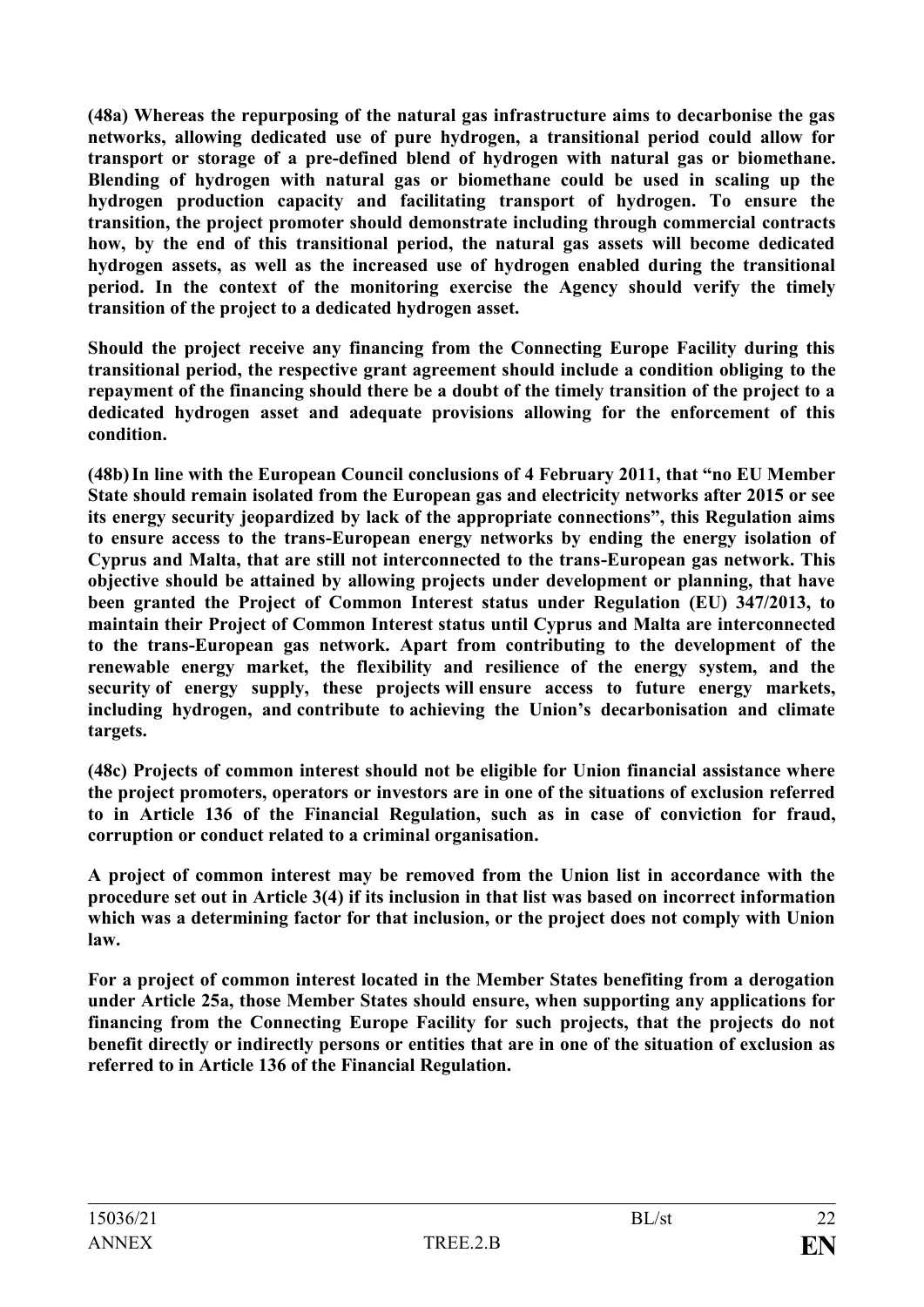**(48d) In order to ensure the timely development of essential energy infrastructure projects for the Union, the 5th Union list of projects of common interest should continue to be in force until the 6th Union list of projects of common interest and projects of mutual interest in line with this Regulation enters into force. Moreover, to enable the development, monitoring and financing of the projects of common interest on the 5th Union list, a series of provisions of the Regulation (EU) 347/2013 should also remain in force and produce effects until the entry into force of the 6th Union list of projects of common interest and projects of mutual interest.**

(49) Regulation (EU) No 347/2013 should therefore be repealed.

(50) In order to ensure that the Union list of projects of common interest is limited to projects which contribute the most to the implementation of the strategic energy infrastructure priority corridors and thematic areas, the power to adopt acts in accordance with Article 290 of the Treaty on the Functioning of the European Union should be delegated to the Commission:

- to amend annexes to this Regulation so as to adopt and review the Union list of projects of common interest, while respecting the right of the Member States and third countries to approve projects of common interest or projects of mutual interest related to their territory.

Taking into account the need to ensure the achievement of the objectives of this Regulation, in view of the number of project on Union lists so far, the total number of projects of common interest should remain manageable, and therefore should not significantly exceed 220. The Commission, when preparing and drawing up delegated acts, should ensure the simultaneous, timely and appropriate transmission of relevant documents to the European Parliament and to the Council. Where they consider this necessary, the European Parliament and the Council may each send experts to meetings of the Commission expert groups dealing with the preparation of delegated acts to which Member States' experts are invited. The discussions in the regional groups are instrumental for the Commission to adopt the delegated acts establishing the lists of projects of common interest. Therefore, it is appropriate, to the extent possible and compatible with the framework of this Regulation, that the European Parliament and Council are informed about and may send experts to the meetings of regional groups in line with the 2016 Interinstitutional Agreement on Better Law Making**<sup>27</sup>** .

(52) Since the objectives of this Regulation, namely the development and interoperability of trans-European energy networks and connection to such networks **and infrastructure that contribute to the Union's 2030 climate and energy targets, the climate neutrality objective at the latest by 2050 and energy security, market integration and competition for all Member States, as well as affordability of energy prices for households** cannot be sufficiently achieved by the Member States and can therefore be better achieved at Union level, the Union may adopt measures, in accordance with the principle of subsidiarity as set out in Article 5 of the Treaty on European Union. In accordance with the principle of proportionality, as set out in that Article, this Regulation does not go beyond what is necessary in order to achieve those objectives.

1

**<sup>27</sup>** OJ L 123, 12.5.2016, p. 1–14. Interinstitutional Agreement between the European Parliament, the Council of the European Union and the European Commission on Better Law-Making.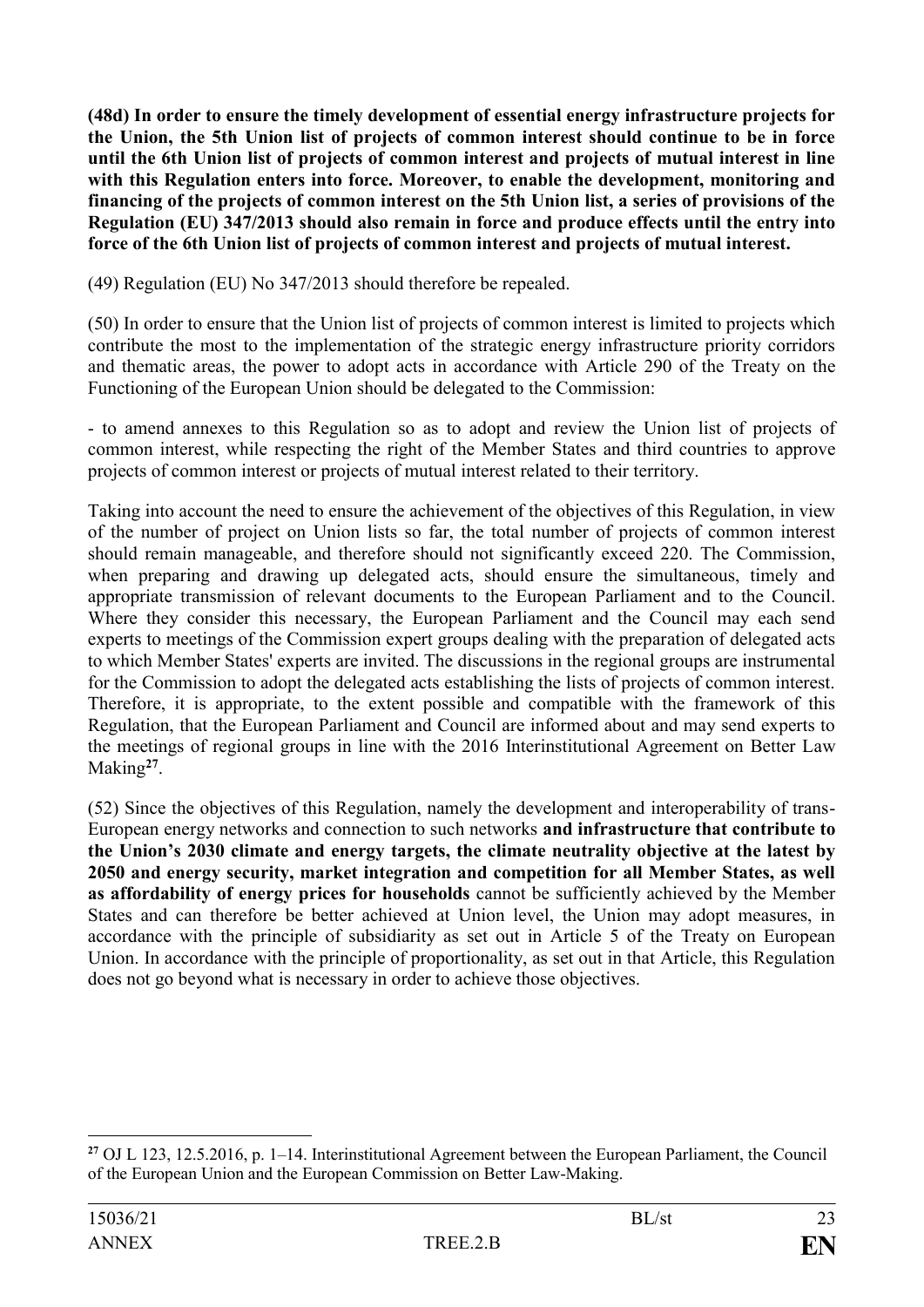## HAVE ADOPTED THIS REGULATION:

# **CHAPTER I**

# **GENERAL PROVISIONS**

## *Article 1*

#### **Subject matter and scope**

1. This Regulation lays down guidelines for the timely development and interoperability of the priority corridors and areas of trans-European energy infrastructure set out in Annex I ('energy infrastructure priority corridors and areas') that contribute **to ensuring climate change mitigation and, in particular,** achieving the Union's 2030 climate and energy targets the climate neutrality objective **at the latest by 2050 and to ensure interconnections energy security, market and system integration and competition for all Member States, as well as affordability of energy prices**.

2. In particular, this Regulation:

(a) addresses the identification of projects of common interest necessary to implement priority corridors and areas falling under the energy infrastructure categories [ ] set out in Annex II ('energy infrastructure categories');

#### **(aa) addresses the identification of projects of mutual interest.**

(b) facilitates the timely implementation of projects of common interest **and projects of mutual interest** by streamlining, coordinating more closely, and accelerating permit granting processes and by enhancing **transparency and** public participation;

(c) provides rules [ ] for the cross-border allocation of costs and risk-related incentives for projects of common interest **and projects of mutual interest**;

(d) determines the conditions for eligibility of projects of common **interest and projects of mutual interest** for Union financial assistance.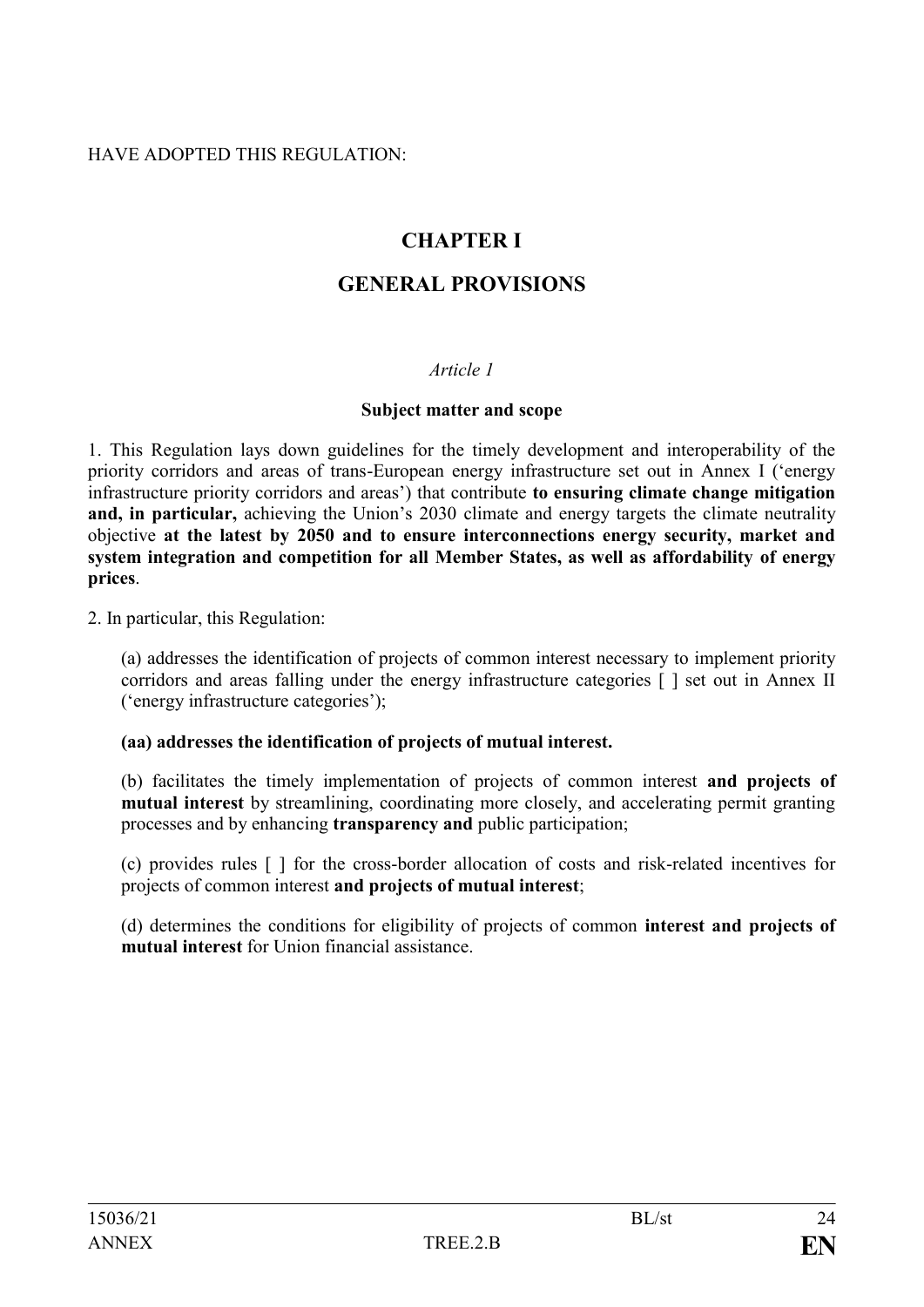## *Article 2*

## **Definitions**

In addition to the definitions in Directives 2009/73/EC, (EU) 2018/2001**<sup>28</sup>** and (EU) 2019/944 of the European Parliament and of the Council and in Regulations (EC) No 715/2009, (EU) 2019/942, **(EU) 2018/1999** and (EU) 2019/943, the following definitions shall apply for the purposes of this Regulation;

- (1) 'energy infrastructure' means any physical equipment or facility falling under the energy infrastructure categories which is located within the Union, or linking the Union and one or more third countries;
- (2) 'comprehensive decision' means **the** decision or set of decisions taken by a Member State authority or authorities, not including courts or tribunals, that determines whether or not a project promoter is authorised to build the energy infrastructure to realise a project of common interest or a project of mutual interest by having the possibility to start, or procure and start, the necessary construction works ('ready-to-build status') without prejudice to any decision taken in the context of an administrative appeal procedure;
- (3) 'project' means one or several lines, pipelines, facilities, equipment or installations falling under the energy infrastructure categories;
- (4) 'project of common interest' means a project necessary to implement the energy infrastructure priority corridors and areas set out in Annex I and which is part of the Union list of projects of common interest referred to in Article 3
- (5) project of mutual interest' means a project promoted by the Union in cooperation with third countries **pursuant the letters of support from the governments of the directly affected countries expressing their support for the project or other non-binding agreements, that falls under one of the categories set out in point 1(a), 1(e), 3(a), 5(a) or 5(ba) of Annex II, that contributes to the Union's overall energy and climate objectives as referred in Article 1(1) and that is part of the Union list of projects referred to in Article 3**
- (6) 'energy infrastructure bottleneck' means limitation of physical flows in an energy system due to insufficient transmission capacity, which includes inter alia the absence of infrastructure;

<u>.</u>

**<sup>28</sup>** Directive (EU) 2018/2001 of the European Parliament and of the Council of 11 December 2018 on the promotion of the use of energy from renewable sources, OJ L 328, 21.12.2018, p. 82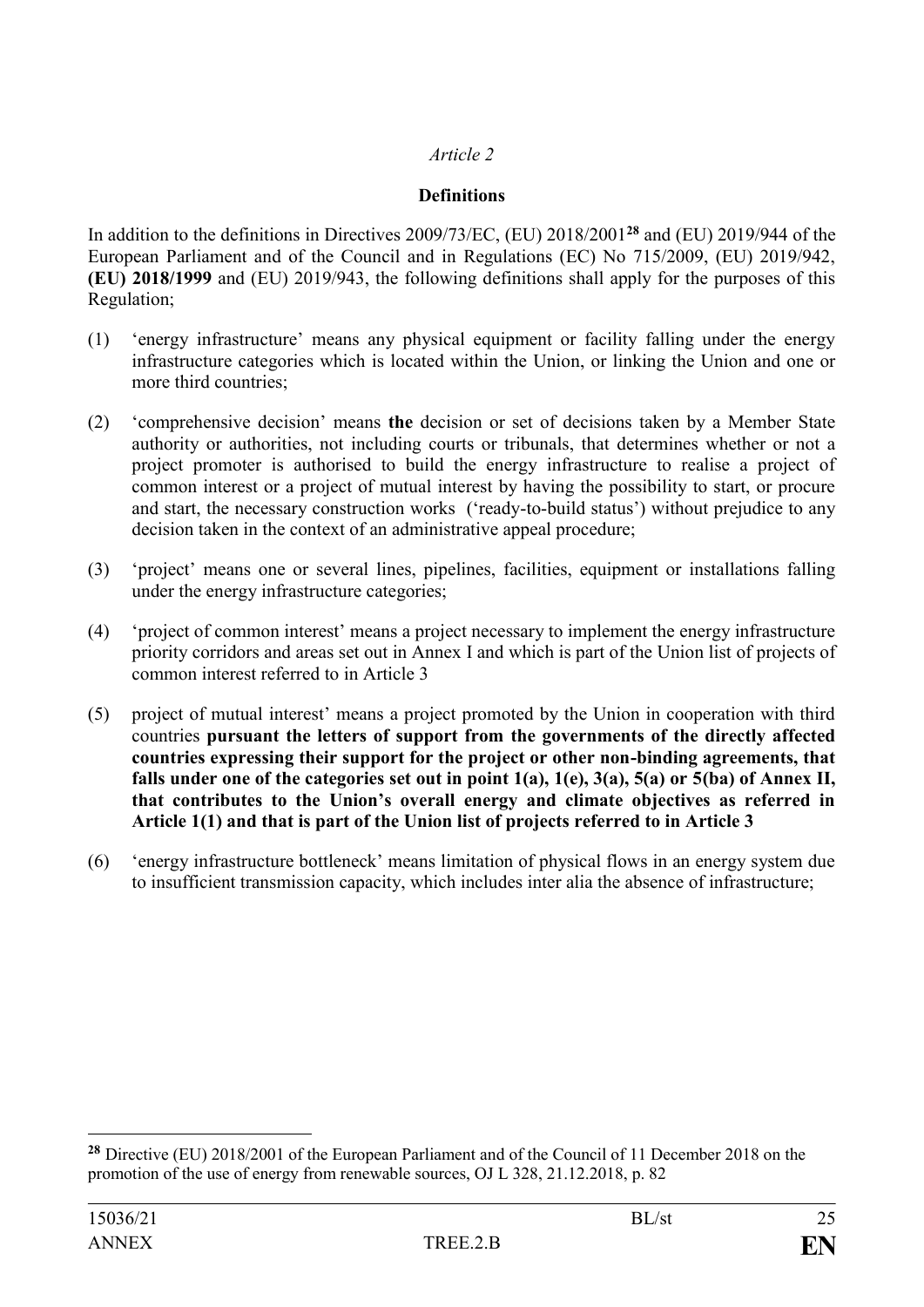(7) 'project promoter' means one of the following:

(a) a transmission system operator (TSO), distribution system operator **(DSO)** or other operator or investor developing a project of common interest **or a project of mutual interest;**

(b) where there are several TSOs, [ ] **DSOs**, other operators, investors, or any group thereof, the entity with legal personality under the applicable national law, which has been designated by contractual arrangement between them and which has the capacity to undertake legal obligations and assume financial liability on behalf of the parties to the contractual arrangement;

- (8) 'smart electricity grid' means an electricity network, **including in islands that are not interconnected or not sufficiently connected to the trans-European energy networks that enables the integration, in a cost efficient manner and active control of the behaviour and actions of all users connected to it, including generators, consumers and prosumers, in order to ensure an economically efficient and sustainable power system with low losses and high levels of renewable sources integration, security of supply and safety, and in which** the grid operator can digitally monitor the actions of the users connected to it, and information and communication technologies (ICT) for communicating with related grid operators, generators, **energy storage facilities**, and consumers and/or prosumers, with a view to transmitting **and distributing** electricity in a sustainable, cost-efficient and secure way
- (9) 'smart gas grid' means a gas network that makes use of innovative **and** digital solutions to integrate in a cost efficient manner a plurality of low-carbon and **particularly renewable** gas sources in accordance with consumers' needs and gas quality requirements in order to reduce the carbon footprint of the related gas consumption, enable an increased share of renewable and low-carbon gases, and create links with other energy carriers and sectors, **including the related physical upgrades if indispensable to the functioning of the equipment and installations for integration of low carbon and particularly renewable gases**;
- **(9a) 'repurposing' means the technical upgrade or modification of existing natural gas infrastructure dedicated for the use of pure hydrogen;**
- (10) 'authorities concerned' means authorities that, under national law, are competent to issue different permits and authorisations related to the planning, design and construction of immovable assets, including energy infrastructure;
- (11) 'works' means the purchase, supply and deployment of components, systems and services including software, the carrying out of development, **repurposing** and construction and installation activities relating to a project, the acceptance of installations and the launching of a project;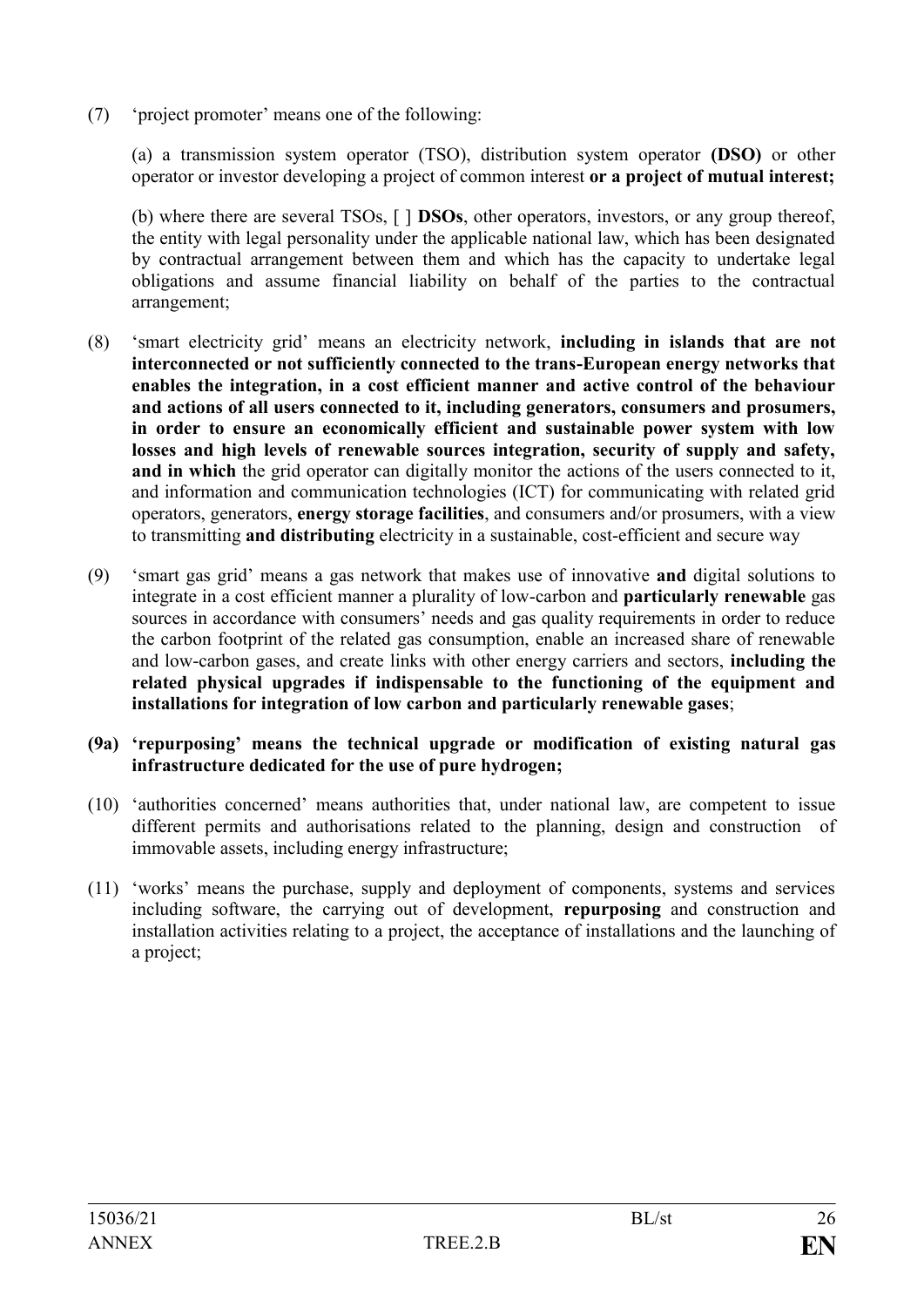- (12) 'studies' means activities needed to prepare project implementation, such as preparatory, feasibility, evaluation, testing and validation studies, including software, and any other technical support measure including prior action to define and develop a project and decide on its financing, such as reconnaissance of the sites concerned and preparation of the financial package;
- (13) 'national regulatory authority' means a national regulatory authority designated in accordance with Article 39(1) of Directive 2009/73/EC or Article 57(1) of Directive (EU) 2019/944 or;
- (14) 'commissioning' means the process of bringing a project into operation once it has been constructed;
- **(14a) 'dedicated hydrogen assets' means infrastructure ready to accommodate pure hydrogen without further adaptation works, including pipeline networks or storage. The assets may be newly constructed assets or assets repurposed from natural gas assets, or a combination of the two**
- (15) 'relevant national regulatory authorities' means the national regulatory authorities in the Member States **hosting the projects and in Member States** to which the project provides a significant positive impact;
- (16) 'climate adaptation' is a process that ensures that the resilience to the potential adverse impacts of climate change of energy infrastructure is ensured through a climate vulnerability and risk assessment, including through relevant adaptation measures;
- **(17) 'competing projects' are projects which address the same identified infrastructure gap or regional infrastructure need in full or in part.**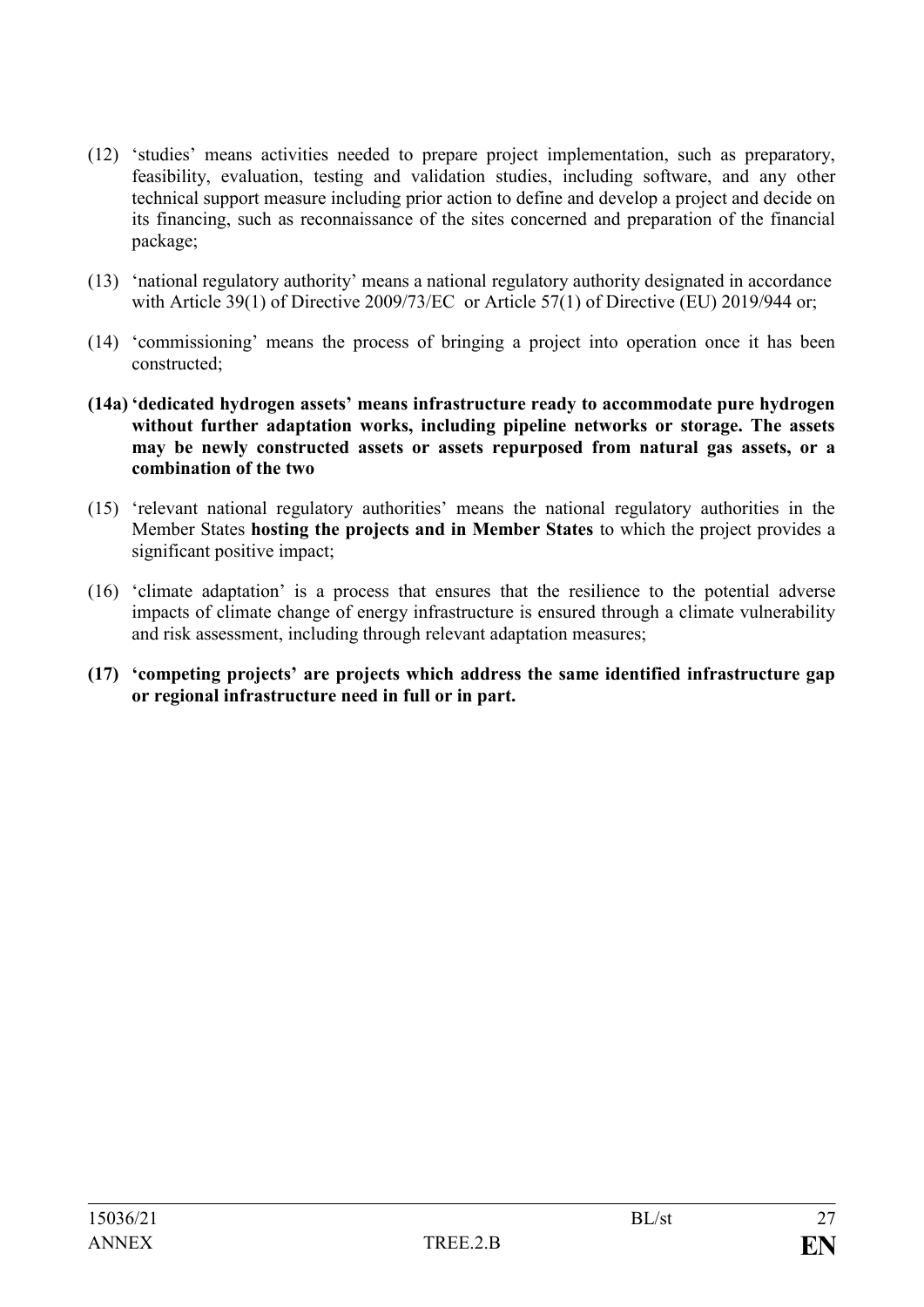# **CHAPTER II**

## *PROJECTS OF COMMON INTEREST AND PROJECTS OF MUTUAL INTEREST*

## *Article 3*

## **Union list of projects of common interest and projects of mutual interest**

1. Regional groups shall be established ('Groups') as set out in Section 1 of Annex III. The membership of each Group shall be based on each priority corridor and area and their respective geographical coverage as set out in Annex I. Decision-making powers in the Groups shall be restricted to Member States and the Commission, who shall, for those purposes, be referred to as the decision-making body of the Groups. **Decision-making in the Regional Groups is based on consensus of the Member States and the Commission.**

2. Each Group shall adopt its own rules of procedure, having regard to the provisions set out in Annex III.

3. The decision-making body of each Group shall adopt a regional list of projects of common interest **and projects of mutual interest** drawn up in accordance with the process set out in Section 2 of Annex III, the contribution of each project to implementing the energy infrastructure priority corridors and areas and their fulfilment of the criteria set out in Article 4.

Where a Group draws up its regional list:

(a) each individual proposal for a project of common interest shall require the approval of the states, to whose territory the project relates; where a state does not [ ] give its approval, it shall present its substantiated reasons for doing so to the Group concerned;

(b) it shall take into account the advice from the Commission that is aimed at having a manageable total number of projects of common interest **and projects of mutual interest.**

4. The Commission shall be empowered to adopt delegated acts in accordance with Article **20** of this Regulation [ ] in order to establish the 'Union list' **(including projects of common interest and projects of mutual interest)** [ ], subject to the second paragraph of Article 172 of the Treaty on the Functioning of the European Union.

In exercising its power, the Commission shall ensure that the Union list is established every two years, on the basis of the regional lists adopted by the decision-making bodies of the Groups as established in point (2) of Section 1 of Annex III, following the procedure set out in paragraph 3 of this Article.

The first Union list pursuant to this Regulation shall be adopted by 30 November 2023 at the latest.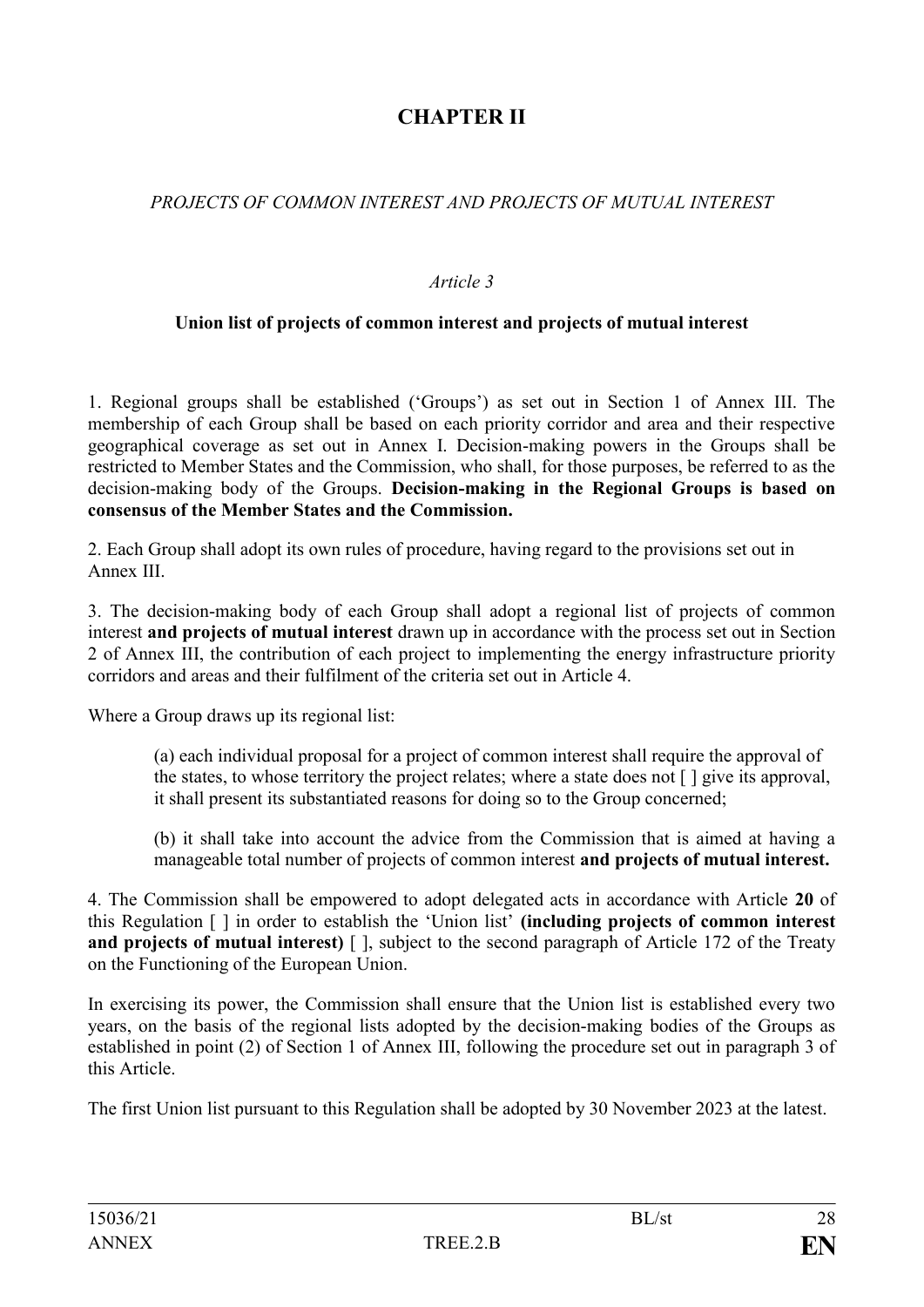5. The Commission shall, when adopting the Union list **by combining** the regional lists, **taking due account of the deliberations in the Regional Groups**:

(a) ensure that only those projects that fulfil the criteria referred to in Article 4 are included;

(b) ensure cross-regional consistency, taking into account the opinion of the Agency for the Cooperation of Energy Regulators ('the Agency') as referred to in point (12) of Section 2 of Annex III;

(c) take into account the opinions of Member States as referred to in point (9) of Section 2 of Annex III;

(d) aim for a manageable total number of projects of common interest on the Union list.

6. Projects of common interest included on the Union list pursuant to paragraph 4 of this Article under the energy infrastructure categories set out in points (1)(a), **(aa)** (b), (c) and (e) of Annex II, shall become an integral part of the relevant regional investment plans under Article 34 of Regulation (EU) 2019/943 [ ] and of the relevant national 10-year network development plans under Article 51 of Directive (EU) 2019/944 [ ] and other national infrastructure plans concerned, as appropriate. Those projects shall be conferred the highest possible priority within each of those plans. This paragraph shall not apply to **competing projects, to projects that have not reached a sufficient degree of maturity to provide a project specific cost-benefit analysis in line with Annex III, Section 2, point (1)(c) or** to projects of mutual interest.

**(6) Projects of common interest included on the Union list pursuant to paragraph 4 of this Article under the energy infrastructure categories set out in points (1)(a), (aa) (b), (c) and (e) of Annex II that are competing projects or projects that have not reached a sufficient degree of maturity to provide a project specific cost-benefit analysis in line with Annex III, Section 2, point (1)(c) may be included in the relevant regional investment plans, the national ten-year network development plans and other national infrastructure plans, as appropriate, as projects under consideration.**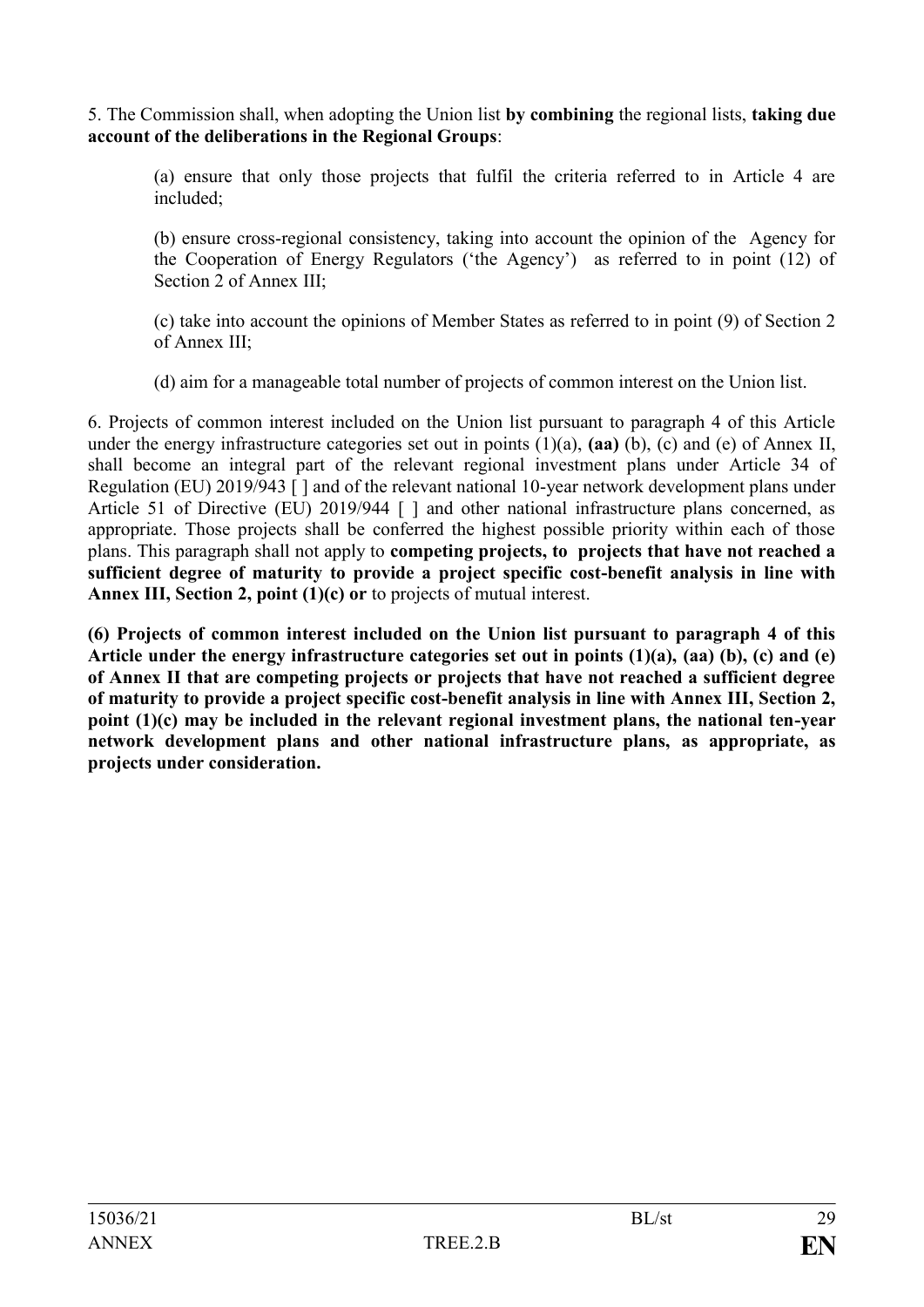# **CHAPTER II**

## *PROJECTS OF COMMON INTEREST AND PROJECTS OF MUTUAL INTEREST*

#### *Article 4*

### **Criteria for projects of common interest and projects of mutual interest**

1. Projects of common interest shall meet the following general criteria:

(a) the project is necessary for at least one of the energy infrastructure priority corridors and areas;

(b) the potential overall benefits of the project, assessed according to the respective specific criteria in paragraph 3, outweigh its costs, including in the longer term;

(c) the project meets any of the following criteria:

(i) involves at least two Member States by directly **or indirectly (via interconnection with a third country)** crossing the border of two or more Member States;

(ii) is located on the territory, **either inland or offshore including islands**, of one Member State and has a significant cross-border impact as set out in point (1) of Annex IV.

2. Projects of mutual interest shall meet the following general criteria:

(a) the project contributes significantly to the [ ] Union's **climate and energy policy objectives expressed in Article 1 paragraph 1** and those of the third country, **in particular by not hindering the capacity of the third country to phase out fossil fuel generation assets for its domestic consumption**, and to sustainability, including through the integration of renewable energy into the grid and the transmission **and distribution** of renewable generation to major consumption centres and storage sites, and;

**As regards carbon-dioxide storage projects, falling under the category 5(ba) of Annex II, the project needs to be necessary to allow the cross-border transport and storage of CO2, and the third country, where the project is located, shall have an adequate legal framework based on demonstrated effective enforcement mechanisms to ensure the application of standards and safeguards to the project preventing any leaks and concerning climate, human health and ecosystems as regards the safety and effectiveness of the permanent storage of the carbon-dioxide at least at the same level as provided by EU law.**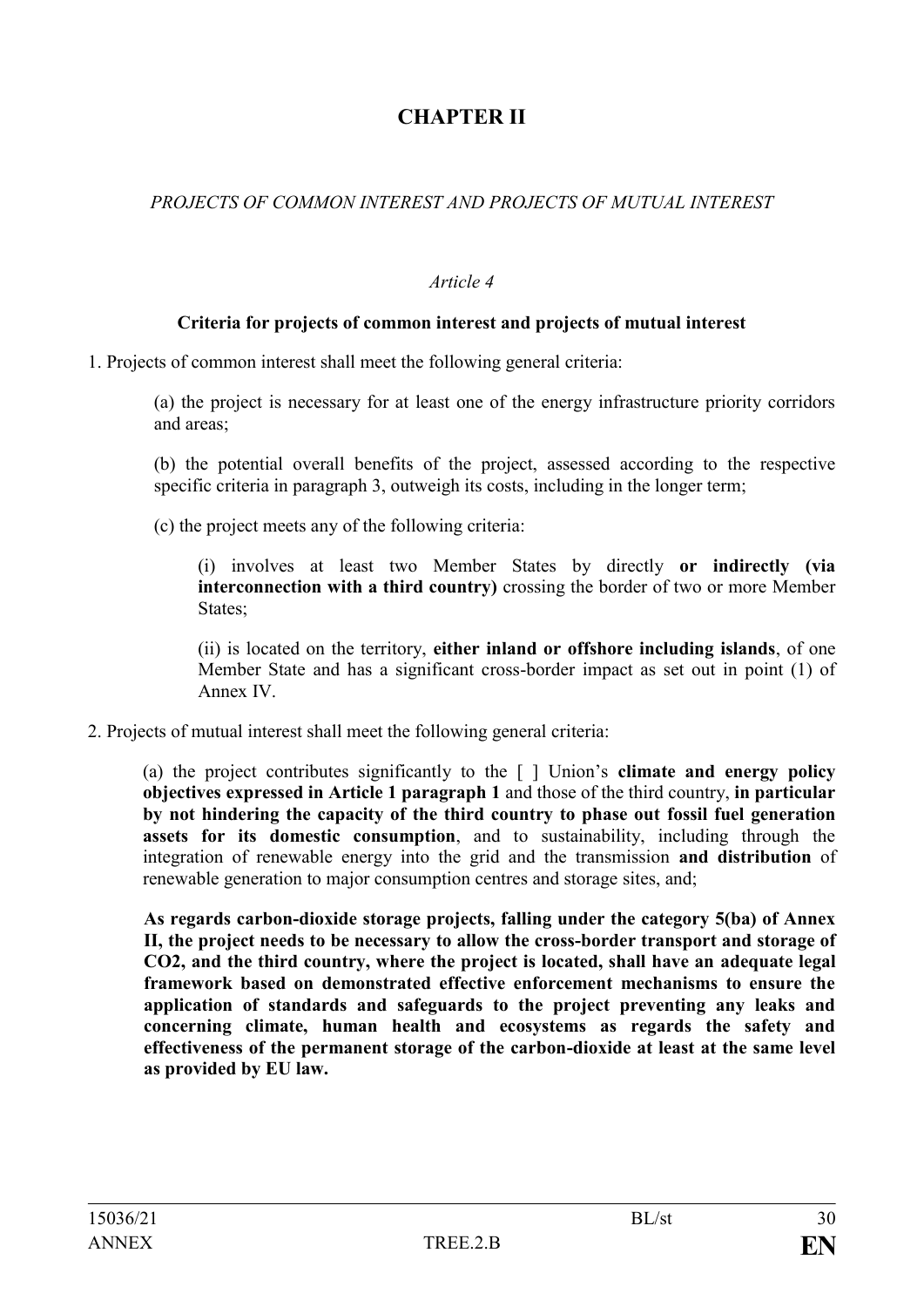(b) the potential overall benefits of the project, assessed in accordance with the respective specific criteria in paragraph 3 **at the European level**, outweigh its costs **within the European Union**, including in the longer term;

(c) the project is located on the territory of at least one Member State and on the territory of at least one third country and has a significant cross-border impact as set out in point (2) of Annex IV;

(d) for the part located on **Member State** territory, the project is in line with Directives 2009/73/EC and (EU) 2019/944 where it falls within the infrastructure categories described in points (1) and (3) of Annex II;

(e) the third country or countries involved have a high level of convergence **of the policy framework and demonstrate legal enforcement mechanisms** to support the policy objectives of the Union, in particular to ensure:

i) a well-functioning internal energy market;

(ii) security of energy supplies based **among others** on **diverse sources**, cooperation and solidarity,

iii) an energy system, including production, transmission and distribution, [ ] towards **the objective of climate neutrality** [ ] in line with the Paris Agreement and the Union's climate objectives; and, in particular, avoiding carbon leakage.

(f) the third country or countries involved support the priority status of the project, as set out in Article 7, and commit to comply with a similar timeline for accelerated implementation and other policy and regulatory support measures as applicable to projects of common interest in the Union.

3. The following specific criteria shall apply to projects of common interest falling within specific energy infrastructure categories:

(a) for electricity transmission, **distribution** and storage projects falling under the energy infrastructure categories set out in points (1)(a), **(aa)** (b), (c) and (e) of Annex II, the project is to contribute significantly to sustainability through the integration of renewable energy into the grid, and the transmission **or distribution** of renewable generation to major consumption centres and storage sites, and **contribute to reduce energy curtailment, where applicable, and** at least one of the following specific criteria:

(i) market integration, including through lifting the **energy** isolation of at least one Member State and reducing energy infrastructure bottlenecks; competition, **interoperability** and system flexibility;

(ii) security of supply, including through interoperability, system flexibility, cybersecurity, appropriate connections and secure and reliable system operation.

(b) for smart electricity grid projects falling under the energy infrastructure category set out in point (1)(d) of Annex II, the project is to contribute significantly to sustainability through the integration of renewable energy into the grid, and at least two of the following specific criteria: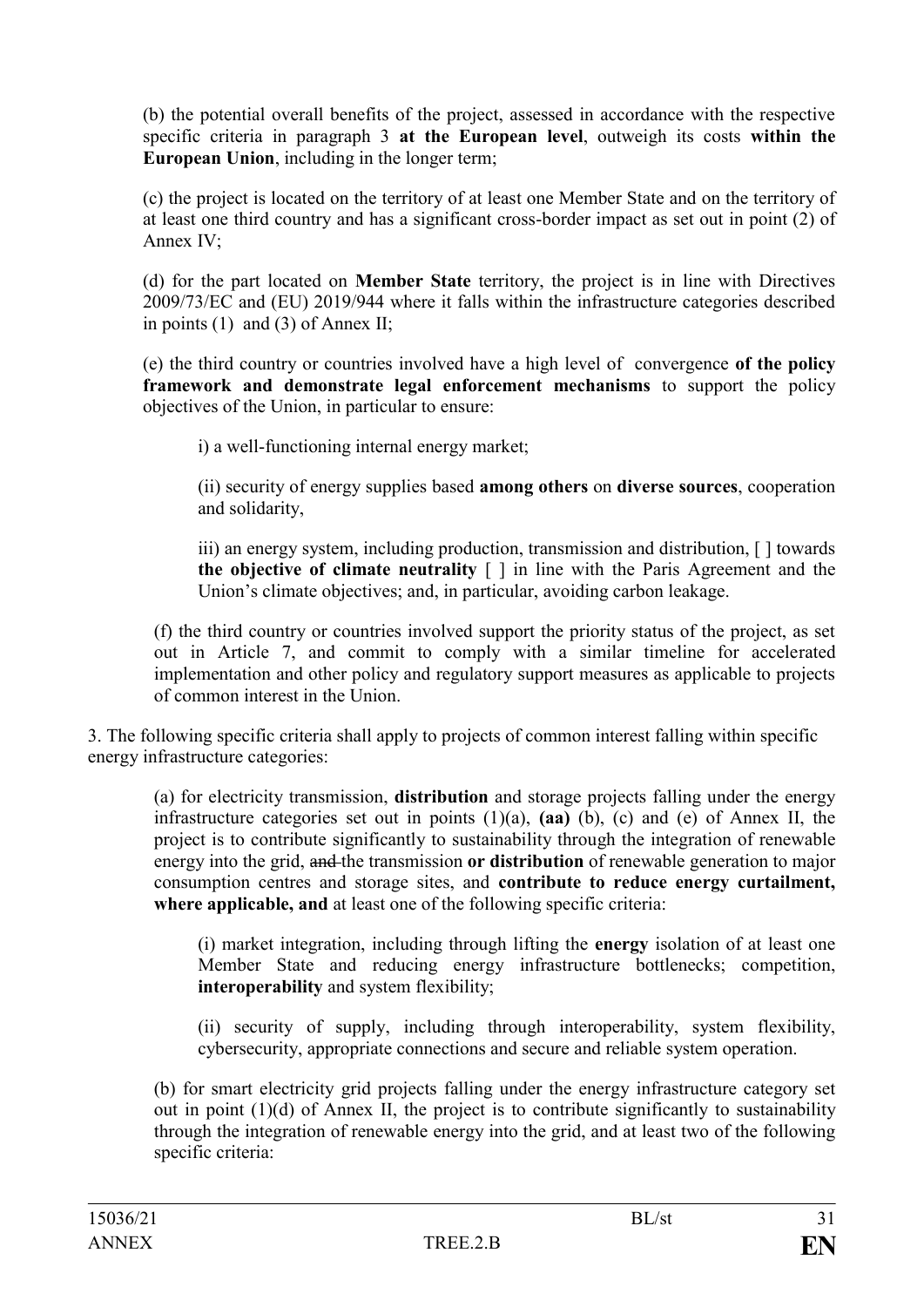(i) security of supply, including through efficiency and interoperability of electricity transmission and distribution in day-to-day network operation, avoidance of congestion, and integration and involvement of network users;

(ii) market integration, including through efficient system operation and use of interconnectors;

(iii) network security, flexibility and quality of supply, including through higher uptake of innovation in balancing, **flexibility markets**, cybersecurity, monitoring, system control and error correction;

**(iv) smart sector integration, either in the energy system through linking different energy carriers and sectors, or in a wider way, favouring synergies and coordination between the energy, transport and telecommunication sectors;**

(c) for carbon dioxide transport **and storage** projects falling under the energy infrastructure categories set out in point (5) of Annex II, the project is to contribute significantly to **sustainability through reducing carbon dioxide emissions in the connected industrial installations. Furthermore, the project is to contribute to** all of the following specific criteria:

(i) avoid carbon dioxide emissions while maintaining security of energy supply;

(ii) increase the resilience and security of carbon dioxide transport **and storage**;

(iii) efficient use of resources, by enabling the connection of multiple carbon dioxide sources and storage sites via common infrastructure and minimising environmental burden and risks $\cdot\cdot$ 

(d) for hydrogen projects falling under the energy infrastructure categories set out in point (3) of Annex II the project is to contribute significantly to sustainability, including by reducing greenhouse gas emissions, by enhancing the deployment of renewable or low carbon hydrogen, with emphasis to hydrogen from **renewable sources in particular in end-use applications, such as hard-to-abate sectors, in which more energy efficient solutions are not feasible,** [ ] and supporting variable renewable power generation by offering flexibility and/or storage solutions. Furthermore, the project is to contribute significantly to at least one of the following specific criteria:

(i) market integration, including by connecting existing or emerging hydrogen networks of Member States, or otherwise contributing to the emergence of an Unionwide network for the transport and storage of hydrogen, and ensuring interoperability of connected systems;

(ii) security of supply and flexibility, including through appropriate connections and facilitating secure and reliable system operation;

(iii) competition, including by allowing access to multiple supply sources and network users on a transparent and non-discriminatory basis;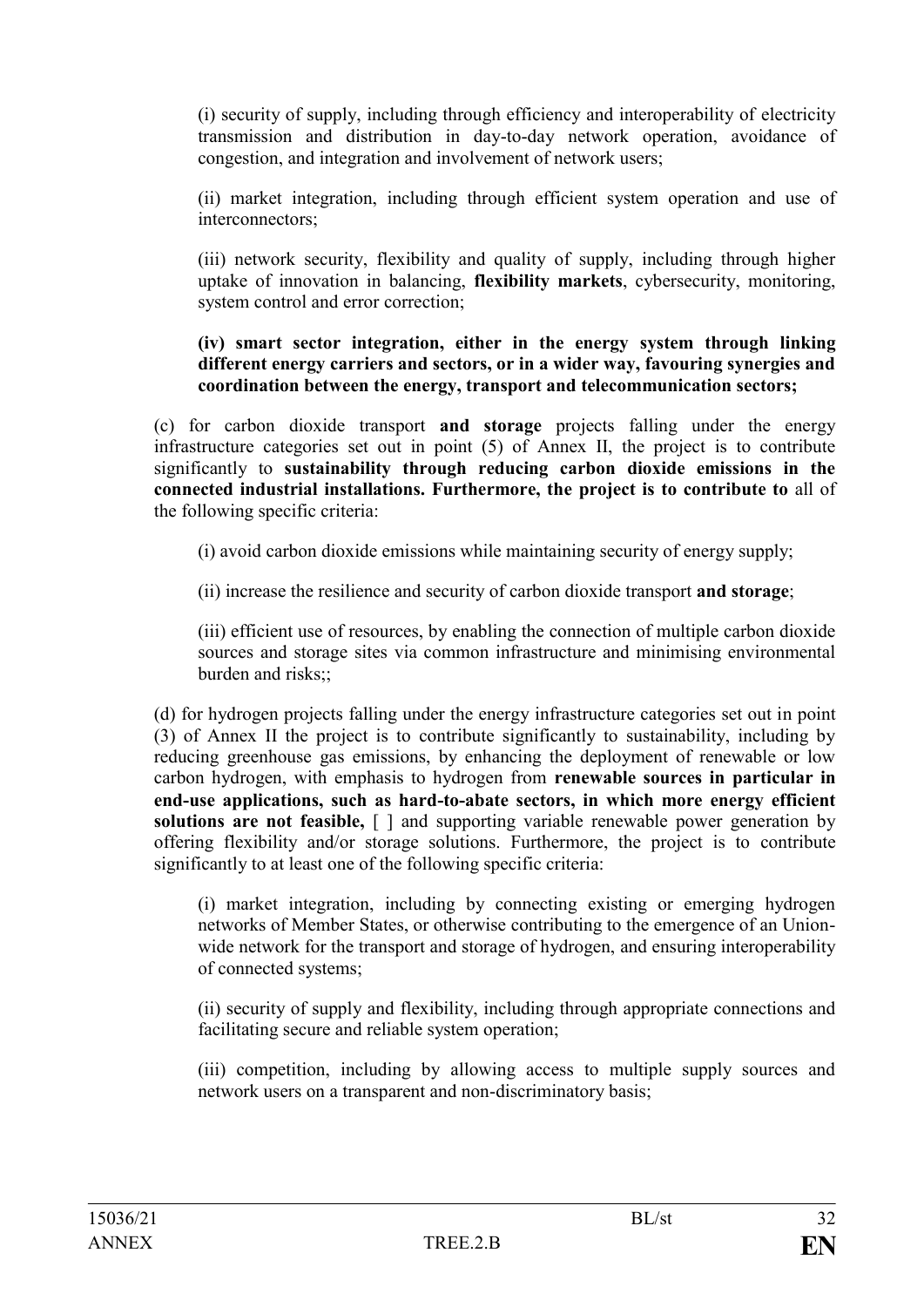(e) for electrolysers falling under the category set out in point (4) of Annex II, the project is to contribute significantly to all of the following specific criteria:

(i) sustainability, including by reducing greenhouse gas emissions and enhancing the deployment of renewable **or low carbon** hydrogen **in particular from renewable sources, as well as synthetic fuels of those origins**;

(ii) security of supply, including by contributing to secure, efficient and reliable system operation, or by offering storage and/or flexibility solutions, such as demand side response and balancing services;

(iii) **enabling flexibility services such as demand response and storage by** facilitating smart energy sector integration through **the creation of links to other** [ ] energy carriers and sectors;

(f) for smart gas grid projects falling under the energy infrastructure category set out in point (2) of Annex II, the project is to contribute significantly to sustainability by  $\lceil \cdot \rceil$ **ensuring** the integration of [ ] **a plurality of** low-carbon **and particularly renewable**  gases, **including where these are locally sourced**, such as biomethane, or renewable hydrogen, into the gas distribution, [ ] transmission **and storage system** [ ] in order to reduce greenhouse gas emissions. Furthermore, the project is to contribute significantly to at least one of the following specific criteria:

(i) network security and quality of supply by improving the efficiency and interoperability of gas transmission and distribution **or storage systems** in day-today network operation by, among others, addressing challenges resulting from the injection of gases of different qualities

(ii) market functioning and customer services;

(iii) facilitating smart energy sector integration through the creation of links to other energy carriers and sectors and enabling demand response.

4. For projects falling under the energy infrastructure categories set out in points (1) to **(5)** of Annex II, the contribution to the criteria listed in paragraph 3 of this Article shall be assessed in accordance with the indicators set out in points (3) to (**8**) of Annex IV.

5. In order to facilitate the assessment of all projects that could be eligible as projects of common interest and that could be included in a regional list, each Group shall assess each project's contribution to the implementation of the same priority corridor or area in a transparent and objective manner. Each Group shall determine its assessment method on the basis of the aggregated contribution to the criteria referred to in paragraph 3. That assessment shall lead to a ranking of projects for internal use of the Group. Neither the regional list nor the Union list shall contain any ranking, nor shall the ranking be used for any subsequent purpose except as described in point (**14**) of Section 2 of Annex III.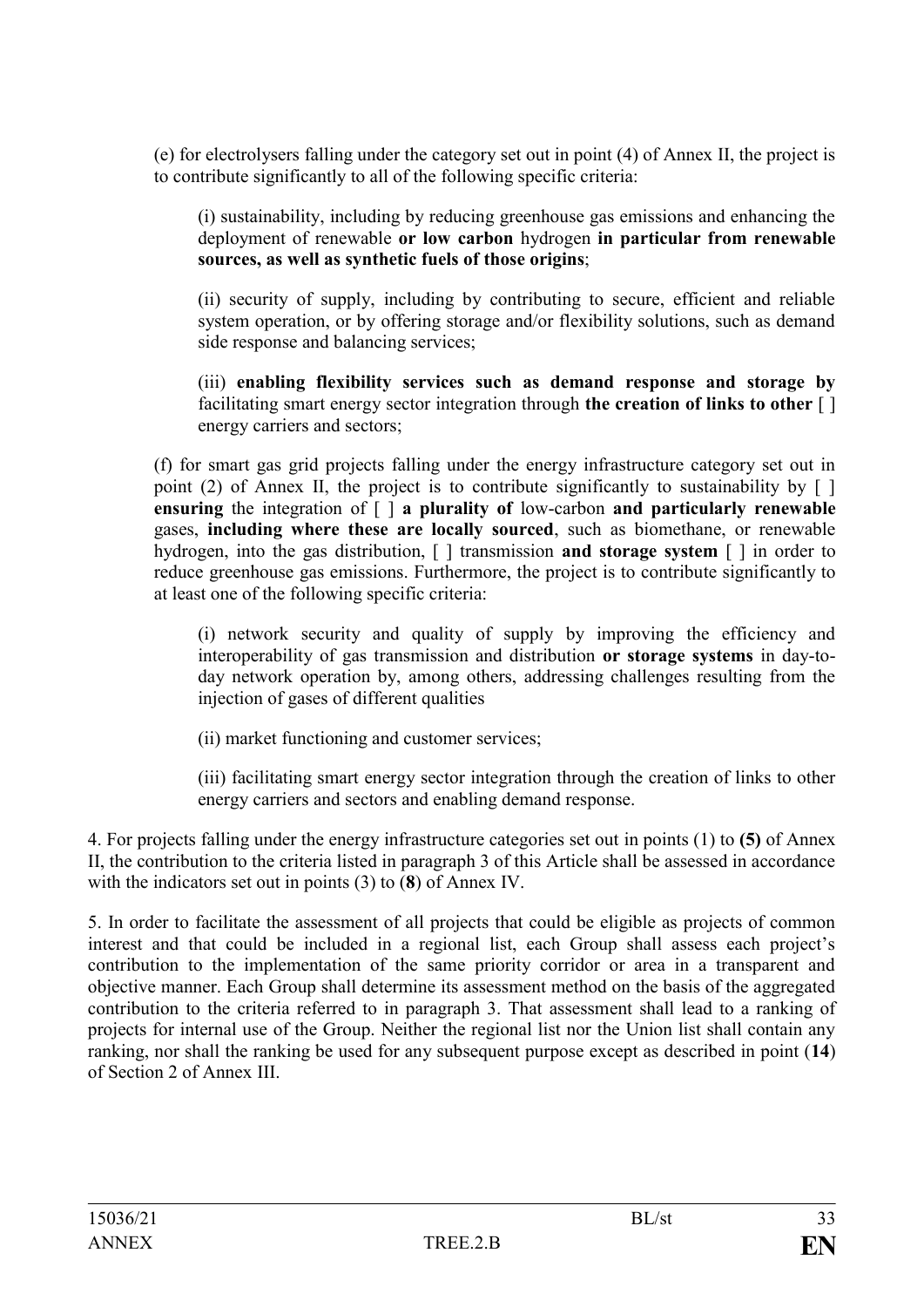In assessing projects, **in order to ensure a consistent assessment approach among different Groups**, each Group shall give due consideration to:

(a) the urgency **and the contribution** of each proposed project in order to meet the Union energy **and climate** policy **objectives**, market integration, competition, sustainability, and security of supply;

(b) the complementarity **of each proposed project with** other proposed projects, **including competing or potentially competing ones**;

### **(ba) possible synergies with priority corridors and thematic areas identified under trans-European networks for transport and telecommunications;**

(c) for proposed projects that are, at the time, projects of common interest, the progress of the project implementation and its compliance with the reporting and transparency obligations.

As regards smart electricity grids and smart gas grids projects falling under the energy infrastructure category set out in points (1)(d) and point (2) of Annex II, ranking shall be carried out for those projects that affect the same two Member States, and due consideration shall also be given to the number of users affected by the project, the annual energy consumption and the share of generation from non-dispatchable resources in the area covered by those users.

## *Article 5*

#### **Implementation and monitoring**

1. Project promoters shall draw up an implementation plan for projects of the **Union list,** including a timetable for each of the following:

(a) feasibility and design studies including, as regards, climate adaptation and compliance with environmental legislation and with the principle of "do no significant harm";

(b) approval by the national regulatory authority or by any other authority concerned;

Technical mistake - this line should be deleted, this am is already in line 194.

(c) construction and commissioning;

(d) the permit granting schedule referred to in Article 10(5)(b).

2. TSOs, **DSOs** and other operators shall co-operate with each other in order to facilitate the development of projects of common interest in their area.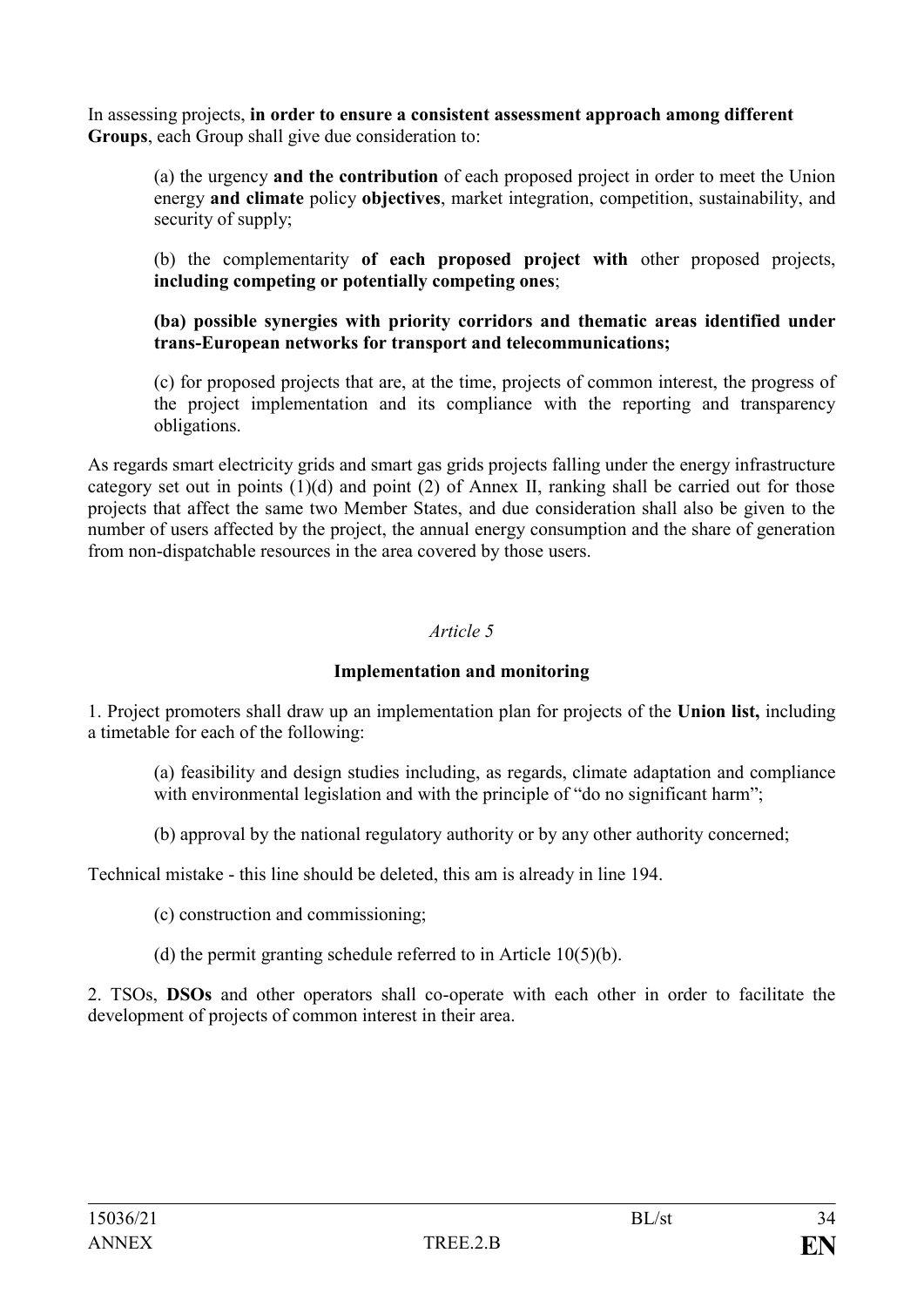3. The Agency and the Groups concerned shall monitor the progress achieved in implementing the projects of common interest and, where necessary, make recommendations to facilitate the implementation of projects of common interest. The Groups may request that additional information be provided in accordance with paragraphs 4, 5 and 6, convene meetings with the relevant parties and invite the Commission to verify the information provided on site.

4. By 31 December of each year following the year of inclusion of a project of common interest on the Union list pursuant to Article 3, project promoters shall submit an annual report, for each project falling under the categories set out in points (1) to (**5**) of Annex II, to the competent authority referred to in Article 8.

That report shall include details of:

(a) the progress achieved in the development, construction and commissioning of the project, in particular with regard to permit granting and consultation procedures as well as compliance with environmental legislation, with the principle that the project "does not do significant harm" to the environment, and climate adaptation measures taken;

(b) where relevant, delays compared to the implementation plan, the reasons for such delays and other difficulties encountered;

(c) where relevant, a revised plan aiming at overcoming the delays.

5. **By the end of February, each year, following the year in which the project promoter has to submit the report referred to in paragraph 4 of this article**, the competent authorities referred to in Article 8 shall submit to the Agency and to the respective Group the report referred to in paragraph 4 of this Article supplemented with information on the progress and, where relevant, on delays in the implementation of projects of common interest located on their respective territory with regard to the permit granting processes, and on the reasons for such delays. The contribution of the competent authorities to the report shall be clearly marked as such and drafted without modifying the text introduced by the project promoters.

6. By 30 April of each year when a new Union list should be adopted, the Agency shall submit, to the Groups a consolidated report for the projects of common interest subject to the competency of national regulatory authorities, evaluating the progress achieved, **and expected changes in project costs**, and make, where appropriate, recommendations on how to overcome the delays and difficulties encountered. That consolidated report shall also evaluate, in accordance with Article 5 of Regulation (EU) 2019/942, the consistent implementation of the Union-wide network development plans with regard to the energy infrastructure priority corridors and areas.

## **6a. The Agency may request in duly justified cases additional information necessary for carrying out the Agency's tasks set out in paragraph 6.**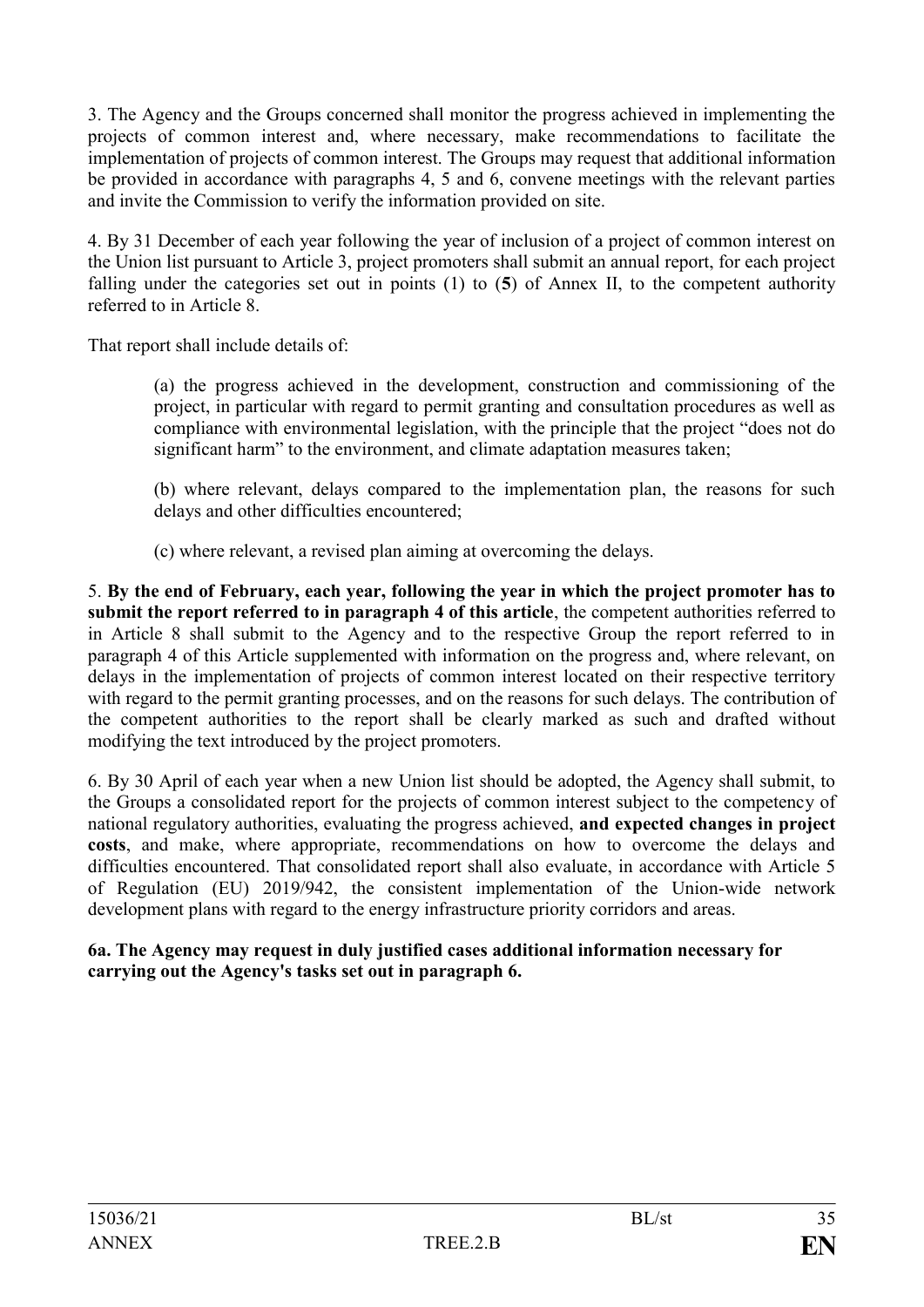7. Where the commissioning of a project of common interest is delayed when compared to the implementation plan, other than for overriding reasons beyond the control of the project promoter, the following measures shall apply:

(a) in so far as measures referred to in Article  $51(7)(a)$ , (b) or (c) of Directive (EU) 2019/944 and Article 22(7)(a), (b) or (c) of Directive 2009/73/EC are applicable according to respective national laws, national regulatory authorities shall ensure that the investment is carried out;

(b) if the measures of national regulatory authorities pursuant to point (a) are not applicable, the project promoter shall choose a third party to finance or construct all or part of the project. The project promoter shall do so before exceeding a two year delay when compared to the date of commissioning in the implementation plan;

(c) if a third party is not chosen according to point (b), the Member State or, when the Member State has so provided, the national regulatory authority may, within two months of the expiry of the period referred to in point (b), designate a third party to finance or construct the project which the project promoter shall accept;

(d) where the delay compared to the date of commissioning in the implementation plan exceeds two years and two months, the Commission, subject to the agreement and with the full cooperation of the Member States concerned, may launch a call for proposals open to any third party capable of becoming a project promoter to build the project according to an agreed timeline;

(e) where points (c) or (d) are applied, the system operator in whose area the investment is located shall provide the implementing operators or investors or third party with all the information needed to realise the investment, shall connect new assets to the transmission network **or, where applicable, the distribution network** and shall generally make its best efforts to facilitate the implementation of the investment and the secure, reliable and efficient operation and maintenance of the project of common interest.

8. A project of common interest may be removed from the Union list in accordance with the procedure set out in Article 3(4) if its inclusion in that list was based on incorrect information which was a determining factor for that inclusion, or the project does not comply with Union law.

9. Projects which are no longer on the Union list shall lose all rights and obligations linked to the status of project of common interest arising from this Regulation.

However, a project which is no longer on the Union list but for which an application file has been accepted for examination by the competent authority shall maintain the rights and obligations arising from Chapter III, except where the project is no longer on the list for the reasons set out in paragraph 8.

10. This Article shall be without prejudice to any Union financial assistance granted to any project of common interest prior to its removal from the Union list.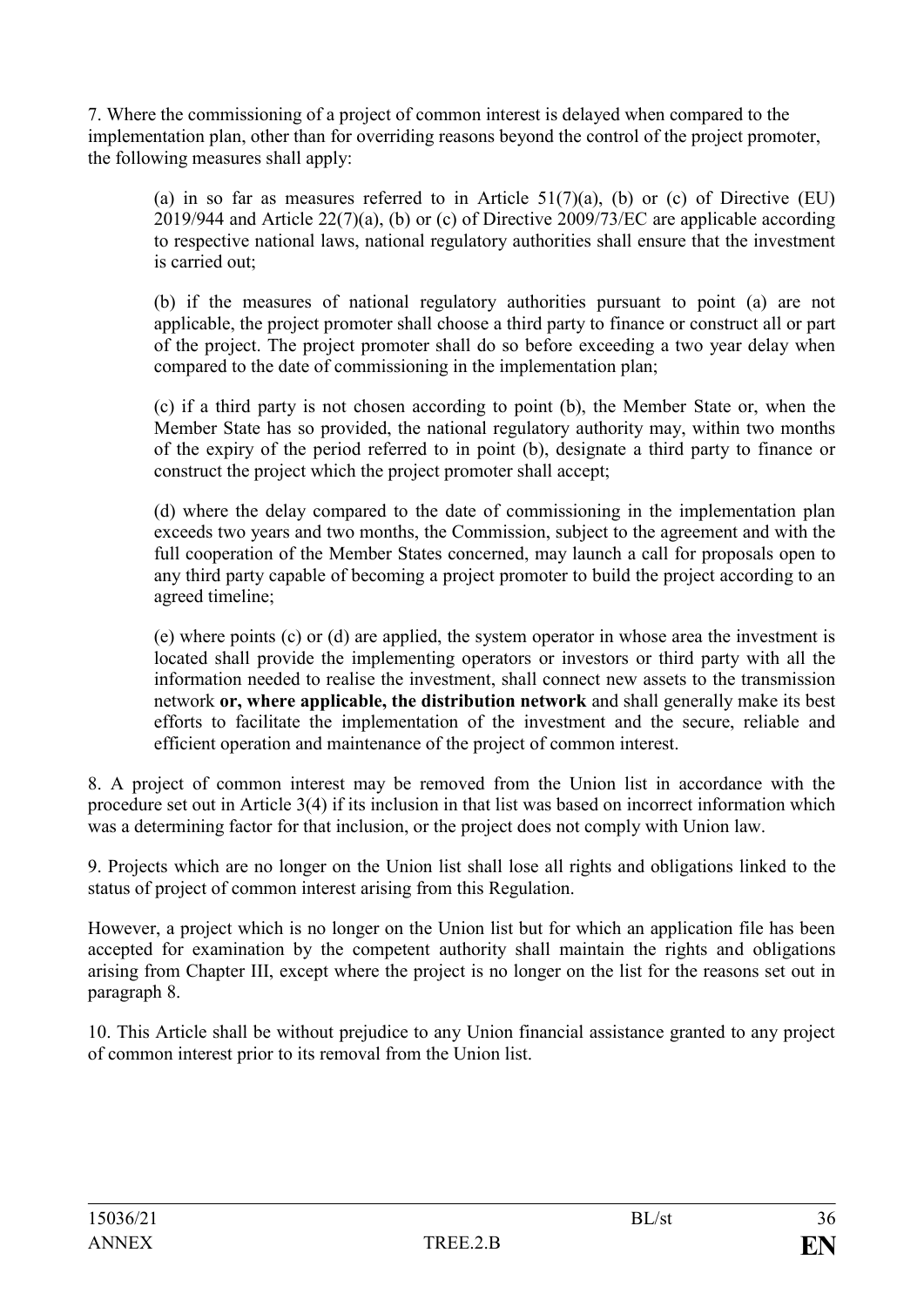### **European coordinators**

1. Where a project of common interest encounters significant implementation difficulties, the Commission may designate, in agreement with the Member States concerned, a European coordinator for a period of up to one year renewable twice.

2. The European coordinator shall:

(a) promote the projects, for which he or she has been designated European coordinator and the cross-border dialogue between the project promoters and all concerned stakeholders;

(b) assist all parties as necessary in consulting concerned stakeholders, **discussing alternative routing, where appropriate,** and obtaining necessary permits for the projects;

(c) where appropriate, advise project promoters on the financing of the project;

(d) ensure that appropriate support and strategic direction by the Member States concerned are provided for the preparation and implementation of the projects;

(e) submit every year, and where appropriate, upon completion of their mandate, a report to the Commission on the progress of the projects and on any difficulties and obstacles which are likely to significantly delay the commissioning date of the projects. The Commission shall transmit the report to the European Parliament and the Groups concerned.

3. The European coordinator shall be chosen **following an open, non-discriminatory and transparent process and** on the basis of a **candidate's** experience with regard to the specific tasks assigned to him or her for the projects concerned.

4. The decision designating the European coordinator shall specify the terms of reference, detailing the duration of the mandate, the specific tasks and corresponding deadlines, and the methodology to be followed. The coordination effort shall be proportionate to the complexity and estimated costs of the projects.

5. The Member States concerned shall fully cooperate with the European coordinator in his or her execution of the tasks referred to in paragraphs 2 and 4.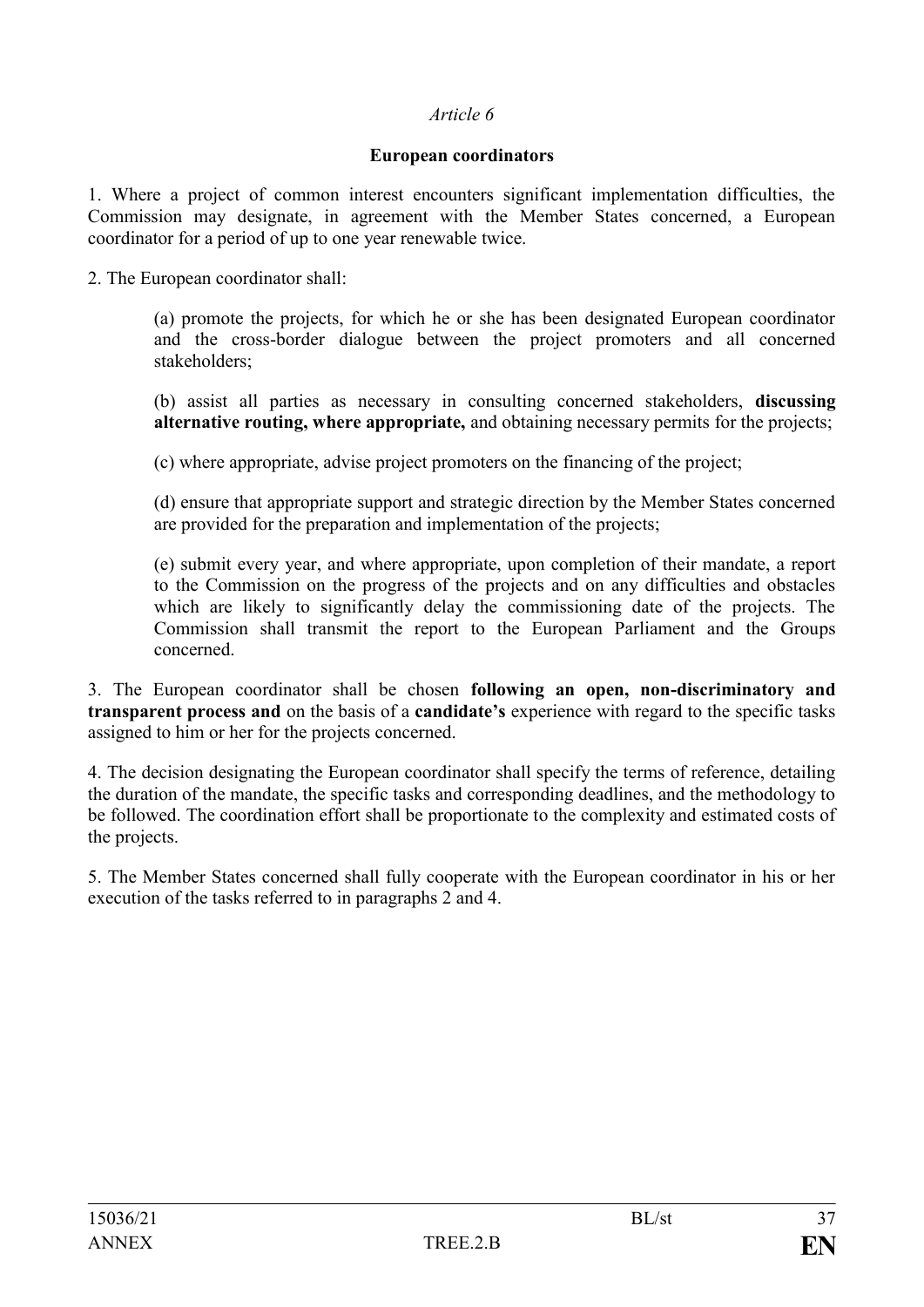# **CHAPTER III**

# *PERMIT GRANTING AND PUBLIC PARTICIPATION*

### *Article 7*

### **'Priority status' of Union's list projects**

1.The adoption of the Union list shall establish, for the purposes of any decisions issued in the permit granting process, the necessity of those projects from an energy policy **and climate** perspective, without prejudice to the exact location, routing or technology of the project. **This paragraph does not apply to competing projects or to projects that have not reached a sufficient degree of maturity to provide a project specific cost-benefit analysis in line with Annex III, Section 2, point (1)(c).**

2. For the purpose of ensuring efficient administrative processing of the application files related to projects of common interest, project promoters and all authorities concerned shall ensure that those files are treated in the most rapid way possible **according to national and Union law.**

3. Without prejudice to obligations resulting from Union law, where such status exists in national law, projects of common interest shall be granted the status of the highest national significance possible and be appropriately treated in the permit granting processes — and if national law so provides, in spatial planning — including those relating to environmental assessments, in the manner such treatment is provided for in national law applicable to the corresponding type of energy infrastructure.

4. All dispute resolution procedures, litigation, appeals and judicial remedies related to projects of common interest in front of any national courts, tribunals, panels, including mediation or arbitration, where they exist in national law, shall be treated as urgent**, if and to the extent to which national law provides for such urgency procedures.**

5. Member States shall assess, taking due account of the existing guidance issued by the Commission on streamlining the environmental assessment procedures for projects of common interest, which legislative and non-legislative measures are necessary to streamline the environmental assessment procedures and to ensure their coherent application and shall inform the Commission of the result.

6. By [1 September 2022], Member States shall take the non-legislative measures that they have identified under paragraph 5.

7. By [1 January 2023], Member States shall take the legislative measures that they have identified under paragraph 5. Those measures shall be without prejudice to obligations resulting from Union law.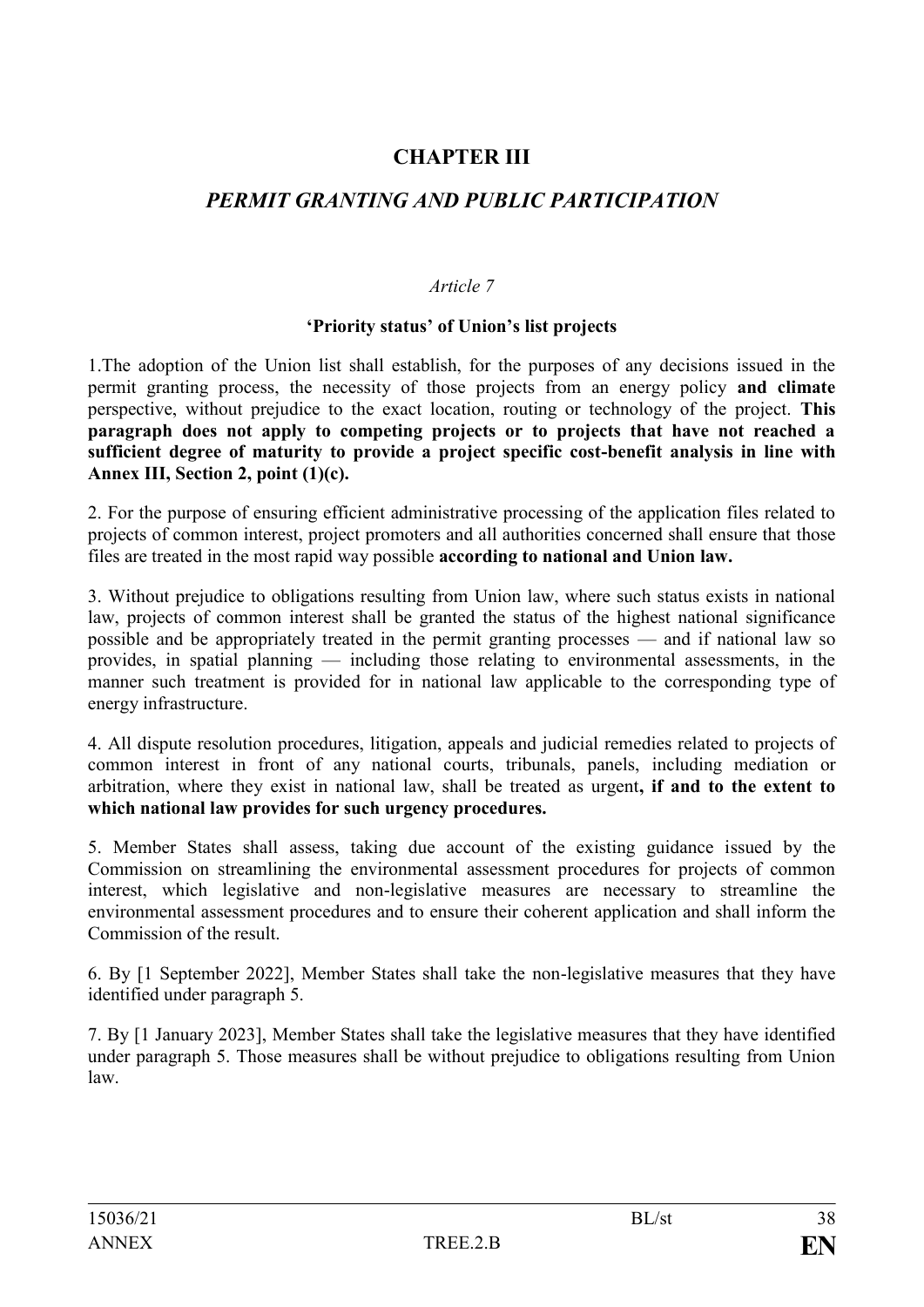8. Provided that all the conditions set out in these Directives are fulfilled, with regard to the environmental impacts addressed in Article 6(4) of Directive 92/43/EEC and Article 4(7) of Directive 2000/60/EC, projects of common interest shall be considered as being of public interest from an energy policy perspective, and may be considered as having an overriding public interest.

Should the opinion of the Commission be required in accordance with Directive 92/43/EEC, the Commission and the competent authority referred to in Article 9 of this Regulation shall ensure that the decision with regard to the overriding public interest of a project is taken within the time limit set out in Article 10(1) of this Regulation. **This paragraph does not apply to competing projects or to projects that have not reached a sufficient degree of maturity to provide a project specific cost-benefit analysis in line with Annex III, Section 2, point (1)(c).**

### *Article 8*

### **Organisation of the permit granting process**

1. By [1 January 2022], at the latest, each Member State shall update, where necessary, the designation of one national competent authority which shall be responsible for facilitating and coordinating the permit granting process for projects of common interest.

2. The responsibility of the competent authority referred to in paragraph 1 and/or the tasks related to it may be delegated to, or carried out by, another authority, per project of common interest or per particular category of projects of common interest, provided that:

(a) the competent authority notifies the Commission of that delegation and the information therein is published by either the competent authority or the project promoter on the website referred to in Article 9(7);

(b) only one authority is responsible per project of common interest, and it is the sole point of contact for the project promoter in the process leading to the comprehensive decision for a given project of common interest, and coordinates the submission of all relevant documents and information.

The competent authority may retain the responsibility to establish time limits, without prejudice to the time limits set in Article 10.

3. Without prejudice to relevant requirements under international Union **and, to the extent it does not contradict them, national law,** the competent authority shall facilitate the issuing of the comprehensive decision **as defined in article 2 (2).** [ ] The comprehensive decision shall be issued within the time limit referred to in Article  $10(1)$  and  $(2)$  and in accordance with one of the following schemes:

(a) integrated scheme: the comprehensive decision shall be issued by the competent authority and shall be the sole legally binding decision resulting from the statutory permit granting procedure. Where other authorities are concerned by the project, they may, in accordance with national law, give their opinion as input to the procedure, which shall be taken into account by the competent authority;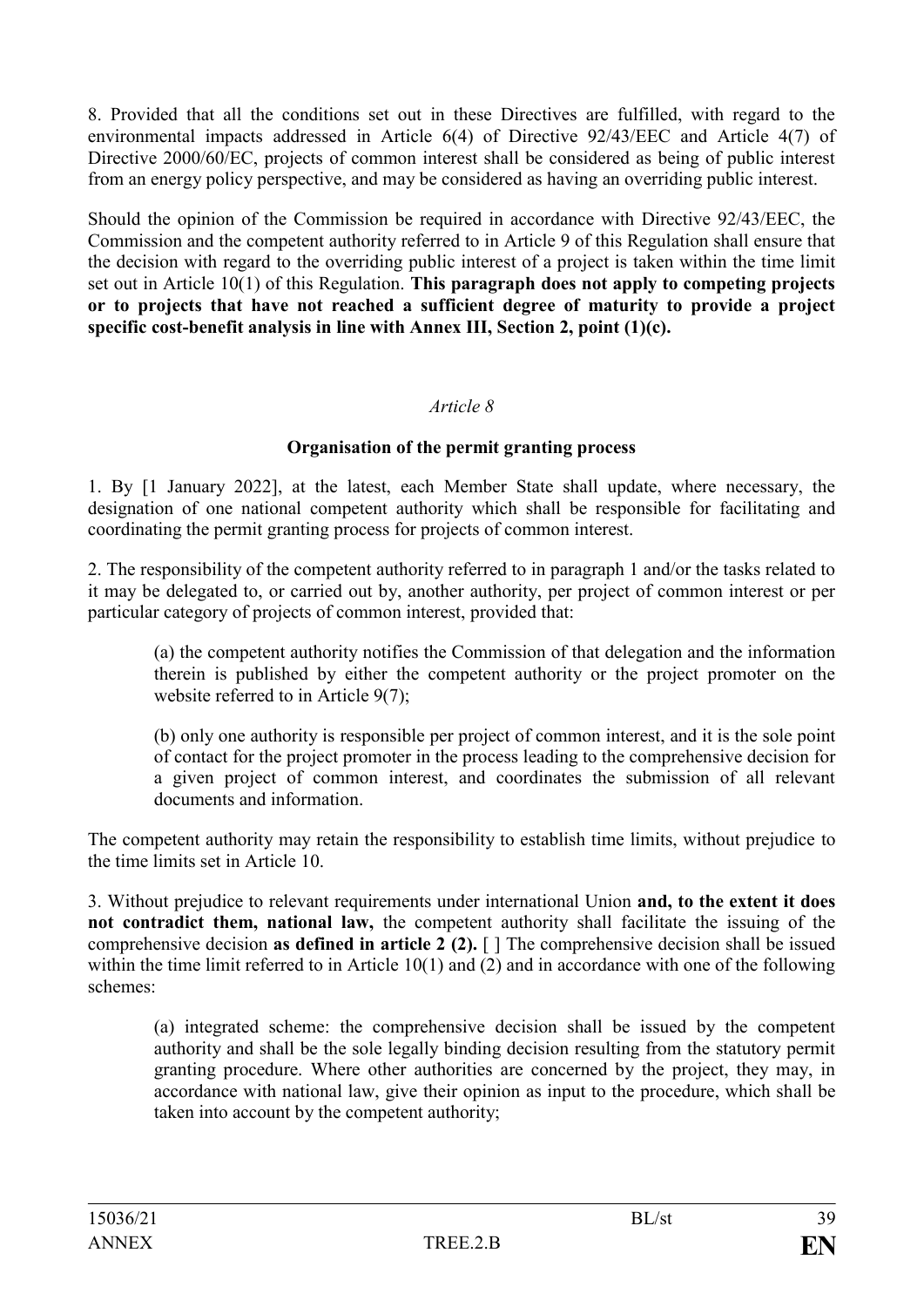(b) coordinated scheme: the comprehensive decision comprises multiple individual legally binding decisions issued by several authorities concerned, which shall be coordinated by the competent authority. The competent authority may establish a working group where all concerned authorities are represented in order to draw up a permit granting schedule in accordance with Article 10(**5**)(b), and to monitor and coordinate its implementation. The competent authority shall, in consultation with the other authorities concerned, where applicable in accordance with national law, and without prejudice to time limits set in accordance with Article 10, establish on a case-by-case basis a reasonable time limit within which the individual decisions shall be issued. The competent authority may take an individual decision on behalf of another national authority concerned, where the decision by that authority is not delivered within the time limit and where the delay cannot be adequately justified; or, where provided under national law, and to the extent that this is compatible with Union law, the competent authority may consider that another national authority concerned has either given its approval or refusal for the project where the decision by that authority is not delivered within the time limit. Where provided under national law, the competent authority may disregard an individual decision of another national authority concerned if it considers that the decision is not sufficiently substantiated with regard to the underlying evidence presented by the national authority concerned; in doing so, the competent authority shall ensure that the relevant requirements under international and Union law are respected and shall duly justify its decision;

(c) collaborative scheme: the comprehensive decision shall be coordinated by the competent authority. The competent authority shall, in consultation with the other authorities concerned, where applicable in accordance with national law, and without prejudice to time limits set in accordance with Article 10, establish on a case-by-case basis a reasonable time limit within which the individual decisions shall be issued. It shall monitor compliance with the time limits by the authorities concerned.

### **Member States shall implement the schemes in a manner which, according to national law, contributes to the most efficient and timely issuing of the comprehensive decision.**

The competence of the authorities concerned could either be incorporated into the competence of the national competent authority designated in line with Article 8(1) or they would maintain, to a certain extent, their independent competence in line with the respective permitting scheme chosen by the Member State in line with this paragraph to facilitate the issuing of the comprehensive decision and cooperate with the national competent authority accordingly.

Where an authority concerned does not expect to deliver an individual decision within the set time limit, that authority shall inform the competent authority without delay duly justifying the delay. Subsequently, the competent authority shall set another time limit within which that individual decision shall be issued, in compliance with the overall time limits set out in Article 10.

Acknowledging the national specificities in planning and permit granting processes, Member States may choose among the three schemes referred to in points (a), (b) and (c) of the first subparagraph to facilitate and coordinate their procedures and shall opt to implement the most effective scheme. Where a Member State chooses the collaborative scheme, it shall inform the Commission of its reasons therefor.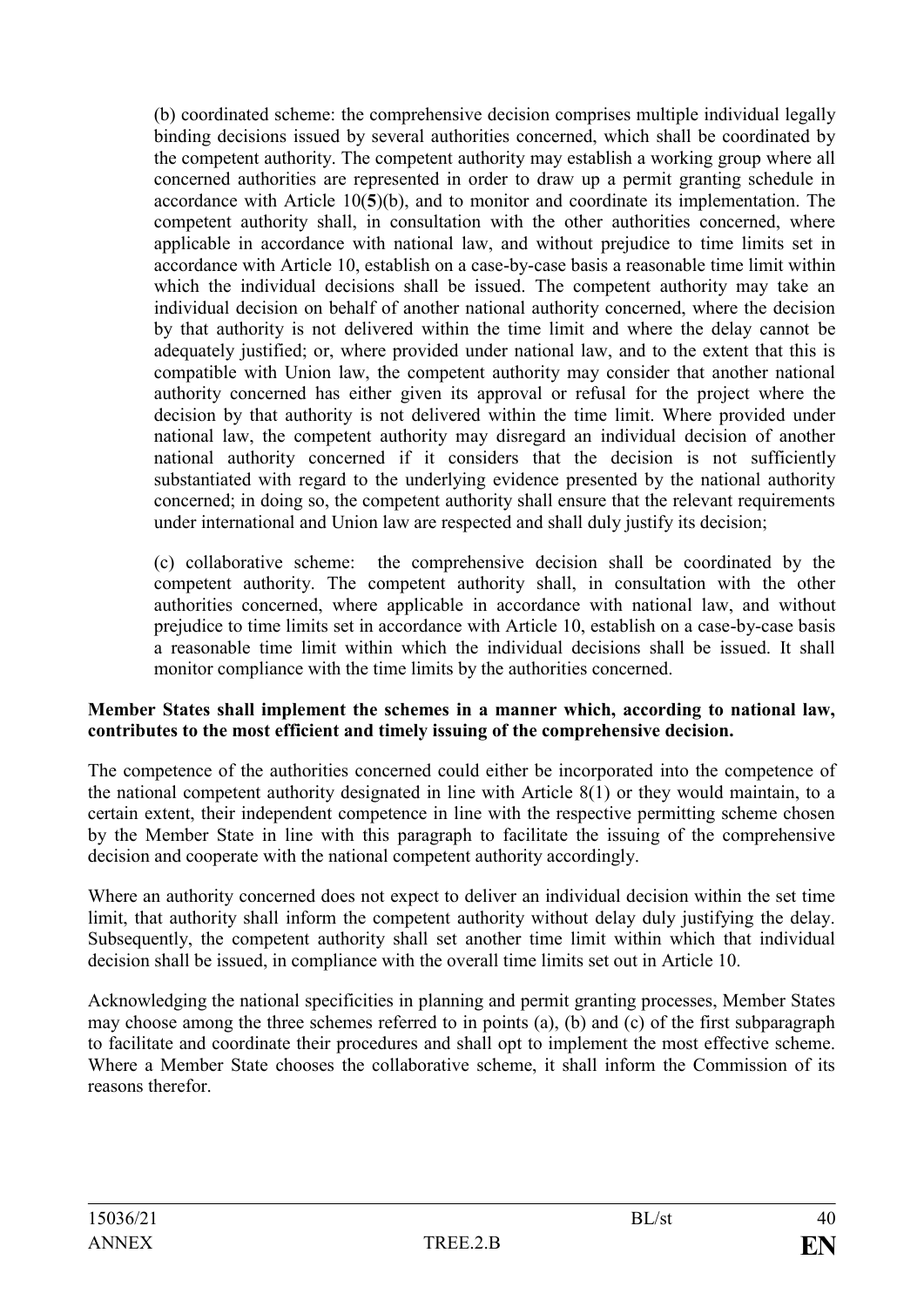4. Member States may apply different schemes set out in paragraph 3 to onshore and offshore projects of common interest.

5. Where a project of common interest requires decisions to be taken in two or more Member States, the respective competent authorities shall take all necessary steps for efficient and effective cooperation **and communication** among themselves, including the steps referred to in Article 10(5). Member States shall endeavour to provide joint procedures, particularly with regard to the assessment of environmental impacts.

**6. National competent authorities in Member States belonging to a group of two or more states that are involved in a project of common interest as referred to in paragraph 5, shall agree to jointly designate a unique point of contact per project of common interest for project promoters, which shall be responsible for facilitating exchange of information between the national authorities on the permit granting for offshore grids for renewable energy projects of common interest, between involved national competent authorities in Member States aiming at facilitating the permitting process of the project and the issuance of the decisions for the project by the relevant national competent authorities. The unique point of contact may act as a repository aggregating the existing documents pertaining to the projects.** 

## *Article 9*

## **Transparency and public participation**

1. By [1 May 2023], the Member State or competent authority shall, where applicable, in collaboration with other authorities concerned, publish an updated manual of procedures for the permit granting process applicable to projects of common interest to include at least the information specified in point (1) of Annex VI. The manual shall not be legally binding, but it **shall** refer to or quote relevant legal provisions. The national competent authorities **shall where relevant cooperate and find synergies with the authorities of neighbouring countries with a view to exchanging good practices and facilitating the permit-granting process, in particular for the development of the manual of procedures.**

2. Without prejudice to environmental law, and any requirements under the Aarhus and Espoo Conventions and relevant Union law, all parties involved in the permit granting process shall follow the principles for public participation set out in of point (3) of Annex VI.

3. The project promoter shall, within an indicative period of three months following the start of the permit granting process pursuant to Article  $10(1)(a)$ , draw up and submit a concept for public participation to the competent authority, following the process outlined in the manual referred to in paragraph 1 and in line with the guidelines set out in Annex VI. The competent authority shall request modifications or approve the concept for public participation within three months of receipt. In so doing, the competent authority shall take into consideration any form of public participation and consultation that took place before the start of the permit granting process, to the extent that such public participation and consultation has fulfilled the requirements of this Article.

Where the project promoter intends to make significant changes to an approved concept, it shall inform the competent authority thereof. In that case the competent authority may request modifications.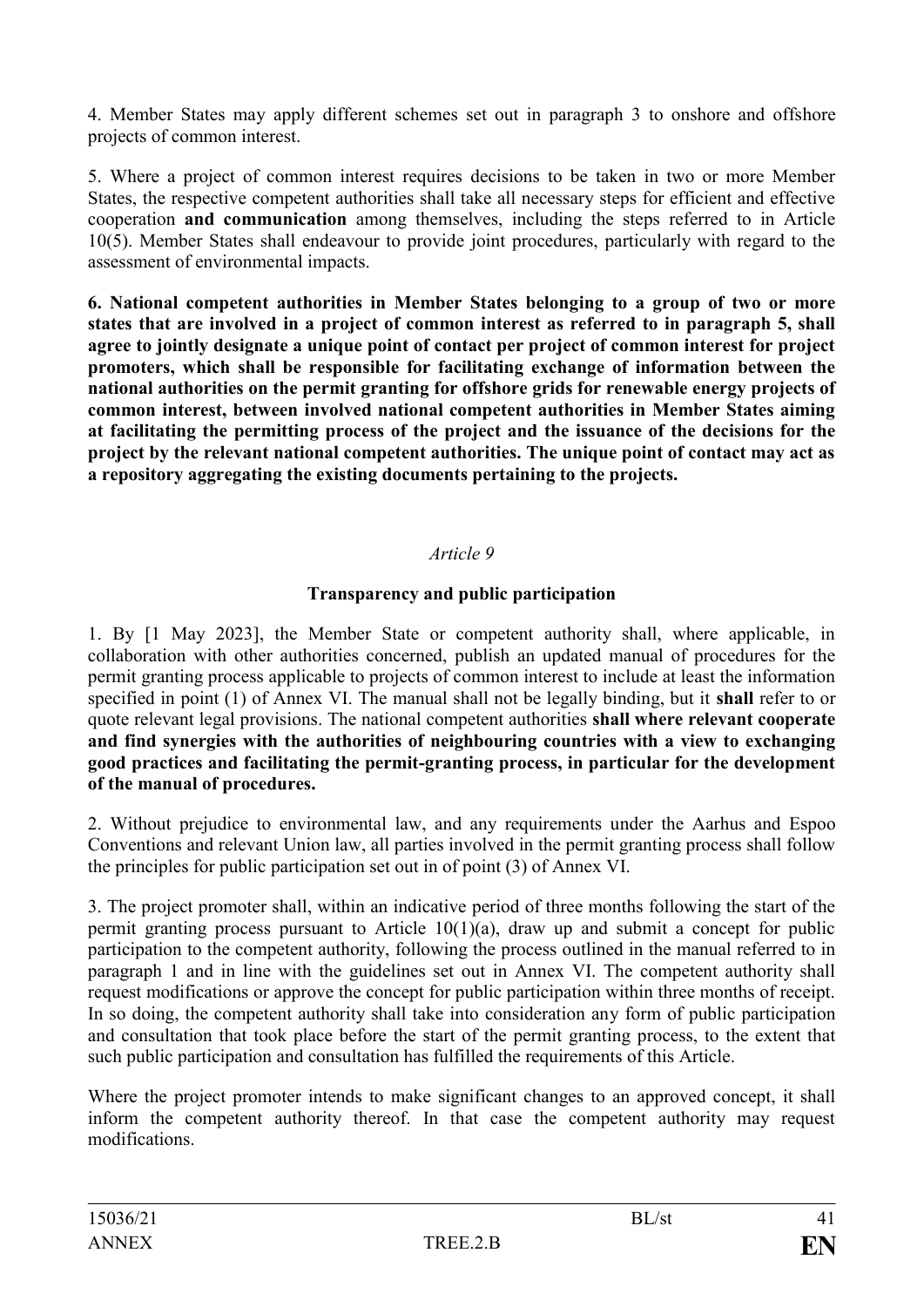4. Where it is not already required under national law at the same or higher standards, at least one public consultation shall be carried out by the project promoter, or, where required by national law, by the competent authority, before submission of the final and complete application file to the competent authority pursuant to Article 10(1)(a). That public consultation shall be without prejudice to any public consultation to be carried out after submission of the request for development consent pursuant to Article 6(2) of Directive 2011/92/EU. The public consultation shall inform the stakeholders referred to in point (3)(a) of Annex VI about the project at an early stage and shall help to identify the most suitable location, trajectory **or technology**, also in view of adequate climate adaptation considerations for the project **where relevant** and **all impacts relevant under Union**  and national law and the relevant issues to be addressed in the application file. The public consultation shall comply with the minimum requirements set out in point (5) of Annex VI. **Without prejudice to the procedural and transparency rules in Member States** the project promoter shall publish on the website referred to in paragraph 7 of this Article a report explaining how the opinions expressed in the public consultations were taken into account by showing the amendments made in the location, trajectory and design of the project or by justifying why such opinions have not been taken into account.

The project promoter shall prepare a report summarising the results of activities related to the participation of the public prior to the submission of the application file, including those activities that took place before the start of the permit granting process.

The project promoter shall submit the reports referred to in first and second subparagraphs together with the application file to the competent authority. The comprehensive decision shall take due account of the results of these reports.

5. For cross-border projects involving two or more Member States, the public consultations pursuant to paragraph 4 in each of the Member States concerned shall take place within a period of no more than two months from the date on which the first public consultation started.

6. For projects likely to have significant transboundary impacts in one or more neighbouring Member States, where Article 7 of Directive 2011/92/EU and the Espoo Convention are applicable, the relevant information shall be made available to the competent authority of the neighbouring Member States concerned. The competent authority of the neighbouring Member States concerned shall indicate, in the notification process where appropriate, whether it, or any other authority concerned, wishes to participate in the relevant public consultation procedures.

7. The project promoter shall establish and regularly update a dedicated project website with relevant information about the project of common interest, which shall be linked to the Commission website and the transparency platform referred to in Article **[22]** and which shall meet the requirements specified in point (6) of Annex VI. Commercially sensitive information shall be kept confidential.

Project promoters shall also publish relevant information by other appropriate information means open to the public.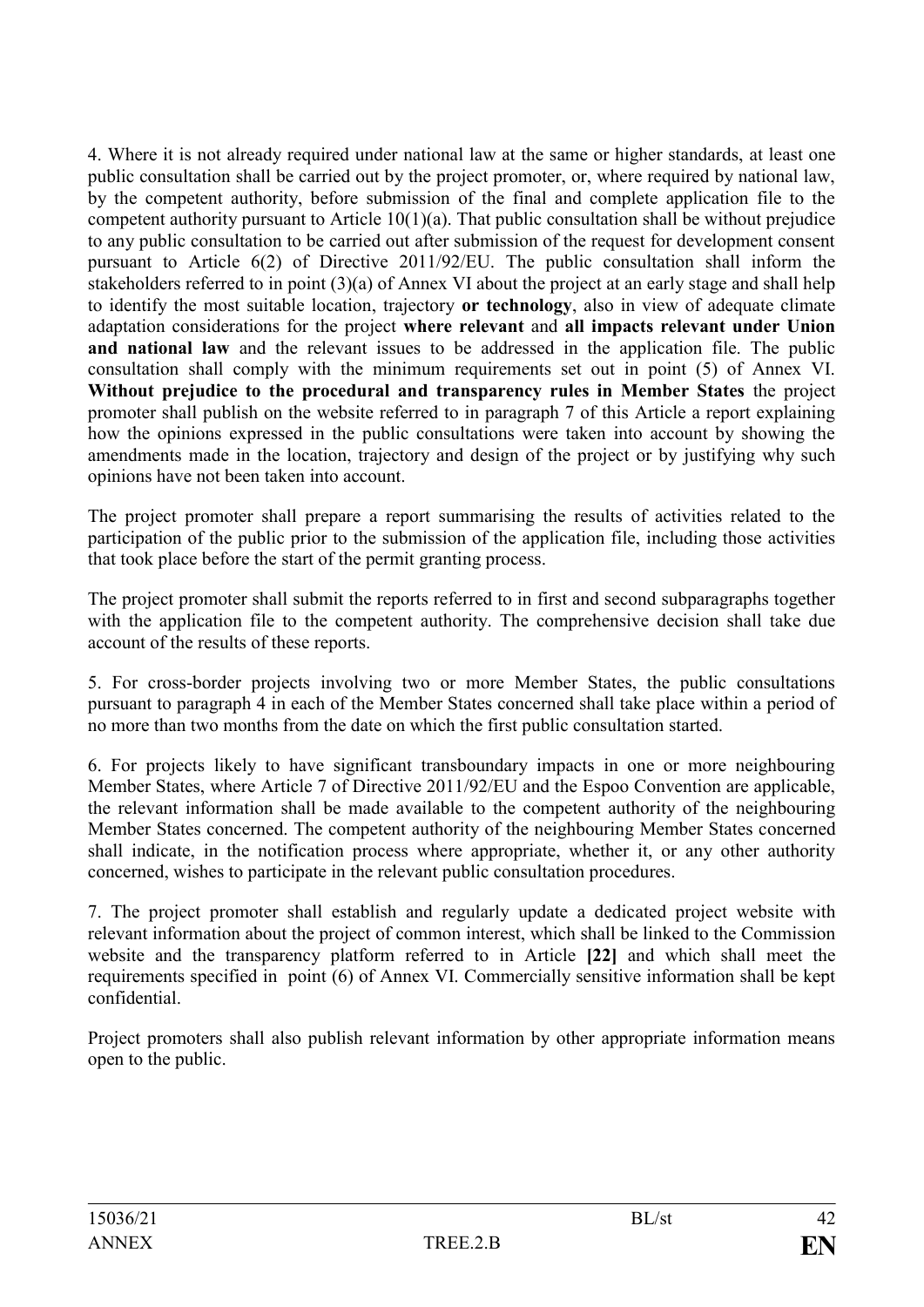## **Duration and implementation of the permit granting process**

1. The permit granting process shall consist of two procedures:

(a) the pre-application procedure, covering the period between the start of the permit granting process and the acceptance of the submitted application file by the competent authority, shall take place within an indicative period of two years.

The pre-application procedure shall include the preparation of any environmental reports by the project promoters, as necessary, including the climate adaptation documentation.

For the purpose of establishing the start of the permit granting process, the project promoters shall notify the project to the competent authority of the Member States concerned in written form, and shall include a reasonably detailed outline of the project. No later than three months following the receipt of the notification, the competent authority shall acknowledge or, if it considers the project is not mature enough to enter the permit granting process, reject the notification in written form, including on behalf of other authorities concerned. In the event of a rejection, the competent authority shall justify its decision, including on behalf of other authorities concerned. The date of signature of the acknowledgement of the notification by the competent authority shall mark the start of the permit granting process. Where two or more Member States are concerned, the date of the acceptance of the last notification by the competent authority concerned shall mark the start of the permit granting process.

The competent authorities shall ensure that permit granting is accelerated in line with this Chapter for each category of projects of common interest. To that end, the competent authorities shall adapt their requirements for the start of the permit granting process and for the acceptance of the submitted application file, to make them fit for projects, that due to their nature, **dimension or lack of requirement for environmental assessment under national law**, may require less authorisations and approvals for reaching the ready-to-build phase. **Member States may decide that the pre-application procedure referred to in article 9 and article 10 paragraph 4 is optional for the projects referred to herein.**

(b) the statutory permit granting procedure, covering the period from the date of acceptance of the submitted application file until the taking of the comprehensive decision, shall not exceed one year and six months. Member States may set an earlier time-limit, where considered appropriate.

2. The competent authority shall ensure that the combined duration of the two procedures referred to in paragraph 1 does not exceed a period of three years and six months. However, where the competent authority considers that one or both of the two procedures of the permit granting process will not be completed within the time limits set out in paragraph 1, it may decide, before their expiry and on a case by case basis, to extend one or both of those time limits. **In principle, the competent authority shall only extend the deadline for both procedures combined by a maximum of nine months.**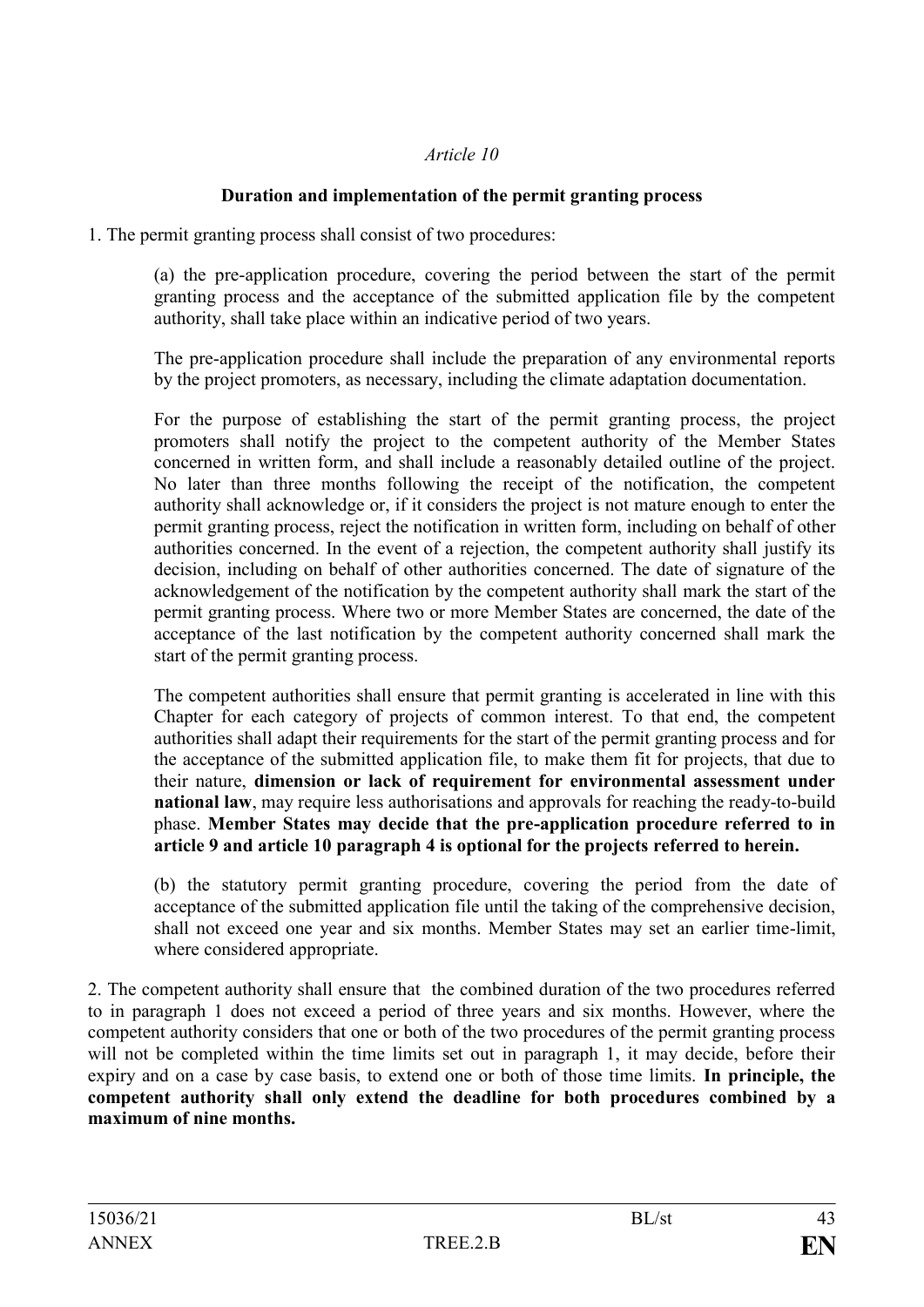**When an extension of the deadline occurs**, the competent authority shall inform the Group concerned and present it with the measures taken or to be taken for the conclusion of the permit granting process with the least possible delay. The Group may request **that** the competent authority reports regularly on progress achieved in that regard **and reasons for any delays.**

3. Any valid studies conducted and permits or authorisations issued for a given project of common interest, before entering the permit granting process in line with this Article, shall be taken into consideration by the competent authorities in the permit granting process and no longer required.

4. In Member States where the determination of a route or location undertaken solely for the specific purpose of a planned project, including the planning of specific corridors for grid infrastructures, cannot be included in the process leading to the comprehensive decision, the corresponding decision shall be taken within a separate period of six months, starting on the date of submission of the final and complete application documents by the promoter.

In that case, the extension period referred to in paragraph 2 **sentence 3** shall be reduced to six months, including for the procedure referred to in this paragraph.

5. The pre-application procedure shall comprise the following steps:

(a) **As soon as possible and no later than 6 months** the notification pursuant to point (a) of paragraph 1, the competent authority shall determine, on the basis of the checklist referred to in point (1)(e) of Annex VI, and in close cooperation with the other authorities concerned, and where appropriate on the basis of a proposal by the project promoter, the scope of the reports and documents and the level of detail of information to be submitted by the project promoter, as part of the application file, to apply for the comprehensive decision;

(b) the competent authority shall draw up, in close cooperation with the project promoter and other authorities concerned and taking into account the results of the activities carried out under point (a), a detailed schedule for the permit granting process in line with the guidelines set out in point (2) of Annex VI;

(c) upon receipt of the draft application file, the competent authority shall, where necessary, on its own behalf or on behalf of other authorities concerned, request the project promoter to submit missing information relating to the requested elements referred to in point (a). Within three months of the submission of the missing information, the competent authority shall accept for examination the application in written form **or digital platforms**. Requests for additional information may only be made where they are justified by new circumstances.

6. The project promoter shall ensure that the application file is complete and adequate and seek the competent authority's opinion on that matter as early as possible during the pre-application procedure. The project promoter shall cooperate fully with the competent authority to meet deadlines.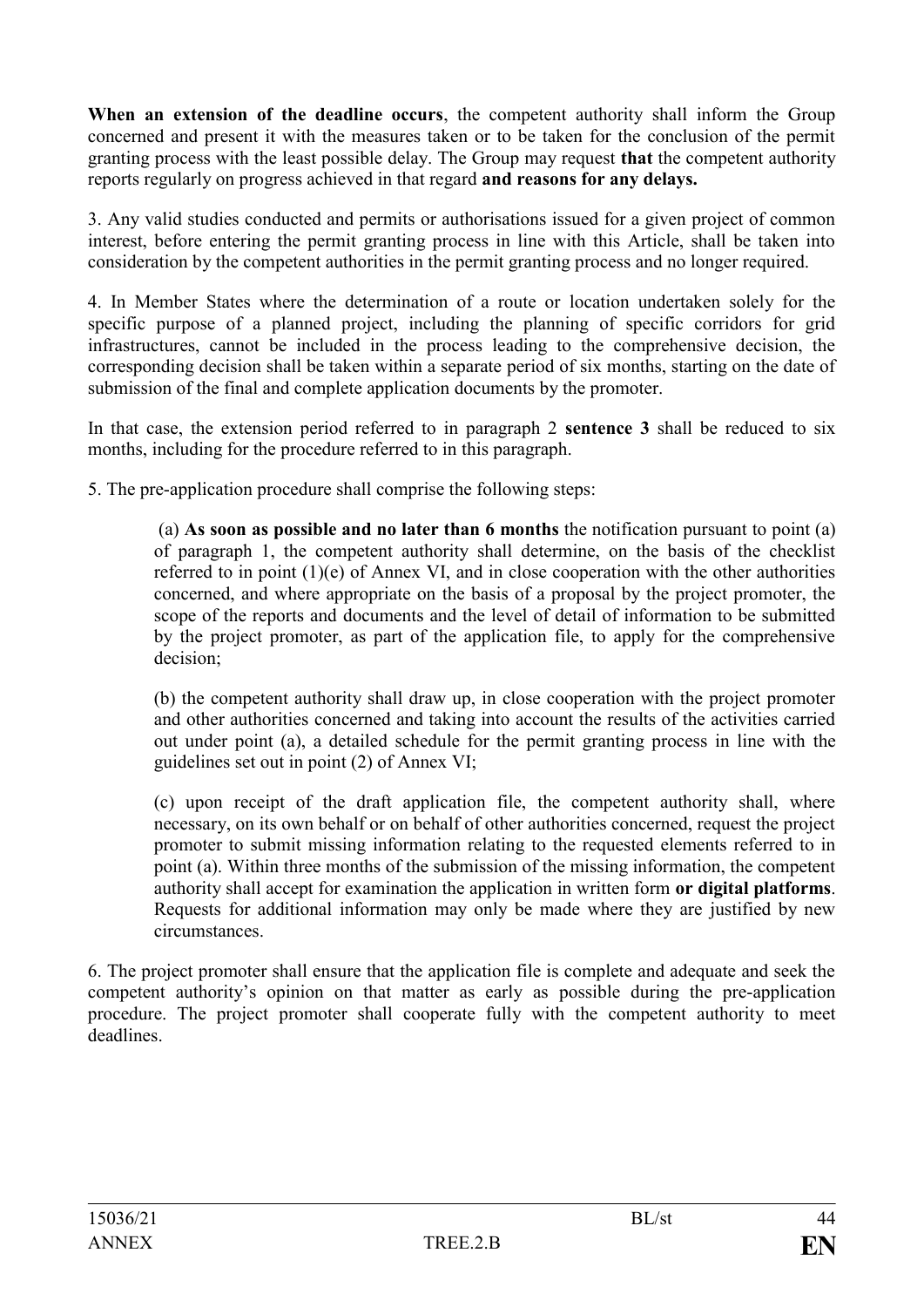7. **Member States shall endeavour to ensure that any changes to the national law do not lead to prolonging** any permit granting procedure started before the entry into force of those amendments. With a view of maintaining an accelerated permit granting process for each PCI and PMI, competent authorities shall adequately adapt the schedule established in line with Article 10(5)(b) to ensure **to the extent possible** that the permitting time-limits in this Article are not exceeded.

8. The time limits laid down in this Article shall be without prejudice to obligations arising from international and Union law, and without prejudice to administrative appeal procedures and judicial remedies before a court or tribunal.

**The time limits laid down in this Article for any of the permitting procedures shall be without prejudice to any shorter time limits set by Member States.**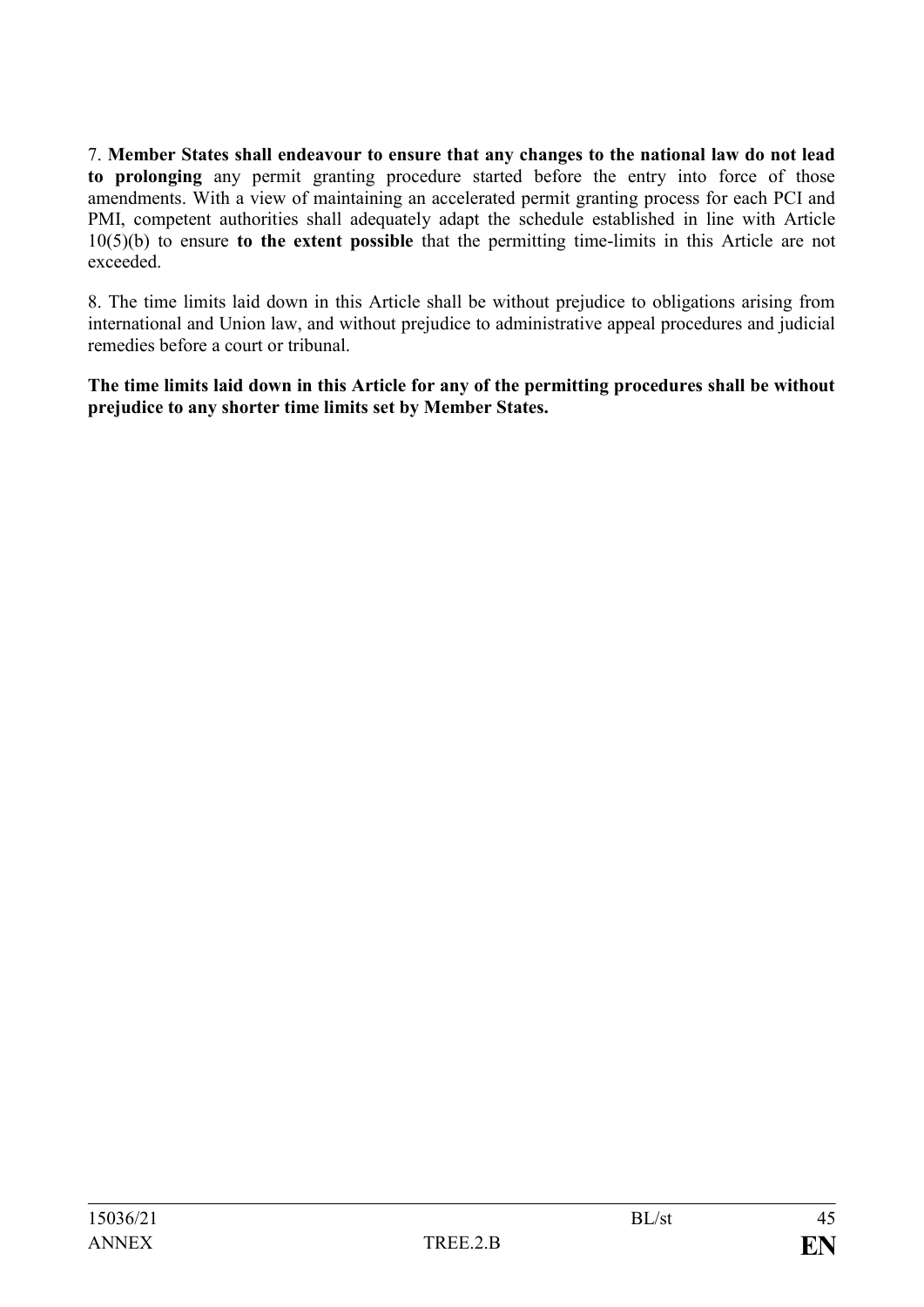## **CHAPTER IV**

## *CROSS-SECTORAL INFRASTRUCTURE PLANNING*

### *Article 11*

#### **Energy system wide cost-benefit analysis**

1. By [16 November 2022], **after having gathered inputs from the relevant stakeholders as described in this article**, the European Network of Transmission System Operators (ENTSO) for Electricity and the ENTSO for Gas shall publish and submit to Member States, the Commission and the Agency their respective **consistent single sector draft** methodologies **based on common assumptions allowing for project comparison**, including **on** the network and market modelling, for a harmonised energy system-wide cost-benefit analysis at Union level for projects of common interest **and projects of mutual interest** falling under the categories set out in points (1)(a), **(aa)** (c) and (e) and point (3) of Annex II.

Those methodologies shall be applied for the preparation of each subsequent Union– wide ten-year network development plans developed by the ENTSO for Electricity or the ENTSO for Gas pursuant to Article 8 of Regulation (EC) No 715/2009 and Article 30 of Regulation (EU) 2019/943. Those methodologies shall be drawn up in line with the principles laid down in Annex V and be consistent with **mid-and long-term Union climate and energy goals and** the rules and indicators set out in Annex IV. **They shall be amended after submission of the energy market and network model referred to in paragraph 8.**

Prior to submitting their respective methodologies, the ENTSO for Electricity and the ENTSO for Gas shall conduct an extensive consultation process **and seek recommendations from Member States** and at least the organisations representing all relevant stakeholders, including the entity of distribution system operators in the Union ('EU DSO entity'), **associations involved in electricity, gas and hydrogen markets, heating and cooling, CCS/U stakeholders, independent aggregators, demand-response operators, organisations involved in energy efficiency solutions and, energy consumer associations, civil society representatives,** and, where it is deemed appropriate the national regulatory authorities and other national authorities.

**The European Scientific Advisory Board on Climate Change may, on its own initiative submit an opinion to the draft methodologies.**

**1a. Within three months of the publication of the draft methodologies any stakeholders mentioned under paragraph 1 can submit a recommendation.**

**Where applicable, Member States, ESABCC and stakeholders mentioned under paragraph 1 of this Article shall submit their recommendations and any opinions to the Agency and, as applicable, to the ENTSO for Electricity or the ENTSO for Gas. They shall make these recommendation and any opinions publicly available.**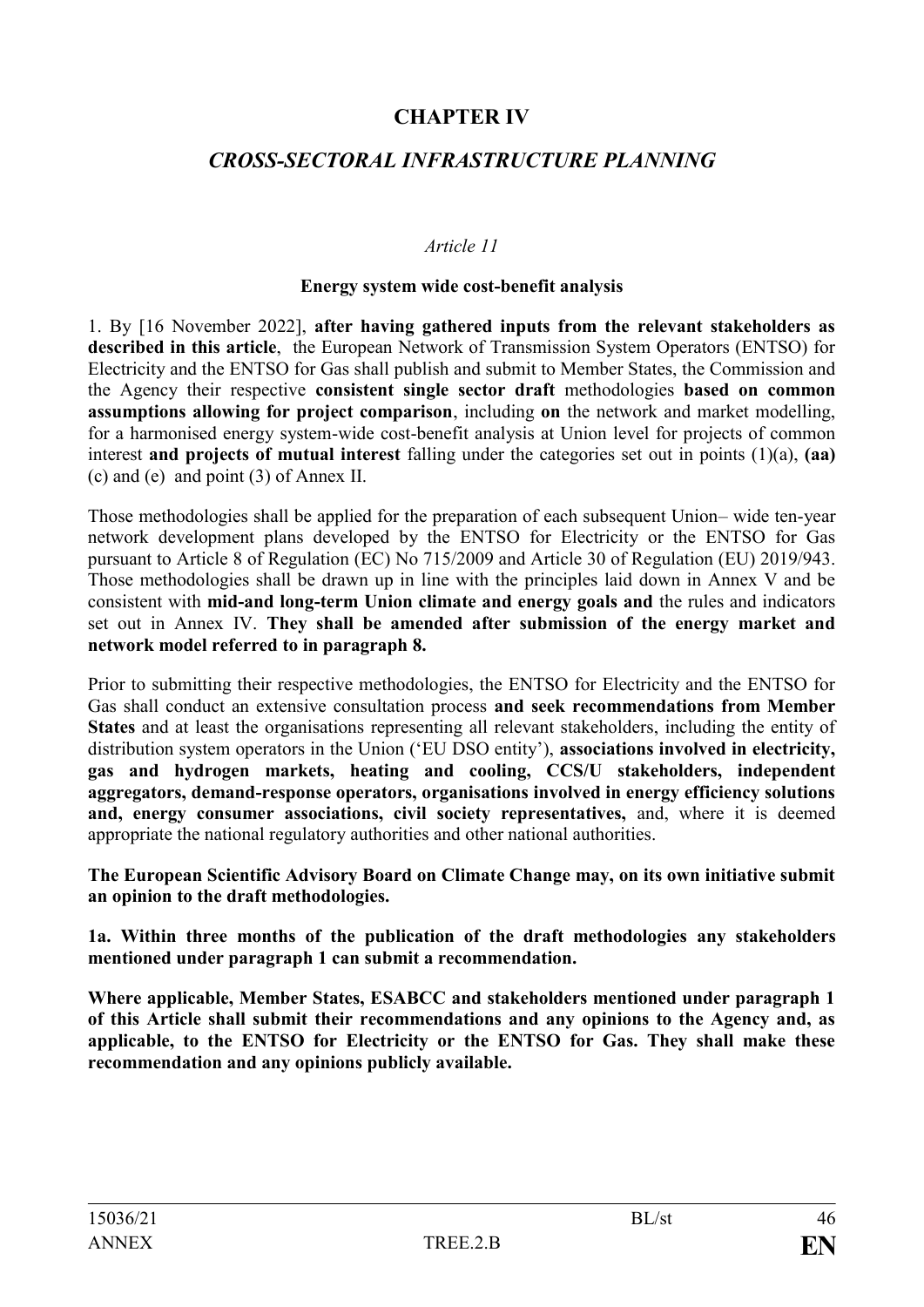**The consultation shall be open, timely and transparent. The ENTSO for Electricity and the ENTSO for Gas shall prepare and make public a report on the consultation.**

**The ENTSO for Electricity and the ENTSO for Gas shall duly justify, when they have not, or only partly, taken into account the recommendations from Member States, the stakeholder input, as well as from national authorities, or the opinion of the European Scientific Advisory Board on Climate Change.**

2. Within three months of the receipt of the **draft** methodologies together with the input received in the consultation process and **the** report on **the consultation**, the Agency shall provide an opinion to **the ENTSO for Electricity, the ENTSO for Gas. The Agency shall notify the opinion** to the ENTSO for Electricity, the ENTSO for Gas, the Member States and the Commission, and publish it on the Agency website.

**The draft methodologies shall be submitted, together with the opinion of the Agency to the Commission for the final approval.**

3. **Within three months of the receipt of the methodologies, Member States and stakeholders may deliver their opinions to** the ENTSO for Electricity and the ENTSO for Gas **and the Commission**. **To facilitate the consultation, the Commission may organize specific meetings of the Groups to discuss the draft methodologies**.

## **[ ]**

5. No later than three months of the day of receipt of **the Agency's and Member Sates' opinions, as referred to in paragraphs 2 and 3** the ENTSO for Electricity and the ENTSO for Gas shall **amend** their respective methodologies **to fully take into account the opinions of the Agency and the Member States** and submit them **together with the opinion of the Agency** to the Commission for its approval. **The Commission shall issue its decision within three months from the day of the ENTSO for Electricity and ENTSO for Gas submissions.**

**[ ]**

**[ ]**

8. Within two weeks of the approval by the **Commission** in accordance with paragraphs 4, the ENTSO for Electricity and the ENTSO for Gas shall publish their respective methodologies on their websites. They shall publish the corresponding input data and other relevant network, load flow and market data in a sufficiently accurate form **subject to restrictions under** national law and relevant confidentiality agreements. **The Commission, the Agency and any other entity shall ensure the confidential treatment of the data received, by themselves and by any party carrying out analytical work on the basis of those data.**

9. The methodologies shall be updated **and improved** regularly following the procedure described in paragraphs 1 to [6]. The Agency, on its own initiative or upon a duly reasoned request by national regulatory authorities or stakeholders, and after formally consulting the organisations representing all relevant stakeholders **mentioned under paragraph 1 of this Article** and the Commission, may request such updates and improvements with due justification and timescales. The Agency shall publish the requests by national regulatory authorities or stakeholders and all relevant non-commercially sensitive documents leading to a request from the Agency for an update or improvement.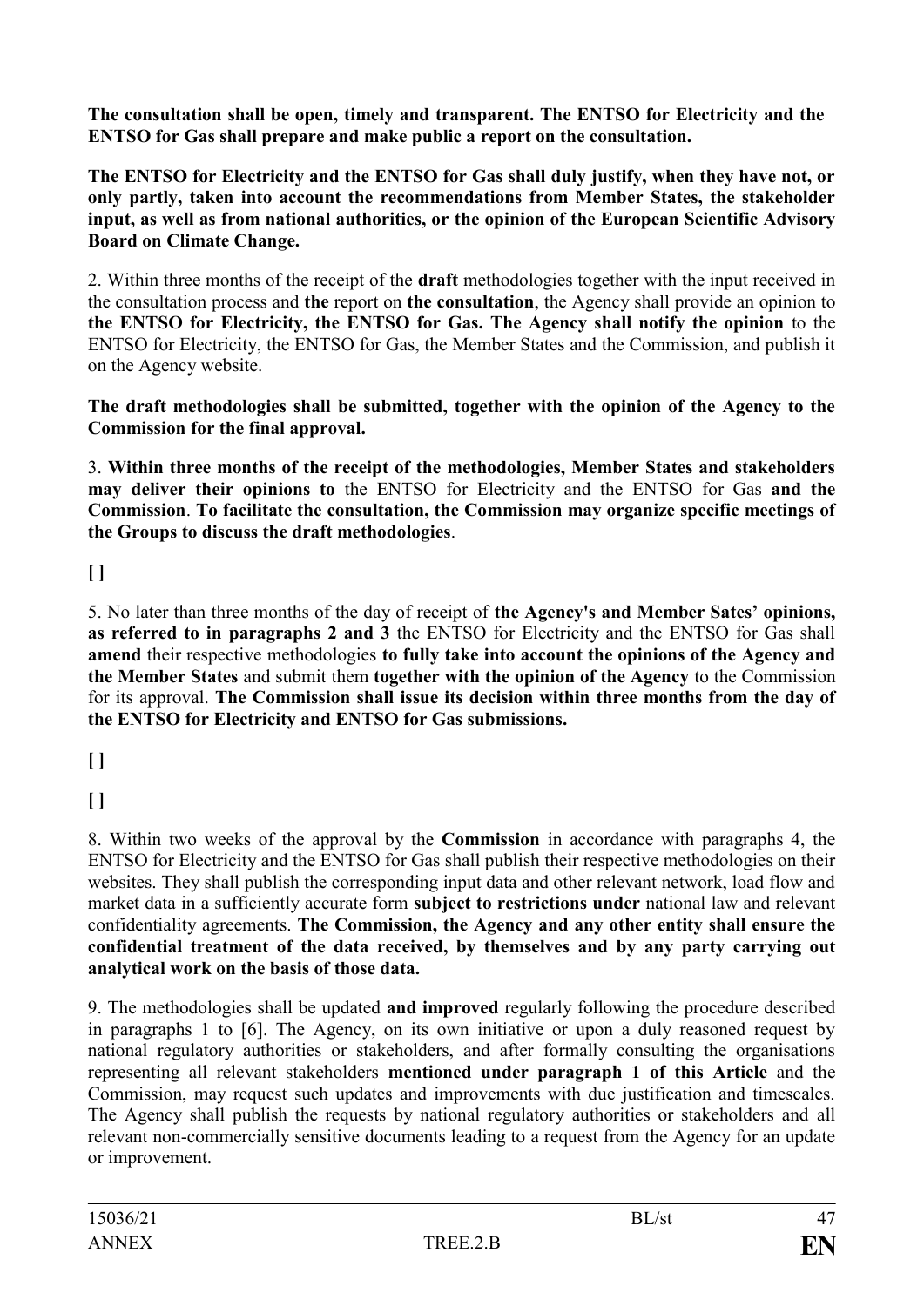**9a. For projects of common interest falling under the categories (1b), (1d), (2), (4) and (5) of Annex II, methodologies for a harmonised energy system-wide cost-benefit analysis at Union level shall be elaborated. The European Commission shall assign responsibilities for developing these methodologies, which shall be compatible with the methodologies developed by the ENTSO for Electricity and the ENTSO for Gas in terms of benefits and costs. The Agency, with the support of National Regulatory Authorities, shall promote consistency of these methodologies with the methodologies elaborated by ENTSO for Electricity and the ENTSO for Gas. The methodologies shall be developed in a transparent manner, including extensive consultation of Member States and of all relevant stakeholders.**

10. Every three years, the Agency shall establish and make publicly available a set of indicators and corresponding reference values for the comparison of unit investment costs for comparable projects of the infrastructure categories included in points (1), **(2),** and (3) of Annex II. Those reference values may be used by the ENTSO for Electricity and the ENTSO for Gas for the cost-benefit analyses carried out for subsequent Union-wide ten-year network development plans. The first of such indicators shall be published by [1 November 2022] **to the extent that data is available to calculate robust indicators and values. For the other categories of Annex II the indicators shall be developed and published by [1 November 2024] Project promoters shall provide the requested data to the national regulatory authorities and to the Agency.**

11. By [31 December **2024**], **following an extensive consultation process of stakeholders mentioned under paragraph 1 of this Article**, the ENTSO for Electricity and the ENTSO for Gas shall jointly submit to the Commission and the Agency a consistent and **progressively integrated model that will provide consistency between single sector methodologies based on common assumptions** including electricity, gas and hydrogen transmission infrastructure as well as storage, LNG and electrolysers, covering the energy infrastructure priority corridors and the areas drawn up in line with the principles laid down in Annex V.

12. The model referred to in paragraph 9 **including consistent cost-benefit methodologies** shall cover at least the respective sectors' interlinkages at all stages of infrastructure planning, specifically scenarios**, technologies and spatial resolution**, infrastructure gaps identification in particular with respect to cross-border capacities, and projects assessment.

13. After approval of the model referred to in paragraph **9** by the Commission in accordance with the procedure set out in paragraphs 1 to **4**, it shall be included in the methodologies referred to in paragraph 1, **that should be amended accordingly**.

**14. As needed and at least every five years starting from its approval according to paragraph 10, the model and the consistent single sector cost-benefit methodologies shall be updated according to the procedure described in paragraph 8 to 10.**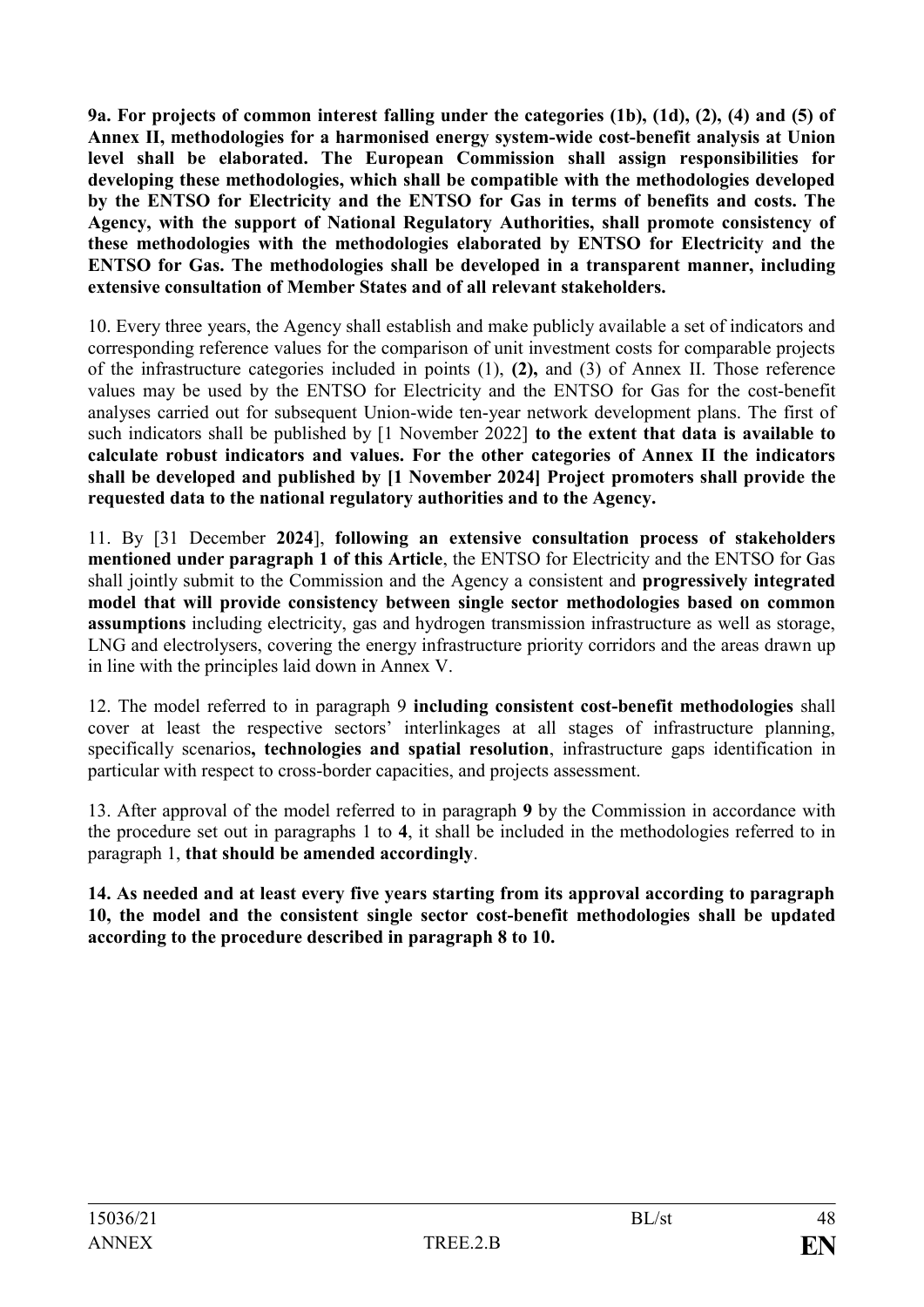### **Scenarios for the ten-Year Network Development Plans**

1. By [31 July 2022], the Agency, after having conducted an extensive consultation process involving the Commission, **the Member States, ENTSO for Electricity, the ENTSO for Gas, the Union DSO entity** and at least the organisations representing**, associations involved in electricity, gas and hydrogen markets, heating and cooling, CCS/U stakeholders, independent aggregators, demand-response operators, organisations involved in energy efficiency solutions, energy consumer associations, civil society representatives**, shall publish the framework guidelines for the joint scenarios to be developed by ENTSO for Electricity and ENTSO for Gas. Those guidelines shall be regularly updated as found necessary.

**The guidelines shall establish criteria for a transparent, non-discriminatory and robust development of scenarios taking into account best practices in the field of infrastructures assessment and network development planning**. The guidelines shall **also aim to ensure** that the underlying ENTSO for Electricity and ENTSO for Gas scenarios **are fully in line with the energy efficiency first principle and with the Union's 2030 climate and energy targets and the climate neutrality objective by 2050** and **take into account** the latest available Commission scenarios, **as well as, when relevant, the National Energy and Climate Plans.**

**The European Scientific Advisory Board on Climate Change may, on its own initiative, provide input on how to ensure compliance of scenarios with Union's climate and energy objectives. The Agency shall take dully into account that input in the framework guidelines referred in paragraph 1.** 

**The Agency shall duly justify, when they have not, or only partly, taken into account the recommendations from Member States, stakeholders and the European Scientific Advisory Board on Climate Change.** 

2. The ENTSO for Electricity and ENTSO for Gas shall follow the Agency's framework guidelines when developing the joint scenarios to be used for the Union-wide ten-year network development plans.

### **The joint scenarios shall also include a long- term perspective until 2050 and include intermediary steps as appropriate.**

3. The ENTSO for Electricity and ENTSO for Gas shall invite the organisations representing all relevant stakeholders, including the Union DSO entity, **associations involved in electricity, gas and hydrogen markets, heating and cooling, CCS/U stakeholders, independent aggregators, demand-response operators, organisations involved in energy efficiency solutions and energy consumer associations, civil society representatives, to participate in the scenarios development process, in particular on key elements such as assumptions and how they are reflected in the scenarios data**.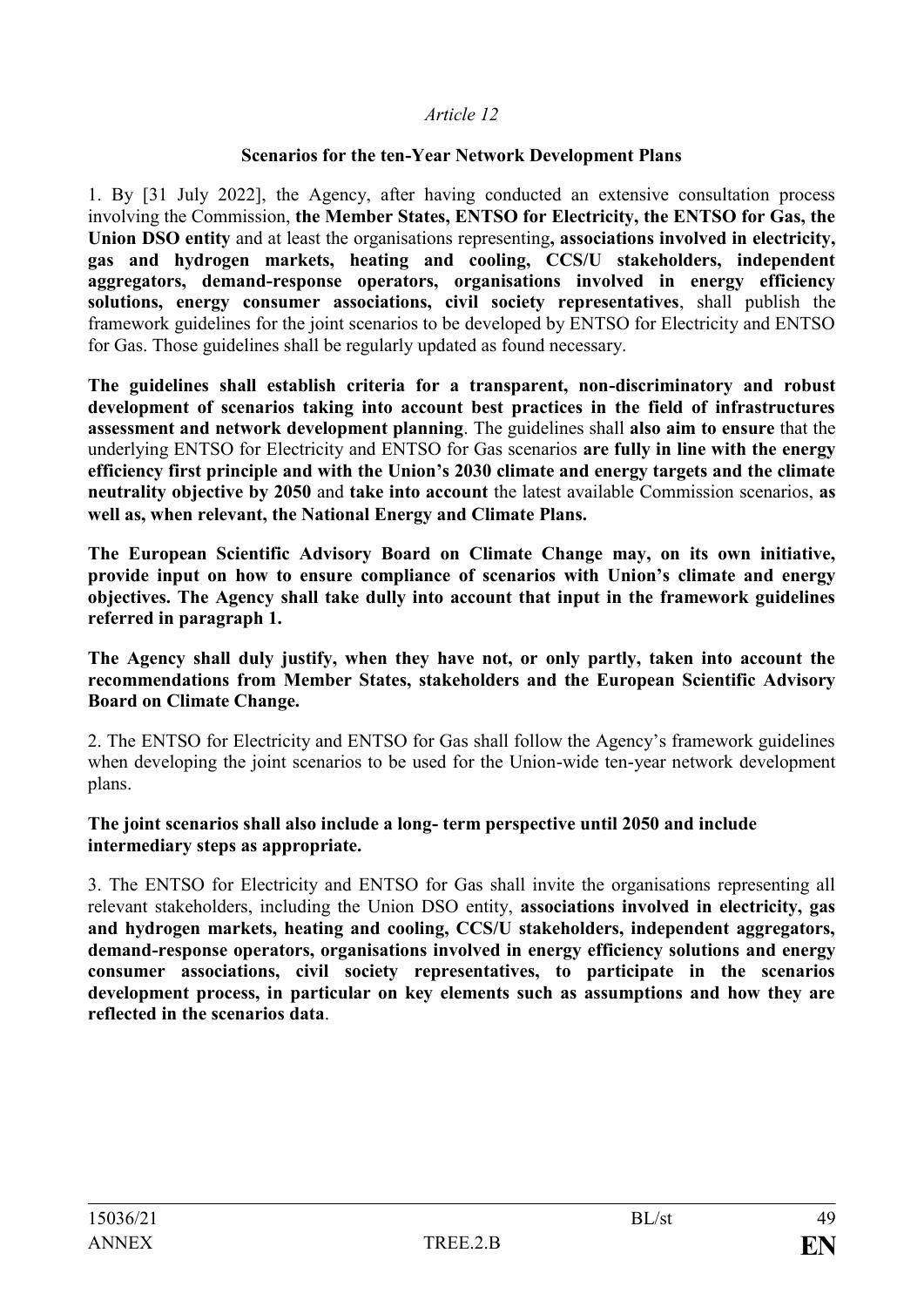4. The ENTSO for Electricity and the ENTSO for Gas shall publish and submit the draft joint scenarios report to the Agency, **the Member States** and the Commission for their opinion.

## **The ESABCC may, on its own initiative provide an opinion on the joint scenarios report.**

5. Within three months from the receipt of the draft joint scenarios report together with the input received in the consultation process and a report on how it was taken into account, the Agency shall submit its opinion **on compliance of the scenarios with the framework guidelines referred to in paragraph 1, including possible recommendations for amendments**, to the ENTSO for Electricity, ENTSO for gas, Member States and the Commission.

**Within the same timeframe, the ESABCC may, on its own initiative provide an opinion on the compatibility of scenarios with climate objectives.**

## **[ ]**

7. **Within three months of receipt of the opinion and the assessment referred to in paragraph 5, the Commission taking into account of the opinions of the Agency and Member States shall approve or request the** ENTSO for Electricity and the ENTSO for Gas shall adapt their **to amend the draft** joint scenarios report.

**The ENTSOs shall duly justify how any request for amendments from the Commission has been addressed.**

### **In the event the Commission does not approve the joint scenarios report, it shall provide a reasoned opinion to the ENTSOs.**

8. Within two weeks of the approval of the joint scenarios report by the Commission in accordance with paragraph 7, the ENTSO for Electricity and the ENTSO for Gas shall publish their joint scenarios report on their websites. They shall publish the corresponding input and output data in a sufficiently **clear and** accurate form, **for a third party to reproduce the results**, taking due account of the national law and relevant confidentiality agreements **and sensitive information.**

## *Article 13*

## **Infrastructure Gaps Identification**

1. Every two years, **within six months of the approval of the joint scenarios report by the Commission pursuant to Article 12(7),** the ENTSO for Electricity and the ENTSO for Gas shall publish [ ] the infrastructure gaps reports developed within the framework of the Union-wide tenyear network development plans.

When assessing the infrastructure gaps the ENTSO for Electricity and the ENTSO for Gas shall **base their analysis on all the scenarios established under Article 12**, implement the energy efficiency first principle and consider with priority all relevant **alternatives to new infrastructure. When considering new infrastructures solutions, the infrastructures gaps assessment shall take into account all relevant costs, including network reinforcements**.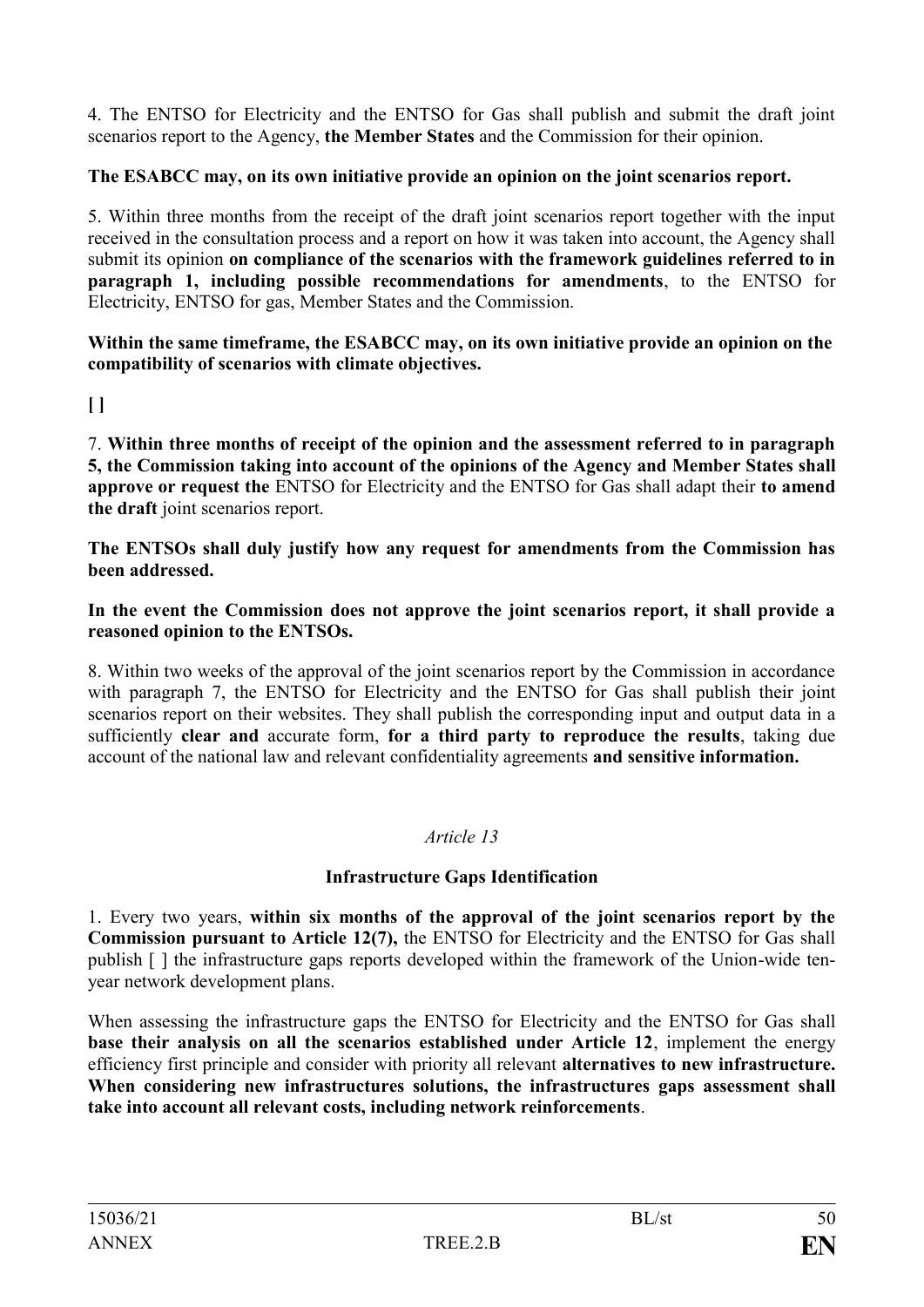### **They shall, in particular, focus on those infrastructure gaps potentially affecting the fulfilment of the Union's medium and long-term climate and energy goals.**

Prior to **publishing** their respective reports, the ENTSO for Electricity and the ENTSO for Gas shall conduct an extensive consultation process involving all relevant stakeholders, including the Union DSO entity, **associations involved in electricity, gas and hydrogen markets, heating and cooling, CCS/U stakeholders, independent aggregators, demand-response operators, organisations involved in energy efficiency solutions and, energy consumer associations, civil society representatives, the Agency** all the Member States representatives part of the priority corridors defined in Annex I.

2. The ENTSO for Electricity and the ENTSO for Gas shall submit their respective draft infrastructure gaps report to the Agency and the Commission **and Member States** for their opinion.

3. Within three months following receipt of the infrastructure gaps report together with the input received in the consultation process and a report on how it was taken into account, the Agency shall submit its opinion to the ENTSO for Electricity or ENTSO for Gas and the Commission **and Member States and make it publicly available.**

4. **Within three months of receipt of the** Agency's opinion referred to in paragraph 3, **the Commission with input from the Member States, taking that opinion into account**, shall draft and submit its opinion to the ENTSO for Electricity or the ENTSO for Gas.

5. The ENTSO for Electricity and the ENTSO for Gas shall adapt their infrastructure gaps reports taking due account of the Agency's opinion and in line with the Commission's **and Member States** opinion before the publication of the final infrastructure gaps reports.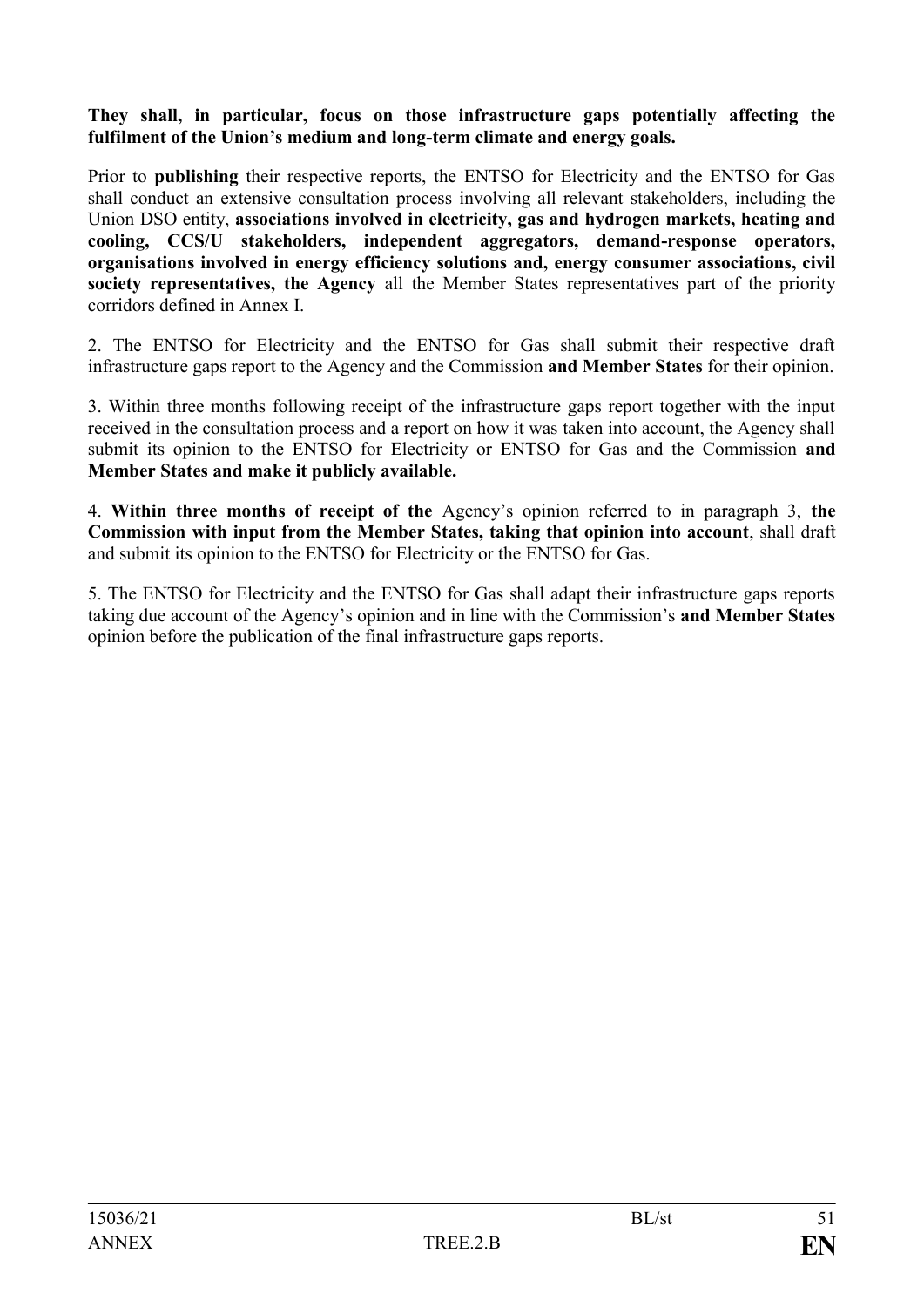# **CHAPTER V**

## *OFFSHORE GRIDS FOR RENEWABLE INTEGRATION*

### *Article 14*

### **Offshore grid planning**

1. By [31 July 2022], Member States, with the support of the Commission, within their specific priority offshore grid corridors, set out in point (2) of Annex I, taking into account the specificities and development in each region, shall agree to cooperate on **goals for** offshore renewable generation to be deployed within each sea basin by 2050, with intermediate steps in 2030 and 2040, **in line with** their national energy and climate plans and the offshore renewable potential of each sea basin.

That **non-binding** agreement shall be made in writing as regards each sea basin linked to the territory of the **Member States. The Commission will provide guidance for that work in the Regional Groups. That non-binding agreement shall be without prejudice of the Member States right to develop projects on their territorial sea and exclusive economic zone.** 

2. By [31 July 2023] the ENTSO for Electricity with the involvement of the relevant TSOs, the national regulatory authorities, **Member States**, of the Commission and in line with the nonbinding agreement referred to in paragraph 1, **shall develop and publish, as a separate report part of the Union-wide TYNDP, high-level strategic integrated offshore network development plans**, for each sea basin, in line with the priority offshore grid corridors referred to in Annex I, taking into account environmental protection and other uses of the sea.

**In the development of the high-level strategic integrated offshore network development plans for the time horizons specified in paragraph 1, the ENTSO for Electricity shall consider the non-binding agreements referred to in paragraph 1 of Article 14 for the development of the Union-wide TYNDP scenarios.** 

Those **strategic** plans shall provide a high-level outlook on **offshore generation capacities potential and resulting** offshore grid needs, including the potential needs for interconnectors, hybrid projects, **radial connections, reinforcements**, and hydrogen infrastructure. The plans should thereafter be updated every two years.

3. The **high-level strategic** integrated offshore network development plans shall be **consistent** with **regional investment plans published pursuant to Article 34(1) of Regulation (EU) 2019/943 and integrated within the** Union-wide ten-year network development plans in order to ensure coherent development of onshore and offshore grid planning **and the necessary reinforcements**.

**[ ]** 

**[ ]**

**[ ]**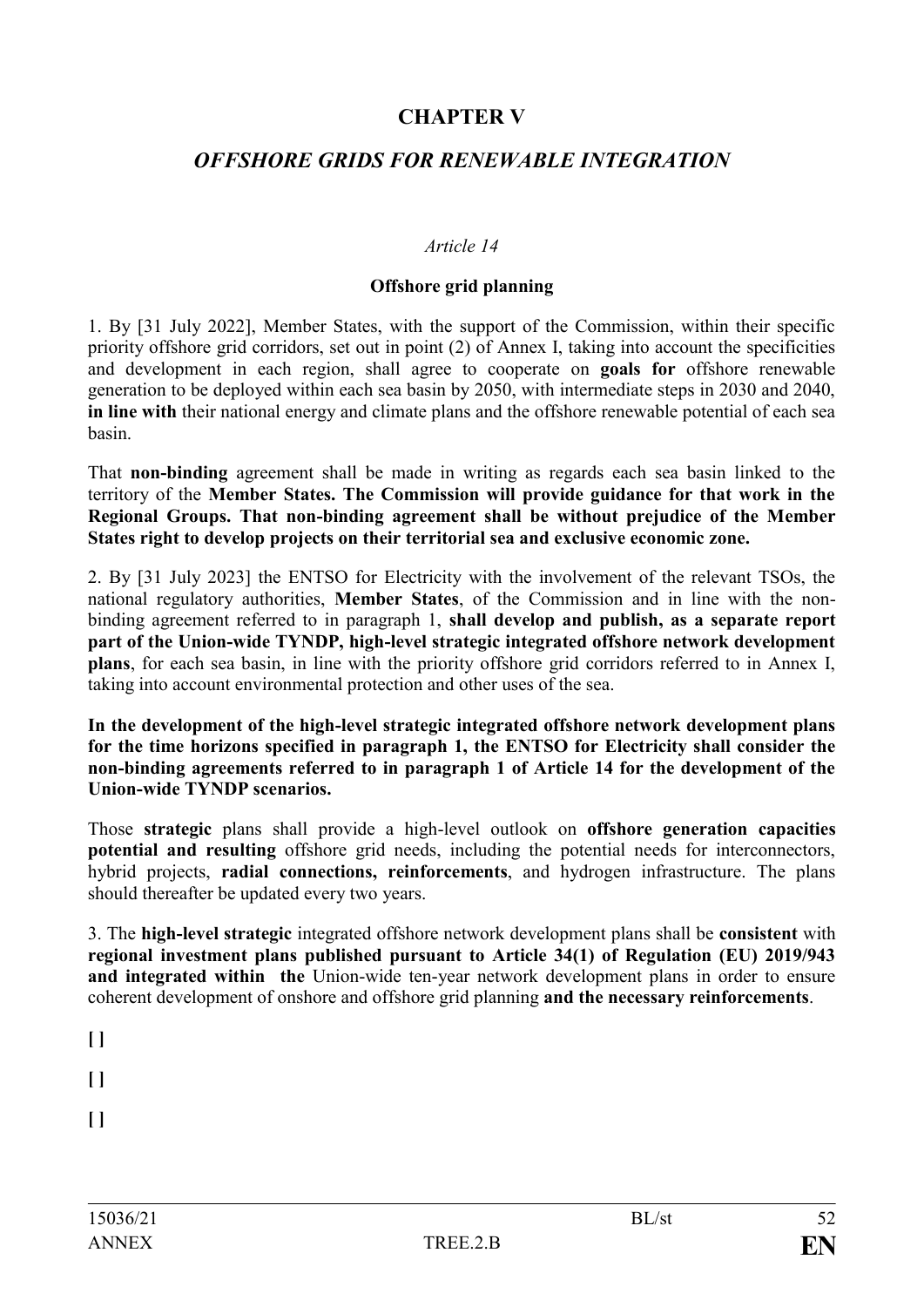### **Offshore grids for renewable energy cross-border cost sharing**

1. **[By 1 January 2024],** the Commission shall, **together with the Member States and relevant TSO's, ACER and NRA's**, develop **guidance** for a specific cost-benefit and cost-sharing methodology-for the deployment of the **sea-basin** integrated offshore network development as defined in Article 14(2) **in accordance with the non-binding agreement referred to in Article 14(1)**. **This guidance shall be compatible with Article 16(1). The Commission shall update its guidance when appropriate, taking into account the results of its implementation.**

2. **[By 1 January 2025],** the ENTSO for Electricity, with the involvement of the relevant TSOs, **ACER**, the national regulatory authorities and the Commission, shall present the results of the application of the **cost benefit and** cost-sharing to the priority offshore grid corridors.

3. **[By 1 July 2024 and then every two years],** the Member States, shall update their **non-binding** written agreement referred to in Article 14(1) **also in view of the results of the application of the cost benefit and cost-sharing to the priority offshore grid corridors**.

4. **After** the **non-binding** written agreements **have been updated in accordance with** paragraph 3, for each sea basin, the ENTSO for Electricity shall update the **high level strategic integrated plan within the next Union TYNDP** as set out in Article 14(2) [].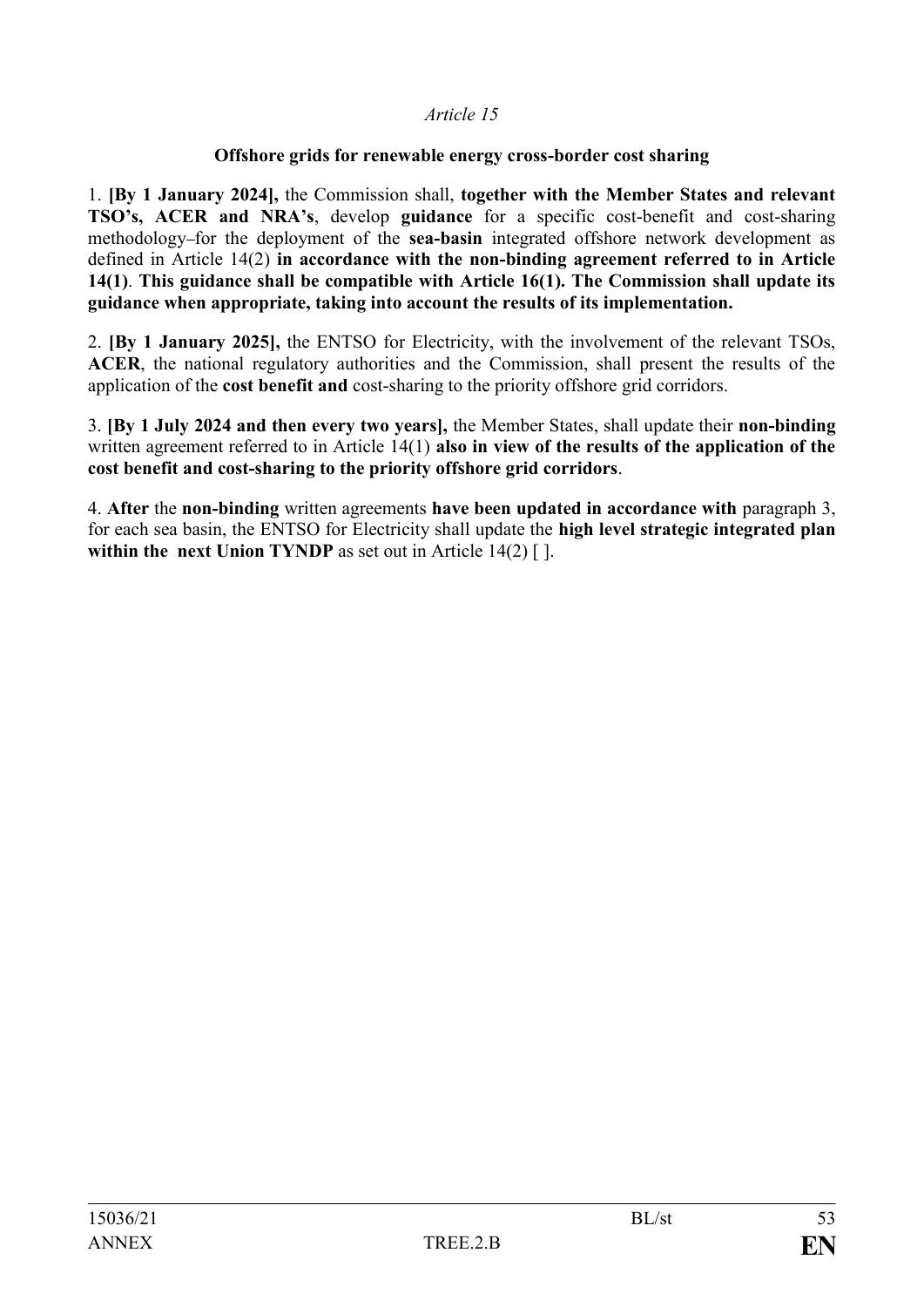# **CHAPTER VI**

## *REGULATORY FRAMEWORK*

### *Article 16*

#### **Enabling investments with cross-border impacts**

1. The efficiently incurred investment costs, which excludes maintenance costs, related to a project of common interest falling under the categories set out in points (1)(a), **(aa)** (b), (c) and (e) of Annex II and projects of common interest falling under the category set out in point (3) of Annex II, where they fall under the competency of national regulatory authorities **in each Member State concerned**, shall be borne by the relevant TSO or the project promoters of the transmission infrastructure of the Member States which the project provides a net positive impact, and, to the extent not covered by congestion rents or other charges, be paid for by network users through tariffs for network access in that or those Member States.

2. The provisions of this Article shall apply to a project of common interest falling under the categories set out in points (1)(a), **(aa)** (b), (c), (e) **and point (3)** of Annex II where at least one project promoter requests the relevant national authorities their application for the costs of the project. [ ]

Projects falling under the category set out in points (1) **(d)** and (2) of Annex II may benefit from the provisions of this Article where at least one project promoter requests its application to the relevant national authorities.

Where a project has several project promoters, the relevant national regulatory authorities shall without delay request all project promoters to submit the investment request jointly in accordance with paragraph 3.

3. For a project of common interest to which paragraph 1 applies, the project promoters shall keep all relevant national regulatory authorities regularly informed, at least once per year, and until the project is commissioned, of the progress of that project and the identification of costs and impacts associated with it.

As soon as such a project of common interest has reached sufficient maturity, and is estimated to be ready to start the construction phase within the next 36 months, the project promoters, after having consulted the TSOs from the Member States which receive a significant net positive impact from it, shall submit an investment request. That investment request shall include a request for a crossborder cost allocation and shall be submitted to all the relevant national regulatory authorities concerned, accompanied by the following: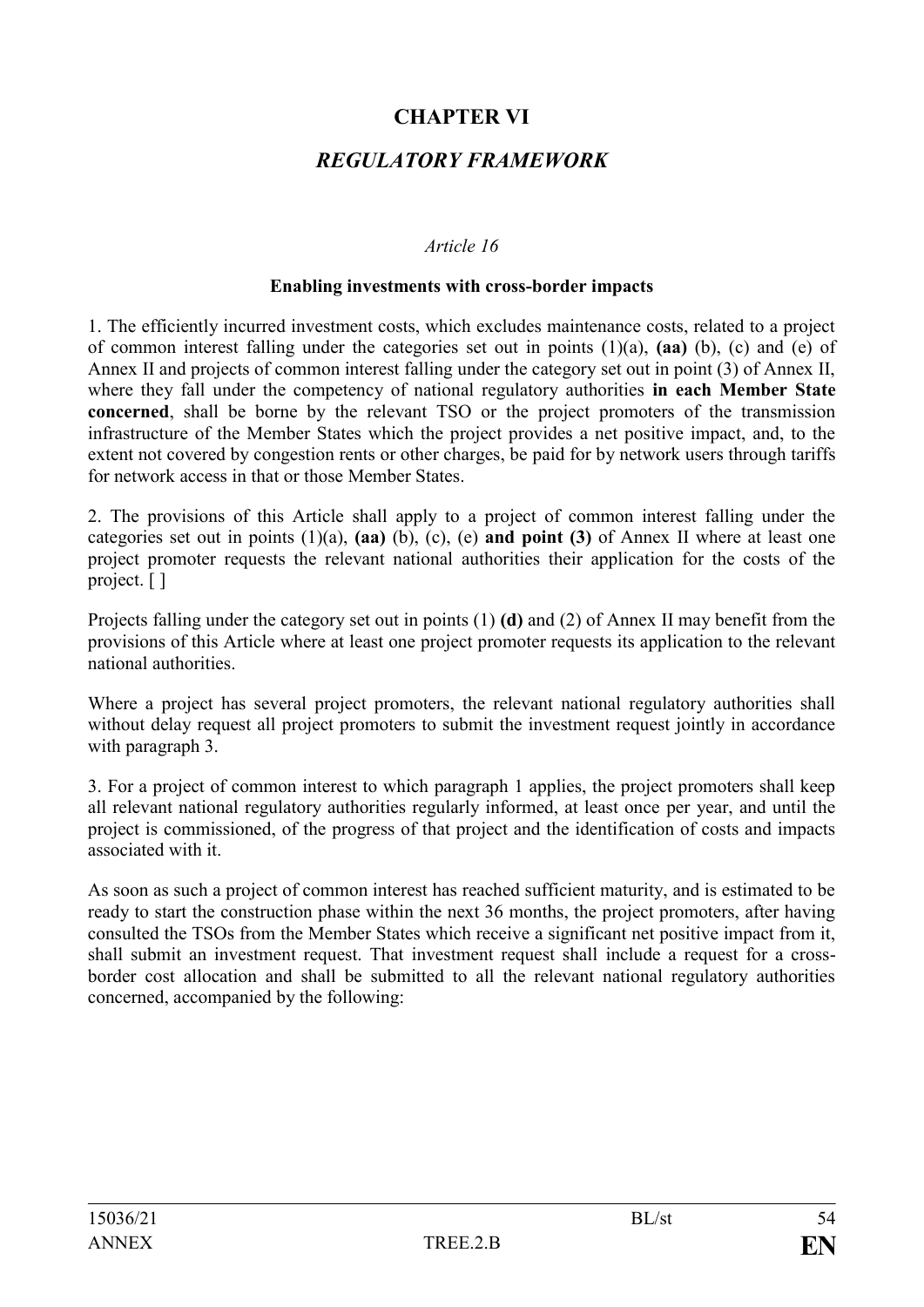(a) up-to-date project-specific cost-benefit analysis consistent with the methodology drawn up pursuant to Article 11 and taking into account benefits beyond the borders of the Member States on the territory of which the project is located by **considering at least the joint scenarios established for network development planning referred to in Article 12. Where additional scenarios are used, those need to be consistent with the Union energy and climate policy goals and targets and the climate neutrality objective and undergo a consultation and scrutiny process at the same standards as the process provided in Article 12. The Agency shall be responsible for assessing any additional scenarios and ensuring their compliance with this paragraph;**

(b) a business plan evaluating the financial viability of the project, including the chosen financing solution, and, for a project of common interest falling under the category referred to in point (3) of Annex II, the results of market testing;

(c) where the project promoters agree, a substantiated proposal for a cross-border cost allocation.

Where a project is promoted by several project promoters, they shall submit their investment request jointly.

The national regulatory authorities shall, upon receipt, transmit to the Agency, without delay, a copy of each investment request, for information purposes.

The national regulatory authorities and the Agency shall preserve the confidentiality of commercially sensitive information.

4. Within six months of the date on which the last investment request is received by the relevant national regulatory authorities, those national regulatory authorities shall, after consulting the project promoters concerned, take joint coordinated decisions on the allocation of **efficiently incurred** investment costs to be borne by each system operator for the project, as well as their inclusion in tariffs, **or on the rejection of the investment request or a part of the project if the common analysis of national regulatory authorities concludes that the project or a part of it fails to provide a significant net benefit in any of the Member States of the NRAs assessing the investment request**. The national regulatory authorities shall include [ ] the **relevant** efficiently incurred investment costs in tariffs, **as defined in the recommendation referred to in paragraph 10 of this Article**, in line with the allocation of investment costs to be borne by each system operator for the project. The national regulatory authorities, **for projects in the territories of their respective Member State**, shall thereafter assess, where appropriate, whether any affordability issues might arise due to the inclusion of the investment costs in tariffs.

In allocating the costs, the national regulatory authorities shall take into account actual or estimated:

- (a) congestion rents or other charges,
- (b) revenues stemming from the inter-transmission system operator compensation mechanism established under Article 49 of Regulation (EU) 2019/943.

The allocation of costs across borders shall take into account, the economic, social and environmental costs and benefits of the projects in the Member States concerned and the need to ensure a stable financing framework for the development of projects of common interest while minimising the need for financial support.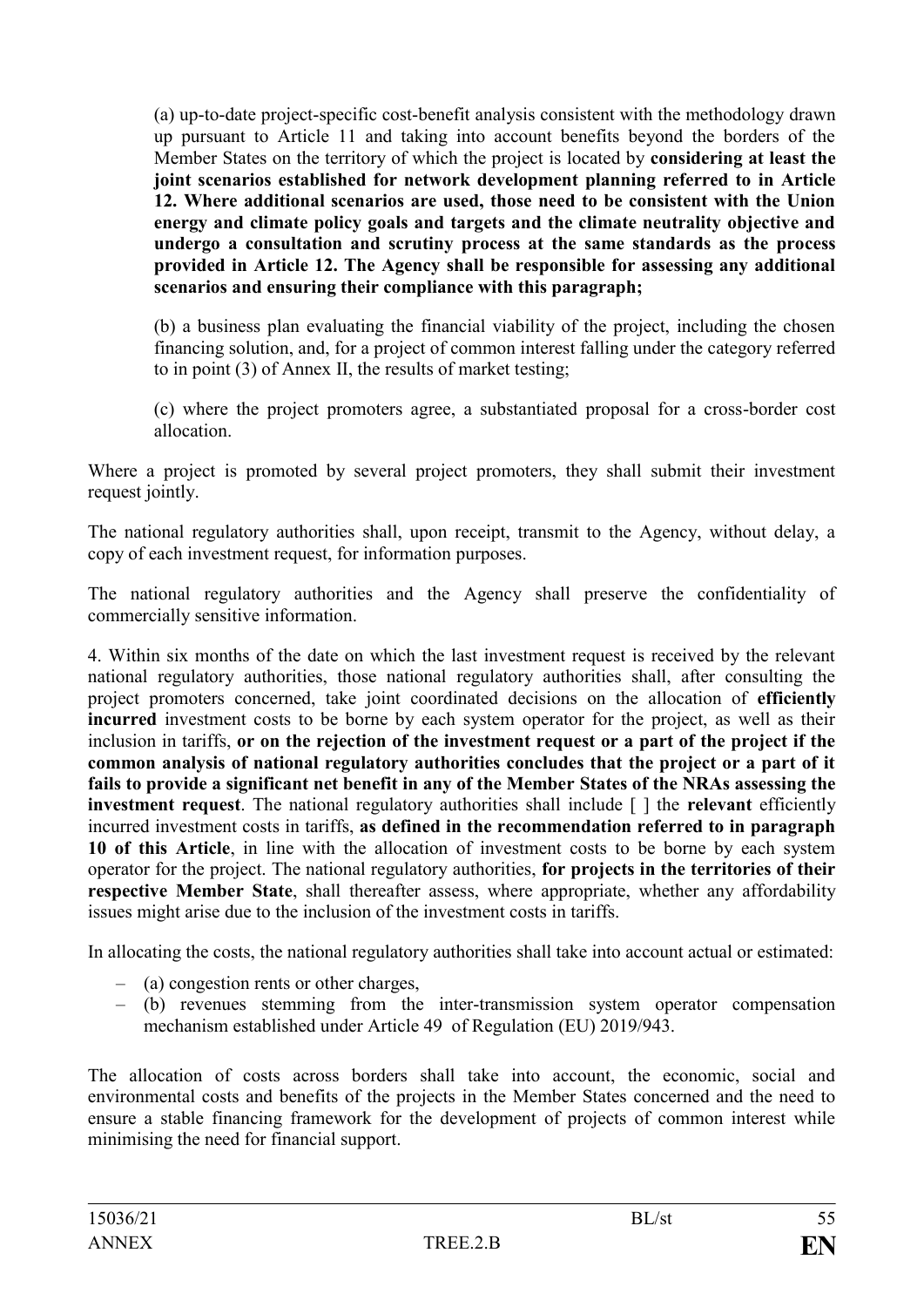In allocating costs across borders, the relevant national regulatory authorities, in consultation with the TSOs concerned, shall seek a mutual agreement based on, but not limited to, the information specified in paragraphs 3(a) and (b). Their assessment shall **consider all the relevant scenarios referred to in Article 12 and other scenarios for network development planning, allowing a robust analysis** of the Union list where **contribution of** the project of common interests is listed **interest to the Union energy policy of decarbonisation, market integration, competition, sustainability and security of supply. Where additional scenarios are used, those need to be consistent with the Union energy and climate policy goals and targets and the climate neutrality objective and undergo a consultation and scrutiny process at the same standards as the process provided in Article 12**.

Where a project of common interest mitigates negative externalities, such as loop flows, and that project of common interest is implemented in the Member State at the origin of the negative externality, such mitigation shall not be regarded as a cross-border benefit and shall therefore not constitute a basis for allocating costs to the TSO of the Member States affected by those negative externalities.

5. National regulatory authorities shall, on the basis of the cross-border cost allocation referred to in paragraph 4 of this Article, take into account actual costs incurred by a TSO or other project promoter as a result of the investments when fixing or approving tariffs in accordance with Article 59(1)(a) of Directive (EU) 2019/944 and Article 41(1)(a) of Directive 2009/73/EC, insofar as those costs correspond to those of an efficient and structurally comparable operator.

The cost allocation decision shall be notified, without delay, by the national regulatory authorities to the Agency, together with all the relevant information with respect to the decision. In particular, the cost allocation decision shall set out detailed reasons for the allocation of costs among Member States, including the following:

(a) an evaluation of the identified impacts on each of the concerned Member States, including those concerning network tariffs;

- (b) an evaluation of the business plan referred to in paragraph 3(b);
- (c) regional or Union-wide positive externalities, such as security of supply, system flexibility, solidarity or innovation, which the project would generate;
- (d) the result of the consultation of the project promoters concerned.

The cost allocation decision shall be published.

6. Where the relevant national regulatory authorities have not reached an agreement on the investment request within six months of the date on which the request was received by the last of the relevant national regulatory authorities, they shall inform the Agency without delay.

In that case or upon a **joint** request from the relevant national regulatory authorities, the decision on the investment request including cross-border cost allocation referred to in paragraph 3 shall be taken by the Agency within three months of the date of referral to the Agency.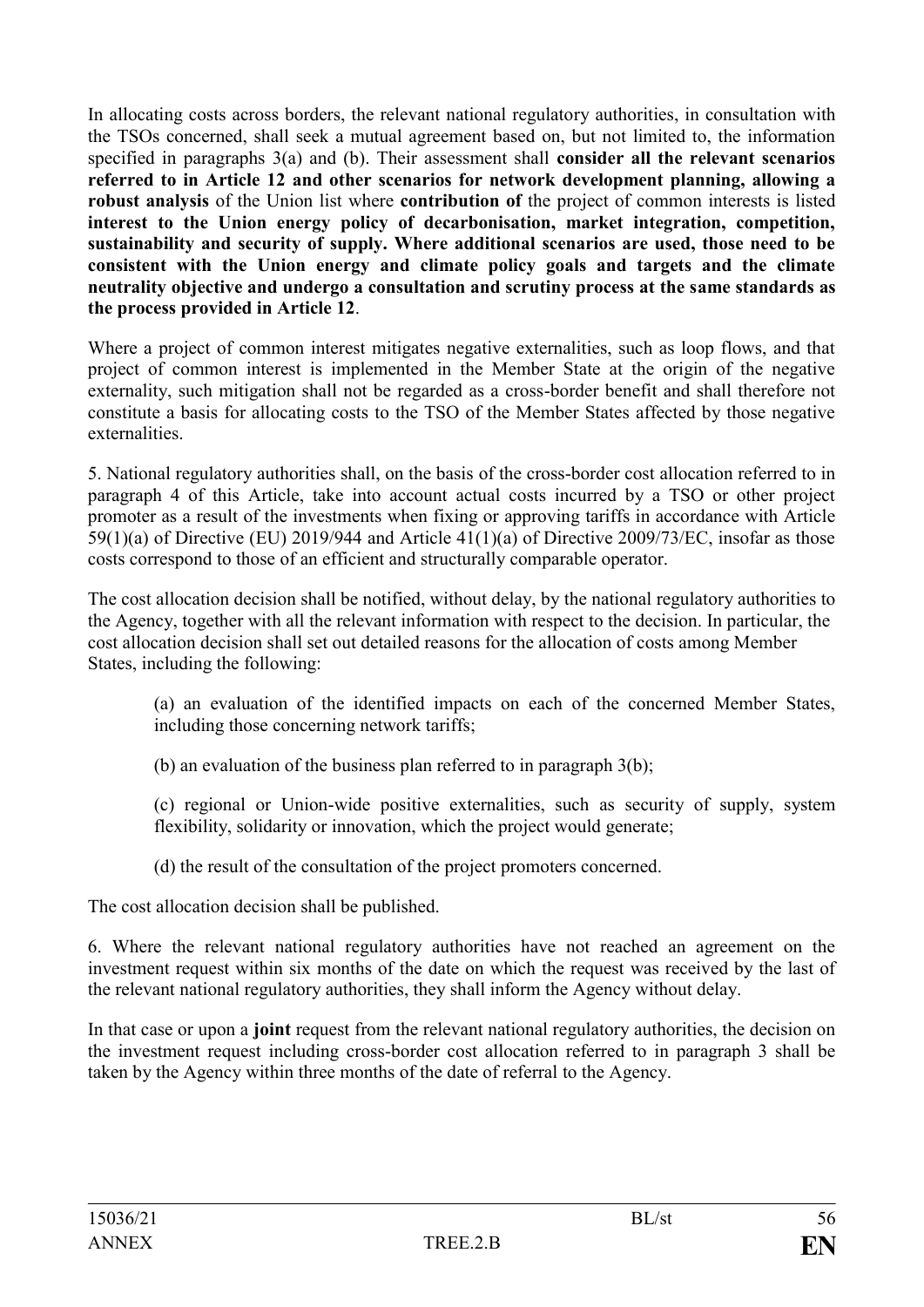Before taking such a decision, the Agency shall consult the relevant national regulatory authorities and the project promoters. The three-month period referred to in the second subparagraph may be extended by an additional period of two months where further information is sought by the Agency. That additional period shall begin on the day following receipt of the complete information.

The assessment of the Agency shall **consider all relevant scenarios established under article 12 and other scenarios for network development planning, allowing a robust analysis of the contribution of the project of common interest to the Union energy policy targets of decarbonisation, market integration, competition, sustainability and security of supply. Where additional scenarios are used, those need to be consistent with the Union energy and climate policy goals and targets and the climate neutrality objective and undergo a consultation and scrutiny process at the same standards as the process provided in Article 12**.

The Agency shall leave the way investment costs are included in the tariffs in line with the crossborder cost allocation prescribed for the determination of the relevant national authorities at the moment of the implementation of the decision in accordance with national law.

The decision on the investment request including cross-border cost allocation shall be published. Articles 25(3), 28 and 29 of Regulation (EU) 2019/942 shall apply.

7. A copy of all cost allocation decisions, together with all the relevant information with respect to each decision, shall be notified, without delay, by the Agency to the Commission. That information may be submitted in aggregate form. The Commission shall preserve the confidentiality of commercially sensitive information.

8. Cost allocation decisions shall not affect the right of TSOs to apply and of national regulatory authorities to approve charges for access to networks in accordance with Article 6 of Directive (EU) 2019/944, Article 32 of Directive 2009/73/EC, Article 18(1) and 18(3) to (6) of Regulation (EU) 2019/943, and Article 13 of Regulation (EC) No 715/2009.

9. This Article shall not apply to projects of common interest which have received an exemption:

(a) from Articles 32, 33 and 34 and Article  $41(6)$ ,  $(8)$  and  $(10)$  of Directive 2009/73/EC pursuant to Article 36 of that Directive;

(b) from Article 19(2) and (3) of Regulation (EU) 2019/943 or Articles 6, 59(7) and 60(1) of Directive (EU) 2019/944 pursuant to Article 63 of Regulation (EU) 2019/943;

(c) from unbundling or third party access rules pursuant to Article 64 of Regulation (EU) 2019/943 and Article 66 of Directive (EU) 2019/944; or

(d) pursuant to Article 17 of Regulation (EC) No 714/2009.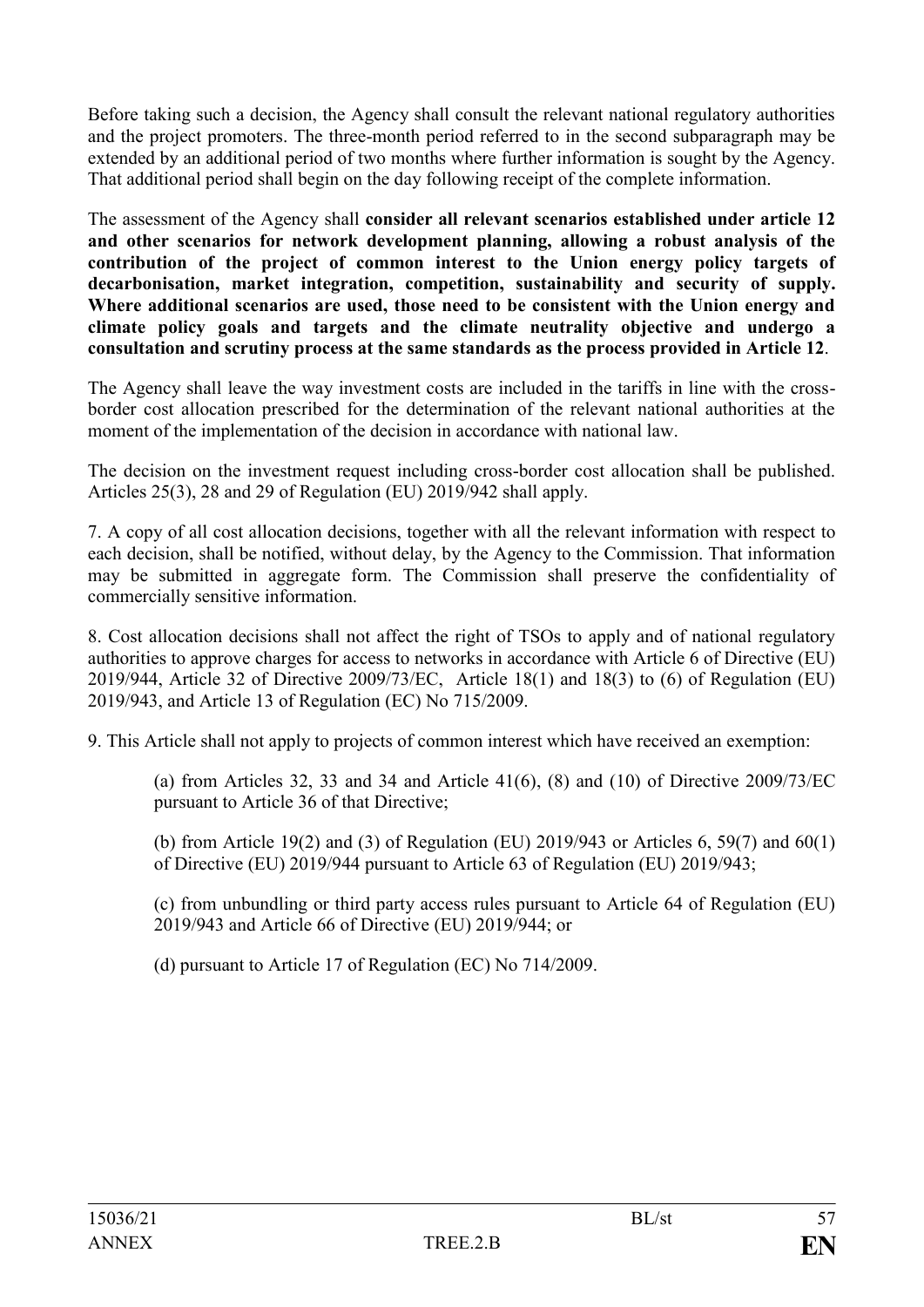10. [By [31 December 2022], the **Agency** shall adopt a **Recommendation to identify good practices for the treatment of investment requests for Projects of Common Interest. The recommendation shall be regularly updated as found necessary and for consistency with the principles on** the offshore grids for renewable energy cross-border cost sharing as referred to in Article 15(1). In adopting or amending the **Recommendation, the Agency shall carry out and extensive consultation process, involving all relevant** stakeholders.

**11. Projects of mutual interest shall be assimilated with projects of common interest and be eligible for cross-border cost allocation decisions.**

### *Article 17*

### **Regulatory Incentives**

1. Where a project promoter incurs higher risks for the development, construction, operation or maintenance of a project of common interest falling under the competency of national regulatory authorities, when compared to the risks normally incurred by a comparable infrastructure project, Member States and national regulatory authorities **may** ensure that appropriate incentives are granted to that project in accordance with Article 58(f) of Directive (EU) 2019/944, Article 41(8) of Directive 2009/73/EC, Article 18(1) and (3) to (6) of Regulation (EU) 2019/943, and Article 13 of Regulation (EC) No 715/2009.

The first subparagraph shall not apply where the project of common interest has received an exemption:

(a) from Articles 32, 33, and 34 and Article 41(6), (8) and (10) of Directive 2009/73/EC pursuant to Article 36 of that Directive;

(b) from Article 19(2) and (3) of Regulation (EU) 2019/943 or an exemption from Articles 6, 59(7) and 60(1) of Directive (EU) 2019/944 pursuant to Article 63 of Regulation (EU) 2019/943;

(c) pursuant to Article 36 of Directive 2009/73/EC ;

(d) pursuant to Article 17 of Regulation (EC) No 714/2009.

2. **In case of decision to grant** the incentives referred to in paragraph 1, national regulatory authorities shall consider the results of the cost-benefit analysis on the basis of the methodology drawn up pursuant to Article 11 and in particular the regional or Union-wide positive externalities generated by the project. The national regulatory authorities shall further analyse the specific risks incurred by the project promoters, the risk mitigation measures taken and the justification of the risk profile in view of the net positive impact provided by the project, when compared to a lower-risk alternative. Eligible risks shall in particular include risks related to new transmission technologies, both onshore and offshore, risks related to under-recovery of costs and development risks.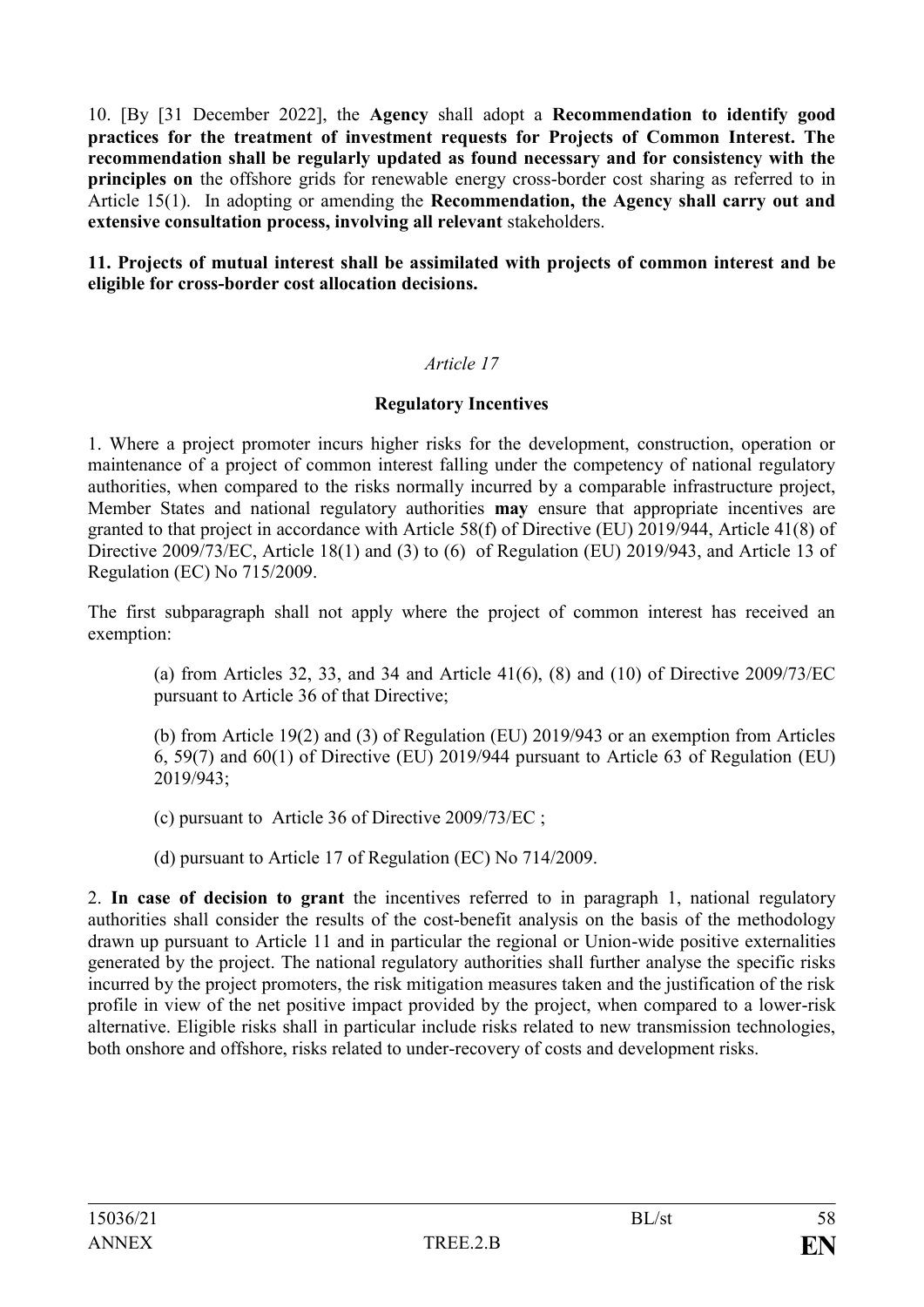3. The decision shall take into account the specific nature of the risk incurred and may grant incentives covering, inter alia, the following measures:

(a) the rules for anticipatory investment;

(b) the rules for recognition of efficiently incurred costs before commissioning of the project;

(c) the rules for providing additional return on the capital invested for the project;

(d) any other measure deemed necessary and appropriate.

4. By [31 July 2022], each national regulatory authority shall submit to the Agency its methodology and the criteria used to evaluate investments in energy infrastructure projects and the higher risks incurred by them, updated in view of latest legislative, policy, technological and market developments. Such methodology and criteria shall also expressly address the specific risks incurred by offshore grids for renewable energy referred to in point (1)(e) of Annex II and by projects, which, while having low capital expenditure, incur significant operating expenditure.

5. By [31 December 2022], taking due account of the information received pursuant to paragraph 4 of this Article, the Agency shall facilitate the sharing of good practices and make recommendations in accordance with Article 6 of Regulation (EU) 2019/942 regarding:

(a) the incentives referred to in paragraph 1 on the basis of a benchmarking of best practice by national regulatory authorities;

(b) a common methodology to evaluate the incurred higher risks of investments in energy infrastructure projects.

6. By [31 March 2023], each national regulatory authority shall publish its methodology and the criteria used to evaluate investments in energy infrastructure projects and the higher risks incurred by them.

7. Where the measures referred to in paragraphs 5 and 6 are not sufficient to ensure the timely implementation of projects of common interest, the Commission may issue guidelines regarding the incentives laid down in this Article.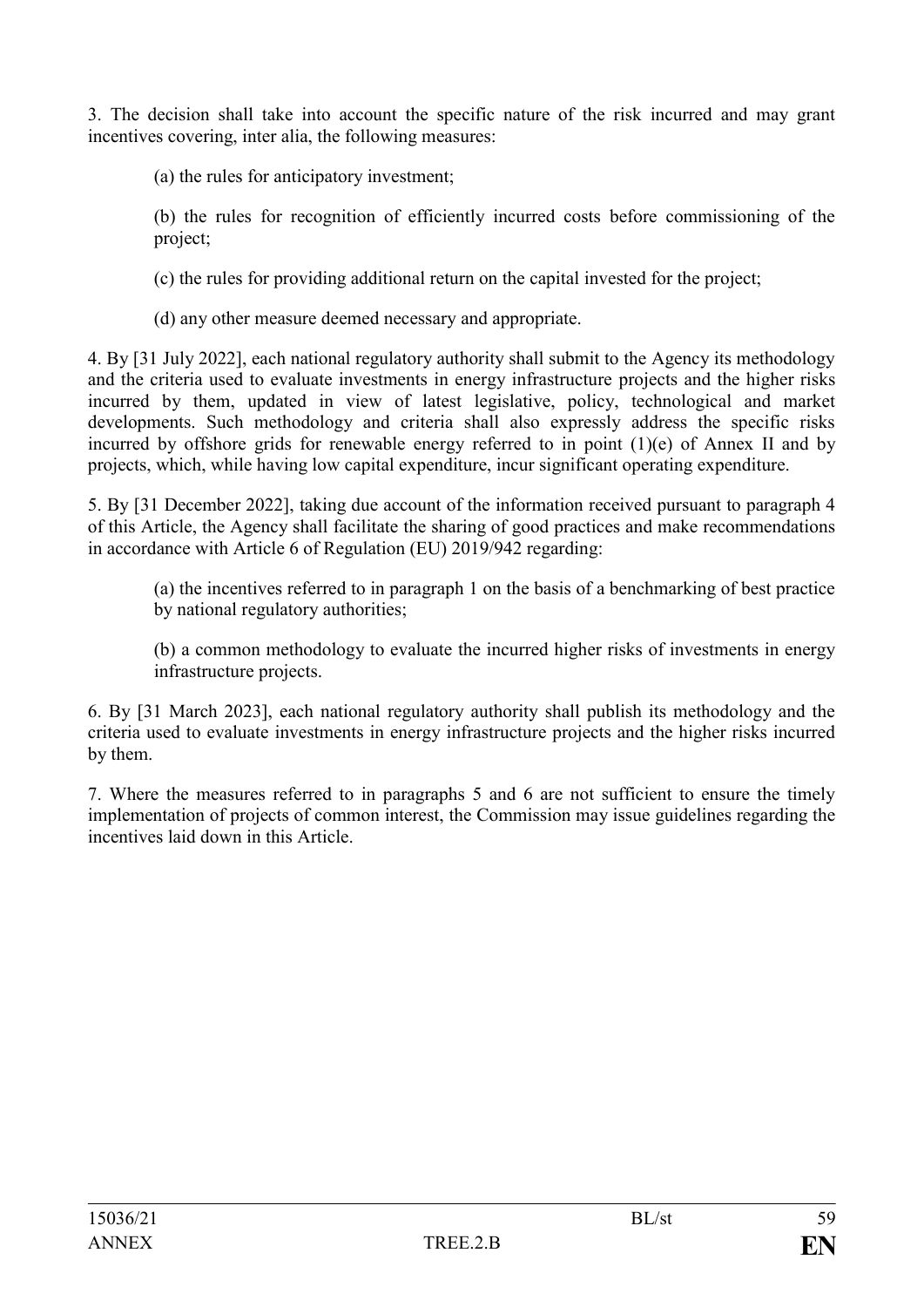# **CHAPTER VII**

# *FINANCING*

## *Article 18*

## **Eligibility of projects for Union financial assistance under Regulation (EU)… [on a Connecting Europe Facility as proposed by COM(2018)438]**

1. Projects of common interest falling under the categories set out **in Article 25a and** Annex II are eligible for Union financial assistance in the form of grants for studies and financial instruments.

2. Projects of common interest falling under the categories set out **in Article 25a and** in points (1)(a), **(aa)** (b), (c) and (e) of Annex II and point (3) of Annex II, are also eligible for Union financial assistance in the form of grants for works where they fulfil all of the following criteria:

(a) the project specific cost-benefit analysis pursuant to Article 16(3)(a) provides evidence concerning the existence of significant positive externalities, such as, security of supply, system flexibility **solidarity** or innovation;

(b) the project has received a cross-border cost allocation decision pursuant to Article 16 or, as regards projects of common interest falling under the category set out in point (3) of Annex II, where they do not fall under the competency of national regulatory authorities, and therefore they do not receive a cross-border cost allocation decision, the project aims at providing services across borders, bring technological innovation and ensure the safety of cross-border grid operation;

**(c) the project cannot be financed by the market or through the regulatory framework according to the business plan and other assessments carried out, in particular by potential investors or creditors or the national regulatory authority. In case of the decision on incentives and its justification referred to in Article 17(2), it shall be taken into account when assessing the project's need for Union financial assistance.**

3. Projects of common interest carried out in accordance with the procedure referred to in Article 5(7)(d) shall also be eligible for Union financial assistance in the form of grants for works where they fulfil the criteria set out in paragraph 2 of this Article.

4. Projects of common interest falling under the categories set out in points (1)(d), (2) and (5) of Annex II shall also be eligible for Union financial assistance in the form of grants for works, where the concerned project promoters, **in an evaluation carried out by the relevant national authority or, where applicable, the national regulatory authority**, can clearly demonstrate significant positive externalities, such as security of supply, system flexibility, **solidarity** or innovation, generated by the projects and provide clear evidence of their lack of commercial viability, in accordance with the cost-benefit analysis, the business plan and assessments carried out, in particular by potential investors or creditors or, where applicable, a national regulatory authority.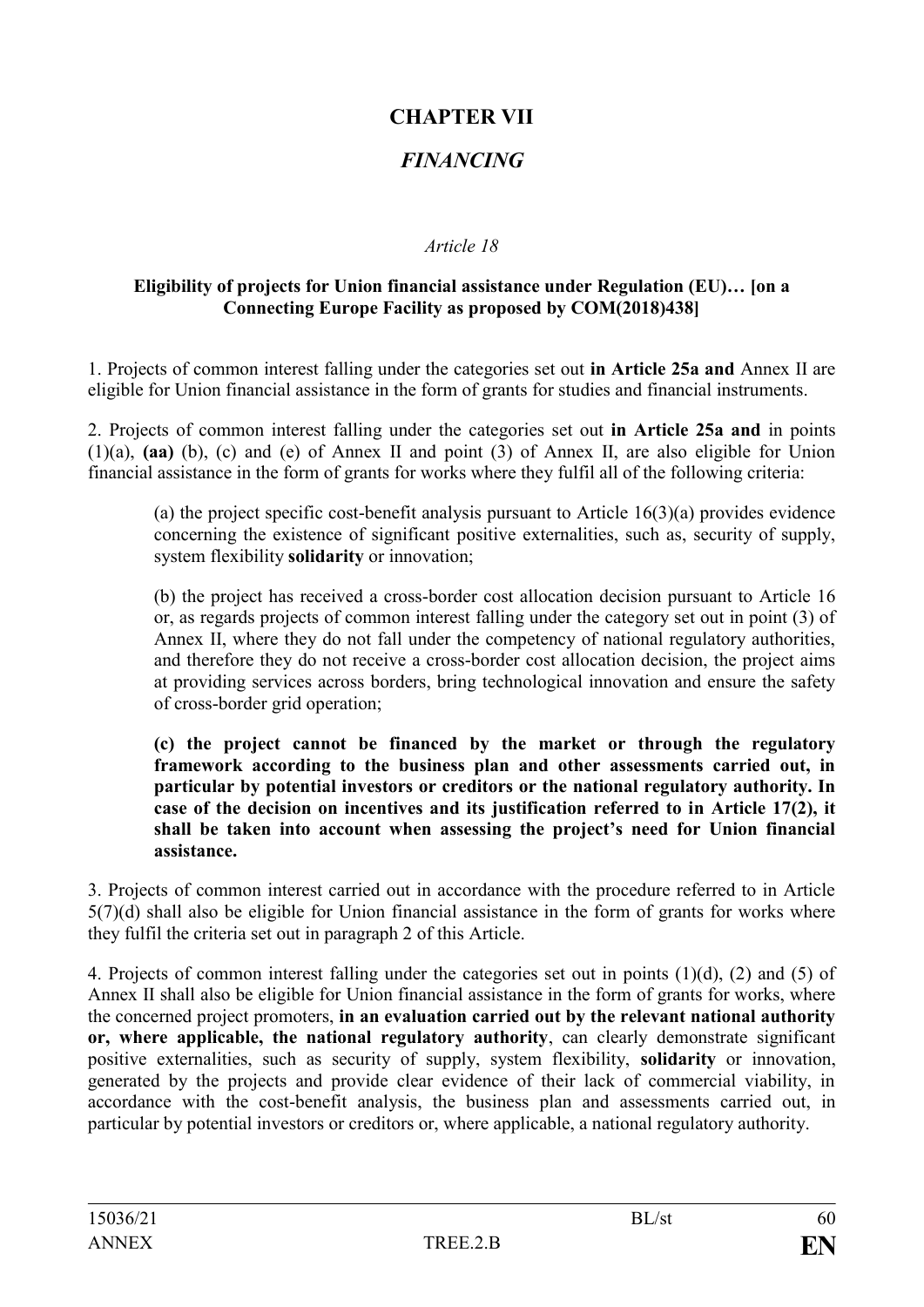5. Projects of mutual interest shall be assimilated with projects of common interest and be eligible for Union financial assistance **under conditions set out in Article 5(2) of the Regulation 2021/1153<sup>29</sup> also in the form of grants for works, where they fulfil the criteria set out in paragraph 2 and the project contributes to the energy and climate objectives of the Union.**

## *Article 19*

### **Guidance for the award criteria of Union financial assistance**

The specific criteria set out in Article 4(3) and the parameters set out in Article 4(5) shall apply for the purpose of establishing award criteria for Union financial assistance in in Regulation (EU)… [on a Connecting Europe Facility as proposed by COM(2018)438]. **For the projects of common interest falling under Article 25a, the criteria of market integration, security of supply, competition and sustainability shall apply.**

<sup>1</sup> **<sup>29</sup>** Regulation (EU) 2021/1153 of the European Parliament and of the Council of 7 July 2021 establishing the Connecting Europe Facility and repealing Regulations (EU) No 1316/2013 and (EU) No 283/2014:

Article 5(2). Without prejudice to Article 8 of Regulation (EU) No 1315/2013, the third countries referred to in paragraph 1 of this Article, and entities established in those countries, may not receive financial assistance under this Regulation except where it is indispensable to the achievement of the objectives of a given project of common interest or a project in accordance with Article 7(1) of this Regulation and under the conditions set in the work programmes referred to in Article 20 of this Regulation.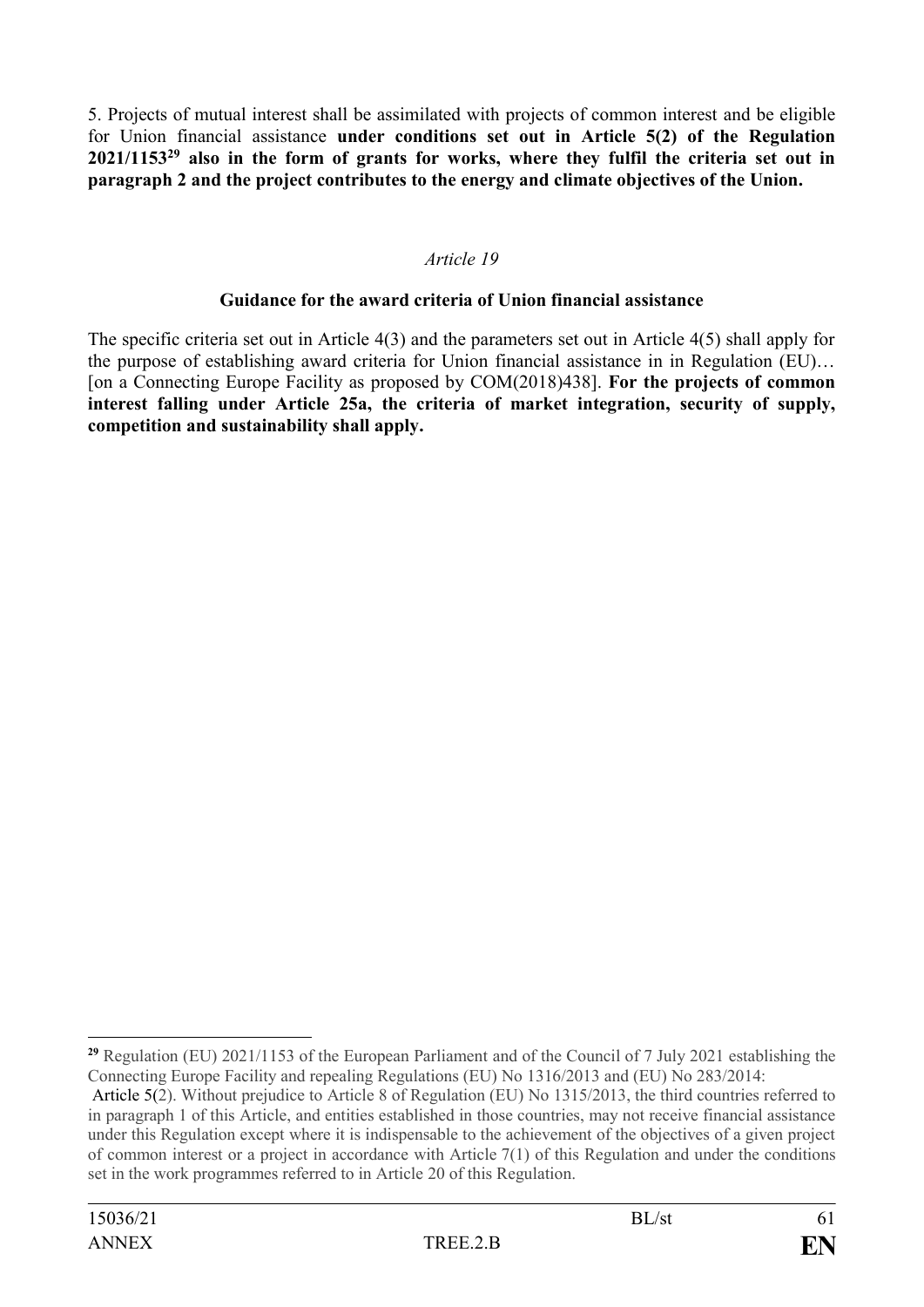# **CHAPTER VIII**

# *FINAL PROVISIONS*

## *Article 20*

### **Exercise of the delegation**

1. The power to adopt delegated acts is conferred on the Commission subject to the conditions laid down in this Article.

2. The power to adopt delegated acts referred to in Article 3 shall be conferred on the Commission for a period of seven years from [1 January 2022]. The Commission shall draw up a report in respect of the delegation of power not later than nine months before the end of the seven-year period. The delegation of power shall be tacitly extended for periods of an identical duration, unless the European Parliament or the Council opposes such extension not later than three months before the end of each period.

3. The delegation of power referred to in Article 3 may be revoked at any time by the European Parliament or by the Council. A decision to revoke shall put an end to the delegation of the power specified in that decision. It shall take effect the day following the publication of the decision in the *Official Journal of the European Union* or at a later date specified therein. It shall not affect the validity of any delegated acts already in force.

#### **Before adopting a delegated act, the Commission shall consult experts designated by each Member State in accordance with the principles laid down in the Interinstitutional Agreement of 13 April 2016 on Better Law-Making.**

4. As soon as it adopts a delegated act, the Commission shall notify it simultaneously to the European Parliament and to the Council.

5. A delegated act adopted pursuant to Article 3 shall enter into force only if no objection has been expressed either by the European Parliament or the Council within a period of two months of notification of that act to the European Parliament and the Council or if, before the expiry of that period, the European Parliament and the Council have both informed the Commission that they will not object. That period shall be extended by two months at the initiative of the European Parliament or of the Council.

**6. If the delegated act adopted by the Commission for a particular Union list cannot enter into force due to an objection expressed either by the European Parliament or the Council, the Commission shall immediately convene the Groups in order to draw up new regional lists taking into account the reasons for the objection. The Commission will adopt a new delegated act establishing the Union list of projects of common interest and projects of mutual interest as soon as possible.**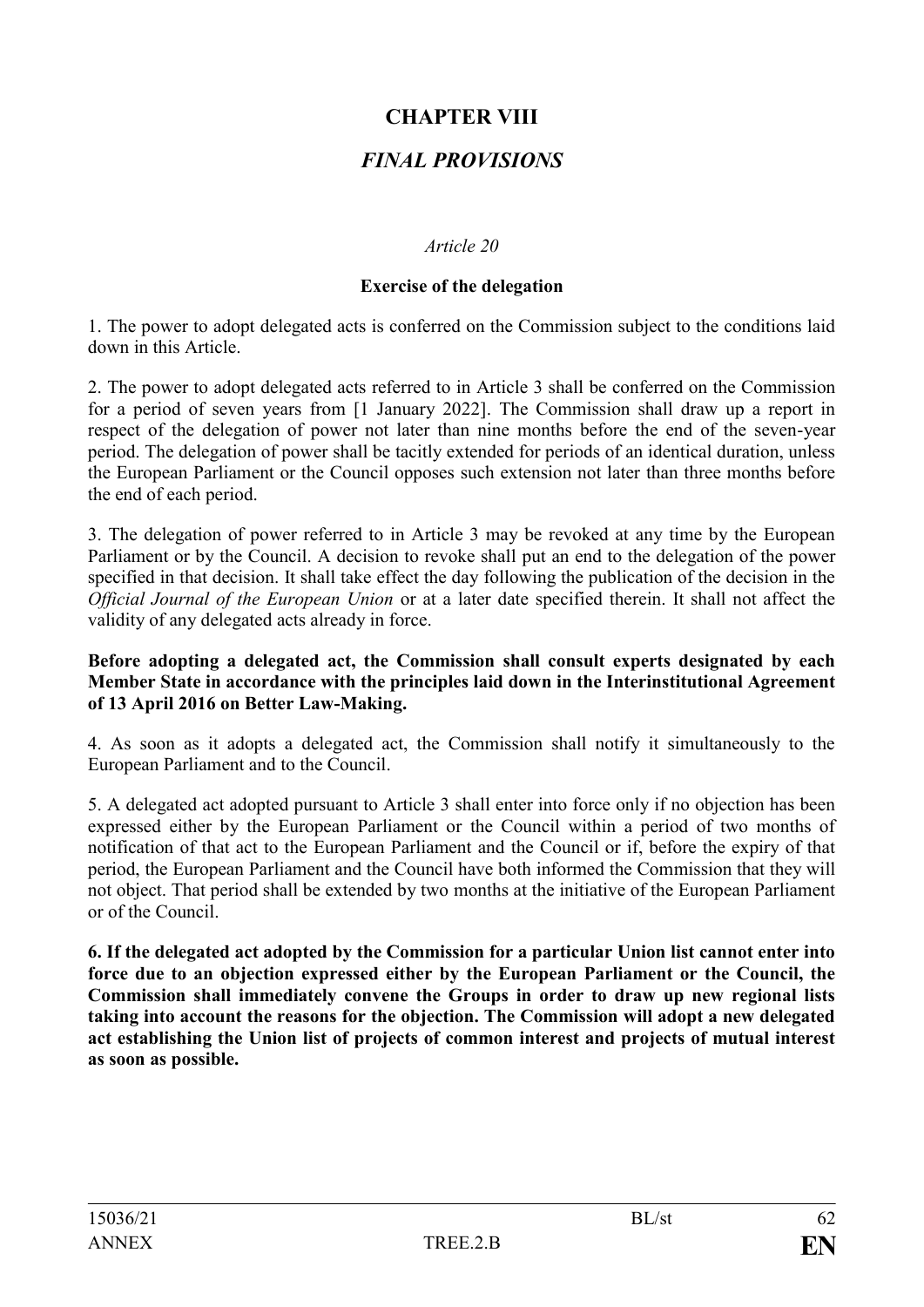## **Reporting and evaluation**

Not later than 31 December 2027, the Commission shall publish a report on the implementation of projects of common interest **and projects of mutual interest**, and submit it to the European Parliament and the Council. That report shall provide an evaluation of:

(a) the progress achieved in the planning, development, construction and commissioning of projects of common interest **and projects of mutual interest**, selected pursuant to Article 3, and, where relevant, delays in implementation and other difficulties encountered;

(b) the funds engaged and disbursed by the Union for projects of common interest **and projects of mutual interest**,  $\lceil \cdot \rceil$  compared to the total value of funded projects of common interest;

(c) the progress achieved in terms of integration of renewable energy sources **(including offshore)** and reduced greenhouse gas emissions through the planning, development, construction and commissioning of projects of common interest **and projects of mutual interest**, selected pursuant to Article 3;

**[ ]** 

(e) for the electricity and **renewable or low carbon gases including** hydrogen sectors, the evolution of the interconnection level between Member States, the corresponding evolution of energy prices, as well as the number of network system failure events, their causes and related economic cost;

(f) the process of permit granting and public participation, in particular:

(i) the average and maximum total duration of the permit granting process for projects of common interest **and projects of mutual interest**, including the duration of each step of the pre-application procedure, compared to the timing foreseen by the initial major milestones referred to in Article 10(5);

(ii) the level of opposition faced by projects of common interest **and projects of mutual interest**, in particular the number of written objections during the public consultation process and the number of legal recourse actions;

(iii) an overview of best and innovative practices with regard to stakeholder involvement;

#### **(iiia) an overview of best and innovative practices with regard to mitigation of environmental impact, including climate adaptation, during permit granting processes and project implementation;**

(iv) the effectiveness of the schemes foreseen in Article 8(3) regarding compliance with the time limits set out in Article 10: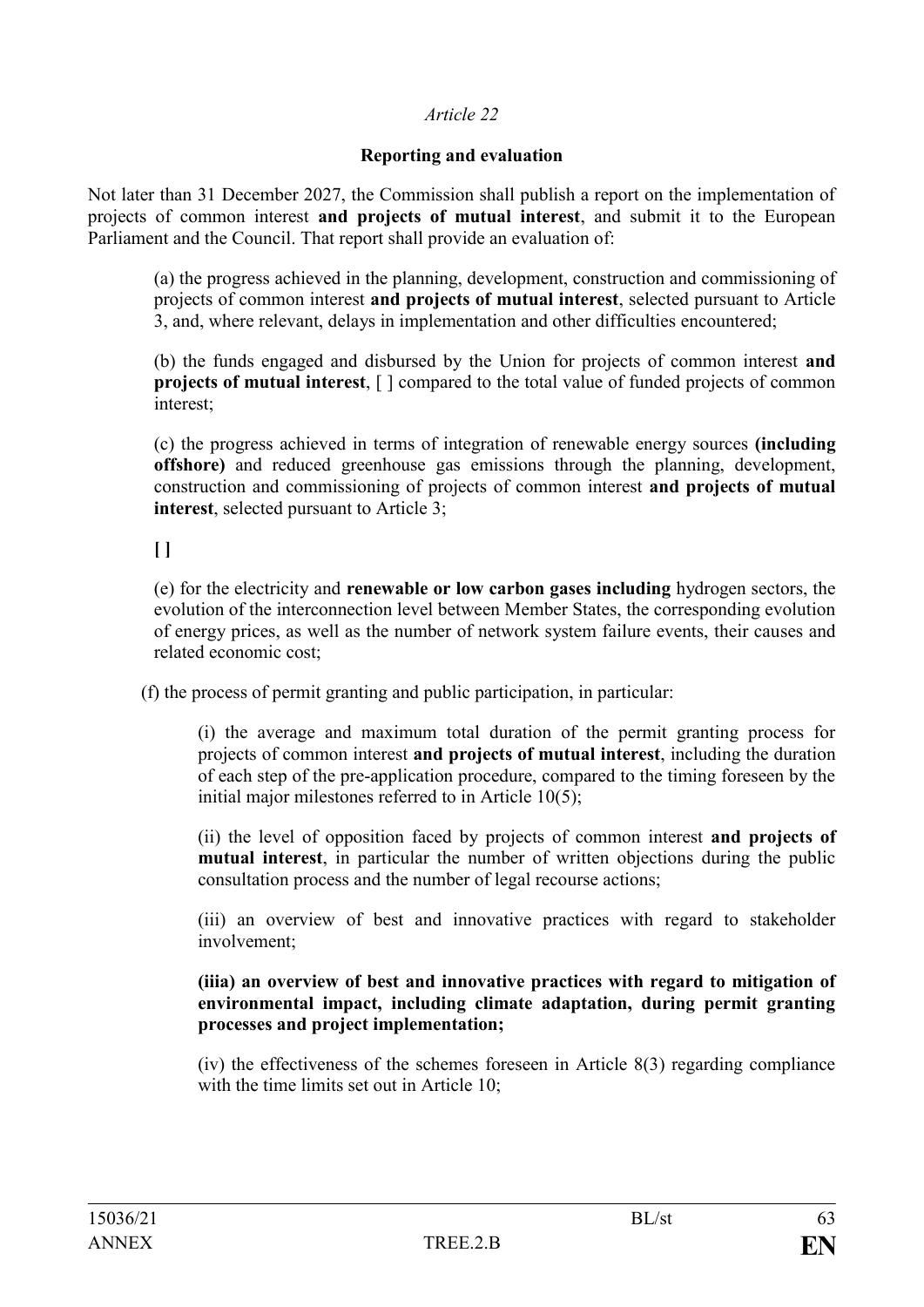(g) regulatory treatment, in particular:

(i) [no change] the number of projects of common interest having been granted a cross-border cost allocation decision pursuant to Article 16;

(ii) the number and type of projects of common interest which received specific incentives pursuant to Article 17;

(h) the effectiveness of this Regulation in contributing to the climate and energy targets for 2030, and, in the longer term, to the achievement of climate neutrality **at the latest by** 2050.

### *Article 22a*

### **Review**

**By 30 June 2027, the Commission shall carry out a review of this Regulation, on the basis of the results of the reporting and evaluation provided for in Article 22, as well as the implementation and evaluation reports carried out pursuant to Articles 22 and 23 of Regulation (EU) 2021/1153 of the European Parliament and of the Council<sup>30</sup>** .

### *Article 23*

### **Information and publicity**

The Commission shall establish and maintain a transparency platform easily accessible to the general public through the internet. The platform shall be regularly updated with information from the reports referred to in Article 5(1) and the website referred to in Article 9(7). The platform shall contain the following information:

(a) general, updated information, including geographic information, for each project of common interest;

(b) the implementation plan as set out in Article 5(1) for each project of common interest **and projects of mutual interest**. [ ] presented in a manner that allows the assessment of the progress in implementation at any moment in time;

(c) the main expected benefits **and contribution to objectives referred to in Article 1** and the costs of the projects except for any commercially sensitive information;

(d) the Union list;

1

**<sup>30</sup>** Regulation (EU) 2021/1153 of the European Parliament and of the Council of 7 July 2021 establishing the Connecting Europe Facility and repealing Regulations (EU) No 1316/2013 and (EU) No 283/2014 (OJ L 249, 14.7.2021, p. 38.).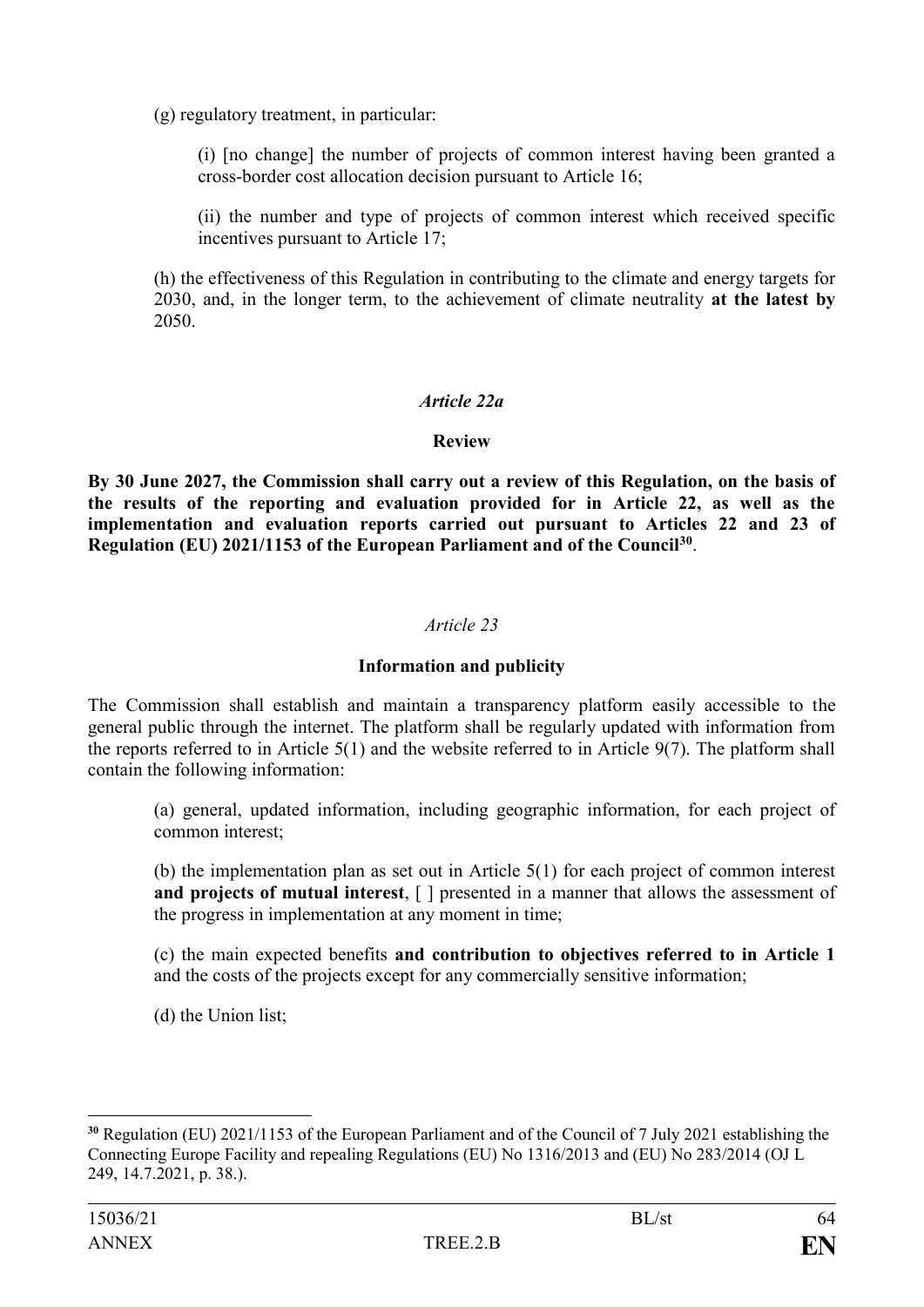(e) the funds allocated and disbursed by the Union for each project of common interest;

## **(f) the links to the national manual of procedures mentioned in article 9;**

**(g) existing sea basin studies and plans for each priority offshore grid corridor, without affecting any intellectual property rights.**

## *Article 24*

## **Transitional provisions**

This Regulation shall not affect the granting, continuation or modification of financial assistance awarded by the Commission pursuant to Regulation (EU) No 1316/2013 of the European Parliament and of the Council<sup>32</sup>. For projects of common interest in the permit granting process **for which a project promoter has submitted an application file before 16 November 2013, the provisions of Chapter III shall not apply.**

## *Article 24a*

## **Transitional period**

**1. During a transitional period, dedicated hydrogen assets converted from natural gas assets falling under the energy infrastructure category set out in point (3) of Annex II could be used for transport or storage of a pre-defined blend of hydrogen with natural gas or biomethane.** 

**2. During the transitional period, the project promoters shall closely cooperate on project design and implementation in order to ensure interoperability of neighbouring networks.**

**3. This transitional period shall end on 31 December 2029, whereas any eligibility for Union financial assistance under Article 18 shall end on 31 December 2027. The project promoter shall demonstrate, including through commercial contracts, how by the end of this transitional period, the assets referred to in paragraph 1 will cease to be natural gas assets and become dedicated hydrogen assets, as set out in point (3) of Annex II, as well as on the increased use of hydrogen enabled during the transitional period. Such proof shall include an assessment of the supply and demand of renewable or low carbon hydrogen as well as a calculation of the greenhouse gas emissions reduction enabled by the project. In the context of the monitoring of progress achieved in implementing the projects of common interest exercise in line with referred to in Article 5(3), the Agency shall verify the timely transition of the project to a dedicated hydrogen asset as set out in point (3) of Annex II.**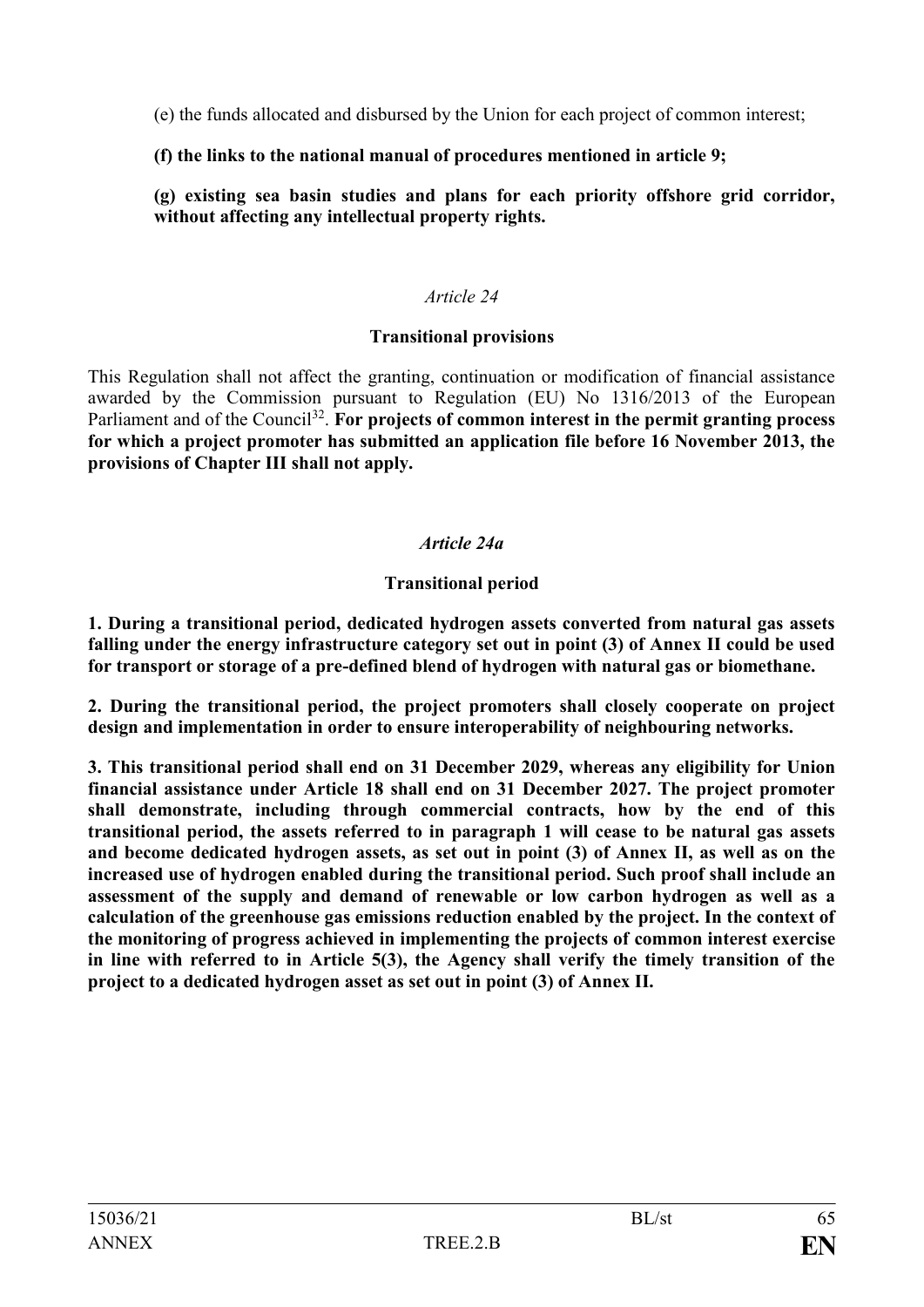### *Article 25a*

### **Derogation**

- **1. By way of derogation from Articles 3, 4 (1) (a), 4 (1) (b), 4 (5), 16 (3) (a), and ANNEXES I, II, III, in the case of Cyprus and Malta, and without prejudice to Article 30(2) that are still not interconnected to the trans-European gas network, one interconnection per Member State under development or planning that has been granted the Project of Common Interest status under Regulation (EU) 347/2013 and is necessary to secure permanent interconnection of Cyprus and Malta to the trans-European gas network, shall maintain its Project of Common Interest status under this Regulation with all relevant rights and obligations. These projects shall ensure in the future the ability to access new energy markets, including hydrogen.**
- **2. The project promoters shall demonstrate how the interconnections referred to in paragraph 1 will allow access to new energy markets, including hydrogen, in line with the climate objectives of the Union. Such proof shall include an assessment of the supply and demand of renewable or low carbon hydrogen as well as a calculation of the greenhouse gas emissions reduction enabled by the project, which are both regularly verified together with the timely implementation by the Commission.**
- **3. In addition to the specific criteria set out in Article 19 for Union financial assistance, the interconnections referred to in paragraph 1 shall ensure that they are readily designed in view of ensuring access to future energy markets, including hydrogen, they do not lead to a prolongation of the lifetime of natural gas and that interoperability of neighbouring networks across borders is ensured.**
- **4. Any request for Union financial assistance for works shall clearly demonstrate in the roadmap with a clear timeline aiming at becoming a dedicated hydrogen asset by 2036 if market conditions allow.**
- **5. This derogation shall apply until each of the Member States is directly interconnected to the trans- European gas network but not later than 31 December 2029. Any eligibility for Union financial assistance under Article 18 shall end on 31 December 2027.**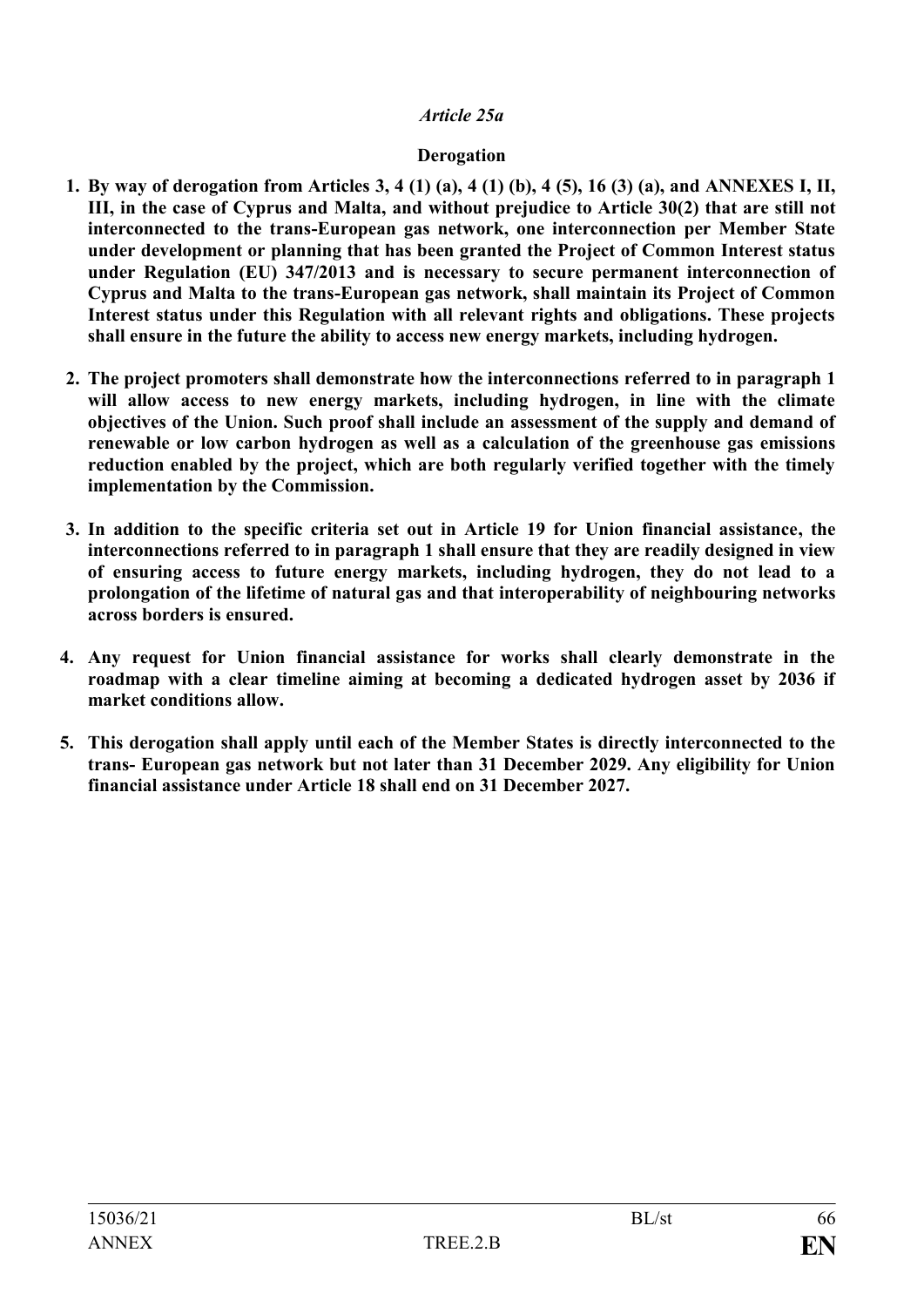### **Amendment to Regulation (EC) No 715/2009**

In Article 8(10) of Regulation (EC) No 715/2009, the first subparagraph is replaced by the following:

'The ENTSO for Gas shall adopt and publish a Union-wide network development plan referred to in point (b) of paragraph 3 every two years. The Union-wide network development plan shall include the modelling of the integrated network, including hydrogen networks, scenario development, a European supply adequacy outlook and an assessment of the resilience of the system'.

## *Article 26*

### **Amendment to Directive 2009/73/EC**

In Article  $41(1)$  of Directive 2009/73/EC, point (v) is added:

'(v) carry out the obligations laid out in Articles 3, 5(7), Articles 14, 15, 16, **17** of [the TEN-E Regulation as proposed by COM(2020)824];'

### *Article 27*

## **Amendment to Directive (EU) 2019/944**

In Article 59(1) of Directive (EU) 2019/944, point (zz) is added:

'(zz) carry out the obligations laid out in Articles 3, 5 (7), Articles 14, 15, 16, **17** of [the TEN-E Regulation as proposed by COM(2020)824];'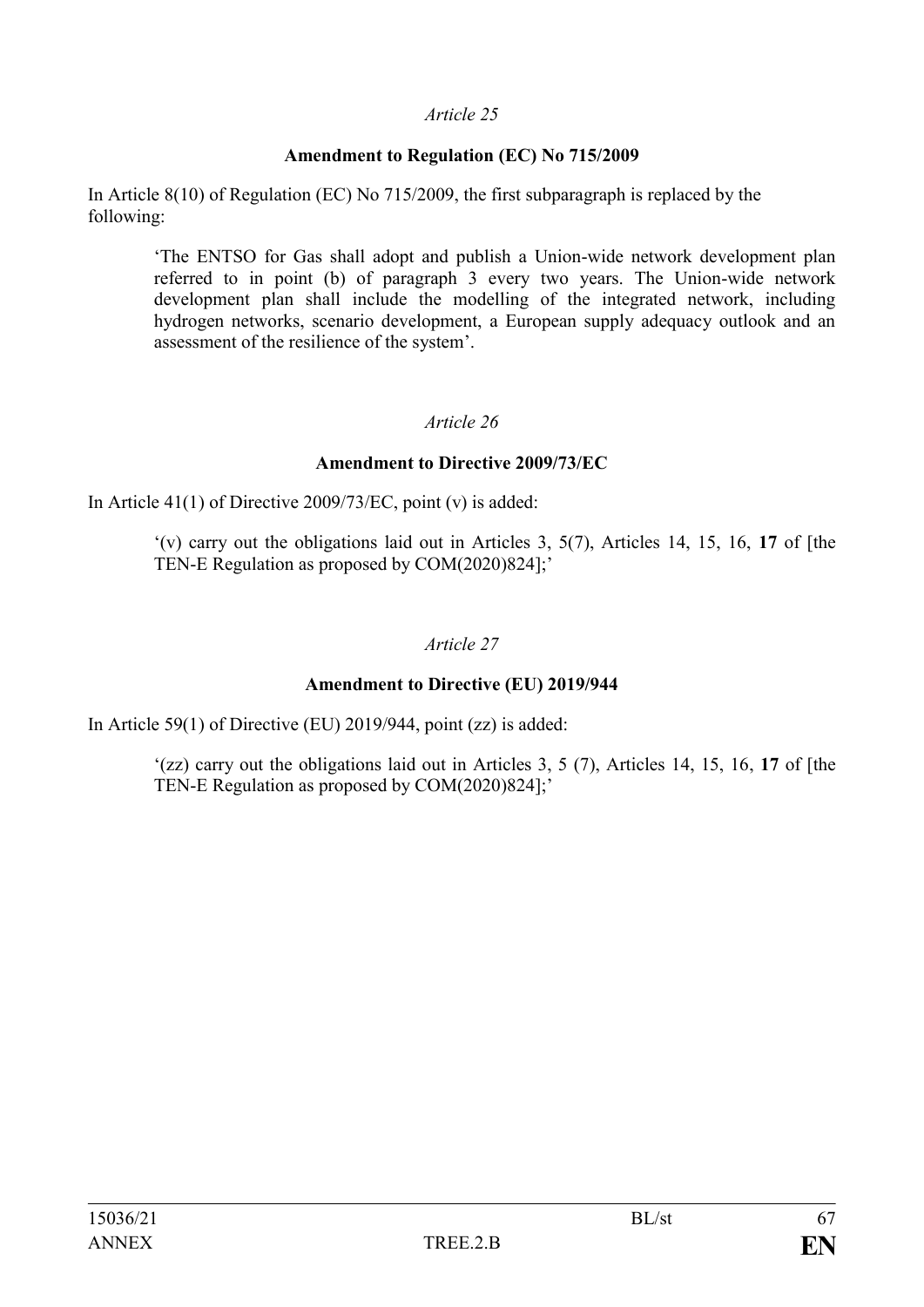## **Amendment to Regulation (EU) 2019/943**

The first sentence of Article 48 of Regulation (EC) 2019/943 is replaced by the following:

'The Union-wide network development plan referred to under point (b) of Article 30(1) shall include the modelling of the integrated network, including scenario development and an assessment of the resilience of the system. **Relevant input parameters for the modelling such as assumptions on fuel and carbon prices or installation of renewables** it shall be fully consistent with the European resource adequacy assessment developed pursuant to Article 23. '

## *Article 29*

## **Amendment to Regulation (EU) 2019/942**

Points (c) and (d) of Article 11 of Regulation (EU) 2019/942 are replaced by the following:

(c) carry out the obligations laid out in Articles 5, Articles  $11(2)$ ,  $11(8)$ ,  $11(9)$ ,  $11(10)$ , Articles 12, 13, **17** and in point (12) **of Section 2** of Annex III of [the TEN-E Regulation as proposed by COM(2020)824];

(d) take decisions on investment requests including cross-border cost allocation pursuant to Article 16(6) of [TEN-E Regulation as proposed by COM(2020)824].

## *Article 30*

## **Repeal**

1. Regulation (EU) No 347/2013 is repealed from [1 January 2022]. No rights shall arise under the present Regulation for projects listed in the Annexes to Regulation (EU) 347/2013.

**2. Notwithstanding the paragraph above, the Annex to Regulation (EU) 347/2013 containing the 5th Union list of projects of common interest [add reference after publication in OJ] as well as Articles 2, 3, 4, 5, 6, 7, 8, 9, 10, 12, 13 and 14, and Annexes I, II, III, IV and VI will continue to remain in force and produce effects as regards the 5th Union list and projects thereon until the entry into force of the 6th Union list of projects of common interest and projects of mutual interest in line with this Regulation.**

**3. Notwithstanding the second sentence of Article 30, projects that were included in the fifth Union list established pursuant to Regulation (EU) No 347/2013 and for which an application file has been accepted for examination by the competent authority while the project was included on the fifth Union's list, shall benefit from the rights and obligations arising from Chapter III of this Regulation for a period of 4 years after the entry into force of this Regulation.**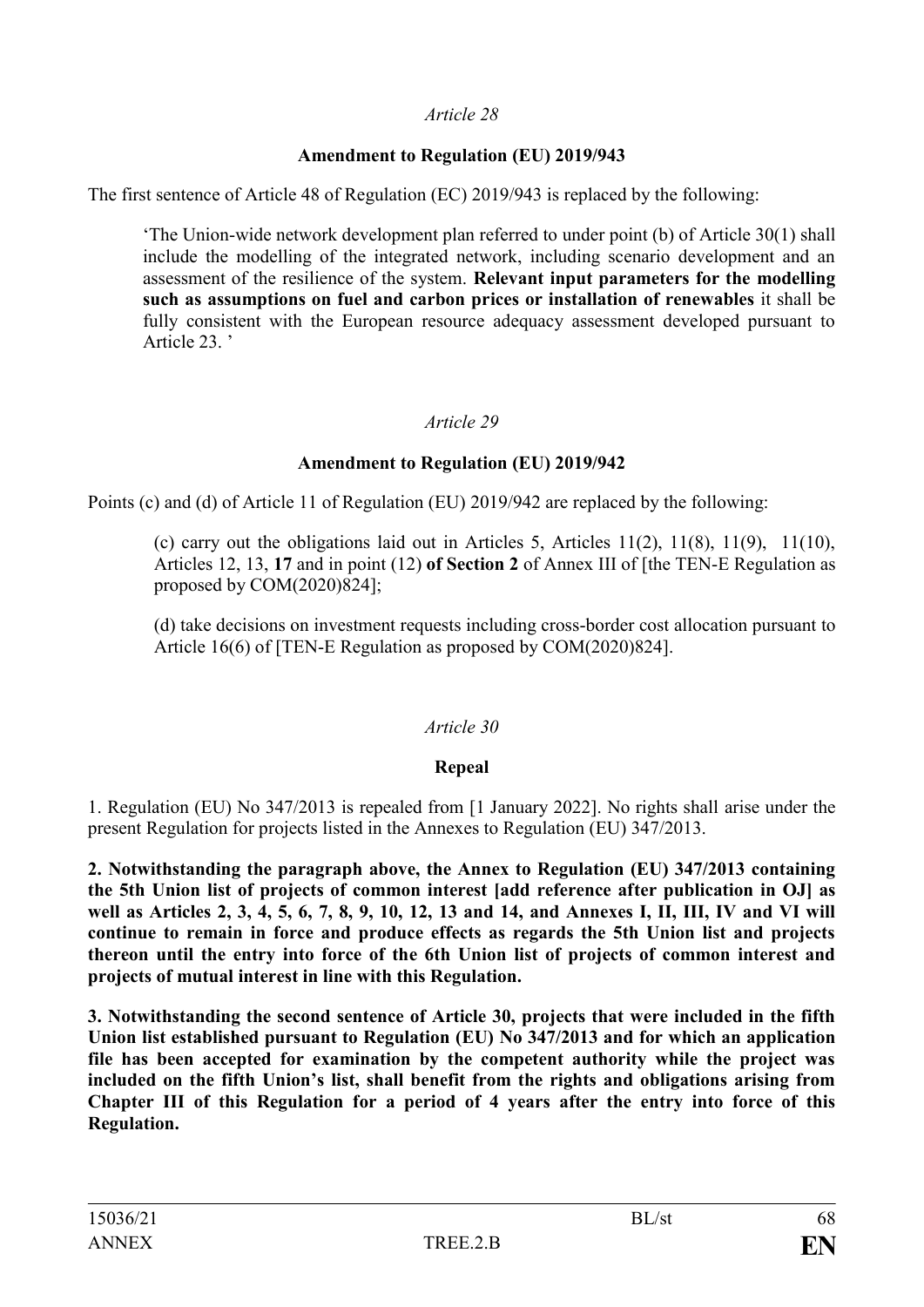## **Entry into force**

This Regulation shall enter into force on the twentieth day following that of its publication in the Official Journal of the European Union.

It shall apply from [1 January 2022].

This Regulation shall be binding in its entirety and directly applicable in all Member States.

Done at Brussels,

*For the European Parliament*

*The President*

[…]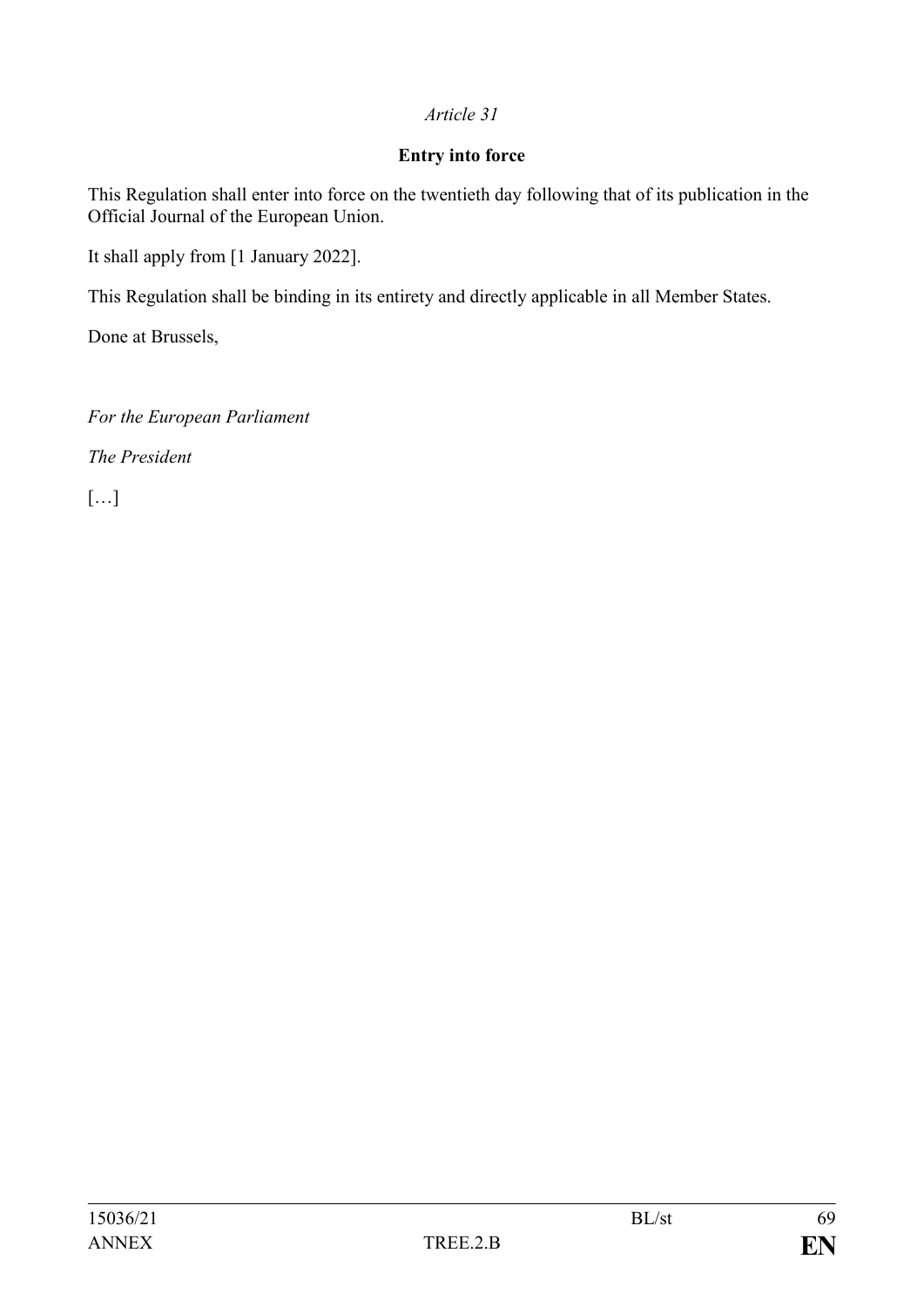## **ANNEX I**

## *ENERGY INFRASTRUCTURE PRIORITY CORRIDORS AND AREAS*

### **1. PRIORITY ELECTRICITY CORRIDORS**

(1) North-South electricity interconnections in Western Europe ('NSI West Electricity'): interconnections between Member States of the region and with the Mediterranean area including the Iberian peninsula, notably to integrate electricity from renewable energy sources reinforce internal grid infrastructures to foster market integration in the region **and to end isolation of Ireland, and to ensure the necessary onshore prolongations of offshore grids for renewable energy and the domestic grid reinforcements necessary to ensure an adequate and reliable transmission grid and to supply electricity generated offshore to landlocked Member States.**

Member States concerned: Austria, Belgium, **Denmark**, France, Germany, Ireland, Italy, Luxembourg, Netherlands, Malta, Portugal and Spain;

(2) North-South electricity interconnections in Central Eastern and South Eastern Europe ('NSI East Electricity'): interconnections and internal lines in North-South and East-West directions to complete the internal market, integrate generation from renewable energy sources **to end the isolation of Cyprus, and to ensure the necessary onshore prolongations of offshore grids for renewable energy and the domestic grid reinforcements necessary to ensure an adequate and reliable transmission grid and to supply electricity generated offshore to landlocked Member States.**

Member States concerned: Austria, Bulgaria, Croatia, Czech Republic, Cyprus, Germany, Greece, Hungary, Italy, Poland, Romania, Slovakia and Slovenia;

(3) Baltic Energy Market Interconnection Plan in electricity ('BEMIP Electricity'): interconnections between Member States and internal lines in the Baltic region, to foster market integration while integrating growing shares of renewable energy in the region.

Member States concerned: Denmark, Estonia, Finland, Germany, Latvia, Lithuania, Poland and Sweden.

### **2. PRIORITY OFFSHORE GRID CORRIDORS**

(4) Northern Seas offshore grid**s** ('NSOG'): **offshore electricity grid development**, integrated offshore electricity **including where appropriate hydrogen** grid development and the related interconnectors in the North Sea, the Irish Sea, **the Celtic Sea**, the English Channel and neighbouring waters to transport electricity **or, where appropriate, hydrogen** from renewable offshore energy sources to centres of consumption and storage **or** to increase cross-border **renewable energy** exchange.

Member States concerned: Belgium, Denmark, France, Germany, Ireland, Luxemburg, the Netherlands and Sweden;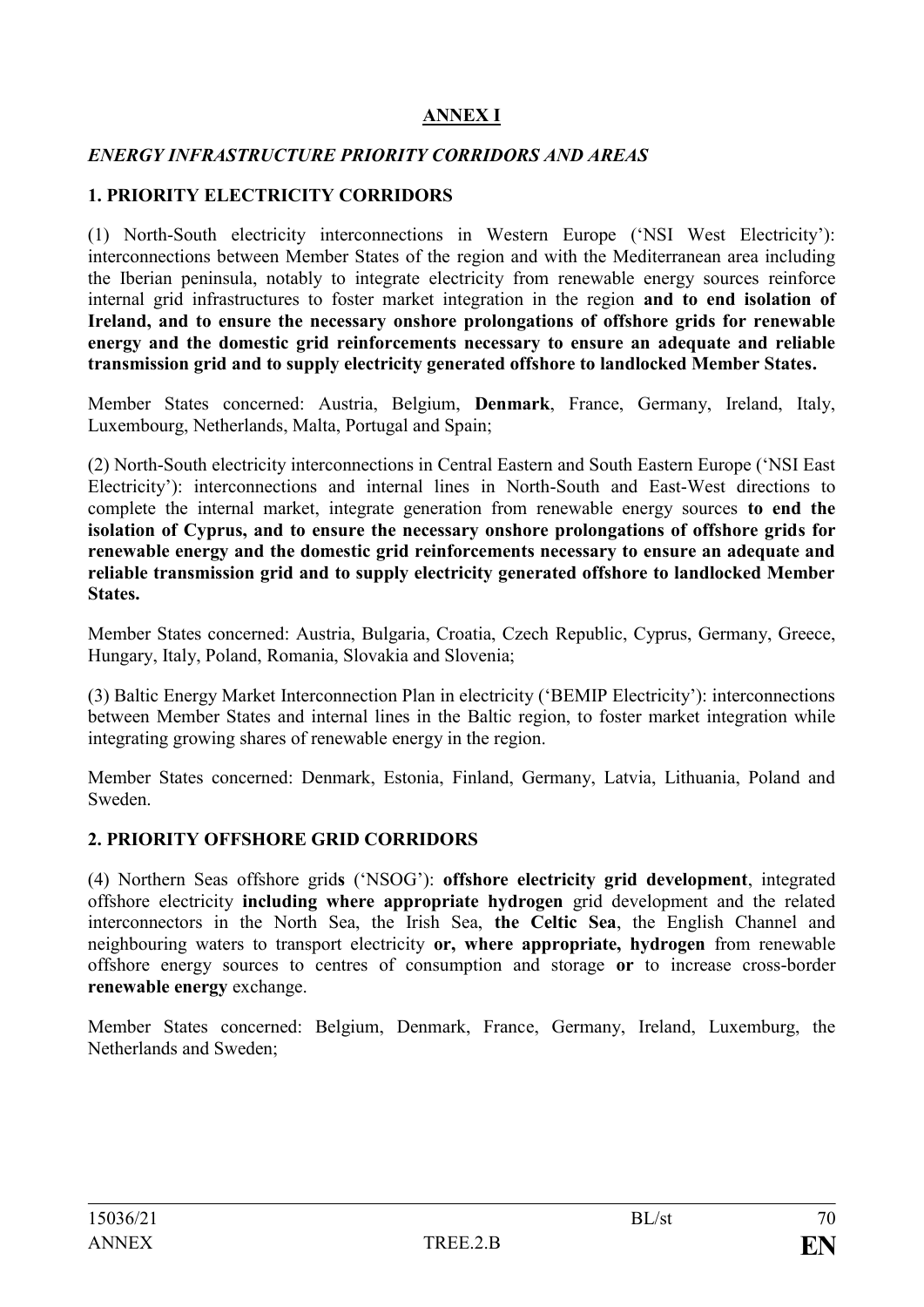(5) Baltic Energy Market Interconnection Plan offshore grid**s** ('BEMIP offshore'): **offshore electricity grid development**, integrated offshore electricity **including where appropriate hydrogen** grid development and the related interconnectors in the Baltic Sea and neighbouring waters to transport electricity, **or where appropriate, hydrogen** from renewable offshore energy sources to centres of consumption and storage **or** to increase cross-border **renewable energy** exchange.

Member States concerned: Denmark, Estonia, Finland, Germany, Latvia, Lithuania, Poland and Sweden;

(6) South and **West** [ ] offshore grid**s**: **offshore electricity grid development,** integrated offshore electricity **including where appropriate hydrogen** grid development and the related interconnectors in the Mediterranean Sea **(including Cadiz Gulf),** [ ] and neighbouring waters to transport electricity, **or where appropriate, hydrogen** from renewable offshore energy sources to centres of consumption and storage **or** to increase cross-border **renewable energy** exchange.

Member States concerned: [ ] France, **Greece**, Italy, Malta, [ ] **Portugal** [ ] and Spain;

(7) South and **East** [ ] offshore grid**s**: **offshore electricity grid development,** integrated offshore electricity **including where appropriate hydrogen** grid development and the related interconnectors in the [ ] **Mediterranean Sea, Black Sea and neighbouring waters** to transport electricity **or, where appropriate, hydrogen** from renewable offshore energy sources to centres of consumption and storage or to increase cross-border **renewable energy** exchange.

Member States concerned: **Bulgaria, Cyprus, Croatia, Greece, Italy, Romania and Slovenia.**

(8) (based on original point (7)) **Atlantic** [ ] offshore grid**s**: **offshore electricity grid development,** integrated offshore electricity grid development and the related interconnectors in the North Atlantic Ocean waters to transport electricity from renewable offshore energy sources to centres of consumption and storage and to increase cross-border electricity exchange.

Member States concerned: France, Ireland, Portugal and Spain.

## **3. PRIORITY CORRIDORS FOR HYDROGEN AND ELECTROLYSERS**

(8) Hydrogen interconnections in Western Europe ('HI West'): hydrogen infrastructure **and the repurposing of gas infrastructure,** enabling the emergence of an integrated hydrogen backbone, **directly or indirectly (via interconnection with a third country),** connecting the countries of the region and addressing their specific infrastructure needs for hydrogen supporting the emergence of an EU-wide network for hydrogen transport, **and, in addition, as regards islands and island systems, decreasing energy isolation, supporting innovative and other solutions involving at least two Member States with a significant positive impact on the EU energy and climate targets, and contributing significantly to the sustainability of the island energy system and that of the Union.**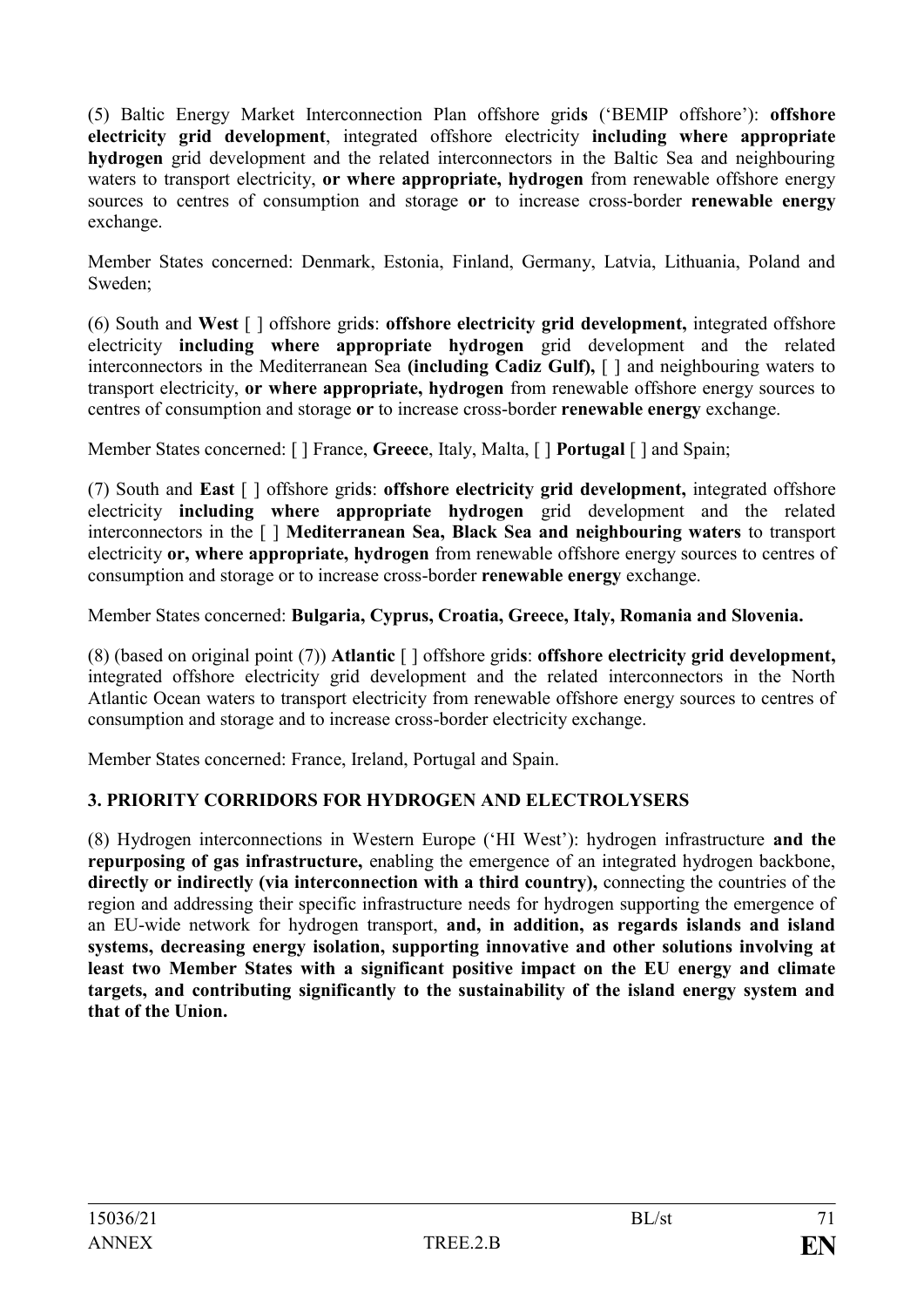Electrolysers: supporting the deployment of power-to-gas applications aiming to enable greenhouse gas reductions and contributing to secure, efficient and reliable system operation and smart energy system integration **and, in addition, as regards islands and island systems, support innovative and other solutions involving at least two Member States with a significant positive impact on the EU energy and climate targets, and to contribute significantly to the sustainability of the island energy system and that of the Union.**

Member States concerned: Austria, Belgium, **Czech Republic,** Denmark, France, Germany, Ireland, Italy, Luxembourg, Malta, the Netherlands, Portugal, and Spain;

(9) Hydrogen interconnections in Central Eastern and South Eastern Europe ('HI East'): hydrogen infrastructure **and the repurposing of gas infrastructure**, enabling the emergence of an integrated hydrogen backbone, **directly or indirectly (via interconnection with a third country)**, connecting the countries of the region and addressing their specific infrastructure needs for hydrogen supporting the emergence of an EU-wide network for hydrogen transport **and, in addition, as regards islands and island systems, decreasing energy isolation, supporting innovative and other solutions involving at least two Member States with a significant positive impact on the EU energy and climate targets, and contributing significantly to the sustainability of the island energy system and that of the Union.**

Electrolysers: supporting the deployment of power-to-gas applications aiming to enable greenhouse gas reductions and contributing to secure, efficient and reliable system operation and smart energy system integration **and, in addition, as regards islands and island systems, support innovative and other solutions involving at least two Member States with a significant positive impact on the EU energy and climate targets, and to contribute significantly to the sustainability of the island energy system and that of the Union.**

Member States concerned: Austria, Bulgaria, Croatia, Cyprus, Czech Republic, Germany, Greece, Hungary, Italy, Poland, Romania, Slovakia and Slovenia;

(10) Baltic Energy Market Interconnection Plan in hydrogen ('BEMIP Hydrogen'): hydrogen infrastructure **and the repurposing of gas infrastructure**, enabling the emergence of an integrated hydrogen backbone, **directly or indirectly (via interconnection with a third country[ ])**, connecting the countries of the region and addressing their specific infrastructure needs for hydrogen supporting the emergence of an EU-wide network for hydrogen transport **and, in addition, as regards islands and island systems, decreasing energy isolation, supporting innovative and other solutions involving at least two Member States with a significant positive impact on the EU energy and climate targets, and contributing significantly to the sustainability of the island energy system and that of the Union**

Electrolysers: supporting the deployment of power-to-gas applications aiming to enable greenhouse gas reductions and contributing to secure, efficient and reliable system operation and smart energy system integration **and, in addition, as regards islands and island systems, support innovative and other solutions involving at least two Member States with a significant positive impact on the EU energy and climate targets, and to contribute significantly to the sustainability of the island energy system and that of the Union.**

Member States concerned: Denmark, Estonia, Finland, Germany, Latvia, Lithuania, Poland and Sweden.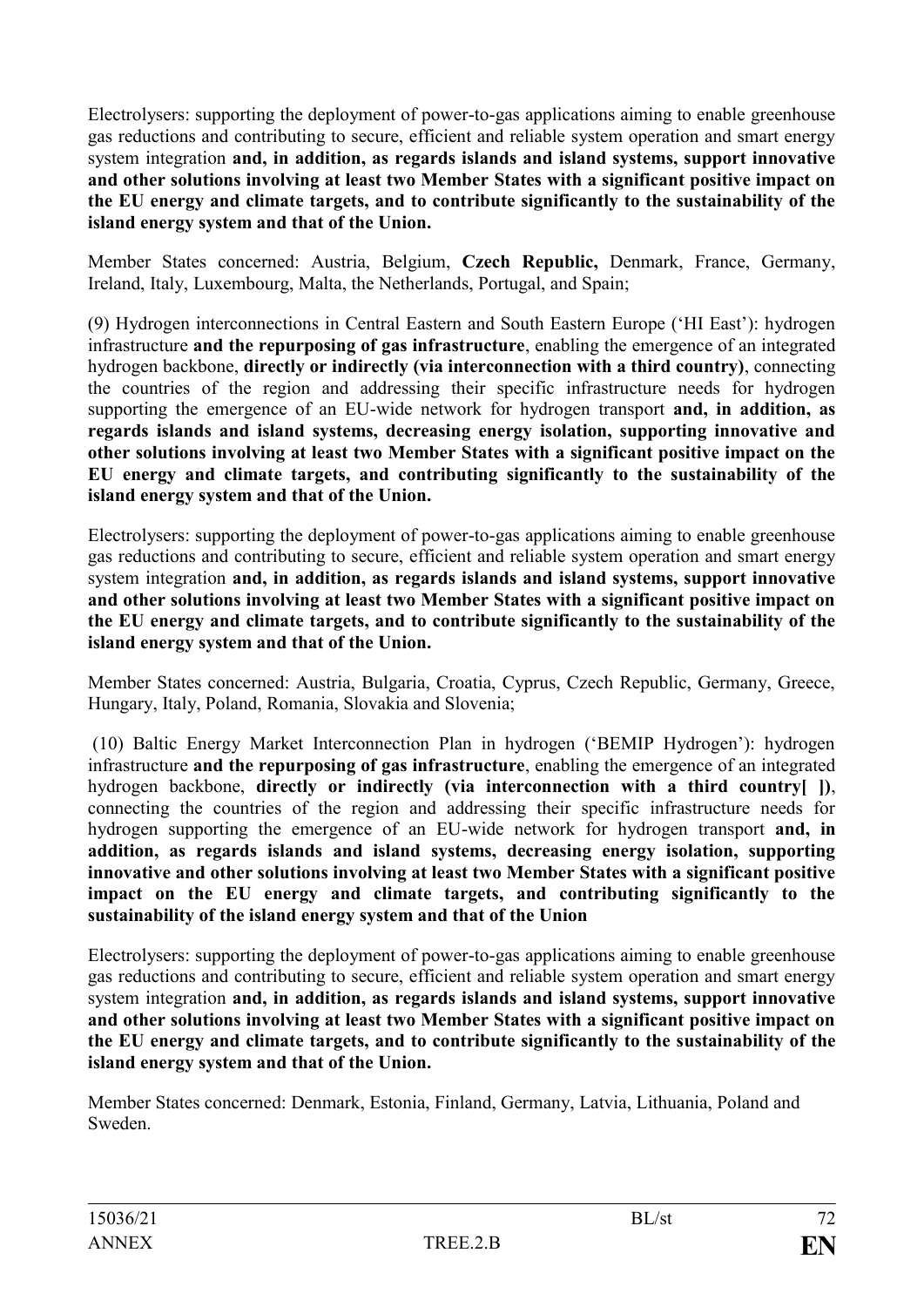## **4. PRIORITY THEMATIC AREAS**

(11) Smart electricity grids deployment: adoption of smart grid technologies across the Union to efficiently integrate the behaviour and actions of all users connected to the electricity network, in particular the generation of large amounts of electricity from renewable or distributed energy sources and demand response by consumers **energy storage, electric vehicles and other flexibility sources and, in addition, as regards islands and island systems, to decrease energy isolation, support innovative and other solutions involving at least two Member States with a significant positive impact on the EU energy and climate targets, and to contribute significantly to the sustainability of the island energy system and that of the Union.** 

Member States concerned: all;

(12) Cross-border carbon dioxide network: development of carbon dioxide transport **and storage** infrastructure between Member States and with neighbouring third countries of carbon dioxide capture and storage **captured from industrial installations for the purpose of permanent geological storage as well as CO2 utilization for synthetic fuel gases leading to the permanent neutralization of carbon dioxide.**

Member States concerned: all;

(13) Smart gas grids: Adoption of smart gas grid technologies across the Union to efficiently integrate a plurality of low-carbon **and particularly renewable** gas sources into the gas network, support the uptake of **innovative and digital** solutions for network management and facilitating smart energy sector integration and demand response, **including the related physical upgrades if indispensable to the functioning of the equipment and installations for integration of low carbon and particularly renewable gases**;

Member States concerned: all.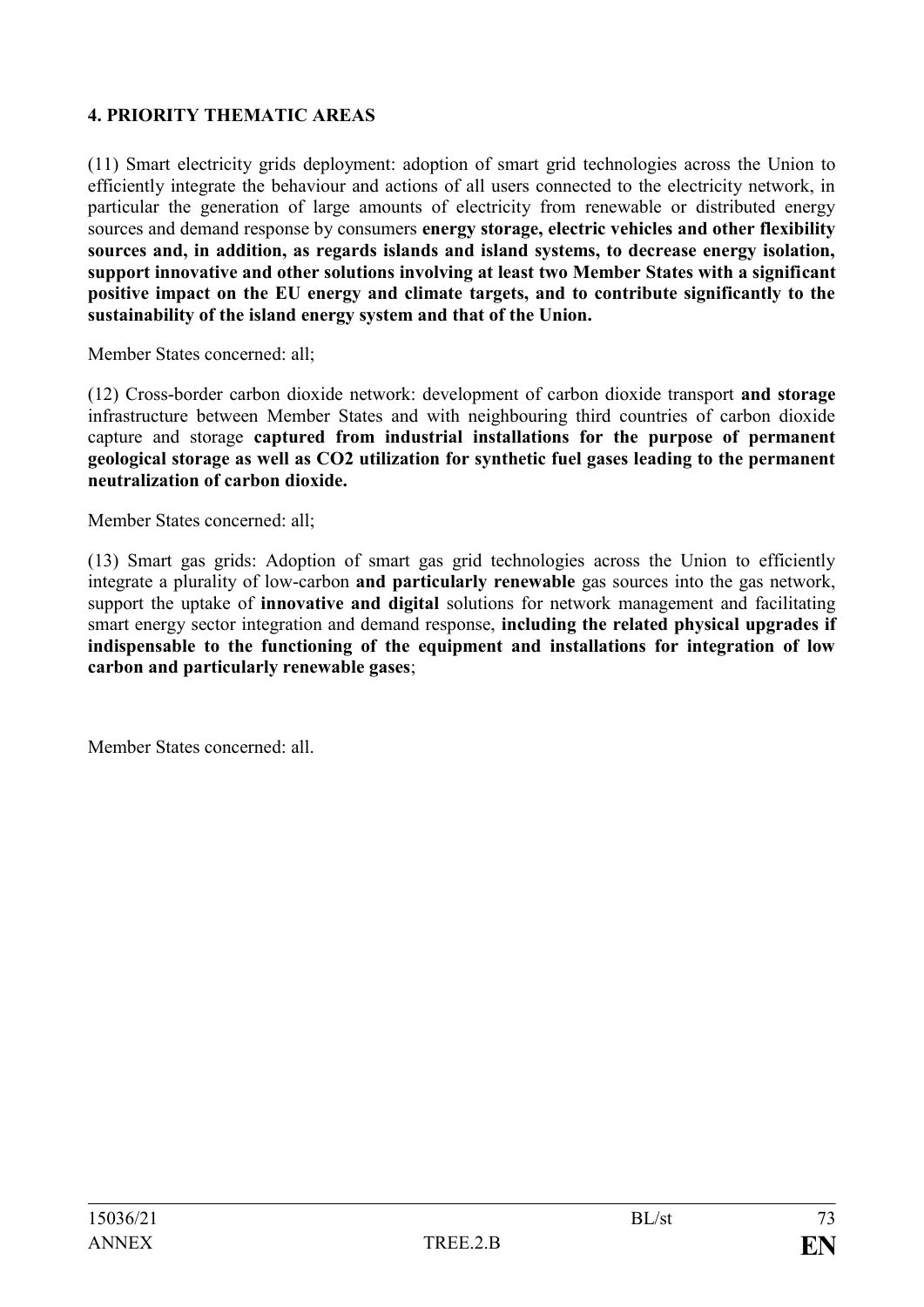## **ANNEX II**

### *ENERGY INFRASTRUCTURE CATEGORIES*

The energy infrastructure categories to be developed in order to implement the energy infrastructure priorities listed in Annex I are the following:

(1) concerning electricity:

(a) high **and extra-high** voltage overhead transmission lines, **crossing a border or within a Member State territory including the exclusive economic zone** if they have been designed for a voltage of 220 kV or more, and underground and submarine transmission cables, if they have been designed for a voltage of 150 kV or more. **For Member States and small isolated systems with a lower voltage overall transmission system, the voltage thresholds mentioned above are equal to the highest voltage level in the respective electricity system.**

**(aa) any equipment or installation falling under category referred to in point (a) enabling transmission of offshore renewable electricity from the offshore generation sites, (energy infrastructure for offshore renewable electricity);**

(b) **energy storage facilities individual or in aggregated form** used for storing energy on a permanent or temporary basis in above-ground or underground infrastructure or geological sites, provided they are directly connected to high-voltage transmission lines **and distribution lines** designed for a voltage of 110 kV or more. **For Member States and small isolated systems with a lower voltage overall transmission system, the voltage thresholds mentioned above are equal to the highest voltage level in the respective electricity system.**

(c) any equipment or installation essential for the systems referred to in points (a) and (b) to operate safely, securely and efficiently, including protection, monitoring and control systems at all voltage levels and substations;

(d) **Smart electricity grids: any equipment or installation, digital** systems and components integrating ICT, through operational digital platforms, control systems and sensor technologies both at transmission and medium **and high** voltage distribution level, aiming at a more efficient and intelligent electricity transmission and distribution network, increased capacity to integrate new forms of generation, **energy** storage and consumption and facilitating new business models and market structures, **including investments in islands and island systems to decrease energy isolation, to support innovative and other solutions involving at least two Member States with a significant positive impact on the EU energy and climate targets, and to contribute significantly to the sustainability of the island energy system and that of the Union.**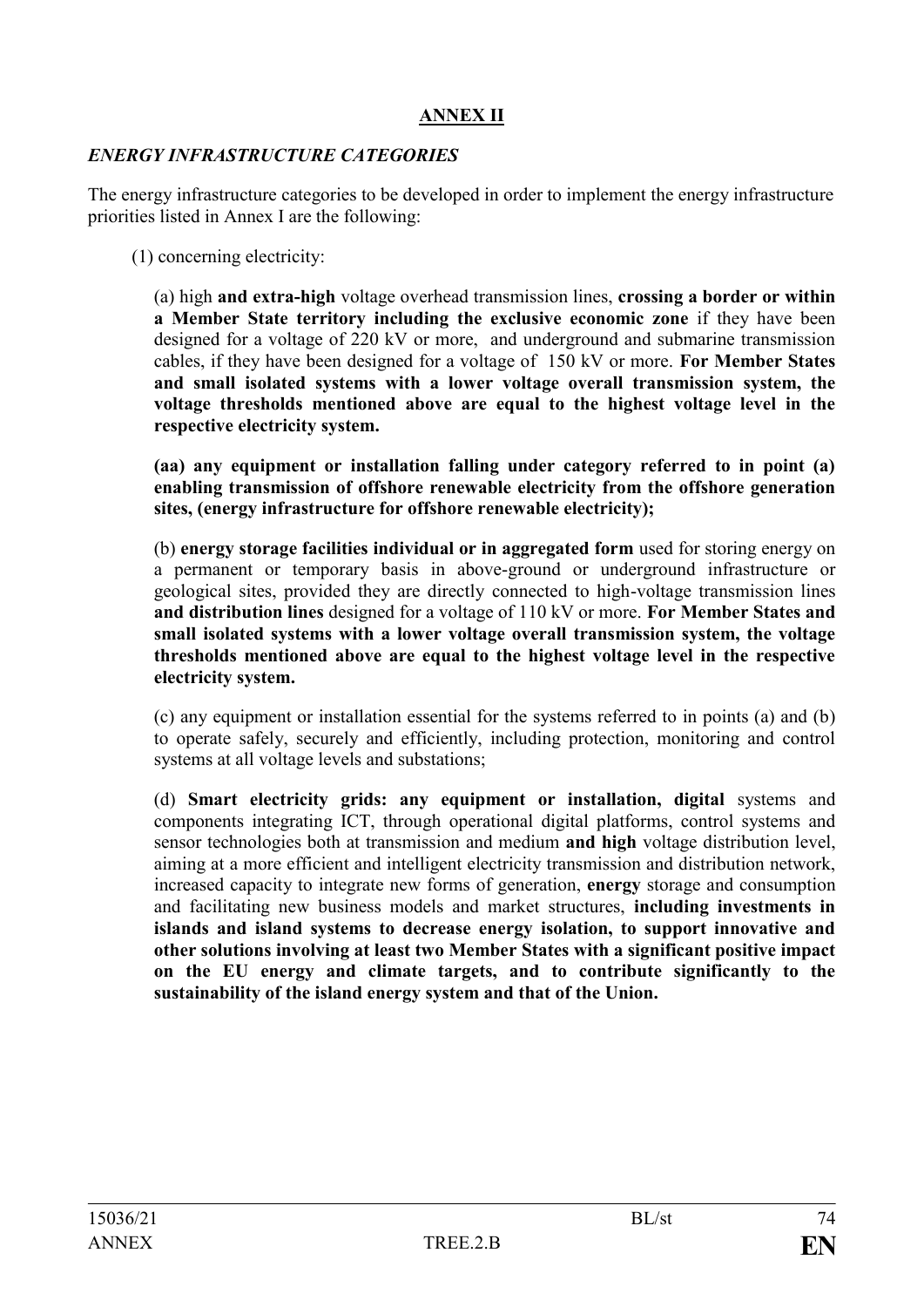(e) any equipment or installation falling under category referred to in point (a) having dual functionality: interconnection and offshore **grid connection system** from the offshore **renewable** generation sites to two or more **Member States and third countries participating in projects of common interest and projects of mutual interest, including the onshore prolongation of this equipment up to the first substation in the onshore transmission system** as well as any offshore adjacent equipment or installation essential to operate safely, securely and efficiently, including protection, monitoring and control systems, and necessary substations if they also ensure technology interoperability inter alia interface compatibility between different technologies, ('offshore grids for renewable energy').

(2) concerning smart gas grids:

(a) any of the following equipment or installation aiming at enabling and facilitating the integration **a plurality** of low-carbon **and particularly renewable** gases (including biomethane or hydrogen) into the **gas** network: digital systems and components integrating ICT, control systems and sensor technologies to enable the interactive and intelligent monitoring, metering, quality control and management of gas production, transmission, distribution, **storage** and consumption within a gas network. Furthermore, such projects may also include equipment to enable reverse flows from the distribution to the transmission level and **including the related physical upgrades if indispensable to the functioning of the equipment and installations for integration of low carbon and particularly renewable gases**;

(3) concerning hydrogen:

(a) **Mainly, high-pressure** pipelines for the transport of hydrogen, **including repurposed natural gas infrastructure**, giving access to multiple network users on a transparent and non-discriminatory basis;

(b) storage facilities connected to the high-pressure hydrogen pipelines referred to in point  $(a)$ ;

(c) reception, storage and regasification or decompression facilities for liquefied hydrogen or hydrogen embedded in other chemical substances with the objective of injecting the hydrogen, **where applicable**, into the grid;

(d) any equipment or installation essential for the hydrogen system to operate safely, securely and efficiently or to enable bi-directional capacity, including compressor stations.

### **e) any equipment or installation allowing for hydrogen or hydrogen-derived fuels use in the transport sector within the TEN-T core network.**

Any of the assets listed in points (a), (b), (c), and (d) may be newly constructed assets or assets **repurposed** from natural gas to hydrogen, or a combination of the two.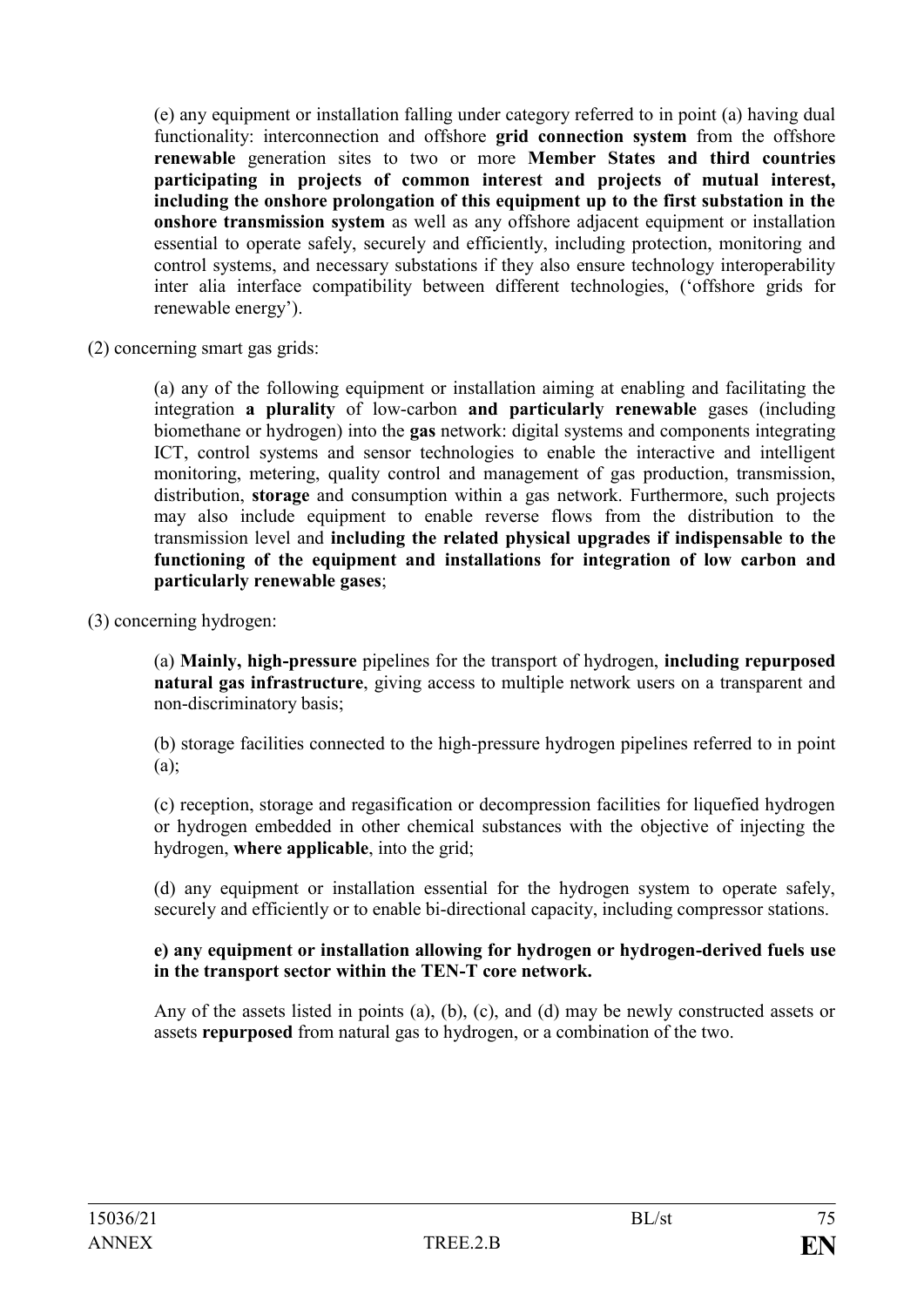- (4) concerning electrolyser facilities:
	- (a) electrolysers that:

(i) have at least **50** MW capacity, **provided by a single electrolyser or by a set of electrolysers that form a single, coordinated project**;

(ii) the production complies with the life cycle greenhouse gas emissions savings requirement of 70 % relative to a fossil fuel comparator of 94g CO2e/MJ as set out in Article 25(2) and Annex V of Directive (EU) 2018/2001 of the European Parliament and of the Council**<sup>31</sup>**. Life cycle greenhouse gas emissions savings are calculated using the methodology referred to in Article 28(5) of Directive (EU) 2018/2001 or, alternatively, using ISO 14067 or ISO 14064-1. **The life-cycle GHG emissions must include indirect emissions**. Quantified life-cycle GHG emission savings are verified in line with Article 30 of Directive (EU) 2018/2001 where applicable, or by an independent third party; and

(iii) have also a network-related function, **particularly with a view to overall system flexibility and overall system efficiency of electricity and hydrogen networks;**

(b) related equipment, **including** pipeline connection to the network.

(5) concerning carbon dioxide:

(a) dedicated pipelines, other than upstream pipeline network, used to transport carbon dioxide from more than one source, for the purpose of permanent geological storage of carbon dioxide pursuant to Directive 2009/31/EC of the European Parliament and of the Council**<sup>32</sup>**;

(b) **Fixed facilities for liquefaction, buffer storage and converters of carbon dioxide in view of its further transportation through pipelines and in dedicated modes of transport such as ship, barge, truck, and train.**

**(ba) without prejudice to any prohibition of geological storage of CO2 in a Member State, surface and injection facilities associated with infrastructure within a geological formation that is used, in accordance with Directive 2009/31/EC, for the permanent geological storage of CO2, where they do not involve the use of CO2 for the enhanced recovery of hydrocarbons and are necessary to allow the cross-border transport and storage of CO2;**

(c) any equipment or installation essential for the system in question to operate properly, securely and efficiently, including protection, monitoring and control systems.

<sup>1</sup> **<sup>31</sup>** OJ L 328, 21.12.2018, p. 82.

**<sup>32</sup>** OJ L 140, 5.6.2009, p. 114.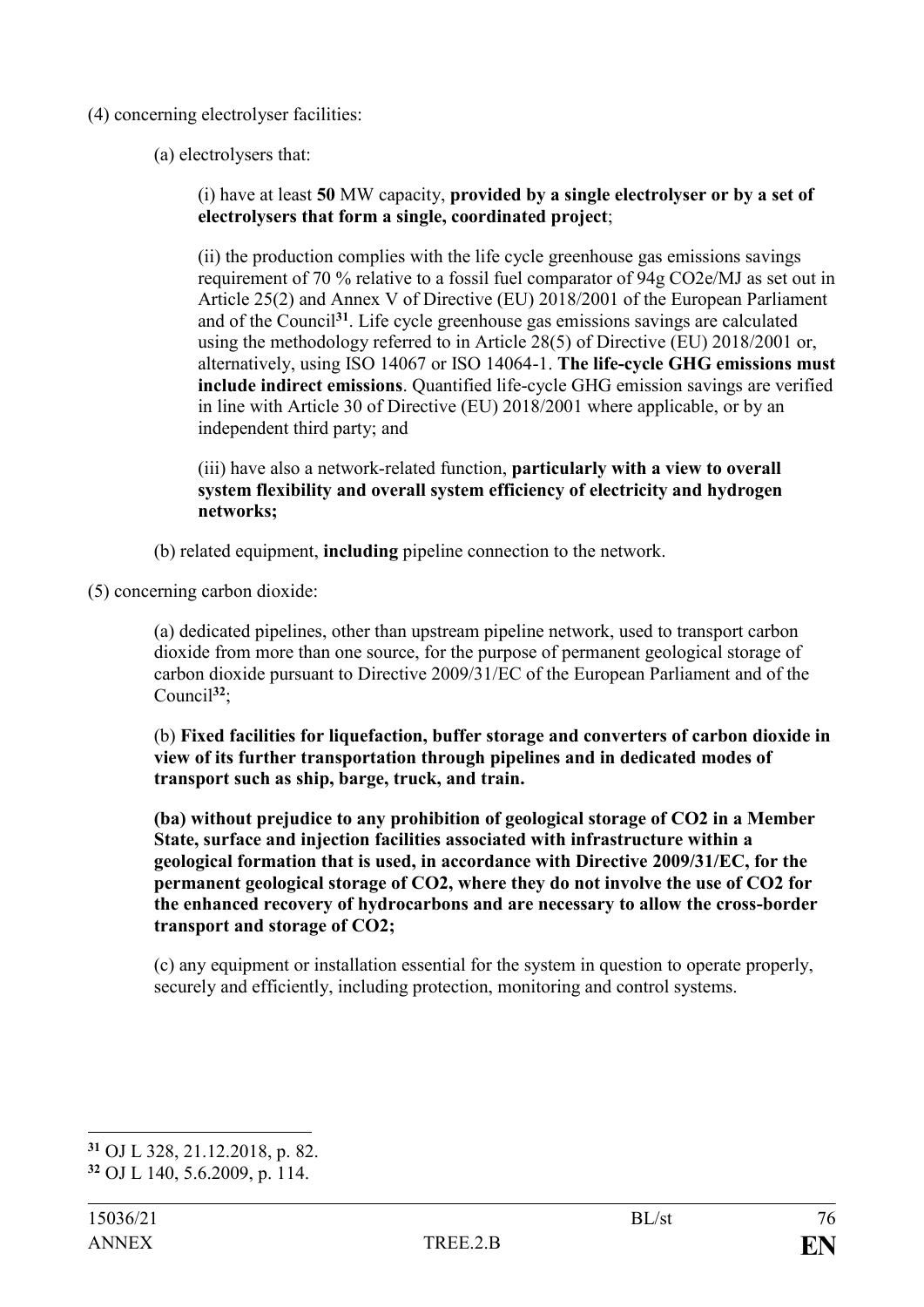# **ANNEX III**

### *REGIONAL LISTS OF PROJECTS*

### **1. RULES FOR GROUPS**

(1) With regard to energy infrastructure falling under the competency of national regulatory authorities, each Group shall be composed of representatives of the Member States, national regulatory authorities, TSOs, as well as the Commission, the Agency, **the Union DSO** entity and the ENTSO for Electricity or the ENTSO for Gas, as relevant.

For the other energy infrastructure categories, each Group shall be composed of the representatives of the Member States, project promoters concerned by each of the relevant priorities designated in Annex I and the Commission.

(2) depending on the number of candidate projects for the Union list, regional infrastructure gaps and market developments, the Groups and the decision-making bodies of the Groups may split, merge or meet in different configurations, as necessary, to discuss matters common to all Groups or pertaining solely to particular regions. Such matters may include issues relevant to cross-regional consistency or the number of proposed projects included on the draft regional lists at risk of becoming unmanageable.

(3) each Group shall organise its work in line with regional cooperation efforts pursuant Article 61 of Directive (EU) 2019/944, Article 7 of Directive 2009/73/EC, Article 34 of Regulation (EU) 2019/943, and Article 12 of Regulation (EC) No 715/2009 and other existing regional cooperation structures.

(4) each Group shall invite, as appropriate for the purpose of implementing the relevant priority **corridors and thematic areas** designated in Annex I, promoters of a project potentially eligible for selection as a project of common interest as well as representatives of national administrations, of regulatory authorities, **of civil society** and TSOs from third countries. The decision to invite third country-representatives shall be based on consensus.

**(4a) For the corridors defined in Annex I (2), each Group shall invite, as appropriate,** representatives of the landlocked Member States, competent authorities, national regulatory authorities and TSOs.

(5) each Group shall invite, as appropriate, the organisations representing relevant stakeholders, **including representatives from third countries** and, where deemed appropriate, directly the stakeholders **to express their specific expertise** — including producers, distribution system operators, suppliers, consumers**, local populations** and **EU based** organisations for environmental protection. The Group **shall** organise hearings or consultations, where relevant for the accomplishments of its tasks.

(6) as regards the meetings of the Groups, the Commission shall publish, on a platform accessible to stakeholders, the internal rules, an updated list of member organisations, regularly updated information on the progress of work, meeting agendas, as well as meeting minutes, where available. The deliberations of the decision-making bodies of the Groups and the project ranking in accordance with Article 4(5) are confidential. **All decisions concerning to the functioning and work of the regional groups shall be made by consensus of the Member States and the Commission.**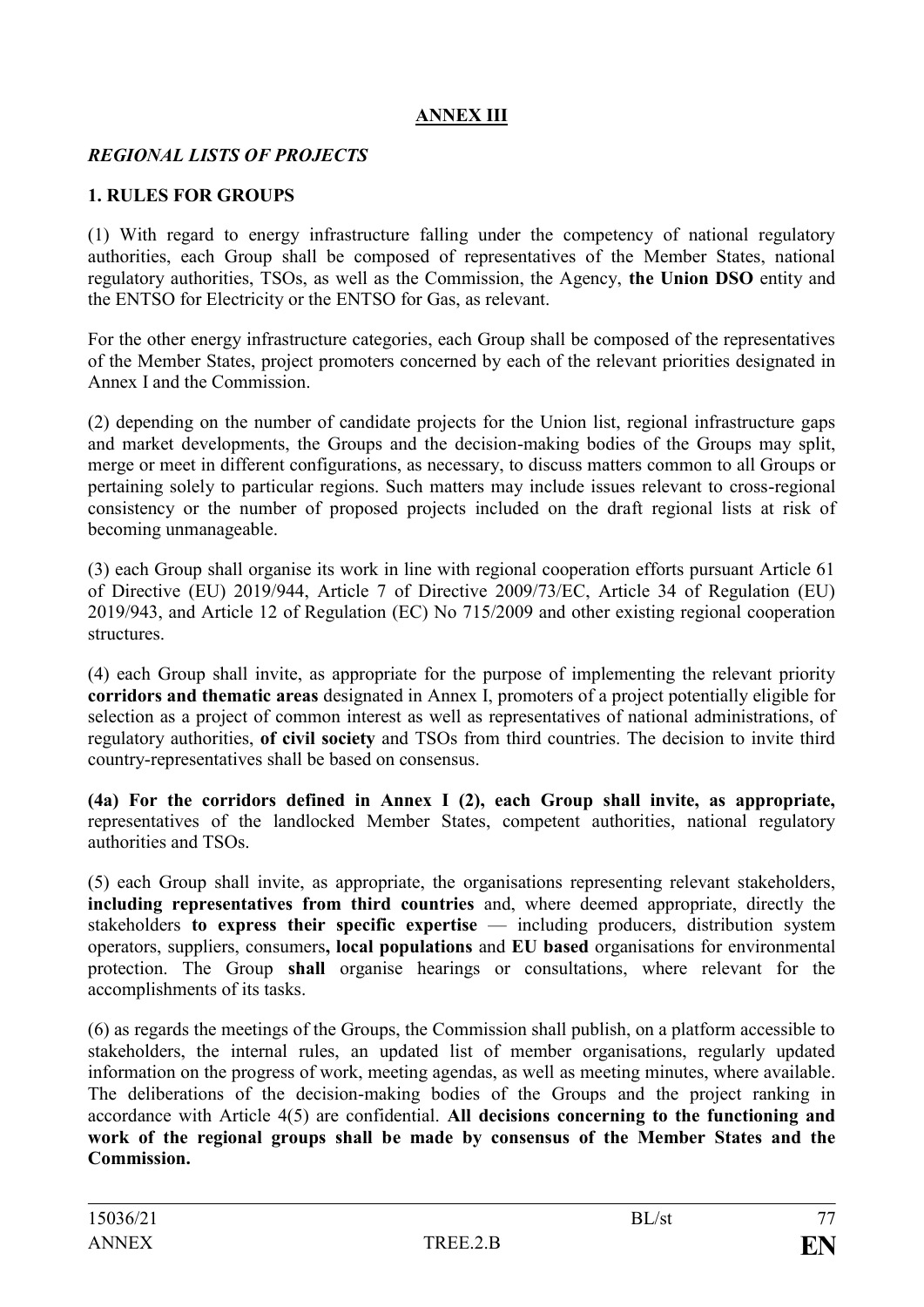(7) the Commission, the Agency and the Groups shall strive for consistency between the different Groups. For that purpose, the Commission and the Agency shall ensure, when relevant, the exchange of information on all work representing an interregional interest between the Groups concerned

(8) the participation of national regulatory authorities and the Agency in the Groups shall not jeopardise the fulfilment of their objectives and duties under this Regulation or under Articles 58, 59 and 60 of Directive (EU) 2019/944 and Articles 40 and 41 of Directive 2009/73/EC, or under Regulation (EU) 2019/942.

## **2. PROCESS FOR ESTABLISHING REGIONAL LISTS**

(1) promoters of a project potentially eligible for selection as a project of common interest **or mutual interest** wanting to obtain **either** status shall submit an application for selection as project of common interest **or mutual interest** to the Group that includes:

(a) an assessment of their projects with regard to the contribution to implementing the priorities set out in Annex I;

### **(aa) an indication of the project category as set out in Annex II;**

(b) an analysis of the fulfilment of the relevant criteria defined in Article 4;

(c) for projects having reached a sufficient degree of maturity, a project-specific costbenefit analysis based on the methodologies developed by the ENTSO for electricity or the ENTSO for gas pursuant to Article 11;

#### **(d1) for projects of mutual interest, the letters of support from the governments of the directly affected countries expressing their support for the projector other non-binding agreements;**

(d) any other relevant information for the evaluation of the project.

(2) all recipients shall preserve the confidentiality of commercially sensitive information.

(3) the proposed electricity transmission and storage projects of common interest falling under the categories set out in points (1)(a), **(aa)** (b), (c) and (e) of Annex II are projects that are part of the latest available Union-wide **TYNDP** for electricity, developed by the ENTSO for Electricity pursuant Article 30 of Regulation (EU) 2019/943. The proposed electricity transmission and storage projects of common interest falling under the categories set out in point (1)**(aa) and (1)**(e) of Annex II are projects that derive from and are consistent with the integrated offshore network development **and grid reinforcements** referred to in Article 14 (2).

(4) as of 1 January 2024, the proposed hydrogen projects of common interest falling under the categories set out in point (3) of Annex II are projects that are part of the latest available Unionwide ten-year network development plan for gas, developed by the ENTSO for Gas pursuant Article 8 of Regulation (EC) No 715/2009.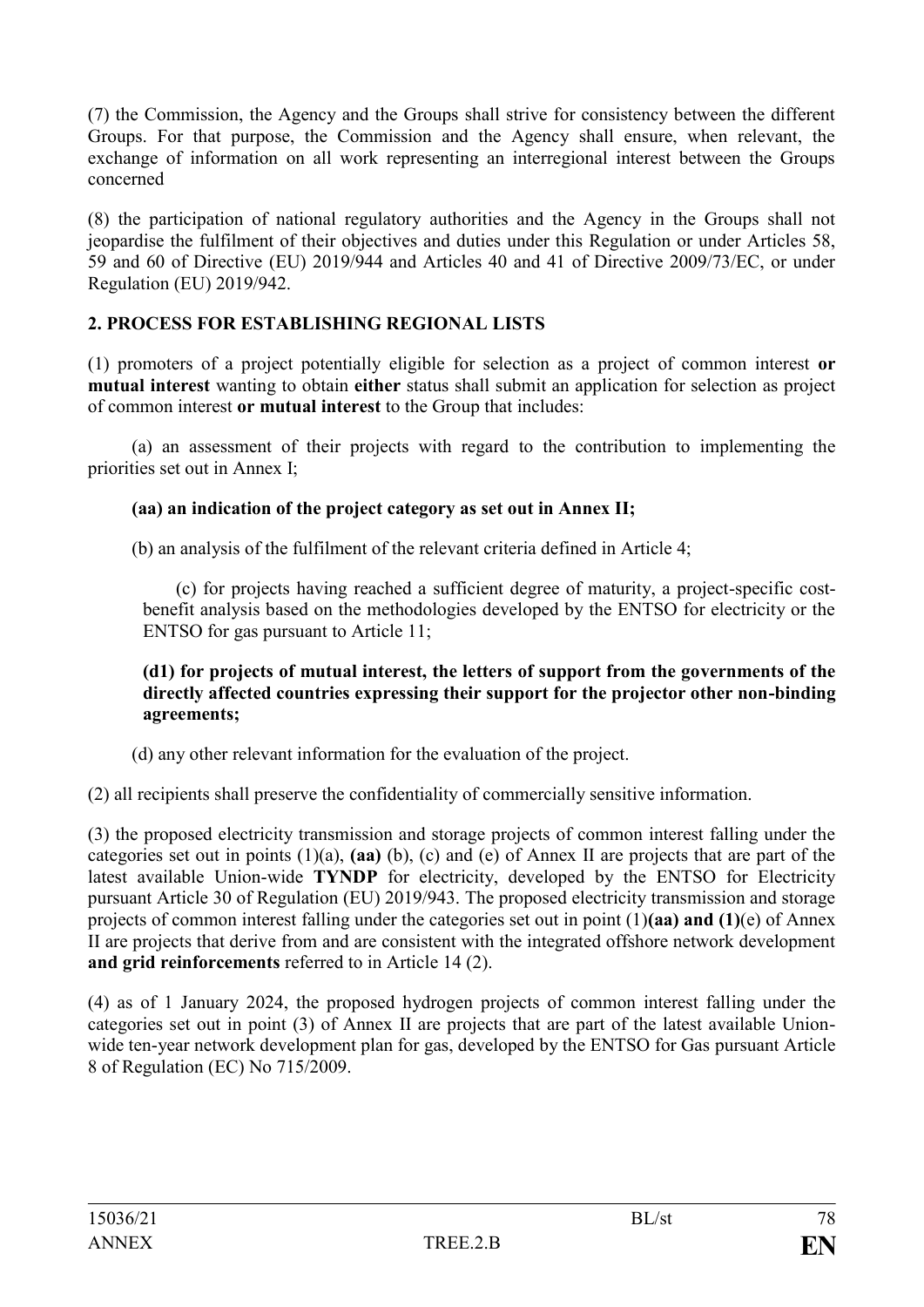(5) by 30 June 2022 and, subsequently, for every Union-wide ten-year network development plans, the ENTSO for Electricity and ENTSO for Gas shall issue updated guidelines for inclusion of projects in their respective Union-wide ten-year network development plans, referred to in points (3) and (4), in order to ensure equal treatment and transparency of the process. For all the projects included in the Union list [ ] in force at the time, the guidelines shall define a simplified process of inclusion in the Union-wide ten-year network development plans by automatic inclusion taking into account the documentation and data already submitted during the previous Union-wide ten-year network development plan processes as long as the information therein remains valid.

The ENTSO for Electricity and ENTSO for Gas shall consult with the Commission and the Agency about their respective draft guidelines for inclusion of projects in the Union-wide ten-year network development plans and take due account of the Commission's and the Agency's recommendations before the publication of the final guidelines.

(6) proposed carbon dioxide transport **and storage** projects falling under the category set out in point (5) of Annex II shall be presented as part of a plan, developed by at least two Member States, for the development of cross-border carbon dioxide transport and storage infrastructure, to be presented by the Member States concerned or entities designated by those Member States to the Commission.

# (7) **Application of the selection criteria:**

### **(a) the ENTSO for Electricity and the ENTSO for Gas shall present to the Groups how they applied the guidelines to evaluate the inclusion criteria in the TYNDP.**

**(b) for projects falling under the competency of national regulatory authorities** the national regulatory authorities, and where necessary the Agency, shall, where possible in the context of regional cooperation pursuant to Article 61 of Directive (EU) 2019/944 and Article 7 of Directive 2009/73/EC, check the consistent application of the criteria and of the cost-benefit analysis methodology and evaluate their cross-border relevance. They shall present their assessment to the Group. **The Commission will ensure that criteria and methodologies referred to in Article 4 and Annex IV shall be applied in a harmonised way to guarantee consistency across the regional groups.**

(8) **for all other projects**, the Commission shall evaluate the application of the criteria set out in Article 4. The Commission shall also take into account the potential for future extension to include additional Member States. The Commission shall present its assessment to the Group. **For projects applying for project of mutual interest status, third countries representatives and regulatory authorities shall be invited.**

(9) **Member States opinions and approvals:** each Member State to whose territory a proposed project does not relate, but on which the proposed project may have a potential net positive impact or a potential significant effect, such as on the environment or on the operation of the energy infrastructure on its territory, may present an opinion to the Group specifying its concerns.

(10) The Group shall examine, at the request of a Member State of the Group, the substantiated reasons presented by a State pursuant to Article 3(3) for not approving a project of common interest or a project of mutual interest related to its territory.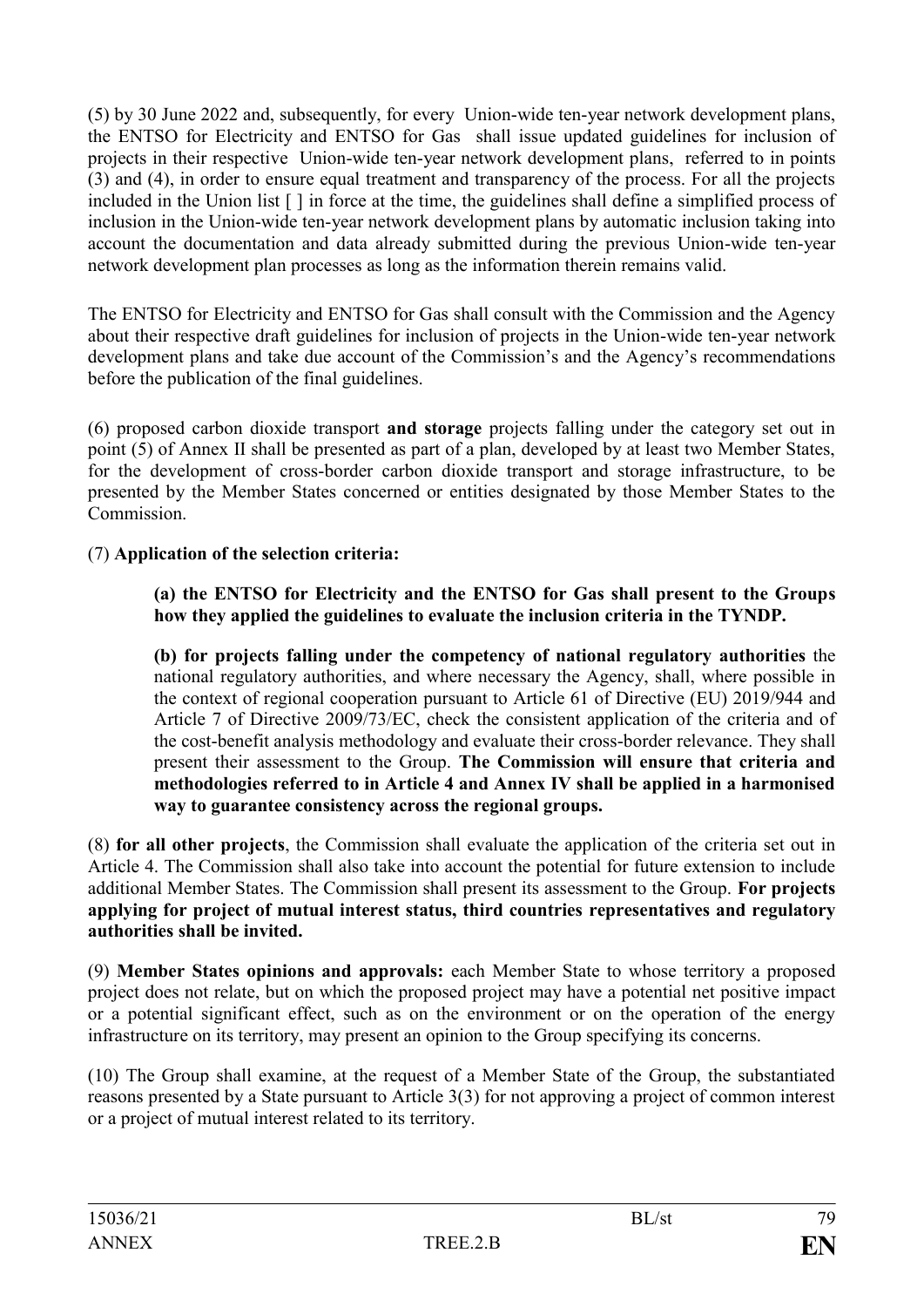**(10a) the Group shall consider whether the 'energy efficiency first' principle is applied as regards the establishment of the regional infrastructure needs and as regards each of the candidate projects of common interest or projects of mutual interest. The Group shall, in particular, consider solutions such as demand-side management, market arrangement solutions, implementation of digital solutions, renovation of buildings as priority solutions where they are judged more cost-efficient on a system wide perspective than the construction of new supply side infrastructure.**

(11) the Group shall meet to examine and rank the proposed projects **based on a transparent assessment of the projects and using the criteria set out in Article 4** taking into account the assessment of the regulators, or the assessment of the Commission for projects not falling within the competency of national regulatory authorities.

(12) **ACER opinion:** the draft regional lists of proposed projects falling under the competency of national regulatory authorities drawn up by the Groups, together with any opinions as specified in point (9), shall be submitted to the Agency six months before the adoption date of the Union list. The draft regional lists and the accompanying opinions shall be assessed by the Agency within three months of the date of receipt. The Agency shall provide an opinion on the draft regional lists, in particular on the consistent application of the criteria and the cost-benefit analysis across regions. The opinion of the Agency shall be adopted in accordance with the procedure referred to in Article 22 (5) of Regulation (EU) 2019/942.

(13) within one month of the date of receipt of the Agency's opinion, the decision making body of each Group shall adopt its final regional list **of proposed projects of common interest and projects of mutual interest,** respecting the provisions set out in Article 3(3), on the basis of the Groups' proposal and taking into account the opinion of the Agency and the assessment of the national regulatory authorities submitted in accordance with point (7), or the assessment of the Commission for projects not falling within the competency of national regulatory authorities proposed in accordance with point (8), **and the advice from the Commission that is aimed at having a manageable total number of projects of common interest, especially at borders related to competing or potentially competing projects. The decision making bodies of the** Groups shall submit the final regional lists to the Commission, together with any opinions as specified in point  $(9)$ .

(14) where, on the basis of the **draft** regional lists, and after having taken into account the Agency opinion, the total number of proposed projects on the Union list would exceed a manageable number, the Commission shall **advise** each Group concerned, not to include in the **regional** list projects that were ranked lowest by the Group concerned in accordance with the ranking established pursuant to Article 4(5).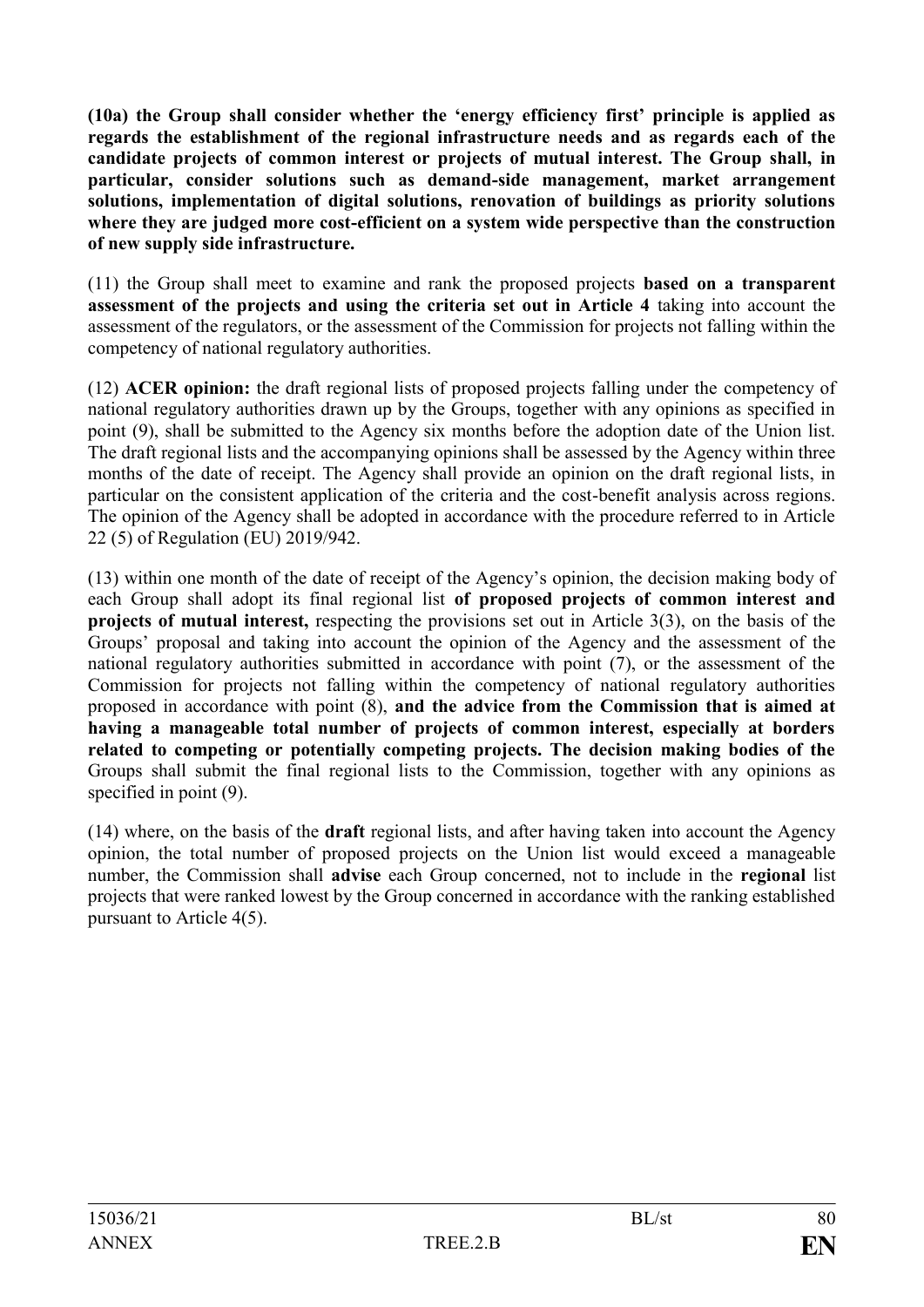# **ANNEX IV**

### *RULES AND INDICATORS CONCERNING CRITERIA FOR PROJECTS OF COMMON INTEREST AND FOR PROJECTS OF MUTUAL INTEREST*

(1) a project with significant cross-border impact is a project on the territory of a Member State, which fulfils the following conditions:

(a) for electricity transmission, the project increases the grid transfer capacity, or the capacity available for commercial flows, at the border of that Member State with one or several other Member States, having the effect of increasing the cross-border grid transfer capacity at the border of that Member State with one or several other Member States, by at least 500 Megawatt compared to the situation without commissioning of the project, **or the project decreases energy isolation of non-interconnected systems in one or more Member States and increases the cross-border grid transfer capacity at the border between two Member States by at least 200 MW;**

(b) for electricity storage, the project provides at least 225 MW installed capacity and has a storage capacity that allows a net annual electricity generation of 250 Gigawatt-hours/year;

(c) for smart electricity grids, the project is designed for equipment and installations at high-voltage and medium-voltage level. It involves transmission system operators, transmission and distribution system operators or distribution system operators from at least two Member States. **The project may involve only distribution system operators of at least two Member States as long as interoperability is ensured.** A project **satisfies at least two of the following criteria: involves** 50000 users, generators, consumers or prosumers of electricity, **captures** a consumption area of at least 300 Gigawatthours/year, at least 20 % of the electricity consumption linked to the project originates from variable renewable resources, **or decreases energy isolation of non-interconnected systems in one or more Member States. The project does not need to involve a physical common border. For projects related to islands (defined in Directive (EU) 2019/944) the voltage limit shall be equal to the highest voltage level on the island;**

(d) for hydrogen transmission, the project enables the transmission of hydrogen across the borders of the Member States concerned, or increases existing cross-border hydrogen transport capacity at a border between two Member States by at least 10 % compared to the situation prior to the commissioning of the project, and the project sufficiently demonstrates that it is an essential part of a planned cross-border hydrogen network and provides sufficient proof of existing plans and cooperation with neighbouring countries and network operators **or, for projects decreasing energy isolation of noninterconnected systems in one or more Member States, the project aims at supplying directly or indirectly at least two Member States;**

(e) for hydrogen storage or hydrogen reception facilities referred to in point (3) of Annex II, the project aims at supplying directly or indirectly at least two Member States;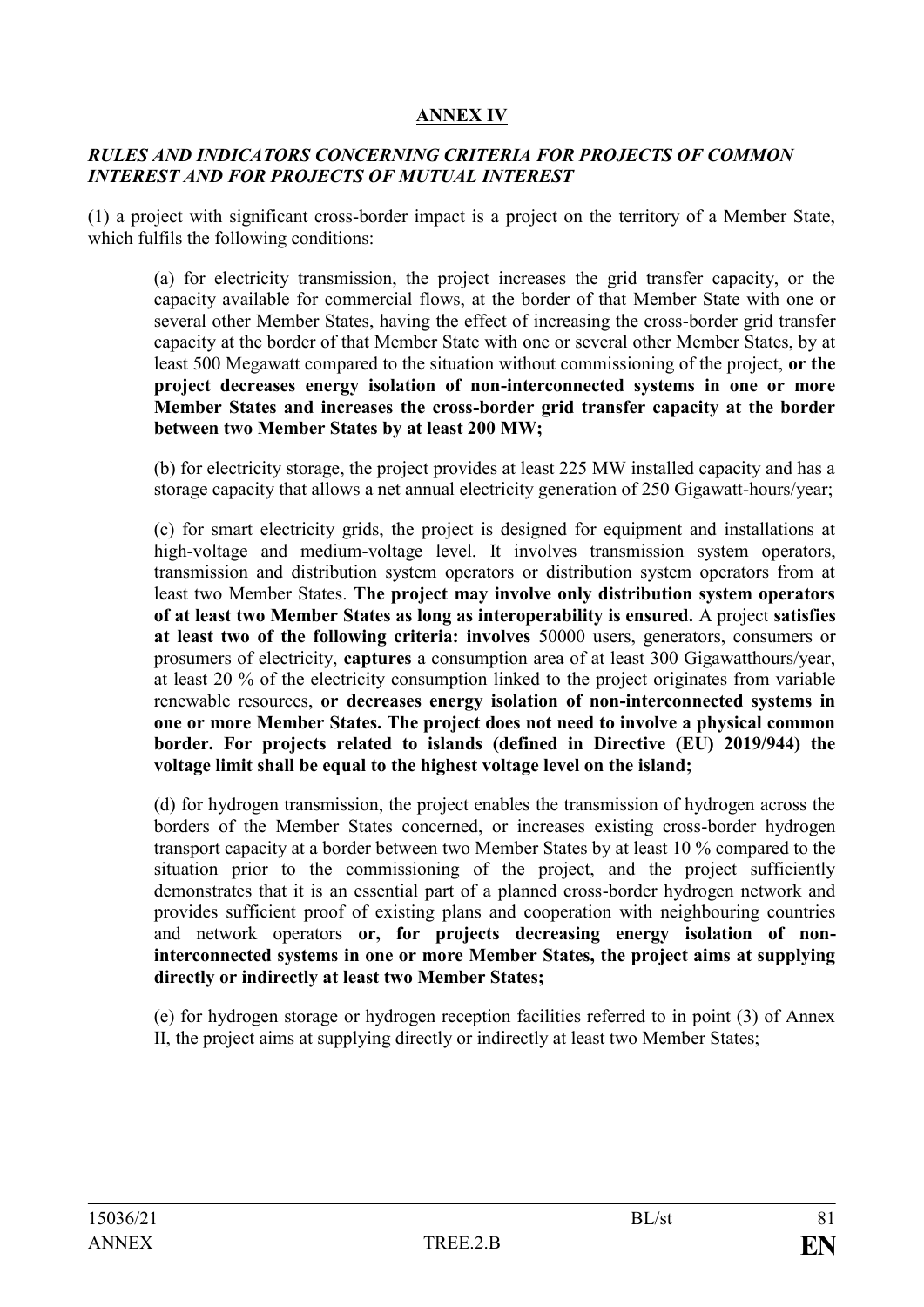(f) for electrolysers, the project provides at least **50** MW installed capacity **provided by a single electrolyser or by a set of electrolysers that form a single, coordinated project** and the brings benefits directly or indirectly to at least two Member States, **and, specifically, as regards projects on islands and island systems, supports innovative and other solutions involving at least two Member States with a significant positive impact on the EU energy and climate targets, and contributes significantly to the sustainability of the island energy system and that of the Union;**

(g) for smart gas grids, a project involves transmission system operators, transmission and distribution system operators or distribution system operators from at least two Member States. Distribution system operators can be involved only with the support of the transmission system operators, of at least two Member States, that are closely associated to the project and ensure interoperability;

**(ga) for offshore renewable electricity transmission, the project is designed to transfer electricity from offshore generation sites with capacity of at least 500 MW and allows for electricity transmission to onshore grid of a specific Member State, increasing the volume of renewable electricity available on the internal market;**

**The project shall be developed in the areas with low penetration of offshore renewable electricity and shall demonstrate a significant positive impact on the EU energy and climate targets, and contribute significantly to the sustainability of the energy system and market integration while not hindering the cross-border capacities and flows.** 

**(gb) for carbon dioxide projects, the project is used to transport and, where applicable, store anthropogenic carbon dioxide originating from at least two Member States;**

(2) A project of mutual interest with significant cross-border impact is a project which fulfils the following conditions:

(h) for projects of mutual interest in the category set out in point  $(1)(a)$  and  $(e)$  of Annex II, the project increases the grid transfer capacity, or the capacity available for commercial flows, at the border of that Member State with one or more third countries and brings significant benefits, **either directly or indirectly (via interconnection with a third country)**, under the specific criteria listed in in Article 4(3), **at the Union level**. The calculation of the benefits for the Member States shall be performed and published by the ENTSO for Electricity in the frame of Union-wide ten-year network development plan;

(i) for projects of mutual interest in the category set out in point (3) of Annex II, the hydrogen project enables the transmission of hydrogen across at the border of a Member State with one or more third countries and proves bringing significant benefits, **either directly or indirectly (via interconnection with a third country)** under the specific criteria listed in Article 4(3), **at the Union level**. The calculation of the benefits for the Member States shall be performed and published by the ENTSO for Gas in the frame of Union-wide ten-year network development plan;

(j) for projects of mutual interest in the category set out in point (5) of Annex II, the project can be used to transport **and store** anthropogenic carbon dioxide by at least two Member States and a third country.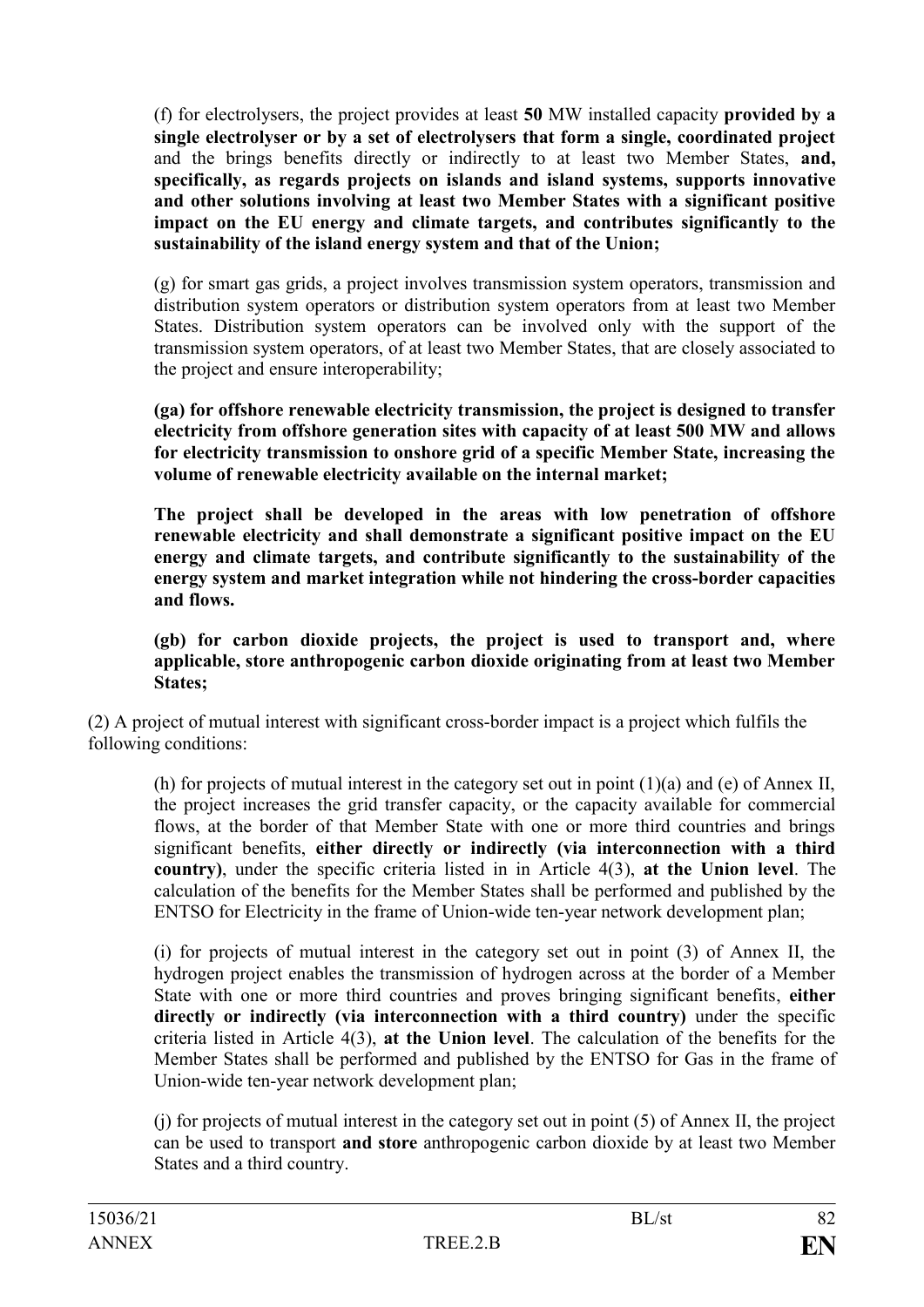(3) Concerning projects falling under the categories set out in points (1)(a), **(aa)** (b), (c) and (e) of Annex II, the criteria listed in Article 4 shall be evaluated as follows:

(a) *(ex b)* transmission of renewable energy generation to major consumption centres and storage sites measured in line with the analysis made in the latest available Union-wide ten-year network development plan in electricity, in particular by:

(i) for electricity transmission, estimating the amount of generation capacity from renewable energy sources (by technology, in megawatts), which is connected and transmitted due to the project, compared to the amount of planned total generation capacity from those types of renewable energy sources in the Member State concerned in 2030 according to the National Energy and Climate Plans submitted by Member States in accordance with Regulation (EU) 2018/1999 of the European Parliament and of the Council<sup>33</sup>;

(ii) or **energy** storage, comparing new capacity provided by the project with total existing capacity for the same storage technology in the area of analysis as defined in Annex V;

(b) *(ex a)* market integration, competition and system flexibility measured in line with the analysis made in the latest available Union-wide ten-year network development plan in electricity, in particular by:

(i) calculating, for cross-border projects, **including reinvestment** projects, the impact on the grid transfer capability in both power flow directions, measured in terms of amount of power (in megawatt), and their contribution to reaching the minimum 15 % interconnection target, for projects with significant cross-border impact, the impact on grid transfer capability at borders between relevant Member States, between relevant Member States and third countries or within relevant Member States and on demand-supply balancing and network operations in relevant Member States;

(ii) assessing the impact, for the area of analysis as defined in Annex V, in terms of energy system-wide generation and transmission costs and evolution and convergence of market prices provided by a project under different planning scenarios, notably taking into account the variations induced on the merit order;

(c) security of supply, interoperability and secure system operation measured in line with the analysis made in the latest available Union-wide ten-year network development plan in electricity, notably by assessing the impact of the project on the loss of load expectation for the area of analysis as defined in Annex V in terms of generation and transmission adequacy for a set of characteristic load periods, taking into account expected changes in climate-related extreme weather events and their impact on infrastructure resilience. Where applicable, the impact of the project on independent and reliable control of system operation and services shall be measured.

1

**<sup>33</sup> Regulation (EU) 2018/1999 of the European Parliament and of the Council of 11 December 2018 on the Governance of the Energy Union and Climate Action, amending Regulations (EC) No 663/2009 and (EC) No 715/2009 of the European Parliament and of the Council, Directives 94/22/EC, 98/70/EC, 2009/31/EC, 2009/73/EC, 2010/31/EU, 2012/27/EU and 2013/30/EU of the European Parliament and of the Council, Council Directives 2009/119/EC and (EU) 2015/652 and repealing Regulation (EU) No 525/2013 of the European Parliament and of the Council, OJ L 328, 21.12.2018, p. 1**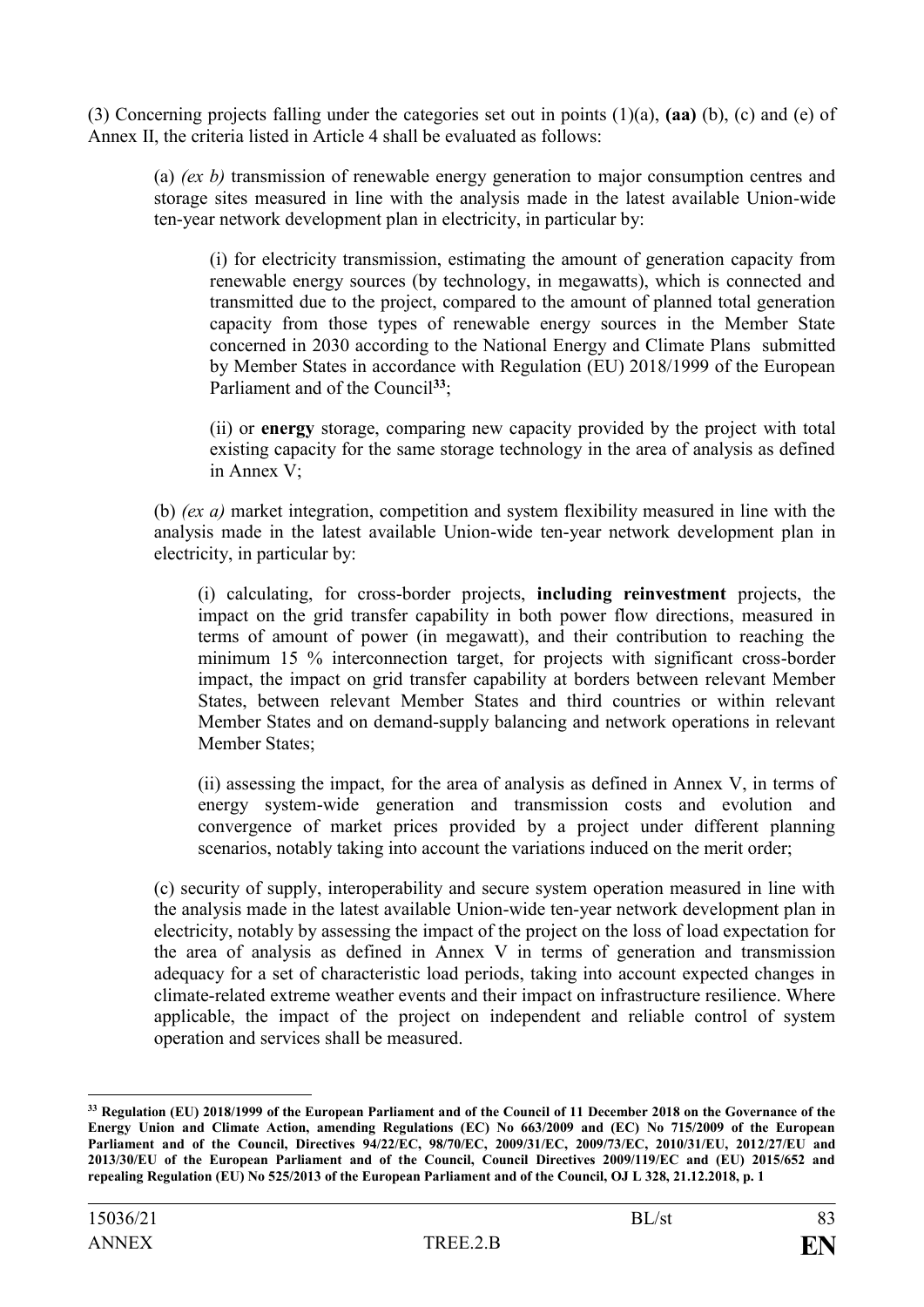(4) Concerning projects falling under the category set out in point (1)(d) of Annex II, the criteria listed in Article 4 shall be evaluated as follows:

(a) Level of sustainability: This criterion shall be measured by assessing the extent of the grids' ability to connect and transport variable renewable energy.

(b) Security of supply: This criterion shall be measured by the level of losses in distribution and /or transmission networks, the percentage utilisation (i.e. average loading) of electricity network components, the availability of network components (related to planned and unplanned maintenance) and its impact on network performances, the duration and frequency of interruptions, including climate related disruptions.

(c) Market integration: This criterion shall be measured by assessing the innovative uptake in system operation, **the decrease of energy isolation** and interconnection, as well as the level of integrating other sectors and facilitating new business models and market structures.

(d) Network security, flexibility and quality of supply: This criterion shall be measured by assessing the innovative approach to system flexibility, cybersecurity, efficient operability between TSO and DSO level, the capacity to include demand response, storage, energy efficiency measures, the cost-efficient use of digital tools and ICT for monitoring and control purposes, the stability of the electricity system and the voltage quality performance.

(5) Concerning hydrogen falling under the category set out in point (3) of Annex II, the criteria listed in Article 4 shall be evaluated as follows:

(a) Sustainability measured as the contribution of a project to: greenhouse gas emission reductions in different end-use applications, in **hard-to-abate sectors**, such as industry or transport; flexibility and seasonal storage options for renewable electricity generation; or the integration of renewable **and low carbon hydrogen with a view to consider market needs and promote renewable hydrogen;**

(b) market integration and interoperability measured by calculating the additional value of the project to the integration of market areas and price convergence, to the overall flexibility of the system:

(c) security of supply and flexibility measured by calculating the additional value of the project to the resilience, diversity and flexibility of hydrogen supply;

(d) competition measured by the project's contribution to supply diversification, including the facilitation of access to indigenous sources of hydrogen supply.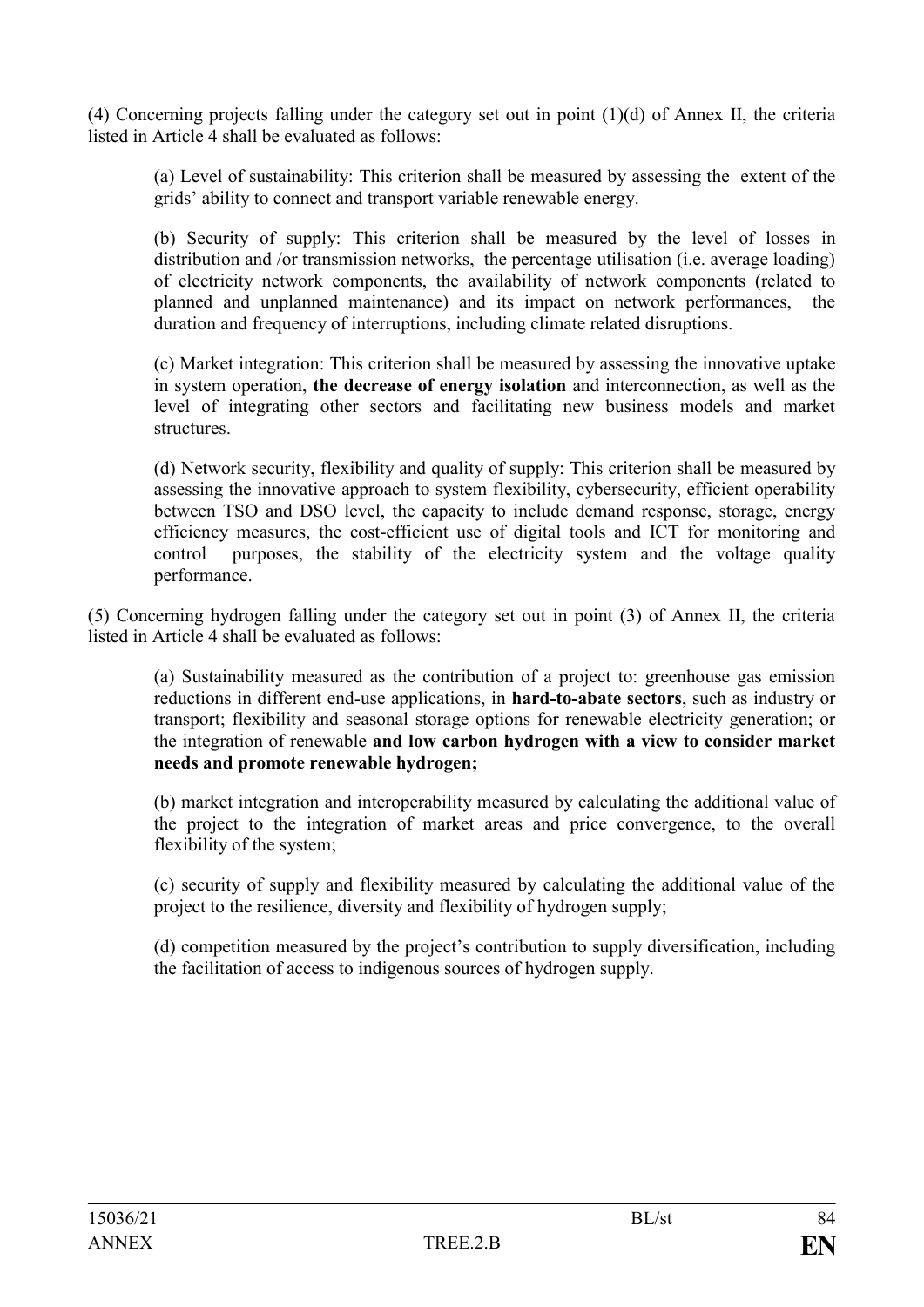(6) Concerning smart gas grid projects falling under the category set out in point (2) of Annex II, the criteria listed in Article 4 shall be evaluated as follows:

(a) level of sustainability measured by assessing the share of renewable and low-carbon gases integrated into the gas network, the related greenhouse gas emission savings towards total system decarbonisation and the adequate detection of leakage;

(b) quality and security of supply measured by assessing the ratio of reliably available gas supply and peak demand, the share of imports replaced by local renewable and low-carbon gases, the stability of system operation, the duration and frequency of interruptions per customer;

(c) **enabling flexibility services such as demand response and storage by** facilitation of smart energy sector integration **through the creation of links to other energy carriers and sectors** measured by assessing the cost savings enabled in connected energy sectors and systems, such as the heat and power system, transport and industry.

(7) Concerning electrolyser projects falling under the category set out in point (4) of Annex II the criteria listed in Article 4 shall be evaluated as follows:

(a) sustainability measured by assessing the share of renewable hydrogen, or **low carbon hydrogen, in particular from renewable sources** meeting the criteria defined in point (4) (a) (ii) of Annex II integrated into the network **or estimating the amount of deployment of synthetic fuels of those origins** and the related greenhouse gas emission savings;

(b) security of supply measured by assessing its contribution to the safety, stability and efficiency of network operation, including through the assessment of avoided curtailment of renewable electricity generation;

(c) **enabling flexibility services such as demand response and storage by** the facilitation of smart energy sector integration **through the creation of links to other energy carriers and sectors** measured by assessing the cost savings enabled in connected energy sectors and systems, such as the gas, hydrogen, power and heat networks, the transport and industry sectors [ ].

**(7a) Concerning carbon dioxide infrastructure falling under the energy infrastructure categories set out in point (5) of Annex II the criteria listed in Article 4 shall be evaluated as follows:**

**(a) sustainability measured by the total expected project life-cycle greenhouse gas reductions and the absence of alternative technological solutions such as but not limited to energy efficiency, electrification integrating renewable sources, to achieve the same level of greenhouse gas reductions as the amount of carbon dioxide to be captured at connected industrial installations at a comparable cost within a comparable timeframe taking into account the greenhouse gas emissions from the energy necessary to capture, transport and store the CO2, as applicable, considering the infrastructure including, where applicable, other potential future uses.** 

**(b) resilience and security measured by assessing the security of the infrastructure.**

**(c) the mitigation of environmental burden and risk via the permanent neutralisation of carbon dioxide.**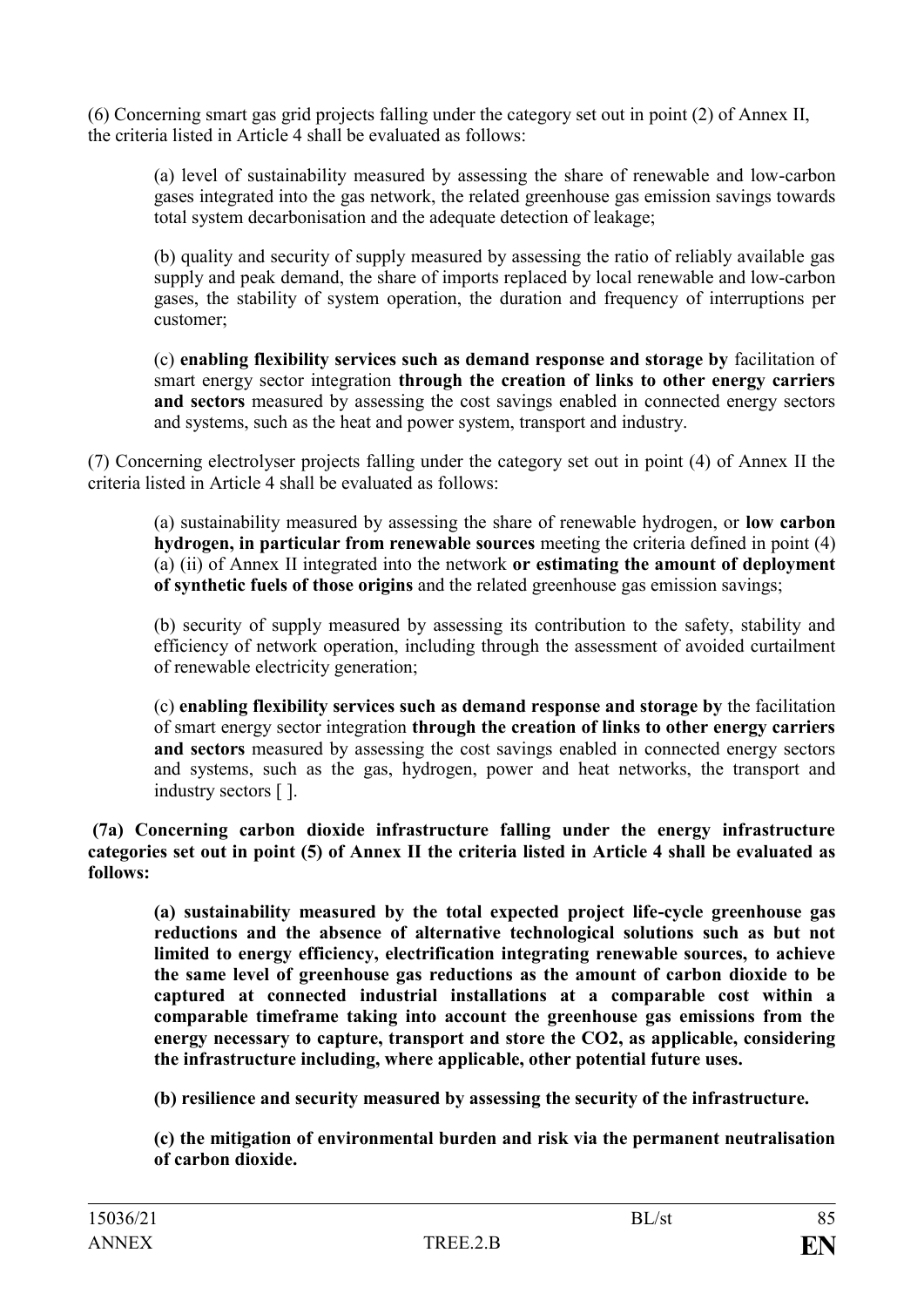## **ANNEX V**

#### *ENERGY SYSTEM-WIDE COST-BENEFIT ANALYSIS*

**The CBA methodologies developed by the ENTSO for Electricity and the ENTSO for Gas should be consistent, whilst taking into account sectorial specificities.** The methodology for a harmonised **and transparent** energy system-wide cost-benefit analysis for projects of common interest **and for projects of mutual interest shall be uniform for all infrastructure categories, unless specific elements are justified. They shall address costs in the broader sense (including externalities) in view of the Union's objectives, in particular the 2030 climate and energy targets and the climate neutrality objective by 2050** and shall satisfy the following principles.

(1) the area for the analysis of an individual project shall cover all Member States and third countries, on whose territory the project is located, all directly neighbouring Member States and all other Member States significantly impacted by the project. For this purpose, ENTSO for electricity and ENTSO for gas shall cooperate with all the relevant system operators in the relevant third countries. **In the case of projects falling under the category set out at point(3) of Annex II, the ENTSO for electricity and the ENTSO for gas shall cooperate with the project promoter also where it is not a system operator.**

(2) each cost-benefit analysis shall include sensitivity analyses concerning the input data set, **including generation and greenhouse gases costs as well as the expected development of demand [ ] and supply (including renewable energy sources), including the flexibility of both, and the availability of storage,** the commissioning date of different projects in the same area of analysis, **climate impacts** and other relevant parameters.

(3) it shall define the analysis to be carried out, based on the relevant multi-sectorial input data set by determining the impacts with and without each project **and include the relevant interdependencies with other projects.**

(4) it shall give guidance for the development and use of network, market **and socio-economic** modelling necessary for the cost-benefit analysis. The modelling shall allow for a full assessment of economic, including market integration, security of supply and competition, **as well as lifting energy isolation**, social and environmental and climate impacts, including the cross-sectorial impacts. The methodology shall **be fully transparent** includ**ing** details on why, what and how each of the benefits and costs are calculated.

(5) it shall include and explain how the energy efficiency first principle is implemented in all the steps of the ten-Year Network Development Plans.

#### **(5a) it shall explain that the development and deployment of renewable energies will not be hampered by the project.**

(6) it shall ensure that the Member States on which the project has net positive impacts, the beneficiaries, and the Member States on which the project has a net negative impact – **which may be other Members States then the ones on which territory the infrastructure is constructed** –, the cost bearers, are identified.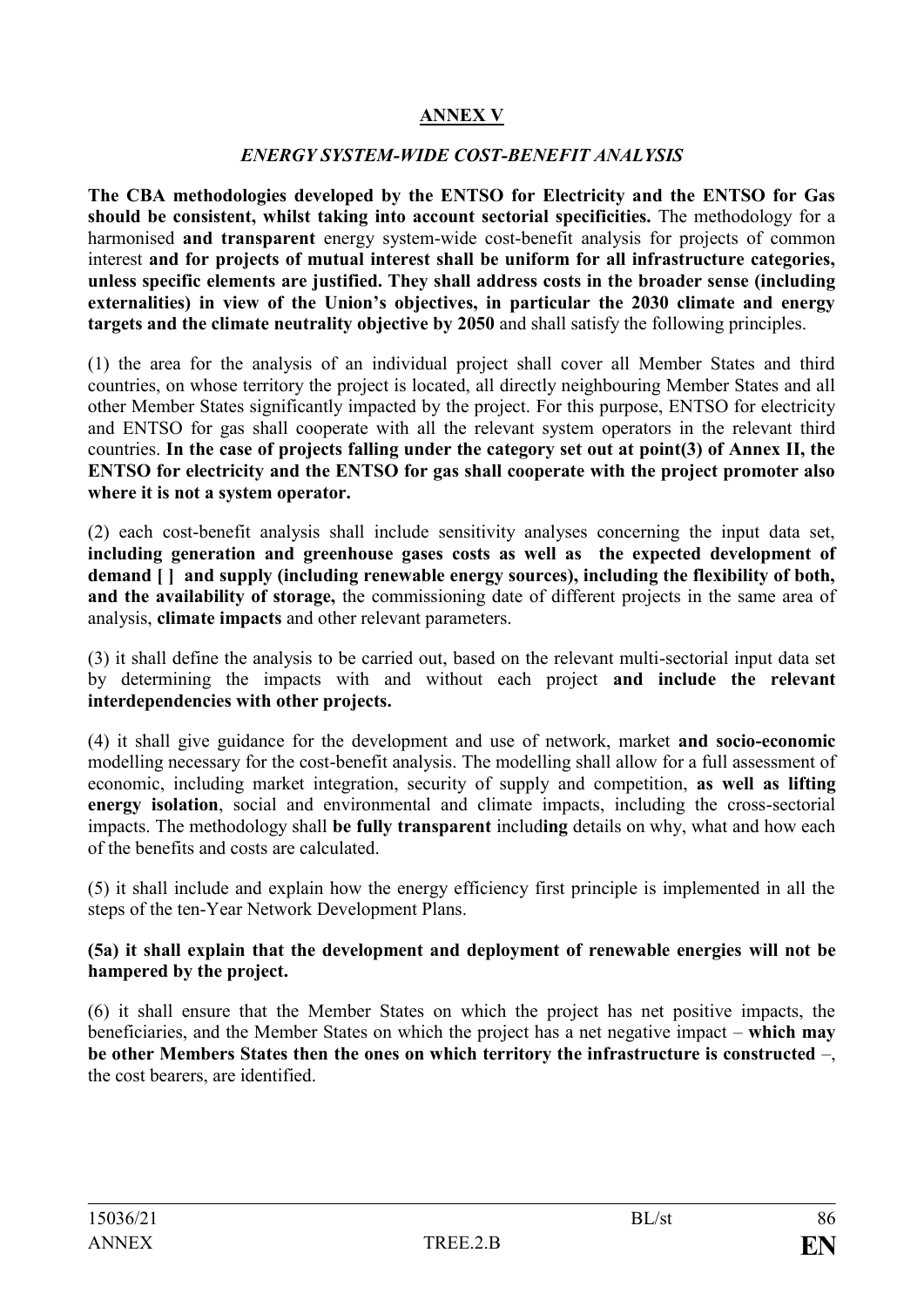(7) it shall, at least, take into account the capital expenditure, operational and maintenance expenditure costs **as well as the costs induced for the related system** over the **technical** lifecycle of the project **as a whole such as** [ ] decommissioning and waste management costs, **including external costs** [ ]. The methodology shall give guidance on discount rates, **technical** lifetime and residual value to be used for the cost- benefit calculations. **It shall furthermore include a mandatory methodology to calculate Benefit-to-Cost ratio and the Net Present Value, as well as a differentiation of benefits according to the level of reliability of their estimation methods. Methods to calculate the climate and environmental impact of the projects and the contribution to EU energy targets, such as renewable penetrations, energy efficiency and interconnection targets shall also be taken into account.**

(8) it shall ensure that the climate adaptation measures taken for each project are assessed and reflect the cost of greenhouse gas emissions **used for the assessment is robust and consistent** [ ] with other Union policies in order to enable comparison with other solutions which do not **require new infrastructures.**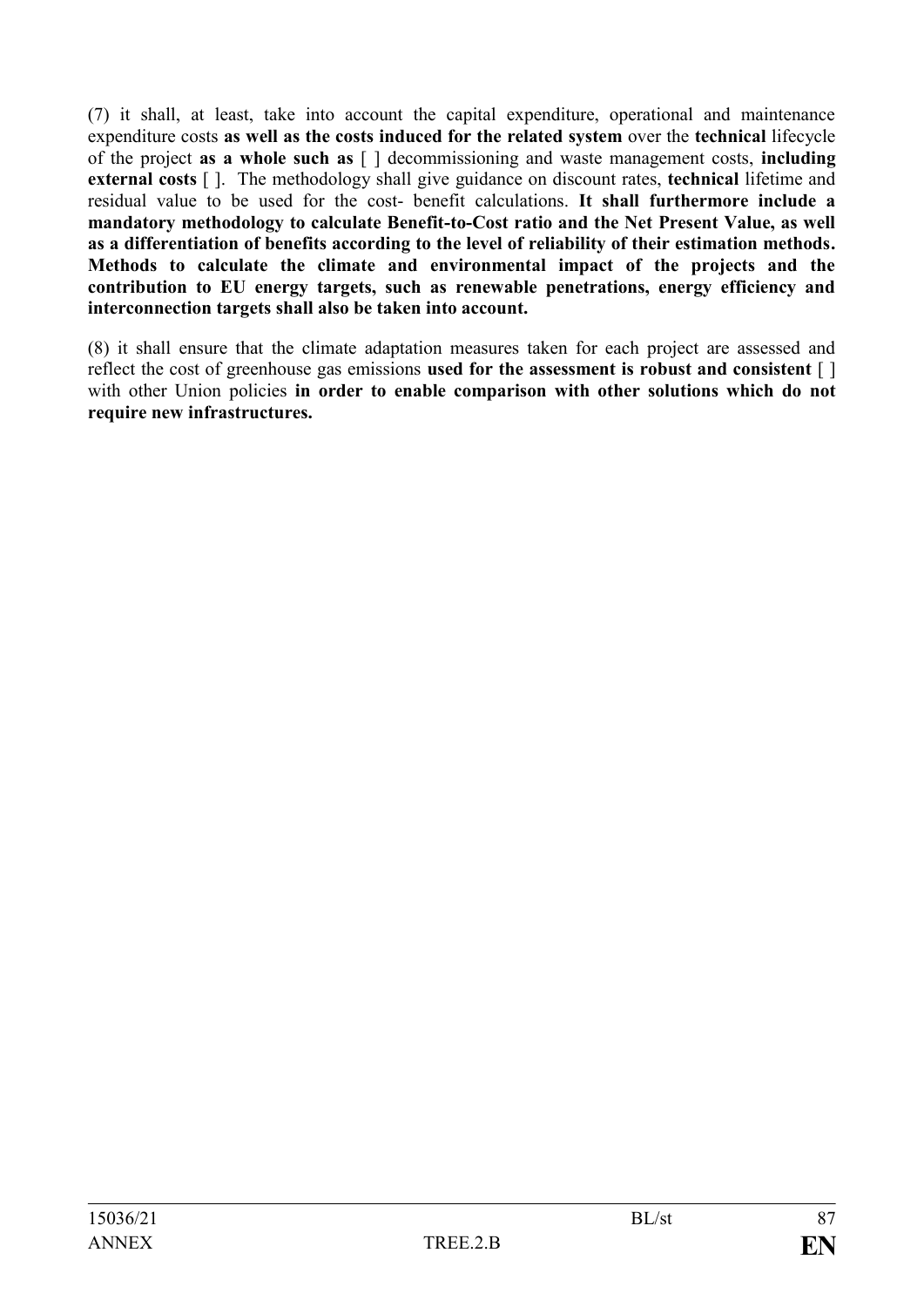## **ANNEX VI**

## *GUIDELINES FOR TRANSPARENCY AND PUBLIC PARTICIPATION*

(1) the manual of procedures referred to in Article 9(1) shall at least contain:

(a) specifications of the relevant pieces of legislation upon which decisions and opinions are based for the different types of relevant projects of common interest, including environmental law;

(b) the list of relevant decisions and opinions to be obtained;

(c) the names and contact details of the Competent Authority, other authorities and major stakeholders concerned;

(d) the work flow, outlining each stage in the process, including an indicative time frame and a concise overview of the decision-making process for the different types of relevant projects of common interest;

(e) information about the scope, structure and level of detail of documents to be submitted with the application for decisions, including a checklist;

(f) the stages and means for the general public to participate in the process;

(g) modalities in which the competent authority, other authorities concerned and the project promoter shall demonstrate that the opinions expressed in the public consultation were taken into account, for example by showing what amendments were done in the location and design of the project or by justifying why such opinions have not been taken into account;

(h) as much as possible, translations of its content in all languages of the neighbouring Member States to be realized in coordination with the respective neighbouring Member States:

(2) the detailed schedule referred to in Article  $10(5)(b)$  shall at least specify the following:

(a) the decisions and opinions to be obtained;

(b) the authorities, stakeholders, and the public likely to be concerned;

(c) the individual stages of the procedure and their duration;

(d) major milestones to be accomplished and their deadlines in view of the comprehensive decision to be taken;

(e) the resources planned by the authorities and possible additional resource needs;

(3) without any prejudice to the requirements for public consultations under environmental law, to increase public participation in the permit granting process and ensure in advance information and dialogue with the public, the following principles shall be applied: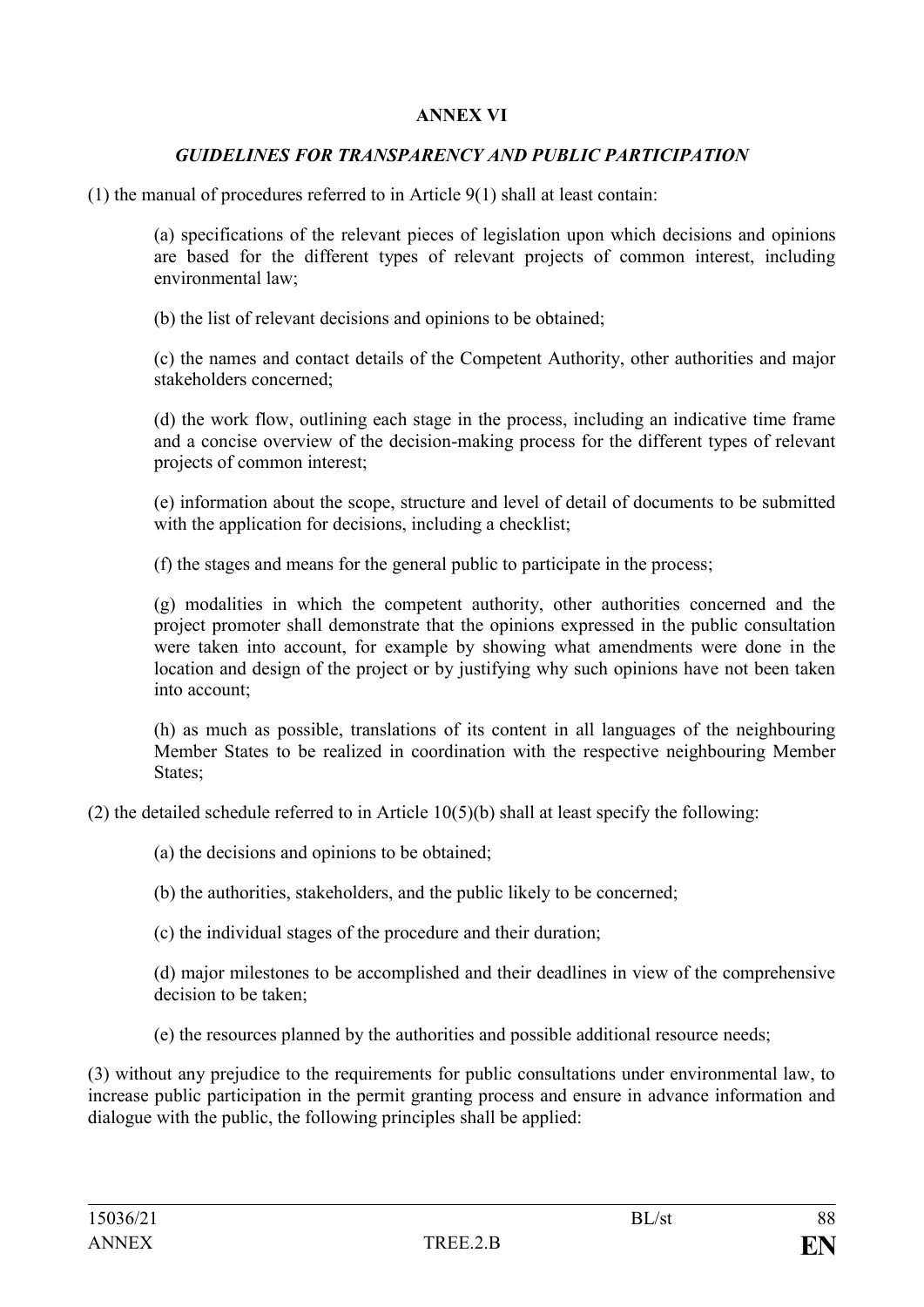(a) the stakeholders affected by a project of common interest, including relevant national, regional and local authorities, landowners and citizens living in the vicinity of the project, the general public and their associations, organisations or groups, shall be extensively informed and consulted at an early stage, **in an inclusive manner**, when potential concerns by the public can still be taken into account and in an open and transparent manner. Where relevant, the competent authority shall actively support the activities undertaken by the project promoter;

(b) competent authorities shall ensure that public consultation procedures for projects of common interest are grouped together where possible including public consultations already required under national law. Each public consultation shall cover all subject matters relevant to the particular stage of the procedure, and one subject matter relevant to the particular stage of the procedure shall not be addressed in more than one public consultation; however, one public consultation may take place in more than one geographical location. The subject matters addressed by a public consultation shall be clearly indicated in the notification of the public consultation;

(c) comments and objections shall be admissible from the beginning of the public consultation until the expiry of the deadline only;

#### **(ca) the project promoters shall ensure that consultations take place during a period that allows for open and inclusive public participation;**

(4) the concept for public participation shall at least include information about:

(a) the stakeholders concerned and addressed;

(b) the measures envisaged, including proposed general locations and dates of dedicated meetings;

- (c) the timeline;
- (d) the human resources allocated to the respective tasks;

(5) in the context of the public consultation to be carried out before submission of the application file, the relevant parties shall at least:

(a) publish, **in electronic and where relevant printed form**, an information leaflet of no more than 15 pages, giving, in a clear and concise manner, an overview of the description, purpose and preliminary timetable of the development steps of the project, the national grid development plan, alternative routes considered, types and characteristics of the potential impacts, including of cross-border or transboundary nature, and possible mitigation measures, which shall be published prior to the start of the consultation; The information leaflet shall furthermore list the web addresses of the website of the project of common interest referred to in Article 9(7), the transparency platform referred to in Article **22** and of the manual of procedures referred to in point (1);